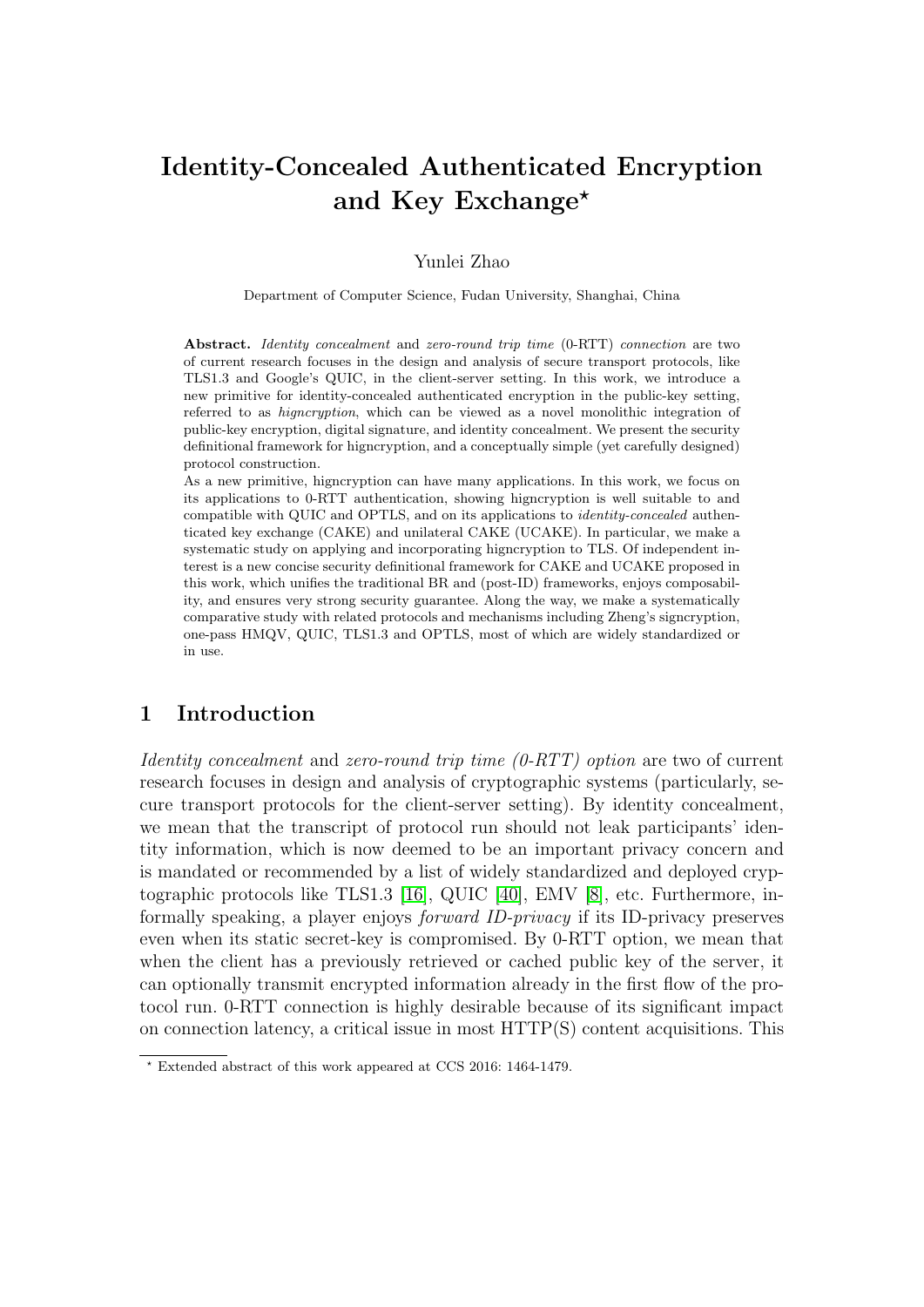option is supported by QUIC and is now under discussion by the IETF TLS1.3 working group.

The QUIC protocol, developed by Google and already implemented with Chrome in 2013, currently stands as one of the most promising solutions to decreasing latency while intending to provide security properties similar with TLS [\[30\]](#page-56-2). According to Google's measurement, currently at least 75% of all QUIC connections use 0-RTT mode. Unfortunately, QUIC and TLS1.3 (which is underway) are now only supporting 0-RTT mode without client authentication. One of the major obstacles (among others) hindering the deployment of 0-RTT client authentication, from our point of view, is that the literature lacks a cryptographic mechanism that soundly and practically integrates public-key encryption, entity authentication and ID-concealment into a single primitive. It has become a consensus that, in order for QUIC to be ubiquitous, a suitable mechanism for 0-RTT client authentication is needed.

A straightforward solution for 0-RTT client authentication is to encrypt client's 0-RTT data and signature using server's public-key. However, this approach has several drawbacks and is unsatisfactory.

- Firstly, such a direct composition may not be sound enough and may bring some security concerns. For example, consider the DHIES-based solution:  $\{X =$  $g^x, Enc_K(m, sig)$ , where the receiver has public-key  $B = g^b$ , *Enc* is a CCAsecure symmetric encryption with K being derived from  $CDH(X, B)$ , sig is sender's signature on message m. If an adversary learns  $(m, sig)$ , or learns the DH-exponent x (that is allowed to be exposed in our security model), it can re-encrypt  $(m, sig)$ , potentially leading to sender impersonation or causing two un-matching sessions to share the same 0-RTT data and peer view. The underlying reason is that the composition of ID-concealment, encryption and entity authentication is quite loose.
- Secondly, directly composing public-key encryption and digital signature may not be efficiency economic. On the other hand, a tailored protocol construction usually not only has efficiency improvements, but also can have much more advantageous features, as witnessed by the ongoing CAESAR competition [\[9\]](#page-55-1) on authenticated encryption (AE) even though AE can be generally achieved by composing CPA-secure encryption and MAC.
- Thirdly, viewing the cryptographic mechanism, which integrates ID-concealment, public-key encryption and entity authentication, as a separate primitive may conceptually simplify the design and analysis of complex protocols. However, the proper modeling of ID-concealed authenticated encryption and key-exchange may not be so obvious and deserves explorations, as already witnessed by the modeling of composition of encryption and authentication [\[1](#page-55-2)[,2,](#page-55-3)[14,](#page-56-3)[20](#page-56-4)[,21\]](#page-56-5).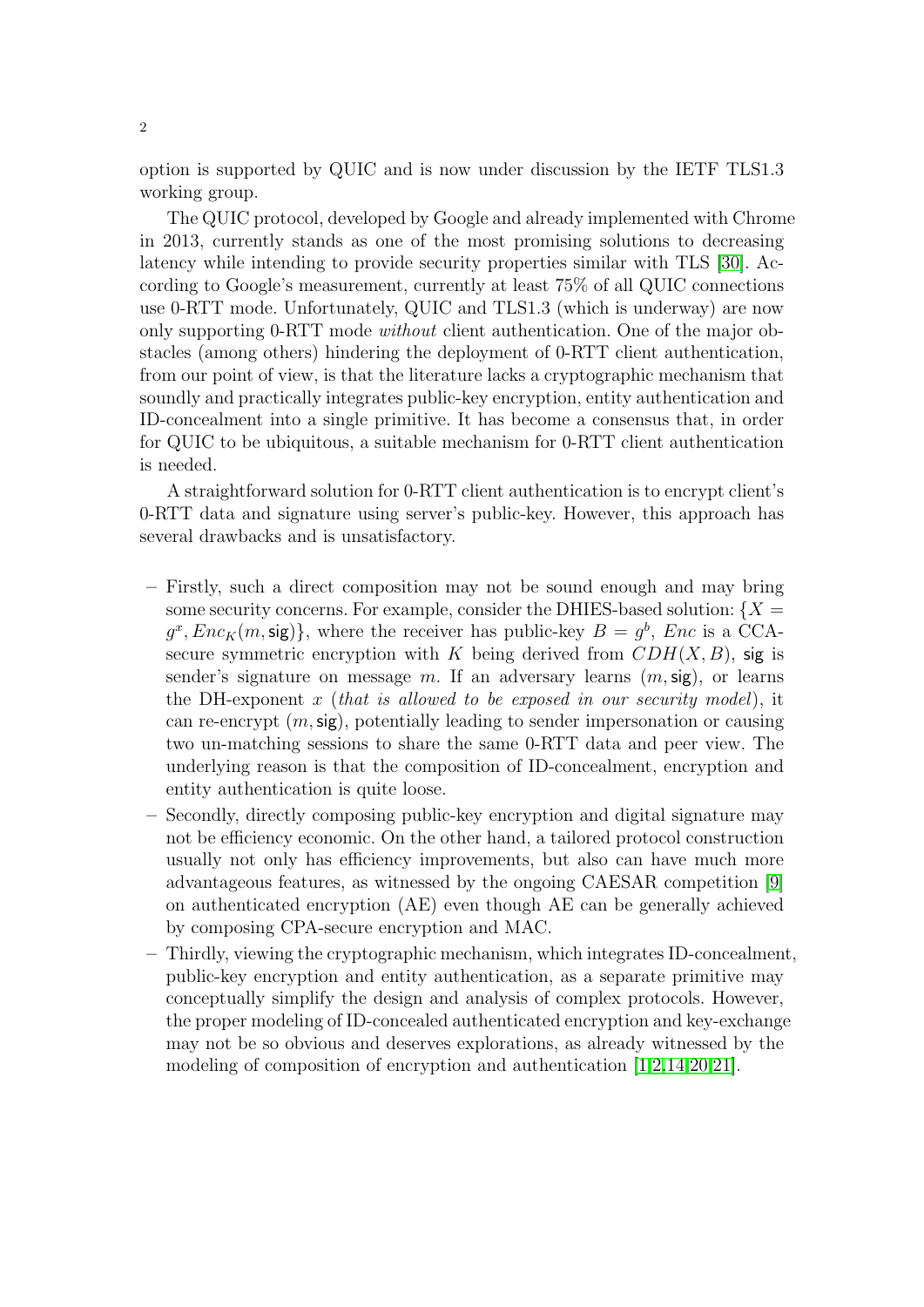– Fourthly, sender's signature leaves to the receiver an undeniable proof of session participance, while in many application scenarios certain kind of deniability is more desirable for privacy considerations.

In the public-key setting, authenticated encryption refers to signcryption [\[48\]](#page-57-0), which is also standardized by ISO-29150. It is shown that signcryption is functionally equivalent to one-pass authenticated key-exchange [\[35,](#page-56-6)[13,](#page-56-7)[20\]](#page-56-4), which in turn has applications in asymmetrical key-wrapping [\[21\]](#page-56-5). Zheng's signcrytion [\[48,](#page-57-0)[2,](#page-55-3)[17\]](#page-56-8) and one-pass HMQV (HOMQV) [\[24,](#page-56-9)[21\]](#page-56-5) are briefly described in Appendix [A.](#page-57-1) There, it is clear that sender's public identity information (including its certificate) has to be sent in clear, as otherwise the receiver cannot derive the shared key. It would be interesting to note that, even though signcryption (1997) and one-pass MQV (1995) have been invented for about two decades, the issue of ID concealment was not considered for them up to now, whether for protocol construction or for security definition. It is also interesting to note that HOMQV enjoys "receiver deniability", in the sense that the session transcript (in particular, the authentication value  $\sigma$ ) can be simulated from public parameters and receiver's secret-key. In comparison, the session transcript of Zheng's signcryption is undeniable, as the authentication value s corresponding to sender's signature cannot be generated by the receiver. In addition, Zheng's signcryption suffers from the x-security defined in [\[21\]](#page-56-5):<sup>[1](#page-2-0)</sup> the leakage of the DH-exponent x causes the exposure of sender's static secret-key a or the pre-shared secrecy  $PS$  (for Zheng's signcryption, both a and PS are exposed). This leads us to the following motivation question.

### Motivating Question 1

Can we come up with a cryptographic mechanism, simultaneously enjoying: (1) forward ID-privacy, (2) being relatively as efficient as HOMQV, (3) receiver deniability, and (4) x-security?

Authenticated key-exchange (AKE), in particular Diffie-Hellman (DH), plays a fundamental role in modern cryptography, bridging public-key cryptography and symmetric-key cryptography, and is the backbone of a list of network security protocols that are widely standardized and used. Up to now, the most efficient AKE protocols are (H)MQV [\[35,](#page-56-6)[26\]](#page-56-10) and OAKE [\[46\]](#page-57-2), but none of them considers ID-concealment. For AKE protocols in the client/server setting, both TLS1.3 and QUIC mandate ID-concealment. The protocol structure of QUIC, briefly described in Appendix [A,](#page-57-1) is conceptually simple and enjoys the advantages of efficiency, receiver deniability, and deployment flexibility. However, QUIC (without 0-RTT connection) does not enjoy forward ID-privacy. Specifically, the compromising of server's static secret-key will expose the shared-key  $K_1$  for encrypting

<span id="page-2-0"></span><sup>&</sup>lt;sup>1</sup> This is actually named as y-security in [\[21\]](#page-56-5), where the player  $pid_B$  plays the role of sender.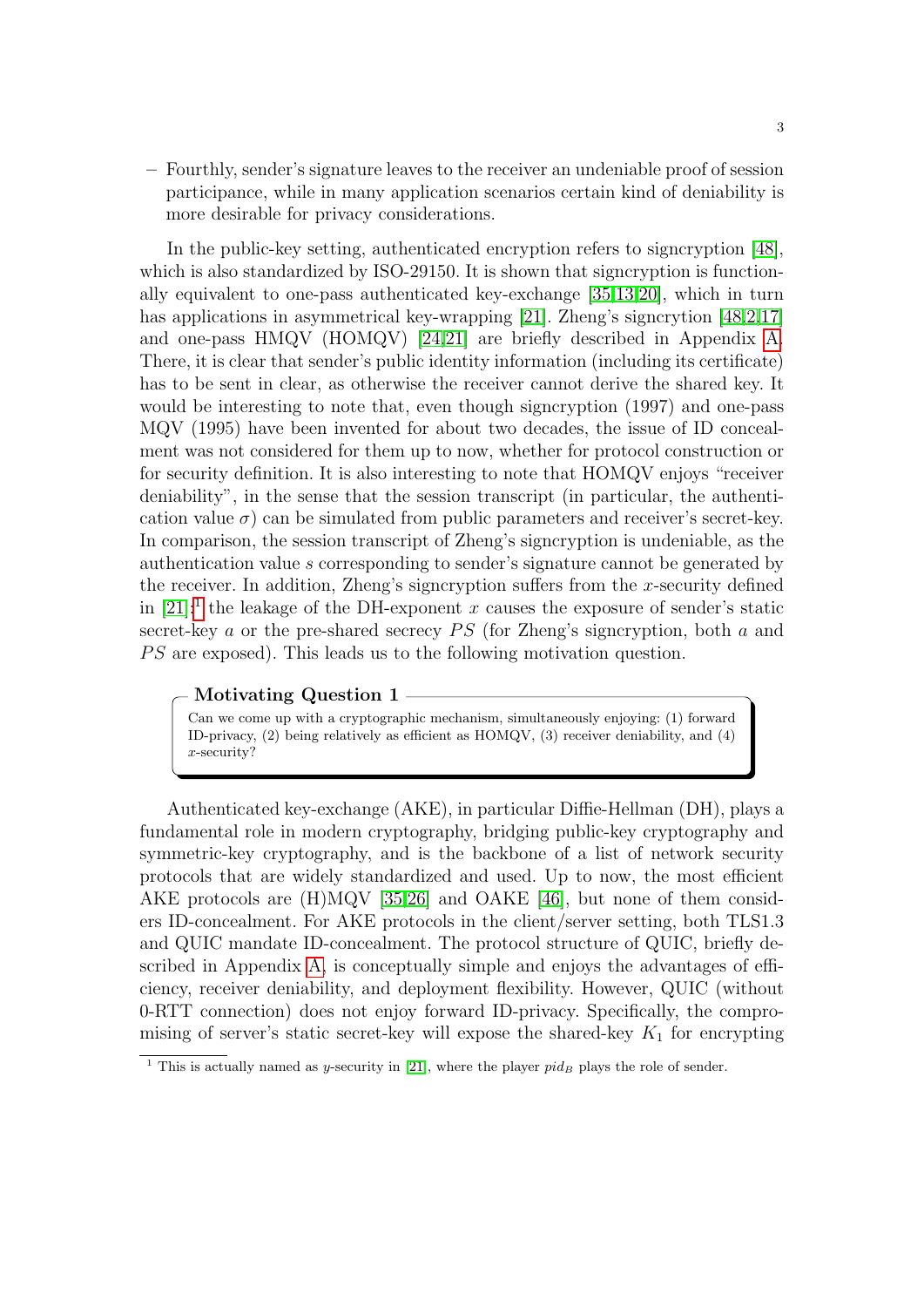server's  $DH$ -component  $Y$ , consequently losing server's  $ID$ -privacy. The core authentication mechanism of TLS1.3 is based on the SIGMA scheme [\[25\]](#page-56-11), which is also briefly described in Appendix [A.](#page-57-1) For presentation simplicity, by TLS1.3 we mean the core authentication mechanism presented there. TLS1.3 uses signature for server authentication, which brings the following effects. On the one hand, when implementing with DSA, it can be less efficient than QUIC, and suffers from the shortcoming of DSA-type signature (i.e., the exposure of random nonce, which can be offline generated and stored for online signature generation, will cause exposure of static secret-key). On the other hand, the use of signature loses receiver deniability. Since its sixth version, TLS1.3 incorporates the OPTLS protocol [\[28\]](#page-56-12), which is actually an dual version of basic mechanism of the deniable IKE (DIKE) protocol proposed in [\[45](#page-57-3)[,47\]](#page-57-4). Both DIKE and OPTLS are also described in Appendix [A.](#page-57-1) Briefly speaking, DIKE/OPTLS is as efficient as QUIC, but enjoys forward ID-privacy. But none of QUIC, TLS1.3 and DIKE/OPTLS enjoys x-security, in the sense that the exposure of DH-exponent in a session exposes the session-key (for QUIC and TLS1.3) or server's ID (for OPTLS). By comparison, (H)MQV and OAKE have x-security. This leads to the following motivation question.

### Motivating Question 2

Can we come up with new AKE schemes, simultaneously enjoying: (1) forward ID-privacy, (2) efficiency comparable to (H)MQV/OAKE and even better than  $\text{QUIC}/\text{OPTLS}$ , (3) x-security, (4) receiver deniability, and (5) being free of signatures?

### 1.1 Contributions

In this work, we systematically solve the above two motivating questions, with novel ID-concealed authentication mechanism and new security definitional frameworks.

For the first motivating question, we introduce a new primitive, referred to as identity-hiding signcryption (higncryption, for short). We present the security definitional framework for higncryption, and a practical and conceptually simple (yet carefully designed) construction of higncryption, with detailed comparisons with Zheng's signcryption and HOMQV. We suggest that, as a new primitive, higncryption is of independent value and can have many applications. A direct application of higncryption is one-pass ID-concealed AKE, which in turn has application to key-wrapping. We make in-depth discussions on its applications to 0-RTT authentication (showing higncryption is well suitable and compatible to QUIC and OPTLS), and to server-only authenticated and confidential channel establishment (SACCE) as defined in [\[27\]](#page-56-13). Compared to QUIC and TLS1.3 as described in Appendix [A,](#page-57-1) the higncryption-based SCAAE is more efficient, signatureless, has forward ID-privacy and receiver deniability, strong resilience to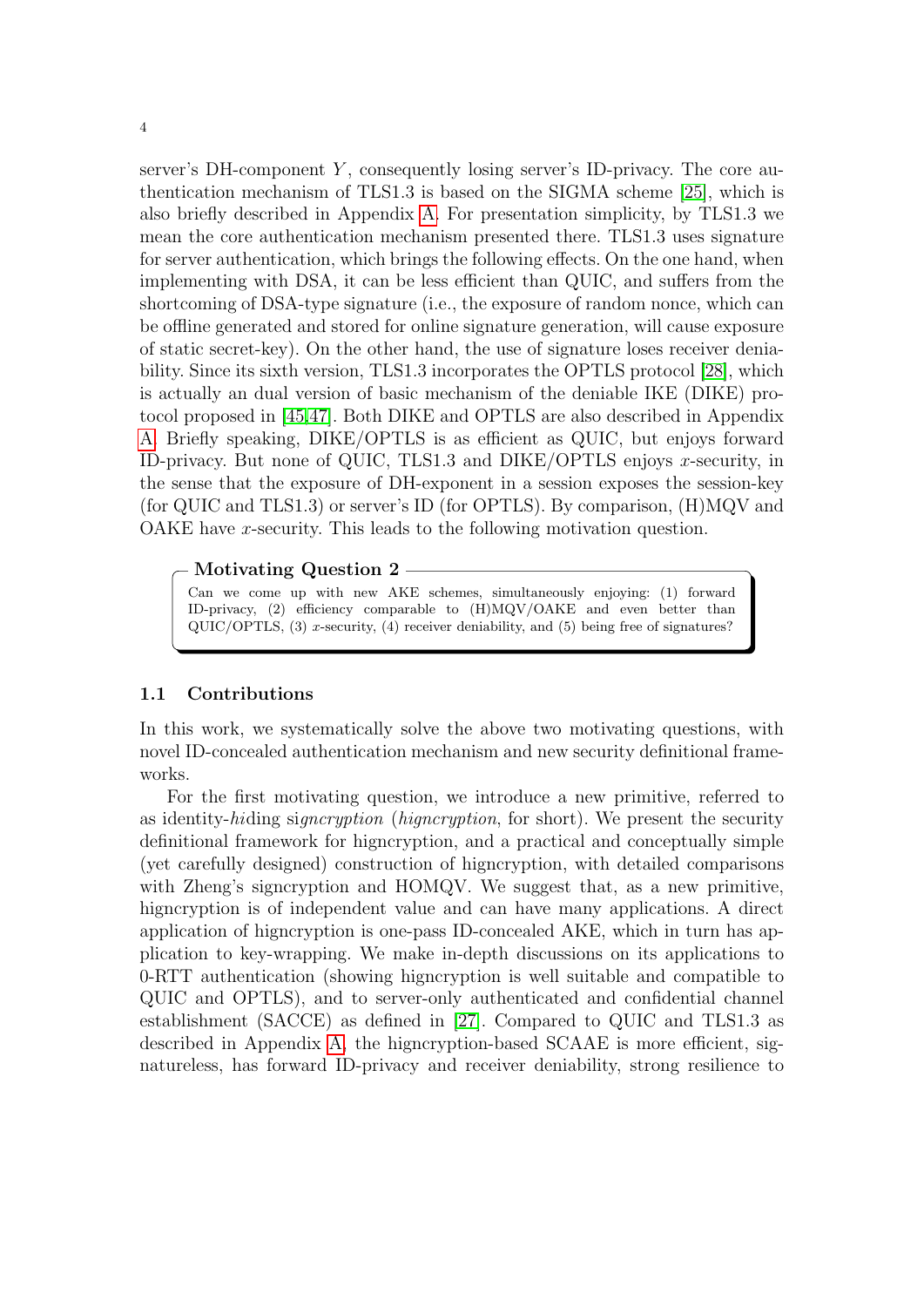exposure of intermediate state, and enjoys flexible implementations and deployments.

For the second motivating question, we first observe that existing security definitional frameworks for AKE cannot be well applied to ID-concealed authenticated key-exchange, on the following grounds. On the one hand, traditional AKE security definition critically relies upon users' identities to define session matching, which lies at the heart of AKE security definition. On the other hand, existing security frameworks usually do not consider ID-privacy or treat it separately from AKE security. This motivates us to present a new security definition framework, for both ID-concealed key-exchange with mutual authentication (referred to as CAKE for presentation simplicity) and ID-concealed key-exchange with unilateral authentication (referred to as UCAKE), and make in-depth discussions and clarifications. Then, we present protocol constructions for both CAKE and UCAKE, along with detailed discussions and comparisons with QUIC, TLS1.3 and HMQV.

All the protocols developed in this work are provably secure under standard assumptions in the random oracle model. In order to support more efficient and flexible deployments while still preserving provable security, we introduce a new family of problems and assumptions related to a variant of the DL-problem, referred to as flexible DL (FDL) problem, which are proven to hold in the generic group model and might be of independent interest (e.g., to leakage-resilient cryptography).

### <span id="page-4-0"></span>2 Preliminaries

If S is a finite set then  $|\mathcal{S}|$  is its cardinality, and  $x \leftarrow S$  is the operation of picking an element uniformly at random from  $S$ . If S denotes a probability distribution,  $x \leftarrow S$  is the operation of picking an element according to S. We overload the notion for probabilistic or stateful algorithms, writing  $C \leftarrow Alg$  to mean that algorithm Alg runs and outputs value named C. If  $\alpha$  is neither an algorithm nor a set then  $x \leftarrow \alpha$  is a simple assignment statement. A string or value  $\alpha$  means a binary one, and  $|\alpha|$  is its binary length. For two strings  $x, y \in \{0, 1\}^*, x||y$  denotes their concatenation.

Let G' be an abelian group of order N, and  $G = \langle q \rangle$  be a unique subgroup of  $G'$  generated by the generator q of prime order q. Throughout this work, the group law is written multiplicatively, and the length of  $q$ , i.e.,  $|q|$ , serves as the security parameter. Denote by  $1_G$  the identity element of  $G'$ , by  $G \setminus 1_G$  the set of elements of G except  $1_G$ , and by  $t = N/q$  the cofactor value. When instantiated with groups based on elliptic curves,  $G'$  is the group of points  $E(L)$  on an elliptic curve E defined over a finite field  $L$ , and G is a subgroup of  $E(L)$  of prime order q. For elliptic curve based groups, the cofactor  $t$  is typically very small.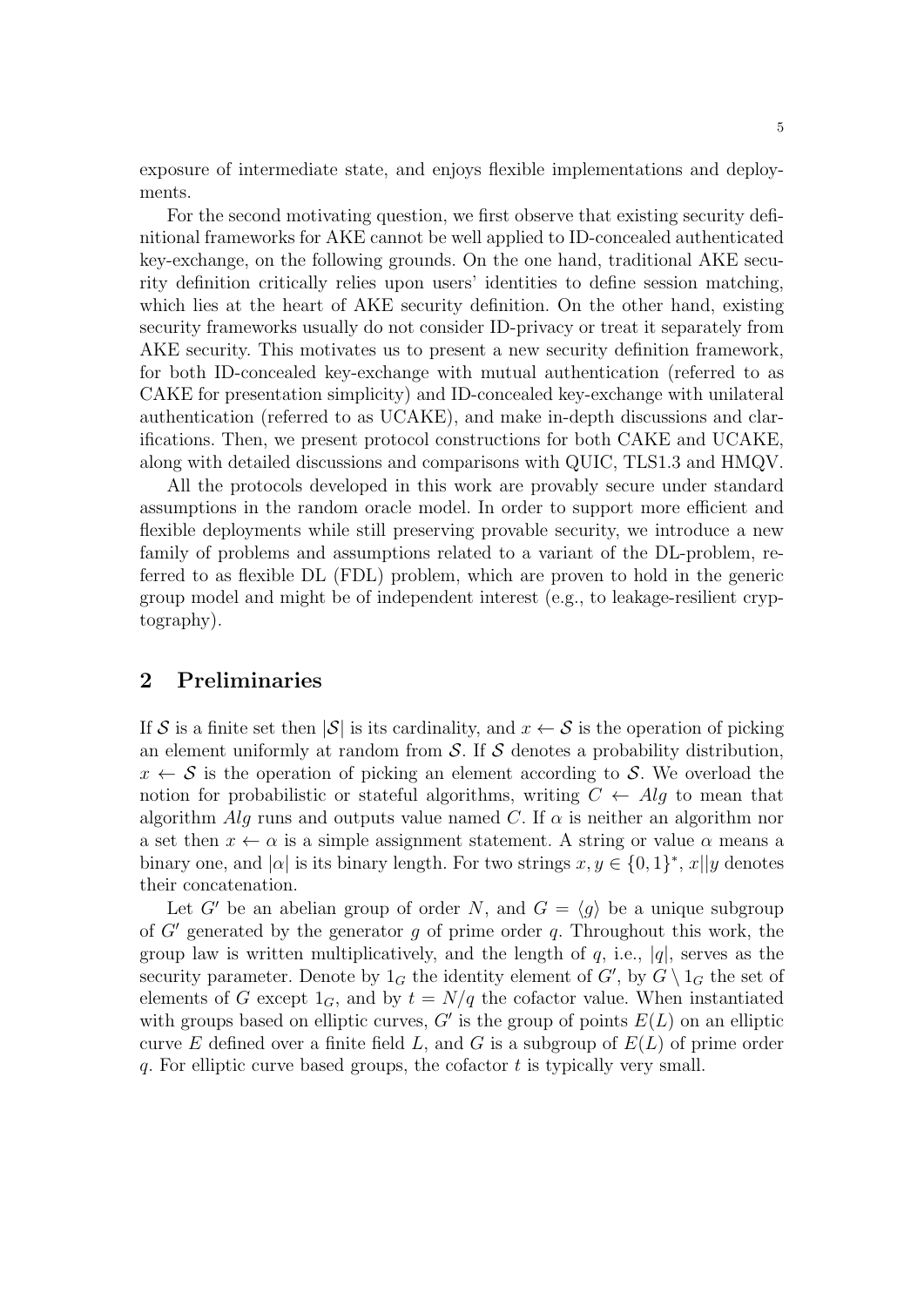The discrete logarithm (DL) assumption over G says that given  $X = g^x$ , for  $x \leftarrow Z_q^*$ , no probabilistic polynomial-time (PPT) DL-solver algorithm can output x with non-negligible probability. The computational Diffie-Hellman (CDH) assumption says that given  $X = g^x$ ,  $Y = g^y$ , for  $x, y \leftarrow Z_q^*$ , no probabilistic polynomial-time CDH-solver algorithm can compute  $CDH(X, \dot{Y}) = g^{xy}$  with nonnegligible probability. The Gap Diffie-Hellman (GDH) assumption [\[36\]](#page-56-14) says that the CDH assumption holds, even if the CDH solver is equipped with a decisional Diffie-Hellman (DDH) oracle for G and g, where on arbitrary input  $(U, V, Z) \in G<sup>3</sup>$ the DDH oracle outputs 1 if and only if  $Z = CDH(U, V)$ .

### <span id="page-5-1"></span>2.1 Authenticated Encryption with Associated Data

Briefly speaking, an authenticated encryption with associated data (AEAD) scheme transforms a message  $M$  and a public header information  $H$  (e.g., a packet header, an IP address, etc) into a ciphertext  $C$  in such a way that  $C$  provides both privacy (of M) and authenticity (of C and H) [\[38\]](#page-56-15). In practice, when AEAD is used within cryptographic systems, the associated data is usually implicitly determined from the context (e.g., the hash of the transcript of protocol run or some pre-determined states).

AEAD SECURITY. Let  $SE = (K_{se}, Enc, Dec)$  be a symmetric encryption scheme. The probabilistic polynomial-time algorithm  $\mathsf{K}_{se}$  takes a security parameter  $\kappa$  as input and samples a key K from a finite and non-empty set  $\mathcal{K} \bigcap \{0,1\}^{\kappa}$ . For presentation simplicity, we assume  $K \leftarrow \mathcal{K} = \{0,1\}^{\kappa}$ . The polynomial-time encryption algorithm Enc :  $\kappa \times \{0,1\}^* \times \{0,1\}^* \to \{0,1\}^* \cup \{\perp\}$  and the (deterministic) polynomial-time decryption algorithm  $\mathsf{Enc} : \kappa \times \{0,1\}^* \times \{0,1\}^* \to \{0,1\}^* \cup \{\perp\}$ satisfy: for any  $K \leftarrow \mathcal{K}$ , any associate data  $H \in \{0,1\}^*$  and any message  $M \in$  ${0,1}^*$ , if  $\mathsf{Enc}_K(H,M)$  outputs  $C \neq \bot$ , then  $\mathsf{Enc}_K(C)$  always outputs M. Here, we assume the ciphertext  $C$  bears the associate data  $H$  in plain.

Let A be an adversary. Table [1](#page-5-0) describes a security game for AEAD. We define the advantage of A to be  $\mathbf{Adv}^{\text{aead}}_{\mathsf{SE}}(A) = |2 \cdot \Pr[\text{AEAD}^A_{\mathsf{SE}} \text{ returns true}] - 1|$ . We say that the SE scheme is AEAD-secure, if for all sufficiently large  $\kappa$  the advantage of any probabilistic polynomial-time adversary is negligible.

<span id="page-5-0"></span>

Table 1: AEAD security game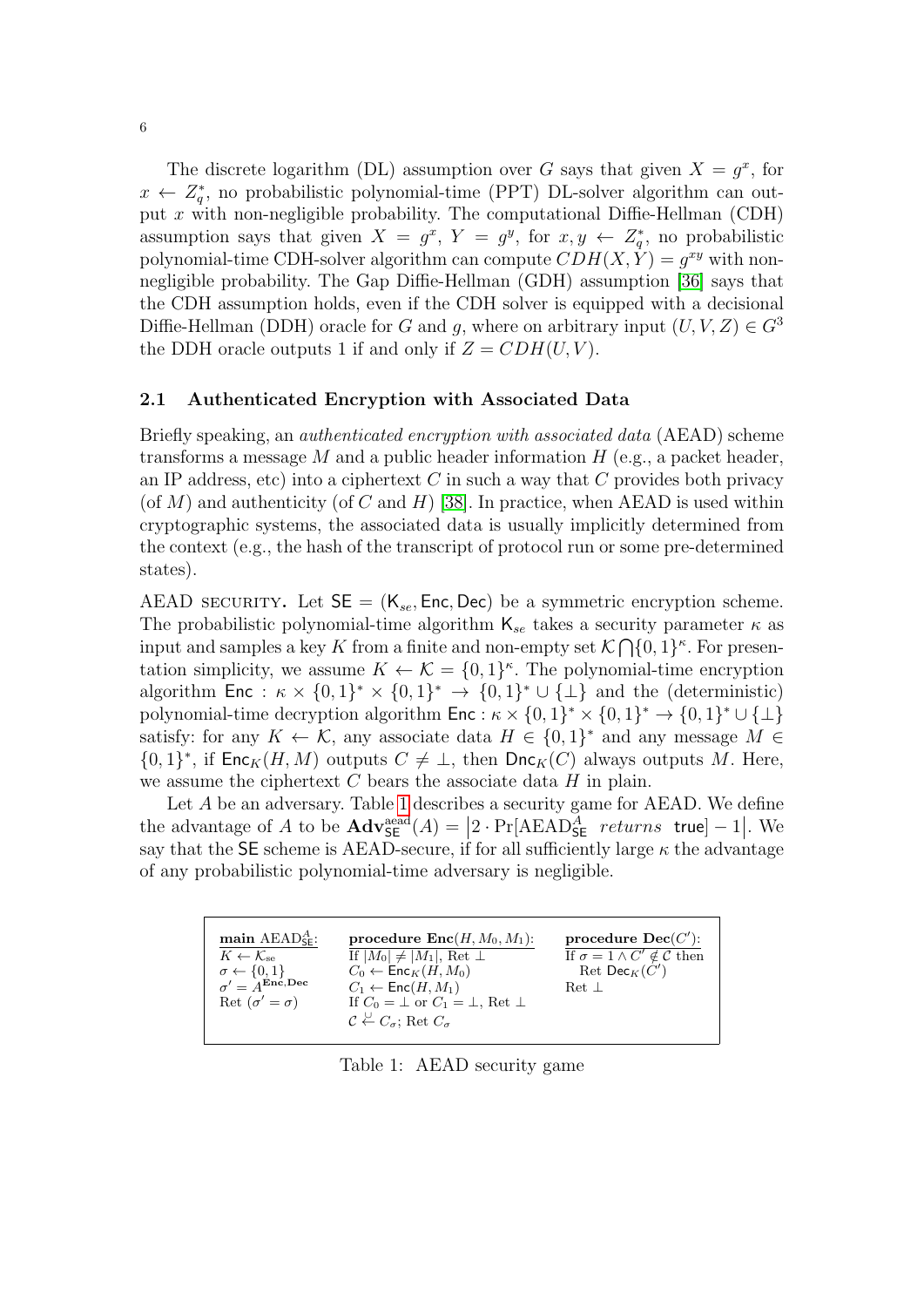The above AEAD security is quite strong. In particular, it means that, after adaptively seeing a polynomial number of ciphertexts, an efficient adversary is infeasible to generate a new valid ciphertext in the sense its decryption is not " $\perp$ ". Also, for two independent keys  $K, K' \leftarrow \mathcal{K}_{se}$  and any message M and any header information H,  $Pr[Dec_{K'}(Enc_{K}(H, M)) \neq \bot]$  is negligible.

The AEAD security definition is based on that in [\[39,](#page-56-16)[37\]](#page-56-17), with the following modifications: the length-hiding requirement is removed while header information integrity property is added. In this work, we assume users' identities and publickey information to be of equal length; otherwise, we need length-hiding AEAD as defined in [\[37](#page-56-17)[,27\]](#page-56-13).

In general, AEAD schemes can be built upon the composition of a CPA-secure symmetric encryption scheme and a MAC scheme [\[3\]](#page-55-4). But until recently, authenticated encryption has been recognized as an important distinct cryptographic primitive both in cryptographic research and in cryptographic standardizations (e.g., the ongoing CAESAR competition [\[9\]](#page-55-1)). The reasons are as follows [\[14\]](#page-56-3). Firstly, there are inappropriate composition of symmetric encryption and MACs that result in insecure AEAD schemes [\[3,](#page-55-4)[24\]](#page-56-9). Secondly, there are constructions of AEAD that escape the generic composition paradigm, and in most cases a tailored solution can be noticeably more efficient or have other advantages compared to the generic composition paradigm. Finally, recognizing authenticated encryption as a distinct cryptographic primitive may conceptually simplify the design of complex protocols that require both privacy and authenticity, as witnessed by the design and analysis of secure channel establishment with AEAD in TLS/SSL [\[27\]](#page-56-13), QUIC [\[30\]](#page-56-2), EMV [\[8\]](#page-55-0), etc. Currently, the most popular AEAD scheme in use may be GCM-AES [\[34\]](#page-56-18).

### 2.2 General Forking Lemma

Lemma 1 (General forking lemma [\[4\]](#page-55-5)). Fix an integer  $\hat{q} \geq 1$  and a set  $\mathcal{O}$ of size  $\lambda$ . Let C be a randomized algorithm that on input  $U, d_1, \cdots, d_{\hat{q}}$  returns a pair, the first element of which is an integer in the range  $0, \dots, \hat{q}$  and the second element of which we refer to as a side output. Let IG be a randomized algorithm that we call the input generator. The accepting probability of  $\mathcal{C}$ , denoted acc, is defined as

$$
Pr[J \ge 1: U \leftarrow IG; d_1, \cdots, d_{\hat{q}} \leftarrow \mathcal{O}; (J, \sigma) \leftarrow \mathcal{C}(U, d_1, \cdots, d_{\hat{q}})]
$$

The forking algorithm  $F_c$  associated with C is the randomized algorithm that takes input U and proceeds as follows: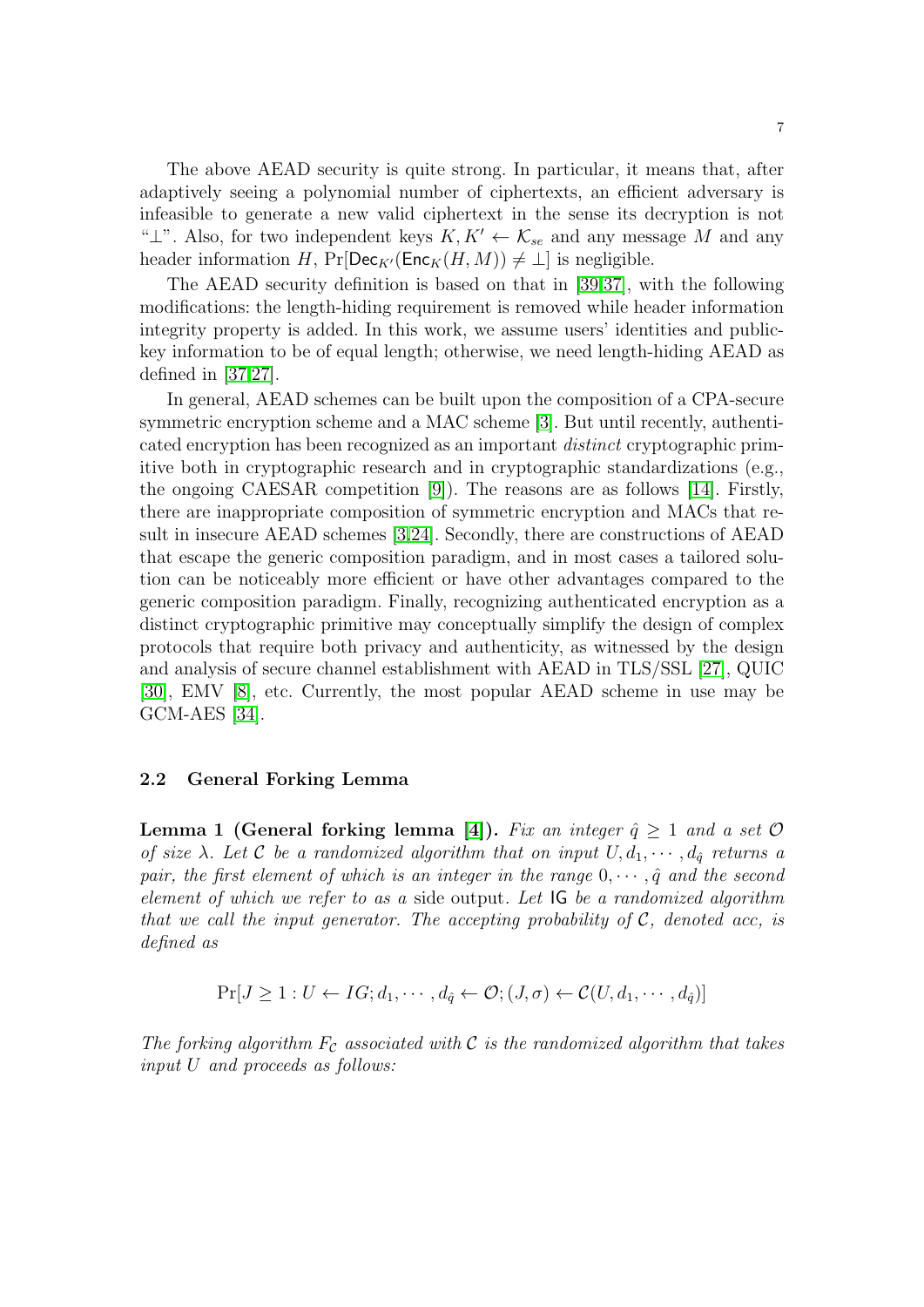**Algorithm 1** The Forking Algorithm  $F_c(U)$ 

1: Pick coins  $\rho$  for  ${\mathcal C}$  at random 2:  $d_1, \cdots, d_{\hat{q}} \leftarrow \mathcal{O}$ 3:  $(J, \sigma) \leftarrow C(U, d_1, \cdots, d_{\hat{q}}; \rho)$ 4: if  $J=0$  then 5: return  $(0, \perp, \perp)$ 6: end if 7:  $d'_{J}, \cdots, d'_{\hat{q}} \leftarrow \mathcal{O}$ 8:  $(J', \sigma') \leftarrow C(U, d_1, \cdots, d_{J-1}, d'_J, \cdots, d'_{\hat{q}}; \rho)$ 9: if  $J = J' \wedge d_J \neq d'_J$  then 10: return  $(1, \sigma, \sigma')$ 11: else 12: return  $(0, \perp, \perp)$ 13: end if

Let

$$
frk = Pr [b = 1 : U \leftarrow IG; (b, \sigma, \sigma') \leftarrow F_{\mathcal{C}}(U)].
$$

Then

<span id="page-7-0"></span>
$$
frk \ge \mathrm{acc}\left(\frac{\mathrm{acc}}{\hat{q}} - \frac{1}{\lambda}\right).
$$

## <span id="page-7-1"></span>3 Flexible Discrete Logarithm (FDL) and Related Problems

In this section, we introduce a class of problems that generalize the traditional DL and related problems, study their complexity in the generic group model, and discuss their applications and consequences.

We first prove the following lemma, which could be viewed as a generalized version of the Schwartz-Shoup lemma [\[42,](#page-56-19)[43,](#page-57-5)[33,](#page-56-20)[31\]](#page-56-21).

**Lemma 2.** Let  $\mathcal{X}_i$ ,  $1 \leq i \leq k$ , be a well-spread distribution over a subset  $\mathcal{S}_i \subseteq \mathbb{Z}_q^*$ with min-entropy  $\lambda_i = -log(max_{x \in S_i}(\Pr[X_i = x])) > \omega(log|q|)$ , which means  $Pr[\mathcal{X}_i = x]$  is negligible for any  $x \in Z_q$  (when the security parameter |q| is sufficiently large). Let  $P(X_1, \dots, X_k)$  be a non-zero multivariate polynomial over  $Z_q$ of total degree d, where d and k are polynomials in  $|q|$  (usually, they are small constants). The probability  $P(x_1, \dots, x_k) = 0$ , when  $x_i$  taken independently from  $\mathcal{X}_i$  (i.e.,  $x_i \leftarrow \mathcal{X}_i$ ) for  $1 \leq i \leq k$ , is at most  $d(2^{-\lambda_1} + \cdots + 2^{-\lambda_k})$ .

*Proof.* We prove this lemma by induction on  $k$ . Firstly, a univariate polynomial (i.e., for the case of  $k = 1$ ) over the  $Z_q$  has at most d roots, and thus  $Pr[P(x_1) =$  $[0] \leq d2^{-\lambda_1}$  for  $x_1 \leftarrow \mathcal{X}_1$ .

Secondly, consider the case of  $k = 2$ . Let  $e \geq 1$  be the maximal degree of  $x_2$ in any term in  $P(x_1, x_2)$ . The polynomial  $P(x_1, x_2)$  can be viewed as a univariate

8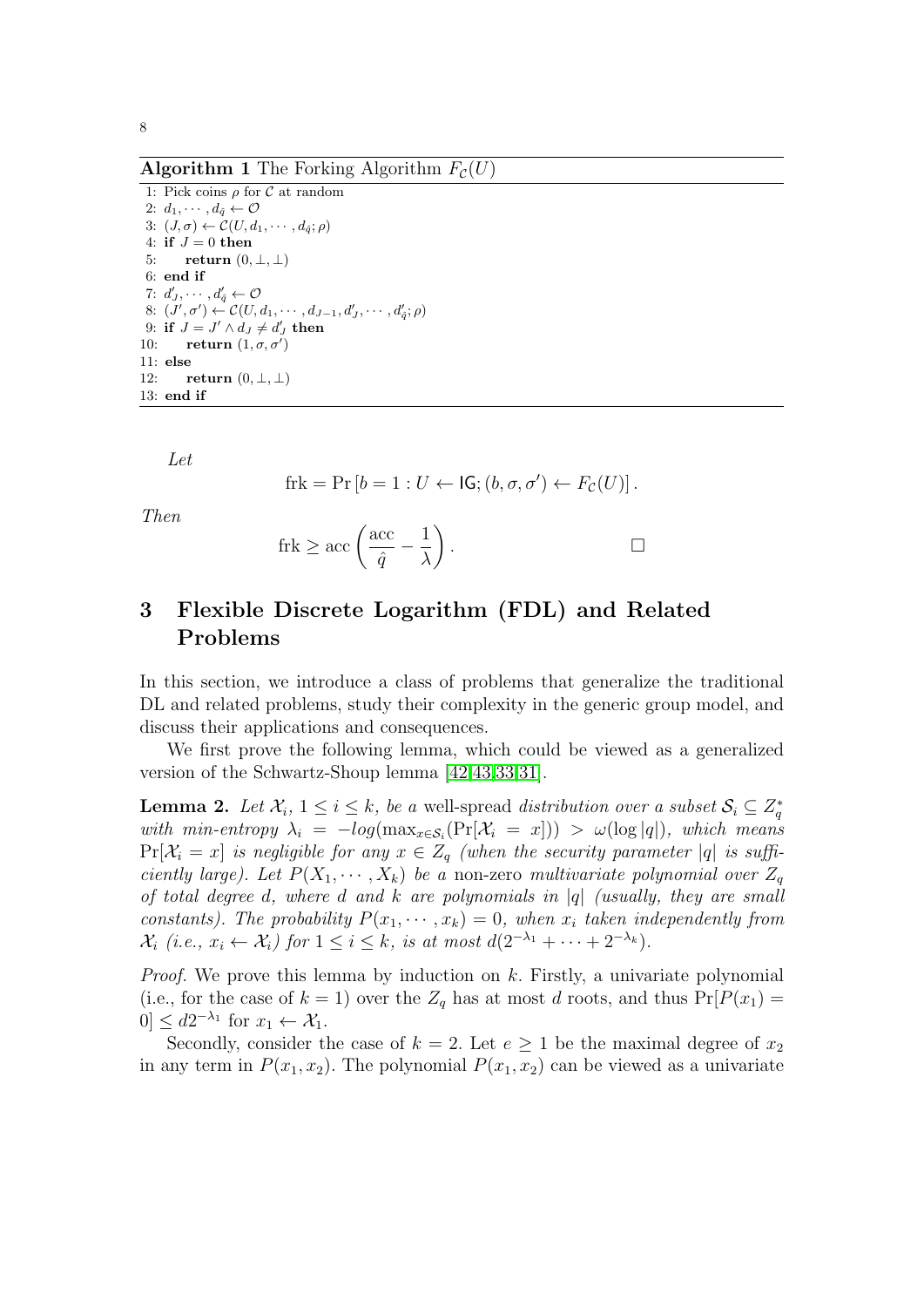polynomial of degree  $e: P_2(x_2) = c_e x_2^e + c_{e-1} x_2^{e-1} + \cdots + c_1 x_2 + c_0$ , where  $c_i$ ,  $1 \leq i \leq e$ , is a univariate polynomial in  $x_1$  of degree at most  $d - i$ , and  $c_e$  is non-zero. There are at most  $d - e$  solutions of  $x_1$  for  $c_e = 0$ . Accordingly, there are at most  $d - e$  solutions of  $x_1$  for  $c_e = c_{e-1} = \cdots = c_0 = 0$ , which causes P<sub>2</sub> to be a zero polynomial. This event occurs with probability  $(d-e)2^{-\lambda_1}$ . On the other hand, if this event does not occur (i.e., for any value  $x_1$  under which  $P_2(x_2)$  is non-zero), there are at most e solutions of  $x_2$  for  $P_2(x_2) = 0$ . Thus, for  $x_1 \leftarrow \mathcal{X}_1$  and  $x_2 \leftarrow \mathcal{X}_1$ ,  $Pr[P(x_1, x_2) = 0] \leq (d - e)2^{-\lambda_1} + (1 - (d - e)2^{-\lambda_1})e^{2\lambda_2} \leq$  $(d-e)2^{-\lambda_1}+e2^{\lambda_2} < d(2^{-\lambda_1}+2^{-\lambda_2}).$ 

Now, supposing this lemma holds for case of  $k - 1$ , we consider the case of k. Let  $\vartheta \geq 1$  be the maximal degree of  $x_k$  in any term in  $P(x_1, \dots, x_k)$ . The polynomial  $P(x_1, \dots, x_k)$  can be viewed as a univariate polynomial  $P_k(x_k)$  of degree  $\vartheta$ , where the coefficient of the term  $x^{\vartheta}$  is a polynomial  $e_{\vartheta}(x_1, \dots, x_{k-1})$ of degree at most  $d - \vartheta$ . According to the assumption,  $Pr[e_{\vartheta}(x_1, \dots, x_{k-1})] =$  $|0| \leq (d-\vartheta)(2^{-\lambda_1}+\cdots+2^{-\lambda_{k-1}})$ , which is also the probability upper-bound for causing  $P_k$  to be a zero polynomial. On the other hand, conditioned on this event does not occur (i.e., for all values  $(x_1, \dots, x_k)$  under which  $P_k$  is non-zero), there are at most  $\vartheta$  solutions of  $x_k$  for  $P_k(x_k) = 0$ . As  $\lambda_i > \omega(\log|q|), 1 \leq i \leq k$ , and d and k are polynomial in |q|, we have  $d(2^{-\lambda_1} + \cdots + 2^{-\lambda_k} < 1$  (when |q| is sufficiently large). In summary, for  $x_i \leftarrow \mathcal{X}_i$ ,  $1 \leq i \leq k$ ,  $\Pr[P(x_1, \dots, x_k)]$ 0 ≤  $(d - \vartheta)(2^{-\lambda_1} + \cdots + 2^{-\lambda_{k-1}}) + (1 - (d - \vartheta)(2^{-\lambda_1} + \cdots + 2^{-\lambda_{k-1}}))\vartheta 2^{\lambda_k}$  ≤  $(d - \vartheta)(2^{-\lambda_1} + \cdots + 2^{-\lambda_{k-1}})) + \vartheta 2^{\lambda_k} < d(2^{-\lambda_1} + \cdots + 2^{-\lambda_k}).$ 

Let X and  $\mathcal Y$  (resp.,  $\mathcal Z$ ) be well-spread distributions over some subsets of of  $Z_q^*$ (resp., the uniform distribution over  $Z_q^*$ ) with min-entropy  $\lambda_{\mathcal{X}}$  and  $\lambda_{\mathcal{Y}}$  respecitvely. The flexible discrete logarithm (FDL) problem is to compute x from  $X = g^x$  for  $x \leftarrow \mathcal{X}$ . The flexible CDH (FCDH) problem is to compute  $CDH(X = g^x, Y^y)$ for  $x \leftarrow \mathcal{X}$  and  $y \leftarrow \mathcal{Y}$ . The flexible DDH (FDDH) problem is to distinguish  $(X = g^x, Y = g^y, g^{xy})$  and  $(X, Y, g^z)$ , for  $x \leftarrow \mathcal{X}, y \leftarrow \mathcal{Y}$  and  $z \leftarrow Z_q^*$ . The flexible gap Diffie-Hellman (FGDH) problem is to compute  $CDH(X = g^{\dot{x}}, Y = g^{\dot{y}})$  for  $x \leftarrow \mathcal{X}$  and  $y \leftarrow \mathcal{Y}$  with the aid of a DDH oracle. The flexible gap DL (FGDL) problem is to distinguish between  $g^{xy}$  and  $g^z$ , for  $x \leftarrow \mathcal{X}, y \leftarrow \mathcal{Y}$  and  $z \leftarrow Z_q^*$ , with the aid of a DDH oracle. Notice the difference between FGDL and FDDH, where for solving FGDL the values  $g^x$  and  $g^y$  are not given as input.

Clearly, traditional problems of DL, CDH, DDH, GDH are special cases of their flexible counterparts, when  $\mathcal X$  and  $\mathcal Y$  are constrained to the uniform distribution over  $Z_q^*$  with min-entropy  $\log(q-1)$ . The work [\[10\]](#page-55-6) introduces a variant of the DDH problem, referred to as hybrid DDH (HDDH) for presentation simplicity, where X is a well-spread distribution over  $Z_q^*$  while  $\mathcal Y$  is the uniform distribution over  $Z_q^*$ , which is a special case of FDDH and can be viewed as a hybrid of FDDH and traditional DDH. Similarly, we can define hybrid CDH (CDH), resp., hybrid GDH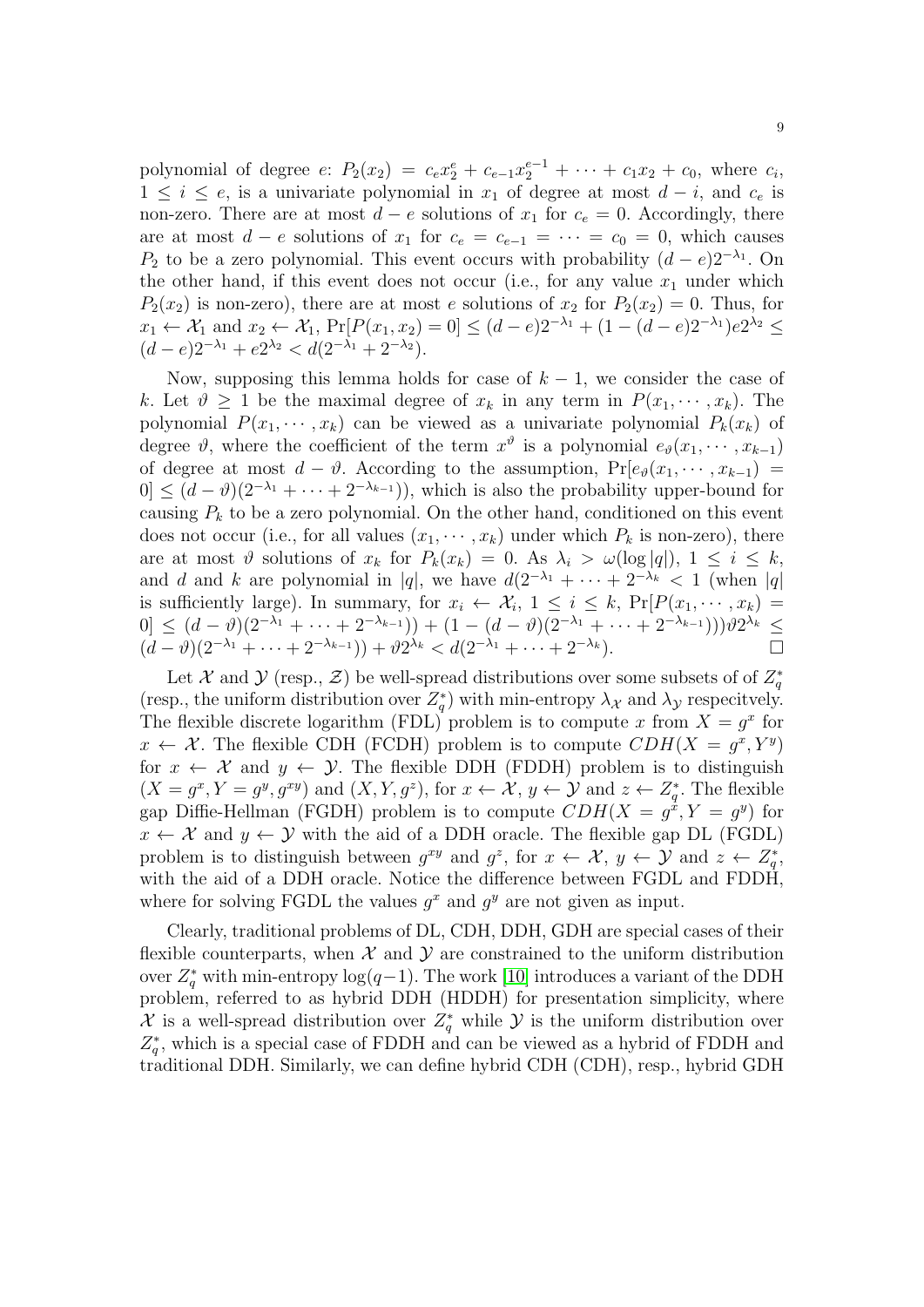(HGDH), where  $\mathcal X$  is a well-spread distribution over  $Z_q^*$  while one of  $\mathcal X$  and  $\mathcal Y$  is the uniform distribution over  $Z_q^*$ . Actually, as shall see, what we need in this work, only for flexible efficient deployment of protocols, are the HGDH assumption and the FGDL assumption, where FGDL assumption is used only for proving forward ID-privacy of the flexible implementations.

Next, we study the complexity of FDL and related problems in the generic group model [\[43](#page-57-5)[,31\]](#page-56-21). Roughly speaking, an algorithm is generic if it does not use the encoding of the group elements. It can only use group elements for group operations and relation verifications. There are many groups for which the fastest DL solver algorithms are generic. For example, general elliptic curves; general hyper-elliptic curves of genus 2; and subgroups of prime order q in  $Z_p^*$  when  $(p 1)/q$  is so large that sieving methods are inefficient [\[41\]](#page-56-22).

For presentation simplicity, in the following analysis we use Maurer's generic group model [\[31\]](#page-56-21) that is actually equivalent to Shoup's model [\[43,](#page-57-5)[22\]](#page-56-23), and only count the complexity of generic steps where each generic step corresponds to an access to the generic group oracle for performing one group operation or one relationship verification. Also, we disregard the probability of simply and correctly guessing x or y, which happens with probability of  $\max\{2^{-\lambda x}, 2^{-\lambda y}\}\)$  that is negligible.

**Theorem 1.** For an algorithm of  $\tau$  generic steps for solving the FGDH problem, its success probability is upper bounded by  $\tau^3(2^{-\lambda_{\mathcal{X}}}+2^{-\lambda_{\mathcal{Y}}})$  in the generic group model.

Proof. In Maurer's generic group model for solving the FGDH problem, the generic group oracle (GG-oracle)  $\mathcal O$  originally keeps three internal states  $(1, x, y)$  in a list L, where x (resp.,  $y$ ) is taken independently according to the well-spread distribution  $\mathcal{X}$  (resp.,  $\mathcal{Y}$ ). For presentation simplicity, we denote by  $L[i]$  the value stored in the *i*-th entry of L, and we assume  $L[1] = 1$ ,  $L[2] = x$  and  $L[3] = y$ . The adversary is given the indices of  $(1, x, y)$  in L, i.e.,  $(1, 2, 3)$ , and has black-box access to the  $GG$ -oracle  $O$ . For the *i*-th  $GG$ -oracle access corresponding to a group operation, the value computed by the GG-oracle  $\mathcal O$  can be viewed as a linear polynomial of the form  $F_i(x, y) = a_i x + b_i y + c_i$ , where  $a_i, b_i, c_i \in Z_q$  are determined by previous GG-oracle accesses. The value  $F_i$  is not returned to A directly, but is stored into a position in the internal list  $L$  where the position index for storing  $F_i$  is indicated by  $A$ .  $A$  is always given the ability of verifying equality relation, by which  $A$ queries O with  $(i, j)$  and gets result whether  $L[i] = L[j]$  or not. For adversary against FGDH problem, the adversary  $A$  is additionally allowed to query the GGoracle with  $(i, j, k)$ , and GG-oracle returns 1 if and only if  $L[i]L[j] = L[k]$  which corresponds to the DDH oracle.

As discussed in [\[31\]](#page-56-21), in this generic group model we only need to consider nonadaptive adversaries, and there are only two approaches for  $A$  to succeed (other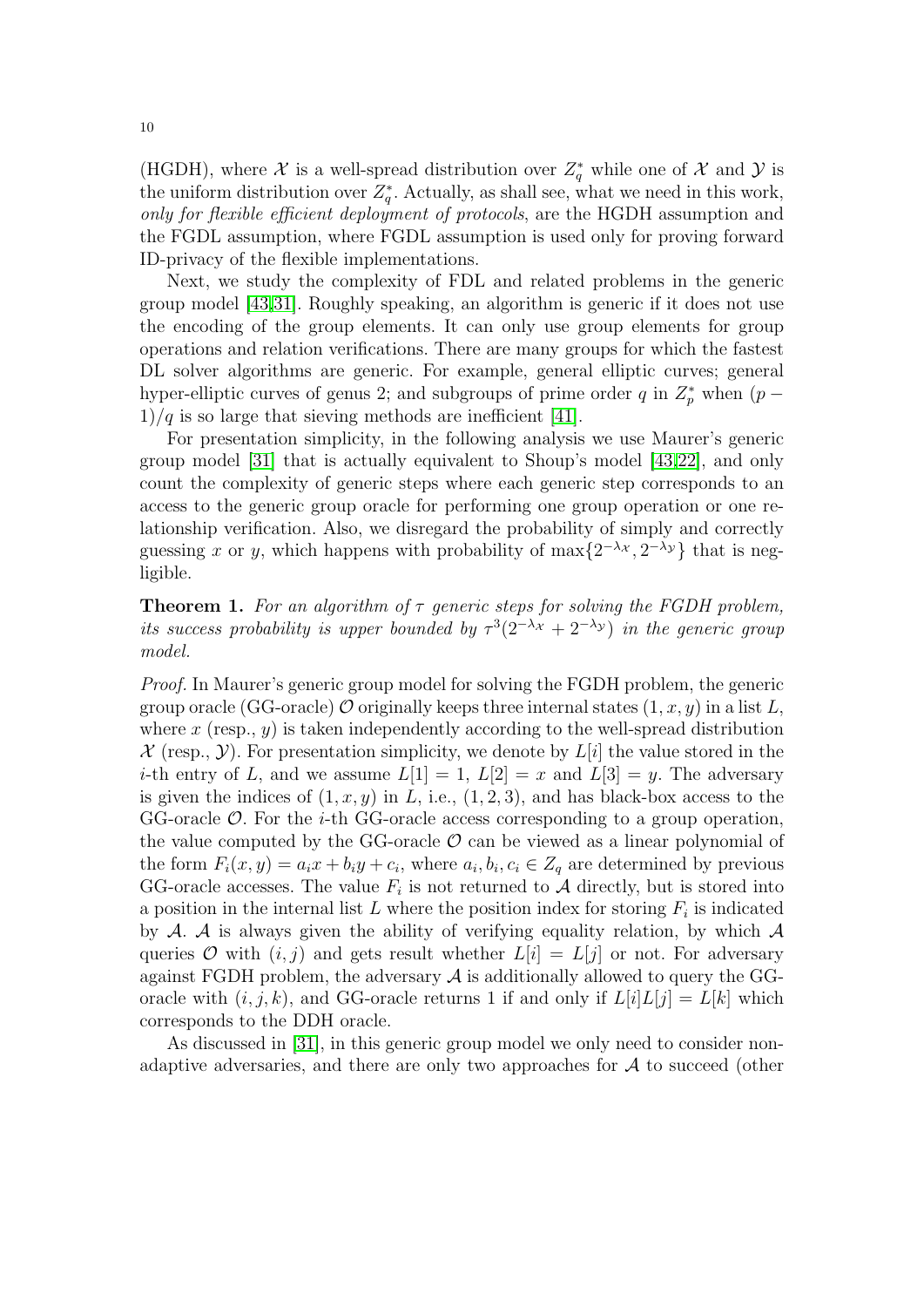than simply guessing x or y that is disregarded in the analysis). One is to cause two different  $F_i$  and  $F_j$  to collide, in the sense that  $a_ix + b_iy + c_i = a_jx + b_jy + c_j$ where  $(a_i, b_i, c_i) \neq (a_j, b_j, c_j)$ . In other words,  $(a_i - a_j)x + (b_i - b_j)y + (c_i - c_j) = 0$ . By Lemma [2,](#page-7-0) this event can occur with probability at most  $C^2(\mathcal{2}^{-\lambda x} + 2^{-\lambda y})$ .

Another approach for A to succeed is to cause, for some  $(i, j, k)$ , the non-zero polynomial  $F_iF_j-F_k=0$  (if the polynomial  $F_iF_j-F_k$  is a zero-polynomial, it leaks nothing). That is,  $(a_ix + b_iy + c_i)(a_ix + b_jy + c_j) - (a_kx + b_ky + c_i) = 0$  for  $x \leftarrow \mathcal{X}$ and  $y \leftarrow \mathcal{Y}$ . Note that  $F_i F_j - F_k$  is a quadratic polynomial. According to Lemma [2](#page-7-0) by setting  $d = 2$ , this event occurs with probability at most  $C^3_\tau(2(2^{-\lambda_{\mathcal{X}}} + 2^{-\lambda_{\mathcal{Y}}}))$ . Note that  $C_{\tau}^2(2^{-\lambda_{\mathcal{X}}}+2^{-\lambda_{\mathcal{Y}}})+C_{\tau}^3(2(2^{-\lambda_{\mathcal{X}}}+2^{-\lambda_{\mathcal{Y}}})) < \tau^3(2^{-\lambda_{\mathcal{X}}}+2^{-\lambda_{\mathcal{Y}}}).$ 

Corollary 1. For an algorithm of  $\tau$  generic steps for solving the FCDH, resp., FDL, problem, its success probability is upper bounded by  $\tau^2(2^{-\lambda x} + 2^{-\lambda y})$ , resp.,  $\tau^2 2^{-\lambda_{\mathcal{X}}},$  in the generic group model.

Proof. For solving FCDH problem in the generic group model, as no DDH oracle is rendered to the adversary,  $A$  can only perform equality verification via oracle access (besides group operations). In this case, we only need to consider the probability that two different polynomials  $F_i = a_i x + b_i y + c_i$  and  $F_j = a_j x + b_j y + c_j$  collide for  $x \leftarrow \mathcal{X}$  and  $y \leftarrow \mathcal{Y}$ . This event occurs with probability at most  $\tau^2(2^{-\lambda x} + 2^{-\lambda y})$ .

For solving FDL problem in the generic group model, the GG-oracle  $\mathcal O$  originally keeps  $(1, x)$  in its internal list, where  $x \leftarrow \mathcal{X}$ . The adversary succeeds only when two different polynomials  $F_i = a_i x + c_i$  and  $F_j = a_j x + c_j$  collide. This event occurs with probability at most  $\tau^2 2^{-\lambda x}$  according to Lemma [2.](#page-7-0)

**Theorem 2.** For an algorithm of  $\tau$  generic steps for solving the FDDH problem, its success probability is upper bounded by  $\frac{1}{2} + \tau^2 (2^{-\lambda_X} + 2^{-\lambda_Y} + \frac{1}{q^-})$  $\frac{1}{q-1}$ ) in the generic group model.

Proof. In Maurer's generic group model for solving the FDDH problem, the GGoracle O originally keeps  $(1, x, y, T_0, T_1)$  in its internal list, where x (resp., y) is taken independently according to the well-spread distribution  $\mathcal X$  (resp.,  $\mathcal Y$ ),  $z \leftarrow Z_q^*$  and  $T_b = xy$  and  $T_{1-b} = z$  for a random bit  $b \leftarrow \{0, 1\}$ . The goal of the adversary  $A$  is to guess the random bit  $b$ .

For the i-th GG-oracle access corresponding to a group operation, the value computed by  $\mathcal O$  can be viewed as a quadratic polynomial of the form  $F_i(x, y, xy, z) =$  $a_i x + b_i y + c_i xy + d_i z + e_i$ , where  $a_i, b_i, c_i, d_i, e_i \in Z_q$  that are determined by previous GG-oracle accesses. Define  $G_i(x, y, z) = F_i(x, y, xy, z)$ . The advantage obtained by  $\mathcal A$  (over simply guessing the random bit b) is the probability of making two different polynomials  $G_i(x, y, z)$  and  $G_i(x, y, z)$  colliding. The non-zero polynomial  $G_i(x, y, z) - G_j(x, y, z)$  is of degree 2. According to Lemma [2,](#page-7-0) A succeeds with probability at most  $\frac{1}{2} + \tau^2 (2^{-\lambda_{\mathcal{X}}} + 2^{-\lambda_{\mathcal{Y}}} + \frac{1}{q-1})$  $q-1$ ).  $\qquad \qquad \Box$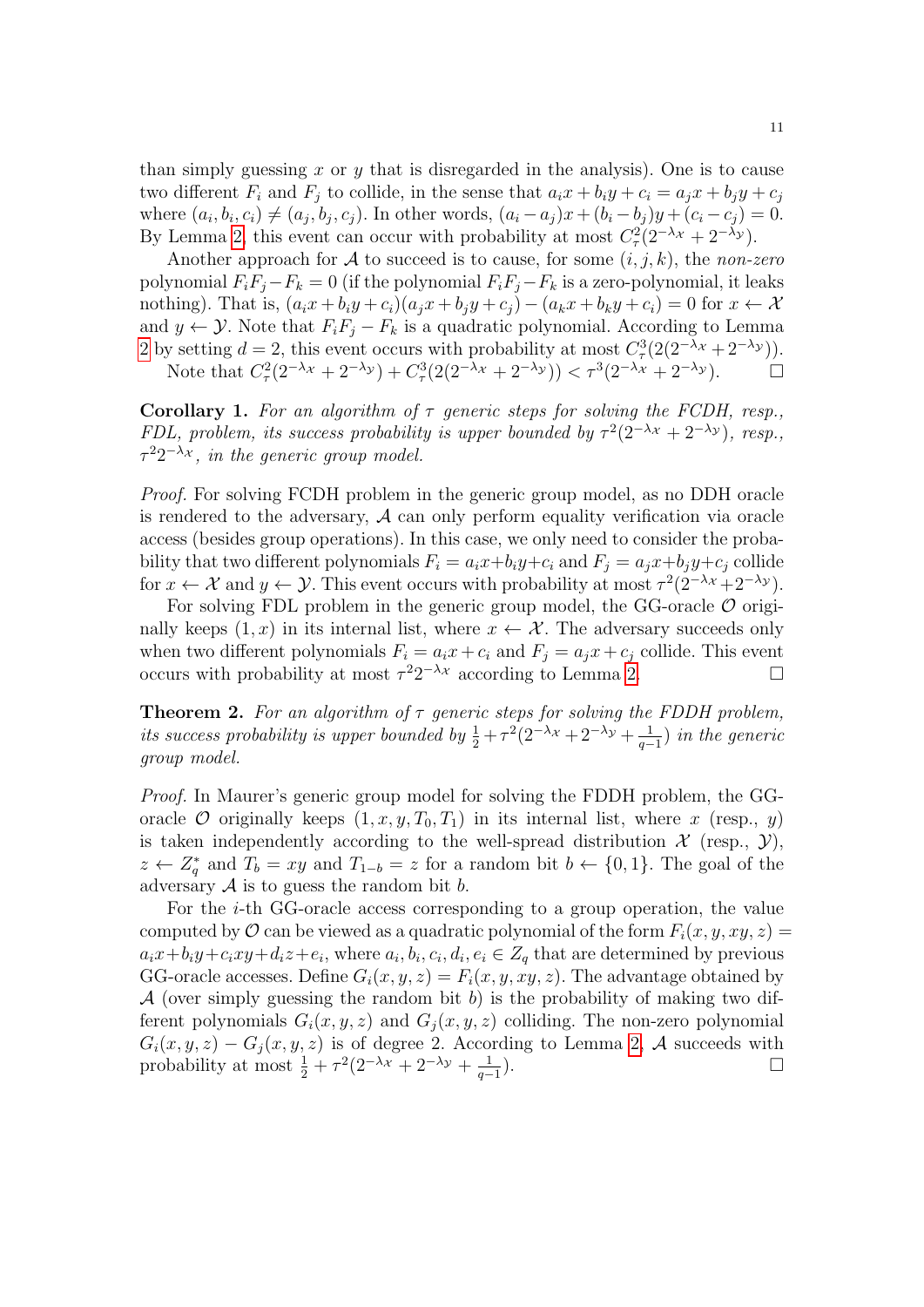**Theorem 3.** For an algorithm of  $\tau$  generic steps for solving the FGDL problem, its success probability is upper bounded by  $\frac{1}{2} + \tau^3 (2^{-\lambda_X} + 2^{-\lambda_Y} + \frac{1}{q^-})$  $\frac{1}{q-1}$ ) in the generic group model.

Proof. In Maurer's generic group model for solving the FGDL problem, the GGoracle O originally keeps  $(1, T_0, T_1)$  in its internal list for  $T_b = xy$  and  $T_{1-b} = z$ , where  $b \leftarrow \{0, 1\}, x$  (resp., y) is taken independently according to the well-spread distribution X (resp., Y) and  $z \leftarrow Z_q^*$ . Note that O does not directly keep the value x or y. The goal of the adversary  $A$  is to guess the random bit b, with the aid of a DDH oracle.

For the i-th GG-oracle access corresponding to a group operation, the value computed by  $\mathcal O$  can be viewed as a quadratic polynomial of the form  $F_i(xy, z) =$  $a_i xy + b_i z + c_i$ , where  $a_i, b_i, c_i \in Z_q$  that are determined by previous GG-oracle accesses. Define  $G_i(x, y, z) = F_i(xy, z)$ . The advantage obtained by A (over simply guessing the random bit b) is the probability of: (1) for some  $(i, j)$ , making two different quadratic polynomials  $G_i(x, y, z)$  and  $G_i(x, y, z)$  colliding (i.e.,  $G_i - G_j =$ 0); or (2) for some  $(i, j, k)$ , making the (non-zero) *quartic* polynomial  $G_iG_j - G_k =$ 0. According to Lemma [2,](#page-7-0) the advantage is at most  $\frac{1}{2} + C_{\tau}^{2} (2(2^{-\lambda_{\mathcal{X}}} + 2^{-\lambda_{\mathcal{Y}}} + \frac{1}{q^{-\lambda_{\mathcal{X}}}})$  $\frac{1}{q-1})$  +  $C^3_\tau(4(2^{-\lambda_{\mathcal{X}}}+2^{-\lambda_{\mathcal{Y}}}+\frac{1}{q-1}))$  $\frac{1}{q-1})$ )  $<\frac{1}{2} + \tau^3(2^{-\lambda_{\mathcal{X}}} + 2^{-\lambda_{\mathcal{Y}}} + \frac{1}{q-1})$  $\frac{1}{q-1}$ ).

Remark. The complexity of FDL and related problems shows that they are hard for polynomial-time algorithms at least in the generic group model. We remark that the upper-bounds proved in the above theorems and corollaries are quite loose, where we have given the solver algorithms the benefit of the doubt, and have assumed that the algorithm will succeed with any collision. In a related work by Schnorr [\[41\]](#page-56-22), it is shown that if x is drawn uniformly at random from a subset  $H \subset Z_q^*$  of size  $|H| \leq \sqrt{|q|}$ , the success probability upper-bound of a  $\tau$  genericstep DL-solver is about  $\frac{\tau}{|H|}$  (not  $\frac{\tau^2}{|H|}$  $\frac{\tau^2}{|H|}$  as established with usual analysis), which implies that DL defined over a random subset of size  $\sqrt{|q|}$  is as hard as traditional DL defined over  $Z_q^*$ ! But the result [\[41\]](#page-56-22) critically relies on uniform distribution over the subset  $H$ , while our result is for any distribution with super-logarithmic min-entropy.

The result about FDL and related problems has two consequences. On the one hand, it indicates that cryptosystems based on the traditional DL and related problems have strong resilience to randomness leakage, in the sense they are still secure as long as super-logarithmic min-entropy remains with each exponent secrecy. On the other hand, it allows more flexible and efficient implementations of cryptosystems based on DL and related problems. For example, user's static secret-key is still drawn uniformly at random from  $Z_q^*$ , while the ephemeral DH-exponents could be taken in different (super-polynomial size) subsets of  $Z^*$  according to the task criticality and application scenarios.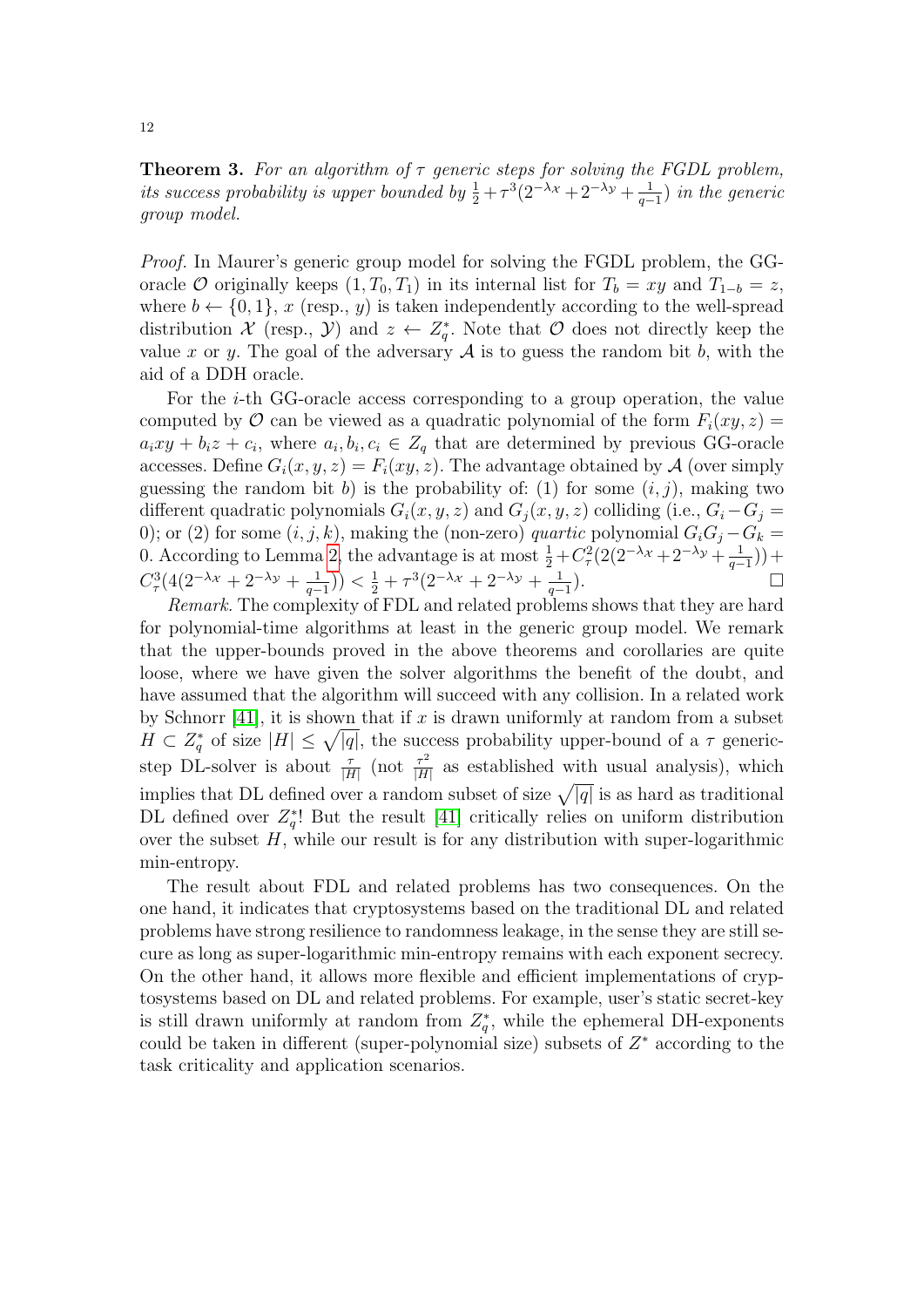## 4 Strong Security Model for Higncryption

An identity-hiding sign encryption (higncryption) scheme  $\mathcal{HC}$ , with associated data, is specified by four polynomial-time algorithms: setup, keygen, higncrypt and unhigncrypt.

- setup: is a PPT algorithm that takes the security parameter  $\kappa$  as input and outputs the system parameter params to be used in the scheme. We assume the security parameter is always (maybe implicitly) encoded in params.
- key-gen: is a PPT algorithm that takes the system parameter params as input and outputs a public-private key pair  $(pk, sk)$  used for higncryption and unhigncryption. For presentation simplicity, we assume *params* is included in  $pk$ . In this work, we assume each user has a single key pair (pk, sk), which is used both for higncryption and for unhigncryption.
- higncrypt: is a PPT algorithm that takes, as input, a sender's private key  $sk_s$ , the sender's public identity information  $pid_s = (id_s, pk_s, cert_s)$  where  $cert_s$  is sender's certificate issued by a certificate authority (CA), a receiver's public identity information  $pid_r = (id_r, pk_r, cert_r)$ , message  $M \in \{0,1\}^*$  and associated data  $H \in \{0,1\}^*$  to be higncrypted. It returns a higncryptext C, or symbol  $\perp$  indicating higncryption failure. The associated data H, if any, appears in clear in the higncryptext  $C \neq \perp$ . In this work, we allow a user to highcrypt a message to itself; that is,  $pid_s = (id_s, pk_s, cert_s)$  may be equal to  $pid_r = (id_r, pk_r, cert_r)$ . Also, we assume that some *offline-computable* intermediate randomness, e.g., DH-exponents, used in generating the higncryptest  $C$ is specified and stored in a variable  $ST_C$  that could be exposed to allow for a more robust security definition.
- unhigncrypt: is a deterministic polynomial-time algorithm that takes, as input, a receiver's private key  $sk_r$ , the receiver's public identity information  $pid_r =$  $(id_r, pk_r, cert_r)$ , and a higncryptext C. It outputs either  $(pid_s, M)$  or an error symbol ⊥. Note that, unlike in traditional unsigncryption, unhigncrypt does not take sender's public identity information pid<sub>s</sub> as input.

The *correctness* for a higncryption scheme requires that, for all sufficiently large security parameter  $\kappa$ , any key pairs  $(pk_s, sk_s)$  and  $(pk_r, sk_r)$  output by key-gen $(1^{\kappa})$ , it holds unhigncrypt( $sk_r$ ,  $pid_r$ , higncrypt( $sk_s$ ,  $pid_s$ ,  $pid_r$ ,  $H$ ,  $M$ )) = ( $pid_s$ ,  $m$ ) for any  $H, M \in \{0,1\}^*$  such that higncryption $(sk_s, pid_s,pid_r, H, M) \neq \bot$ .

We now present the *strong* security model for higncryption in the multi-user setting, where each user possesses a single key pair for both higncryption and unhigncrypton and can higncrypt messages to itself, and the adversary is allowed to adaptively register (dishonest) users.

Let  $n$  be the number of users in the system, where  $n$  is polynomial in the security parameter  $\kappa$ . The key pairs of all the honest parties in the system are generated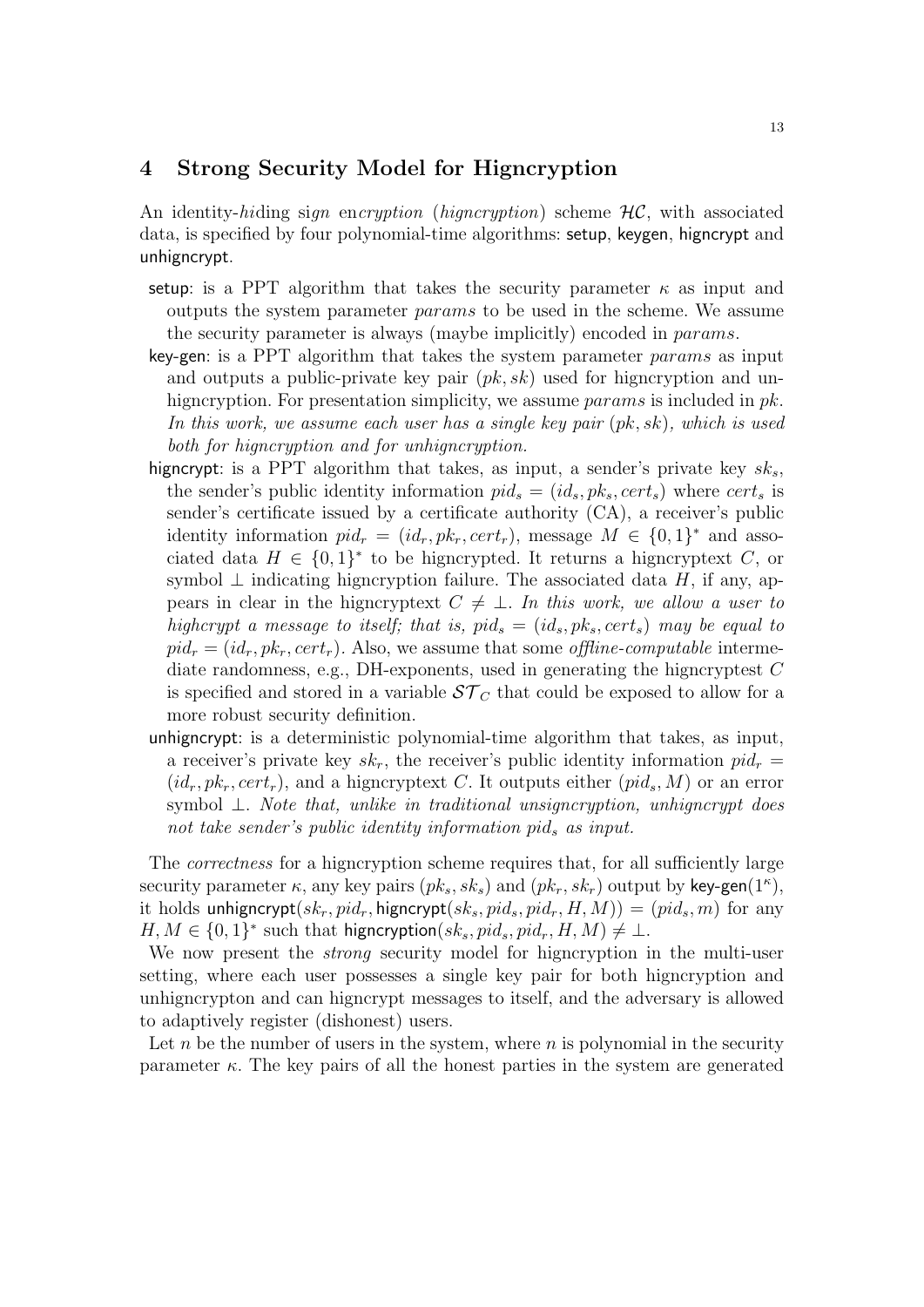by the challenger according to the specified key generation algorithm. The adversary is given the public keys of all the honest users initially, and can register arbitrary public keys (for dishonest parties) on its own. Denote by HONEST (reps., DISHONEST) the set of public identity information for all the honest (resp., dishonest) parties in the system. Throughout this work, denote by  $pid_i$ ,  $1 \leq i \leq n$ , the pubic identity information of user  $id_i$ , and by  $pid_s$  (resp.,  $pid_r$ ) the public identity information of the sender (resp., the receiver). The adversary is also given access to HO, UHO, EXO and Corrupt oracles, as specified below.

- HO: On input  $(pid_s, pid_r, H, M)$  where  $pid_r \in$  HONEST U DISHONEST and  $pid_r$ may be equal to  $pid_s$ ,  $H, M \in \{0,1\}^*$ , HO returns higncrypt $(sk_s, pid_s,pid_r, H, M)$ if  $pid_s$  ∈ HONEST, otherwise, returns  $\bot$ . HO also stores, in private, some specified offline-computable intermediate randomness (in generating C) into  $ST_C$ in order to allow for later EXO query against C.
- UHO: On input  $(pid_r, C)$ , UHO returns unhigncrypt $(sk_r, pid_r, C)$ ) if  $pid_r \in$  HONEST, otherwise, returns ⊥.
- EXO (exposure oracle): On input  $C \neq \perp$ , EXO returns the value stored in  $ST_C$ , i.e., the offline-computable intermediate randomness used in generating  $C$ , if  $C$ was output by an earlier HO query. Otherwise,  $\perp$  is returned. This renders the adversary additional power, in contrast to traditional security definition of signcrypiton, and reflects the reality of bad randomness, various side-channel attacks and deployment in hostile environments (plagued with spyware or virus) where offline-computable values are more vulnerable to adversarial exposure.
- Corrupt: On input  $pid_i \in$  HONEST,  $1 \leq i \leq n$ , this oracle returns the private key  $sk_i$  of user  $id_i$ .

Outsider unforgeability. Informally, the goal of an outsider unforgeability adversary  $\mathcal{A}^{OU}$  against  $\mathcal{HC}$  is to forge a valid higncryptext created by an uncorrupted honest user  $pid_{s^*}$  for another *uncorrupted* honest user  $pid_{r^*}$ , where  $pid_{s^*}$  may be equal to  $pid_{r^*}$ ,  $1 \leq r^*$ ,  $s^* \leq n$ . Toward this goal,  $\mathcal{A}^{OU}$  is allowed to issue HO, UHO, **EXO** and Corrupt queries. At the end of its execution,  $\mathcal{A}^{OU}$  outputs  $(pid_{r^*}, C^*)$  as its forgery, where  $pid_{r^*} \in \text{HONEST}$  and the associated data contained in  $C^*$  in clear is denoted  $H^*$ . The advantage of  $\mathcal{A}^{OU}$  for breaking outsider unforgeability, denoted  $Adv_{A^{OU},HC}$ , is defined to be the probability of the following conditions hold:

− unhigncrypt $(sk_{r^*}, pid_{r^*}, C^*) = (pid_{s^*}, M^*)$ , where  $pid_{s^*}$  ∈ HONEST.

- ${\cal A}^{OU}$  has not issued Corrupt $(pid_{s^*})$  query or Corrupt $(pid_{r^*})$  query. But  ${\cal A}^{OU}$ is allowed to query  $\mathsf{EXO}(C^*)$  to expose the intermediate randomness used in generating  $C^*$ .
- $-C^*$  was not the output of  $\mathsf{HO}(pid_{s^*},pid_{r^*},H^*,M^*)$  issued by  $\mathcal{A}^{OU}$ . But  $\mathcal{A}^{OU}$  is still allowed to query  $\textsf{HO}(pid_{s'},pid_{r'}, H', M')$  for  $(pid_{s'},pid_{r'}, H', M') \neq (pid_{s^*},pid_{r^*}, H^*, M^*),$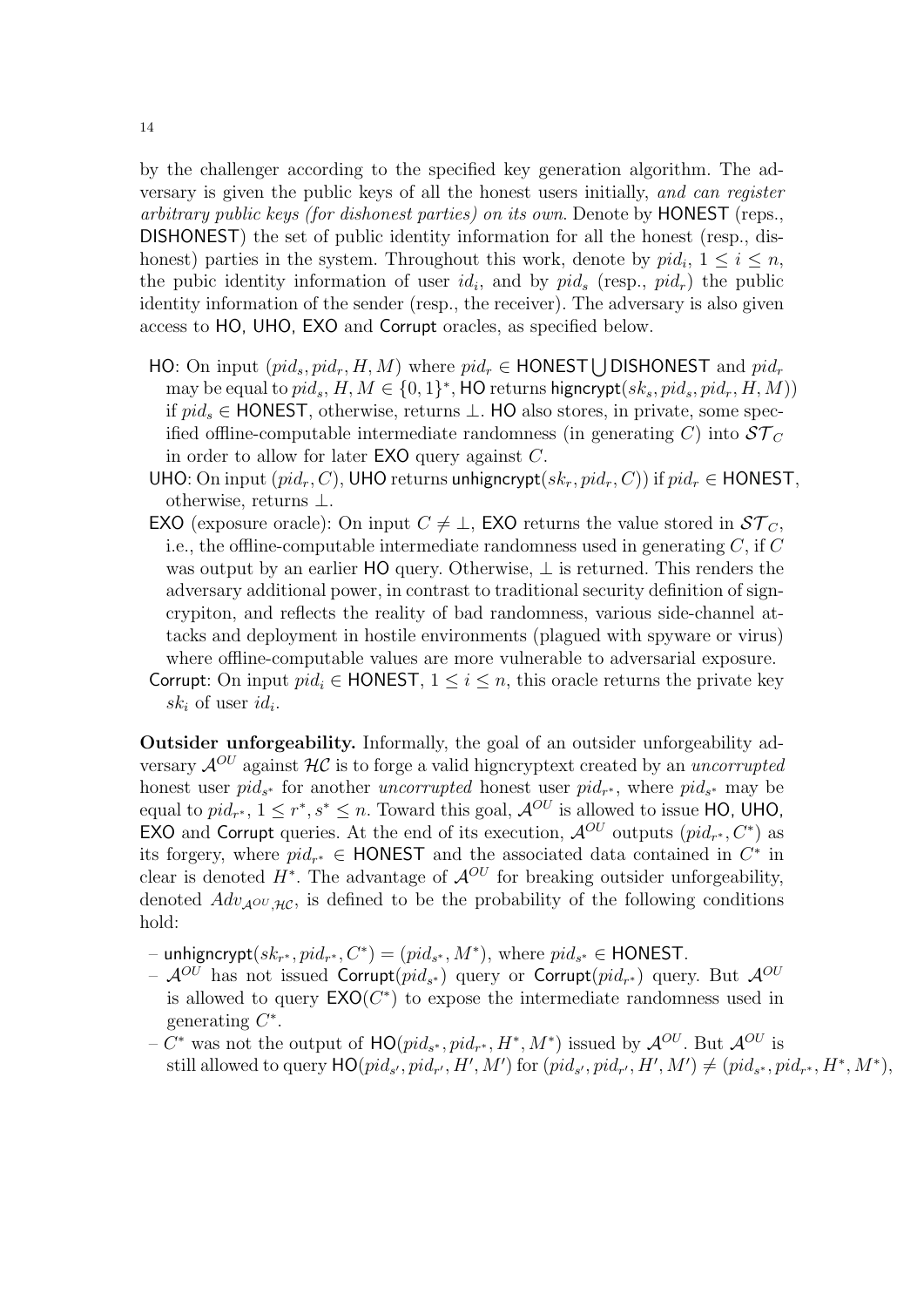in particular  $(pid_{s^*}, pid_{r^*}, H', M^*)$  where  $H' \neq H^*$ , and can even query  $\textsf{HO}(pid_{s^*}, pid_{r^*}, H^*, M^*)$ as long as the output returned is not equal to  $C^*$ . Also, parts of  $C^*$  (e.g.,  $H^*$ ) may appear in previous outputs of HO.

In traditional definitions of unforgeability for signcryption,  $\mathcal{A}^{OU}$  is required to output  $(pid_{s^*}, pid_{r^*}, M^*, C^*)$  as its forgery at the end of its execution, which implies that it "knows" the victim user  $pid_{s^*}$  and the message  $M^*$  being signcrypted. By comparison, our formulation does not make such a requirement. That is,  $\mathcal{A}^{OU}$ may know neither  $pid_{s^*}$  nor  $M^*$ , even if  $(pid_{r^*}, C^*)$  is a valid forgery. Our security definition allows the exposure of  $ST_{C^*}$ , i.e., the intermediate randomness used for generating the target higncryptext  $C^*$ , which is also not allowed in traditional security definitions of signcryption. In addition, security of associated data was not considered in traditional security definitions of signcryption, while strong unforgeability for the associated data is ensured by our definition. Consequently, our unforgeability formulation provides much more comprehensive and stronger security guarantee.

A higncryption scheme  $H\mathcal{C}$  has *outside unforgeability*, if for any PPT adversary  $\mathcal{A}^{OU}$  its advantage  $Adv_{\mathcal{A}^{OU},\mathcal{H}^{C}}$  is negligible for all sufficiently large security parameters. The definition of *inside unforgeability* is identical to that of outside unforgeability, except that oracle query  $\text{Corrupt}(pid_{r^*})$  is allowed to the adversary.

Insider confidentiality. Informally, the goal of an insider confidentiality adversary  $\mathcal{A}^{IC}$  is to break the confidentiality of the message as well as the public identity information higncrypted to an uncorrupted honest target receiver by any (possibly *corrupted*) honest sender, even if  $A^{IC}$  is allowed to corrupt the sender and to expose the intermediate randomness used for generating other highcyptexts. For presentation simplicity, throughout this work we assume that all the users in the system have public identity information of equal length. But our security model and protocol constructions can be extended to the general case of different lengths of identities, by incorporating length-hiding authenticated encryption in the underlying security model and protocol constructions.

- Phase 1:  $A^{IC}$  is allowed to issue HO, UHO, EXO and Corrupt queries.
- *Challenge:* At the end of phase 1,  $A^{IC}$  outputs two equal length messages  $(M_0, M_1)$ , an associated data  $H^*$ , and two pairs of public identity information of equal length  $(pid_{s_0^*}, pid_{r^*})$  and  $(pid_{s_1^*}, pid_{r^*})$  where  $pid_{s_0^*},pid_{s_1^*},pid_{r^*} \in$ HONEST, and submits them to the challenger. The challenger chooses a random bit  $\sigma \leftarrow \{0, 1\}$ , and gives  $\mathcal{A}^{IC}$  the challenge higncryptext  $C^* = higncrypt(s_{k_{s_{\sigma}}}, pid_{s_{\sigma}}^*,pid_{r^*},F_{\sigma})$
- $-Phase\ \mathcal{Q}:\mathcal{A}^{IC}$  can continue executing as in phase 1, except asking  $\mathsf{UHO}(pid_{r^*},C^*)$ or  $\mathsf{EXO}(C^*)$  or Corrupt $(pid_{r^*})$  that will cause  $\mathcal{A}^{IC}$  to trivially win the game. But  $\mathcal{A}^{IC}$  is allowed to issue Corrupt $(pid_{s_0^*})$  and Corrupt $(pid_{s_1^*})$ , which captures forward ID-privacy.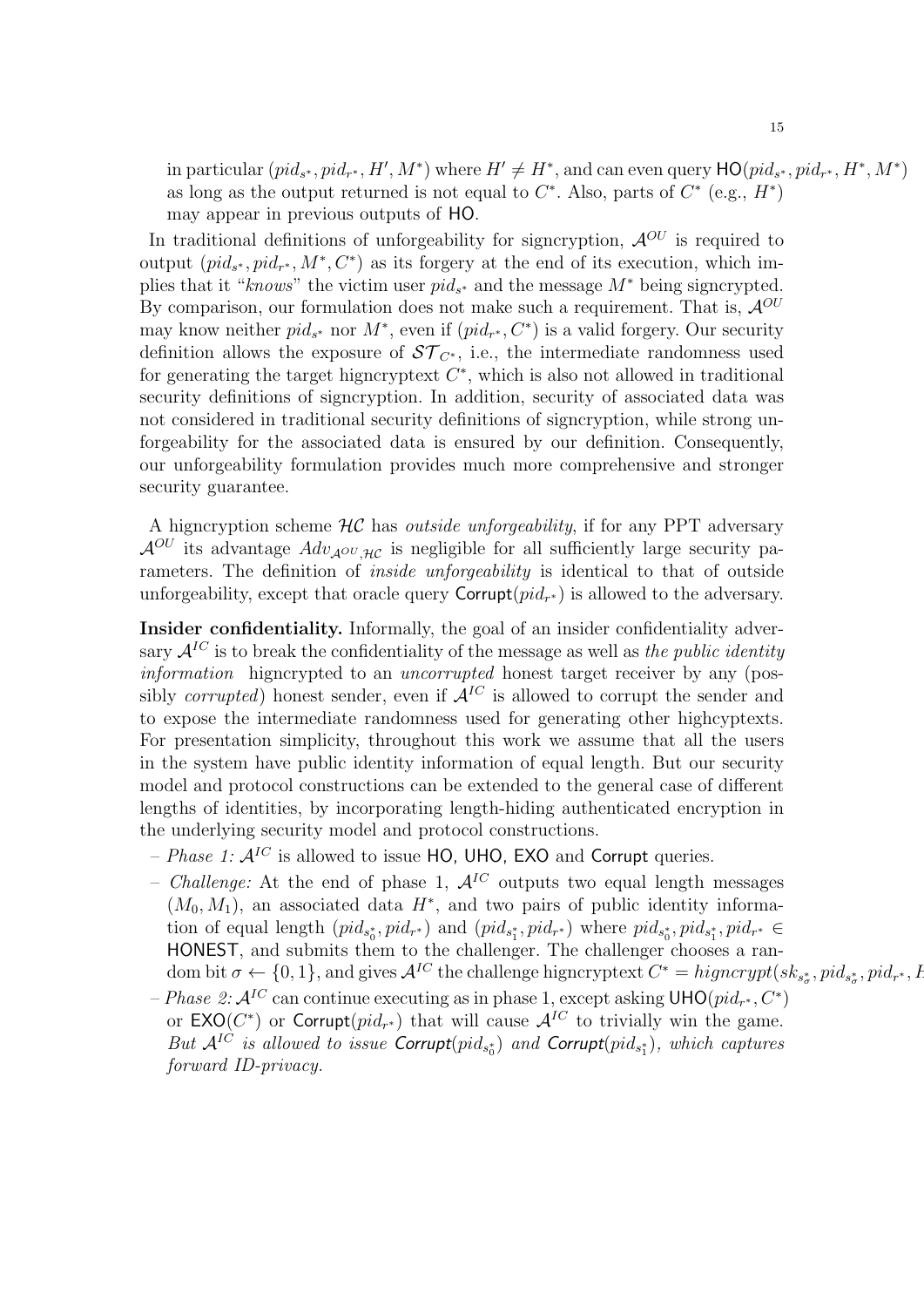- Guess: Finally,  $\mathcal{A}^{IC}$  outputs a bit  $\sigma'$ .  $\mathcal{A}^{IC}$  wins the game, if  $\sigma' = \sigma$ .

A higncryption scheme  $H\mathcal{C}$  has insider confidentiality, if for any PPT adversary  $\mathcal{A}^{IC}$  and all sufficiently large security parameters, the adversary's advantage defined below is negligible:

$$
Adv_{\mathcal{A}^{IC},\mathcal{HC}} = |2 \cdot Pr[\sigma' = \sigma] - 1|.
$$

In the above security definition, if it is required to hold  $pid^*_{s_0} = pid^*_{s_1}$  it is degenerated to the traditional insider confidentiality of signcryption, which is referred to as insider message confidentiality here. The definition of outside confidentiality is identical to that of inside confidentiality, except that neither  $\text{Corrupt}(pid^*_{s_0})$  nor Corrupt $(pid_{s_1}^*)$  is allowed.

### 5 Protocol Construction of Higncryption

In this section, we present a practical and conceptually simple (yet carefully designed) scheme integrating both higncryption and one-pass identity-Concealed Authenticated Key-Exchange (CAKE, for short), which consists of the following four algorithms, setup, keygen, higncrypt and unhigncrypt.

SETUP. On a security parameter  $\kappa$ , setup $(1^{\kappa})$  returns  $params = (G', N, G, g, q)$ specifying the underlying group over which the GDH assumption holds (as defined in Section [2\)](#page-4-0).

KEY GENERATION. On the parameters params, for each honest user  $i, 1 \leq i \leq n$ , keygen takes  $x_i \leftarrow Z_q^*$ , sets  $pk_i = g^{x_i} \in G$  and  $sk_i = x_i$ , and outputs the keypair  $(pk_i, sk_i)$ . The binding between user identity  $id_i$  and its public-key  $pk_i$  is authenticated by a certificate  $cert_i$  issued by CA. Throughout this paper, unless otherwise stated, we assume that CA does not mandate proof-of-possession or proof-of-knowledge (POP/POK) of secret key during public key registration, but it performs sub-group membership check for each registered public key, i.e., checking  $pk_i \in G \setminus 1_G$ .<sup>[2](#page-15-0)</sup>

HIGNCRYPTION. Let  $SE = (K_{se}, Enc, Dec)$  be an AEAD scheme, where K is the key space of  $\mathsf{K}_{se}, h: \{0,1\}^* \to \{0,1\}^l \cap Z_q^*$  be a cryptographic hash function where  $l = \lfloor |q|/2 \rfloor, M \in \{0,1\}^*$  be the message to be higncrypted with associated data H, and  $KDF: G \times \{0,1\}^* \rightarrow \{0,1\}^*$  be a key derivation function. For presentation simplicity, we denote by Alice the sender who possesses public identity information  $pid_A = (id_A, pk_A = A = g^a \in G, cert_A)$  and secret-key  $sk_A = a \leftarrow Z_q^*$ , and by Bob the receiver who possesses public identity information  $pid_B = (id_B, pk_B = B =$  $g^b \in G, cert_B$  and secret-key  $sk_B = b \leftarrow Z_q^*$ . higncrypt $(sk_A, pid_A, pid_B, H, M)$ works as follows:

<span id="page-15-0"></span><sup>2</sup> The subgroup test can be waived, if oracle access to EXO is denied in the security model of higncryption.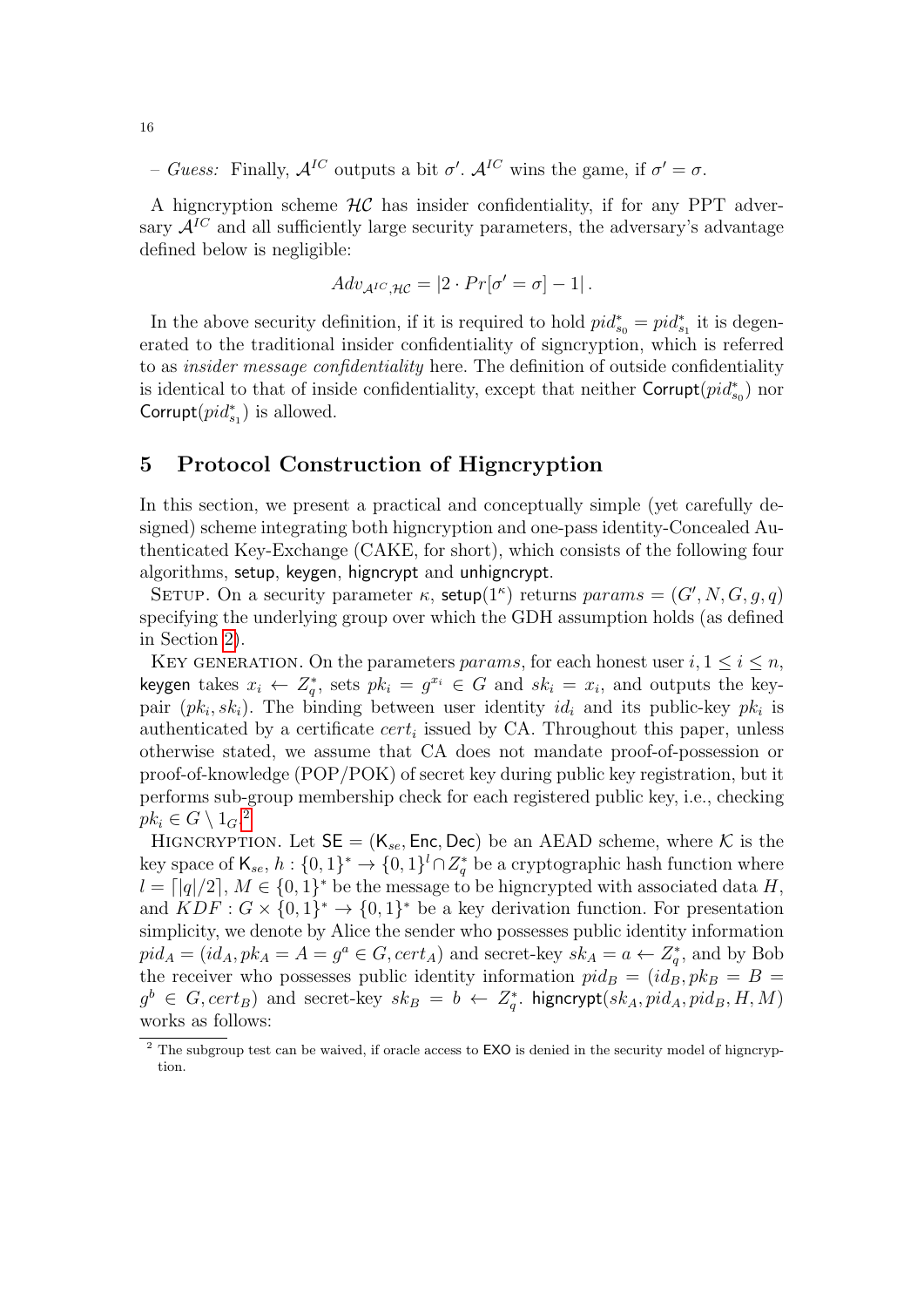- Take  $x \leftarrow Z_q^*$ , and compute  $X = g^x \in G$ ,  $d = h(X, pid_A, pid_B)$ , and  $X' = X^d$ . The DH-exponent x can be generated offline, and is specified to be stored into  $ST_C$  that may suffer from adversarial exposure.
- Compute  $\overline{X} = AX' = AX^d$ , and pre-shared secrecy  $PS = CDH(\overline{X}, B) =$  $B^{a+xd} \in G$ .
- Derive keys  $(K_1, K_2) = KDF(PS, \overline{X} || pid_B)$ ,<sup>[4](#page-16-1)</sup> where  $K_1 \in \mathcal{K}$ ,  $K_2$  is empty for higncryption, or  $K_2 \in \mathcal{K}$  for one-pass CAKE and in this case the joint distribution of  $(K_1, K_2)$  is computationally indistinguishable from uniform distribution over  $K \times K$ .
- Compute  $C_{AE}$  ← Enc<sub>K<sub>1</sub></sub>( $H$ ,  $pid_A||X||M$ ). Notice that the DH-component X is sent being encrypted.
- Finally, send the higncryptext  $C = (H, \overline{X}, C_{AE})$  to the receiver.

UNHIGNCRYPTION. After receiving  $C = (H, \overline{X}, C_{AE})$ , unhigncrypt $(sk_B = b$ ,  $pid_B$ , C) works as follows:

- Compute the pre-shared secrecy  $PS = CDH(B, \overline{X}) = \overline{X}^b \in G$ , and derive the keys  $(K_1, K_2) = KDF(PS, \overline{X} || pid_B).$
- − Run Dec $_{K_1}(H, C_{AE})$ . If Dec $_{K_1}(H, C_{AE})$  returns  $\bot$ , abort; otherwise, get  $\{pid_A =$  $(id_A, A, cert_A), X, M$  }.
- Compute  $d = h(X, pid_A, pid_B)$ . If  $\overline{X} = AX^d$  and pid<sub>A</sub> is valid, accept  $(pid_A, M)$ ; otherwise, abort.

This integrated scheme of higncryption and one-pass CAKE is also presented in Fig. [1](#page-17-0) (page [18\)](#page-17-0). Below, we make some clarifications about the construction.

Note on subgroup test of  $\overline{X}$ . In the above protocol description, we have assumed the receiver checks that  $\overline{X}$  is in the subgroup G of order q in G'. The basic technique for performing such a subgroup test is to verify  $\overline{X} \in G' \setminus \overline{1_G}$  and  $\overline{X}^q = 1_G$ . However, if the cofactor t is small, e.g.,  $G' = Z_p^*$  such that  $p = 2q + 1$  is a prime, or G is the subgroup of an elliptic curve over a finite field where the cofactor  $t$  is typically a small constant or just 1, the subgroup test of  $\overline{X}$  can be essentially reduced to check  $\overline{X} \in G'$  and  $\overline{X}^t \neq 1_G$ , which guarantees  $\overline{X}$  is not in a small subgroup of G' of the order being a factor of t (though it may not fully ensure  $X \in G$ ). In practice, we recommend the following protocol variant with embedded subgroup test, where  $PS = B^{t(a+xd)} = \overline{X}^{tb}$  and the receiver will abort if  $\overline{X} \not\in G'$  or  $PS = 1_G$ . We note that subgroup test can be waived, if the **EXO** queries are disallowed in security definition.

<span id="page-16-0"></span><sup>&</sup>lt;sup>3</sup> An alternative way is to set  $\overline{X} = A^d X$ , which does not sacrifice provable security. We prefer to setting  $\overline{X} = AX^d$ , for the reason that, as we shall see in Section [7,](#page-24-0) it allows more flexible and efficient implementations.

<span id="page-16-1"></span><sup>&</sup>lt;sup>4</sup> Other ways to set the session-key  $K_2$  for one-pass CAKE:  $K_2 = KDF(PS, \overline{X}||pid_A||pid_B)$  or  $K_2 =$  $KDF(PS, X||pid_A||pid_B).$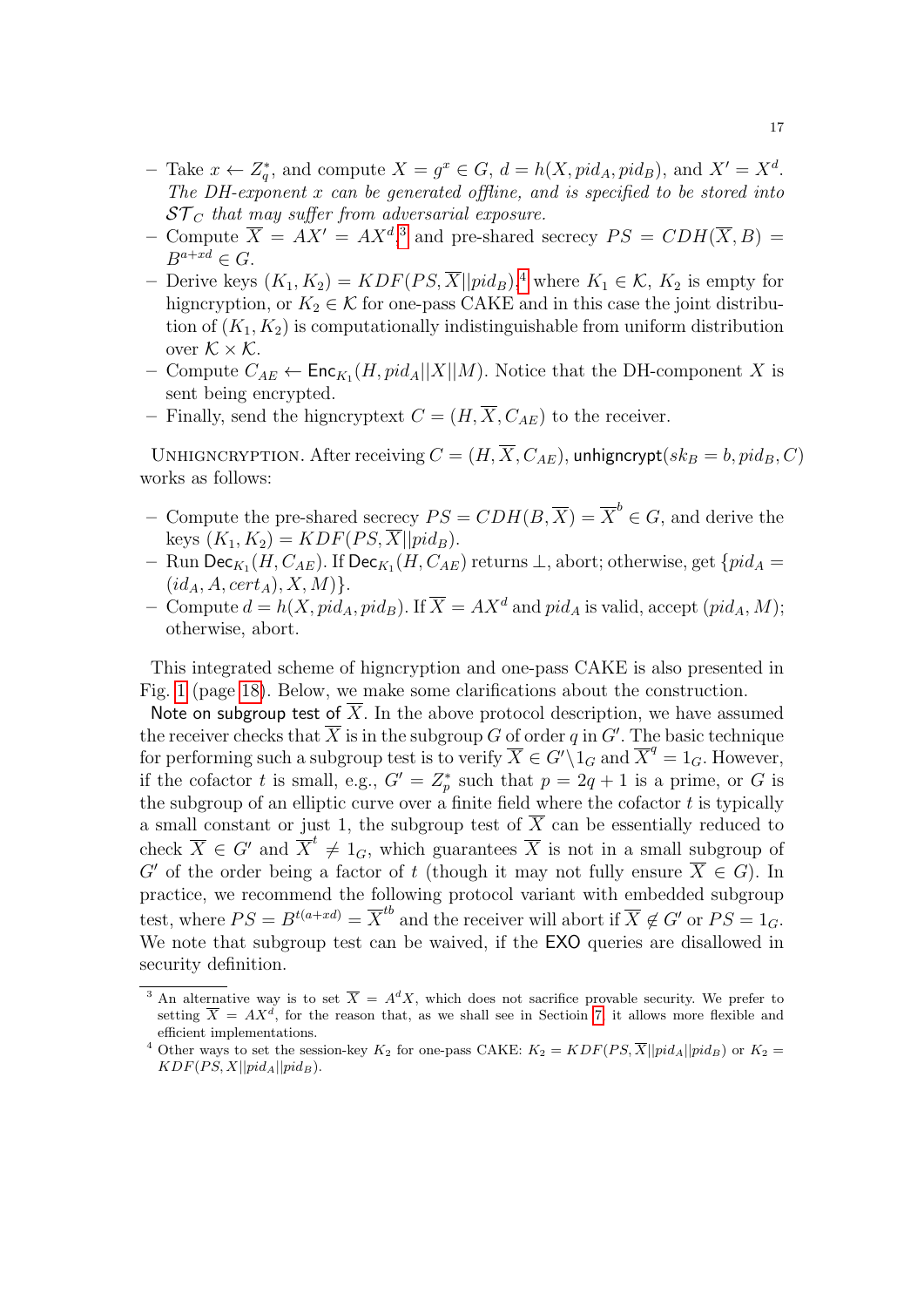$$
pid_A
$$
  
\n
$$
PK_A: A = g^a
$$
  
\n
$$
SK_A: a \leftarrow Z_q^*
$$
  
\n
$$
x \leftarrow Z_q^*, X = g^x
$$
  
\n
$$
d = h(X, pid_A, pid_B)
$$
  
\n
$$
\overline{X} = AX^d, PS = B^{a+xd}
$$
  
\n
$$
(K_1, K_2) = KDF(PS, \overline{X} || pid_B)
$$
  
\n
$$
H, \overline{X}, C_{AE} \leftarrow Enc_{K_1}(H, pid_A ||X||M))
$$
  
\n
$$
PS = \overline{X}^b
$$

 $(K_1, K_2) = KDF(PS, \overline{X} || pid_B)$  $Dec_{K_1}(H, C_{AE}) = (pid_A, X, M)$  $d = h(X, pid_A, pid_B)$ Accept if  $pid_A$  is valid and  $\overline{X} = AX^d$ 

Fig. 1: Protocol structure of Higncryption

<span id="page-17-0"></span>On the computation of d. In order to prevent or mitigate replay attack (which is nevertheless inevitable for any signcryption or one-pass AKE), a solution is to put a time-stamp  $t_A$  into the input of d, i.e.,  $d = h(X, pid_A, pid_B, t_A)$ , and let  $t_A$  be a part of the associated data  $H$  or the message  $M$ . In addition, it appears that putting the message  $M$  into the input of  $d$  could possibly relax the security requirement on the underlying symmetric encryption used; but we wouldn't prefer to such a variant on the following grounds: (1) it may damage the modularity and independence of computing  $\overline{X}$  from computing C, e.g., the offline pre-computability of  $\overline{X}$  without knowing  $M$ ; (2) AEAD already exists in most systems for secure communications.

One-pass CAKE. It is shown in [\[21](#page-56-5)[,20\]](#page-56-4) that signcryption implies one-pass AKE by setting the message  $M$  just to be the random session-key. But the sessionkey derived this way is dependent of the key generated for signcryption. When casting our higncryption scheme into one-pass identity-concealed authenticated key-exchange (CAKE), we set the session-key to be  $K_2$  that is computationally independent of the key  $K_1$  used for higncryption; that is, the exposure of  $K_1$  does not affect the session-key security.<sup>[5](#page-17-1)</sup> The analysis in [\[21](#page-56-5)[,20\]](#page-56-4) can be straightforwardly extended to show that this is a secure one-pass AKE. Compared to one-pass HMQV (HOMQV) [\[21\]](#page-56-5), all the security properties of HOMQV remain with our higncrypiton-based one-pass CAKE, but our one-pass CAKE provides identity concealment.

18

<span id="page-17-1"></span>Another variant is to set the session-key of one-pass CAKE to be  $KDF(K_1, X||pid_A||pid_B)$  or  $HKDF - Extend(K_1, X||pid_A||pid_B)$ . This provides extra security guarantee, as X is exchanged in the encrypted form.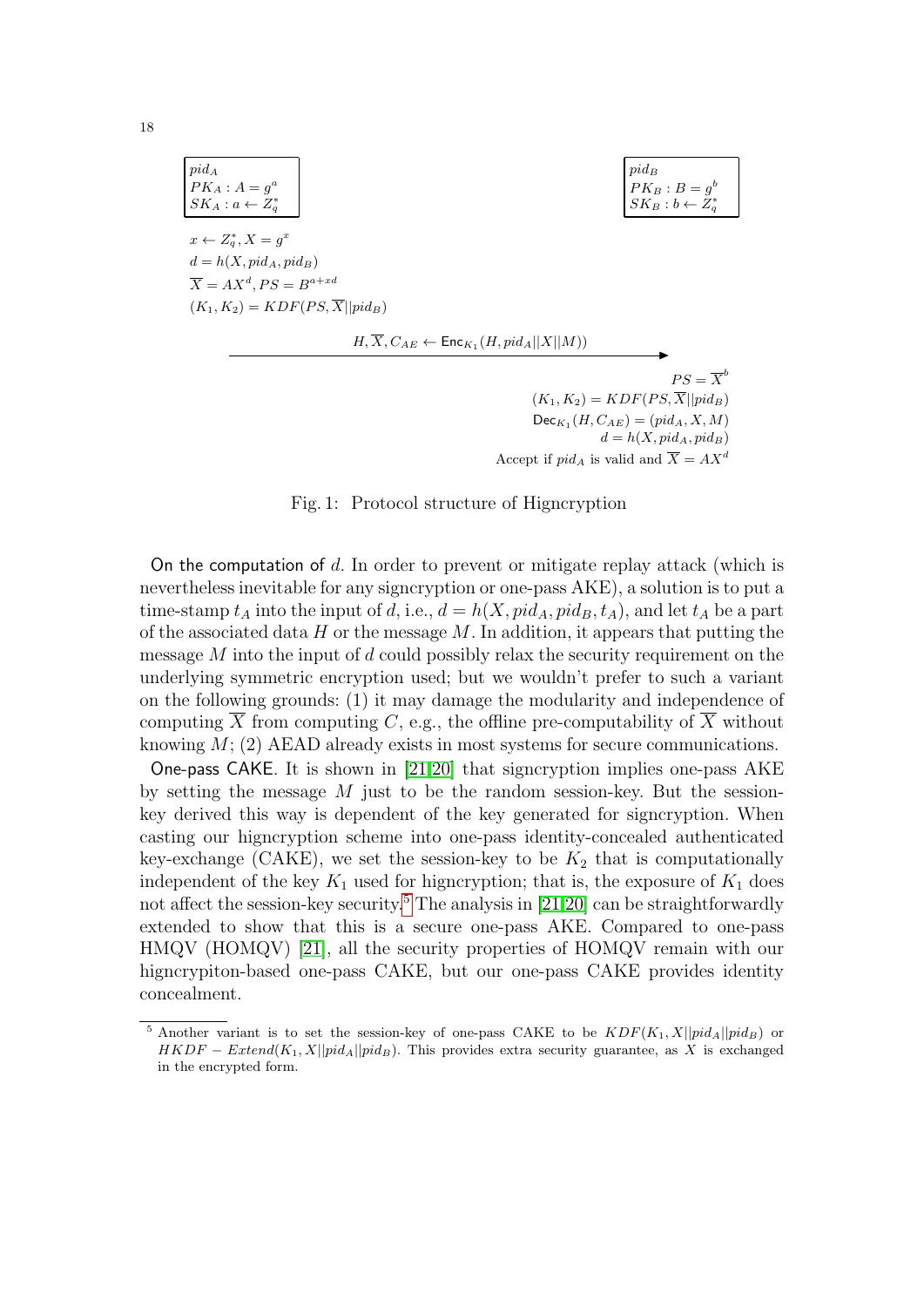Flexible implementation. Our higncryption scheme allows much flexible implementations, according to priorities and tradeoffs among security and efficiency in different application scenarios. Let  $\mathcal X$  be a well-spread distribution over some subsets of of  $Z_q^*$  with min-entropy  $\lambda_{\mathcal{X}} > \omega(\log|q|)$ . For flexible implementations of higncryption, the only modification is:  $X = g^x$  where x is taken according to X (rather than  $Z_q^*$ ). As we shall show, provable security still holds with such a flexible implementation of higncryption.

In practice, at one's own discretion according to task criticality and application scenarios, the sender can take  $x \leftarrow \{0,1\}^{\lceil |q|/4 \rceil} \cap Z_q^*$  (referred to as lighthigncryption), or  $x \leftarrow \{0,1\}^{\lceil |q|/2 \rceil} \cap Z_q^*$  (referred to as *medium*-higncryption), or just  $x \leftarrow Z_q^*$  (referred to as full-higncryption). For example, if  $|q| = 512$ , we suggest  $|x| = 128 = |q|/4$ , i.e., *light*-higncryption, may suffice for many applications, e.g., those based on low-power devices like smart-phones where efficiency takes priority over security, or those based on devices with a trusted module to protect sender's static secret-key. In this case, the sender only performs about 1.75 exponentiations, compared to 2.5 (resp., 2) exponentiations in full- (resp., medium-) higncryption. For applications based on low-power devices like smart-phones, we may recommend to use *medium*-higncryption, where  $x \leftarrow \{0,1\}^{\lceil |q|/2 \rceil} \cap Z_q^*$ . Note that the security of medium-higncrption, even if sender's static secret-key  $s\overline{k}_A = a$ is exposed to adversary, is not reduced to solving half a DL-problem. Actually, computing X, letting along the exponent x, from  $X' = X^{h(X)}$  seems already to be hard.

## 6 Security Proof of Higncryption

Assume KDF be a pseudorandom function with the following RO property, to get a value  $KDF(PS, \varpi)$  where  $PS \in G$  and  $\varpi \in \{0, 1\}^*$  the only way is to query the oracle KDF with input  $(PS, \varpi)$ . For presentation simplicity, in the security analysis, we simply assume  $KDF$  to be a random oracle. The security analysis can be straightforwardly extended to the case that the output of the KDF oracle is pseudorandom (i.e., KDF is an RO with pseudorandom output). We assume the hash function h also to be a random oracle. As we concentrate on the security of the higncryption scheme, for presentation simplicity, for now we assume  $K_1 = KDF(PS, \overline{X} || pid_B)$  (i.e., the session-key  $K_2$  for one-pass CAKE is set to be empty). Throughout this work, for presentation simplicity, we also write  $CDH(U, \cdot)$  simply as  $CDH(pid, \cdot)$  when U denotes the public-key of user pid.

Theorem 4. The higncryption scheme presented in Fig. [1](#page-17-0) satisfies outsider unforgeability and insider confidentiality in the random oracle model, under the AEAD security and the GDH assumption.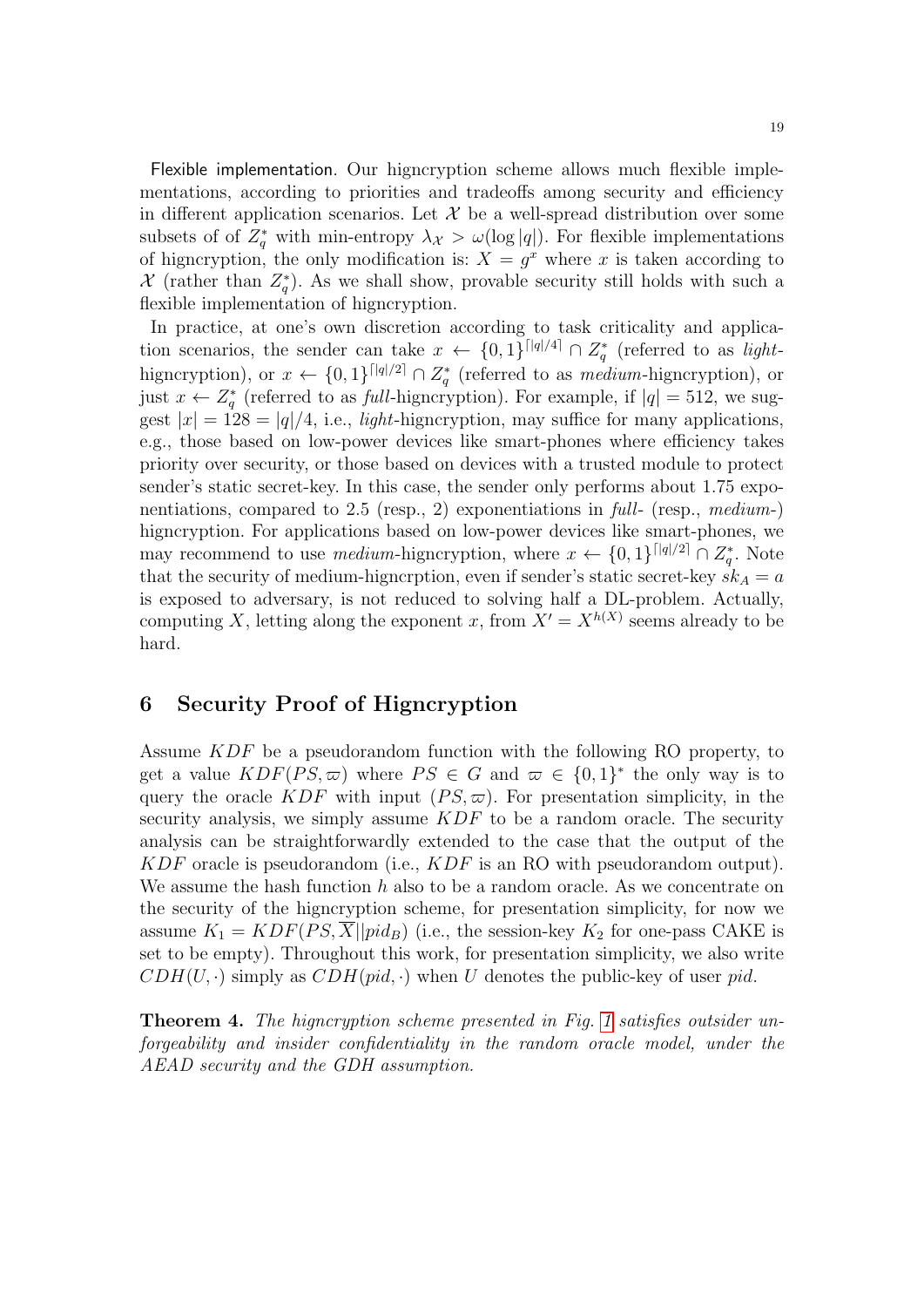Security proof of outsider unforgeability Suppose that, after a series of adaptive oracle queries to HO, UHO, EXO and Corrupt, the forger  $\mathcal{A}^{OU}$  outputs, with non-negligible probability, a tuple  $(pid_{r^*}, C^*)$  where  $C^*$  contains in clear the associated data  $H^*$ , satisfying:

- $-$  unhigncrypt $(sk_{r^*}, pid_{r^*}, C^*) = (pid_{s^*}, M^*)$ , but  $C^*$  was not the output of  $\mathsf{HO}(pid_{s^*},pid_{r^*}, H^*, M^*)$ issued by  $\mathcal{A}^{OU}$ . Note that  $\mathcal{A}^{OU}$  is still allowed to query  $\mathsf{HO}(pid_{s'},pid_{r'},H',M')$ for  $(pid_{s'}, pid_{r'}, H', M') \neq (pid_{s^*}, pid_{r^*}, H^*, M^*)$ , and can even query  $\text{HO}(pid_{s^*}, pid_{r^*}, H^*, M^*)$ as long as the output returned is not equal to  $C^*$ .
- $-pid_{s^*}, pid_{r^*}\in \mathsf{HONEST}, \text{and } \mathcal{A}^{OU} \text{ has not issued Corrupt}(pid_{s^*}) \text{ or Corrupt}(pid_{r^*}).$ But  $\mathsf{EXO}(C^*)$  is allowed.

We assume the pair of honest users  $(pid_{s^*}, pid_{r^*})$ , for which successful forgery occurs with non-negligible probability, are fixed in advance, which can actually be correctly guessed with probability at least  $\frac{1}{n^2}$  where *n* is the number of users in the system. We also assume that  $(pid_{r^*}, C^*)$  is the first successful forgery output by  $\mathcal{A}^{OU}$ ; that is, it did not query  $\mathsf{UHO}(pid_r, C)$  such that  $(pid_r, C)$  is also a valid forgery before outputting  $(pid_{r^*}, C^*)$ . All these assumptions are only for presentation simplicity.

Given  $(pid_{s^*}, pid_{r^*})$ , the goal is to compute  $CDH(pk_{s^*}, pk_{r^*})$ , conditioned on that unforgeability is broken with non-nelgigible probability, where  $pk_{s^*}$  (resp.,  $pk_{r^*}$ ) is the public-key of the sender (resp., receiver) included in  $pid_{s^*}$  (resp.,  $pid_{r^*}$ ). We present the proof directly for the case of  $pid_{s^*} = pid_{r^*}$ , which is commonly viewed as the relatively harder case. The proof can be straightforwardly extended to the case of  $pid_{s^*} \neq pid_{r^*}$ .

Specifically, the simulator S takes  $(params, pid_A)$  as input, where the public-key included in  $pid_A$  is denoted as  $A = g^a$  for  $a \leftarrow Z_q^*$  that is unknown to S, and its goal is to compute  $CDH(A, A) = g^{a^2}$  with the help of a DDH oracle. Note that computing  $CDH(A, A)$  is as hard as breaking the standard CDH assumption [\[32\]](#page-56-24). Toward this goal, S sets the public-key for user  $s^* = r^*$  to be A, and sets the public and secret keys for all the other honest users in the system on its own. As a consequence, S can act on behalf of all the honest users except  $pid_A$ . Below we focus on the simulation of  $pid_A$  by S to deal with oracle queries made by the forger  $\mathcal{A}^{OU}$  against  $pid_A$ .

We first note that  $S$  can perfectly handle all **Corrupt** queries allowed in the security game, where Corrupt $(pid_{s^*})$  or Corrupt $(pid_{r^*})$  is disallowed.

Consider a query  $HO(pid_s, pid_r, H, M)$ , where  $pid_r$  is the public identity information of an arbitrary user in the system with public-key  $pk<sub>r</sub>$ . First note that, if  $pid_s \in$  DISHONEST, the output of  $HO(pid_s, pid_r, H, M)$  is simply defined to be " $\perp$ ". Also, if  $pid_s \in \text{HONES}$  but  $pid_s \neq pid_A$ , this oracle query can be perfectly handled by the simulator itself. Hence, we only consider the case of  $pid_s = pid_A$ , i.e.,  $\textsf{HO}(pid_A,pid_r,H,M)$ . If  $pid_r \in \textsf{HONEST}$  but  $pid_r \neq pid_A$ , let  $pk_r = B = g^b$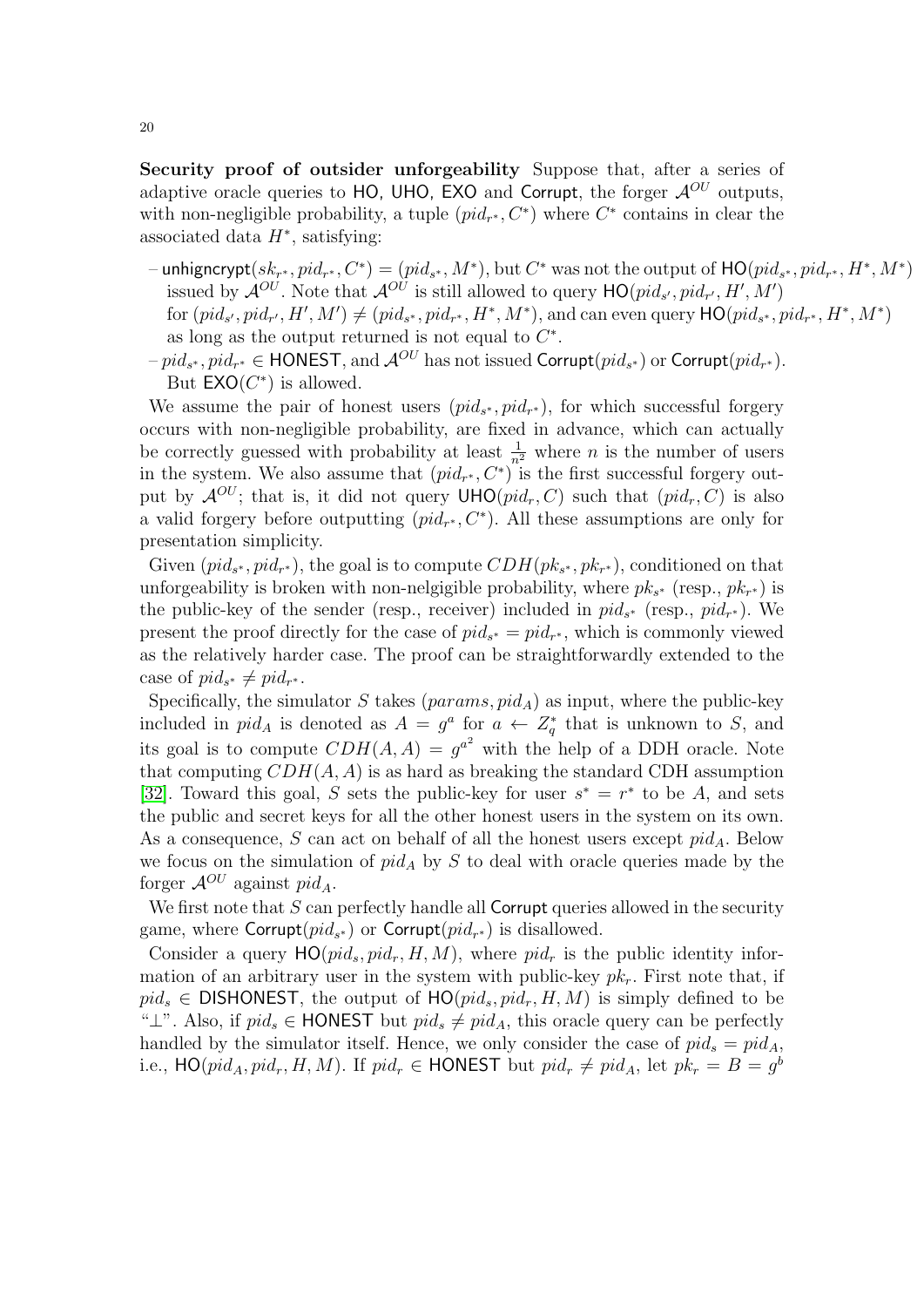where  $b \leftarrow Z_q^*$  is the secret-key actually set by the simulator itself. For this case, S works as the honest  $pid_A$  does, except that  $PS = CDH(\overline{X}, B)$  is computed as  $\overline{X}^b$ . Otherwise (i.e.,  $pid_r \notin \textsf{HONEST}$  or  $pid_r = pid_A$ ), S computes  $X = g^x$  and  $\overline{X} = g^y$  $AX^d$ , where  $x \leftarrow Z_q^*$  and  $d = h(X, pid_A, pid_r); S$  then sets  $K_1$  to be a string taken uniformly at random from K of AEAD, computes  $C_{AE} = \text{Enc}_{K_1}(H, pid_A||X||M)$ , and returns  $C = (H, \overline{X}, C_{AE})$  as the output of  $HO(pid_A, pid_r, H, M)$ . S also stores the tuple  $(X||pid_r, K_1)$  into a list  $\mathcal{L}_{DDH}$  maintained by S itself and initiated to be empty. Note that in the later case, S cannot compute the pre-shared secrecy  $PS = CDH(\overline{X}, pk_r)$  and consequently  $KDF(PS, \overline{X} || pid_r)$ . In order to keep the consistency of the random oracle  $KDF$ , from now on whenever the adversary  $\mathcal{A}^{OU}$ makes an oracle query of the form  $KDF(PS', \overline{X} || pid_r)$ , based on the list  $\mathcal{L}_{DDH}$  S checks whether  $PS' = CDH(\overline{X}, pk_r)$  with the DDH oracle; if yes, it returns the pre-set value  $K_1$ .

In any case, the DH-exponent  $x \leftarrow Z_q^*$  stored in  $\mathcal{ST}_C$  is generated by the simulator  $S$  itself. As a consequence,  $S$  can perfectly handle all the **EXO** queries. So far, all the simulation for HO, Corrupt and EXO is perfect.

For a query  $\mathsf{UHO}(pid_r, C = (H, \overline{X}, C_{AE}))$  made by  $\mathcal{A}^{OU}$ , we only consider the case of  $pid_r \in$  HONEST and  $pid_r = pid_A$ , as the rest cases can be perfectly handled by the simulator (note that, if  $pid_r \in$  DISHONEST, UHO simply outputs " $\perp$ "). S first checks whether C was ever output by  $HO(pid_s, pid_A, H, M)$  for some  $M \in \{0, 1\}^*$ and  $pid_s \in$  HONEST, and outputs  $(pid_s, M)$  if so. Otherwise, for each  $KDF$ oracle query of the form  $KDF(PS, \overline{X}||pid_A)$  made by  $\mathcal{A}^{OU}$ , the simulator checks whether  $PS = CDH(\overline{X}, A)$  by the aid of the DDH oracle. If so, the simulator gets  $K_1 = KDF(PS, \overline{X} || pid_A)$ , uses  $K_1$  to decrypt  $C_{AE}$ , and returns the result to  $\mathcal{A}^{OU}$ . Otherwise, S returns "⊥" indicating C is an invalid higncryptext (for user pid<sub>r</sub>). Denote by "failure" the event that, for some  $(pid_A, C = (H, \overline{X}, C_{AE}))$ queried to UHO by  $\mathcal{A}^{OU}$ , the simulator outputs " $\perp$ " while UHO(pid<sub>A</sub>, C) does not. Conditioned on the "failure" event does not occur, the simulation for UHO is perfect. Below, we show that the "failure" event can occur with at most negligible probability.

Note that the failure event has already ruled out the possibility that C was the output of  $HO(pid_i, pid_A, H, M)$  for arbitrary  $pid_i \in HONEST$  and arbitrary  $(H, M)$ . We now consider the possibility that  $C = (H, \overline{X}, C_{AE})$  is the output of  $HO(pid_i, pid_j, H, M)$  made by  $\mathcal{A}^{OU}$  for  $pid_j \neq pid_A$  (and arbitrary  $pid_i, H, M$ ). For this case, as  $\overline{X}||pid_j \neq \overline{X}||pid_A$ , it means that the shared-key generated by the random oracle  $KDF$  for computing  $C_{AE}$  and that for decrypting  $C_{AE}$ (when dealing with  $\mathsf{UHO}(pid_A, C)$  in defining the "failure" event) are indepen-dent. By the security of AEAD as discussed in Section [2.1,](#page-5-1)  $\mathsf{UHO}(pid_A, C)$  outputs ⊥ with overwhelming probability. Thus, when the "failure" event occurs w.r.t.  $UHO(pid_A, C = (H, \overline{X}, C_{AE}))$  where  $pid_A$  is the receiver, with overwhelming prob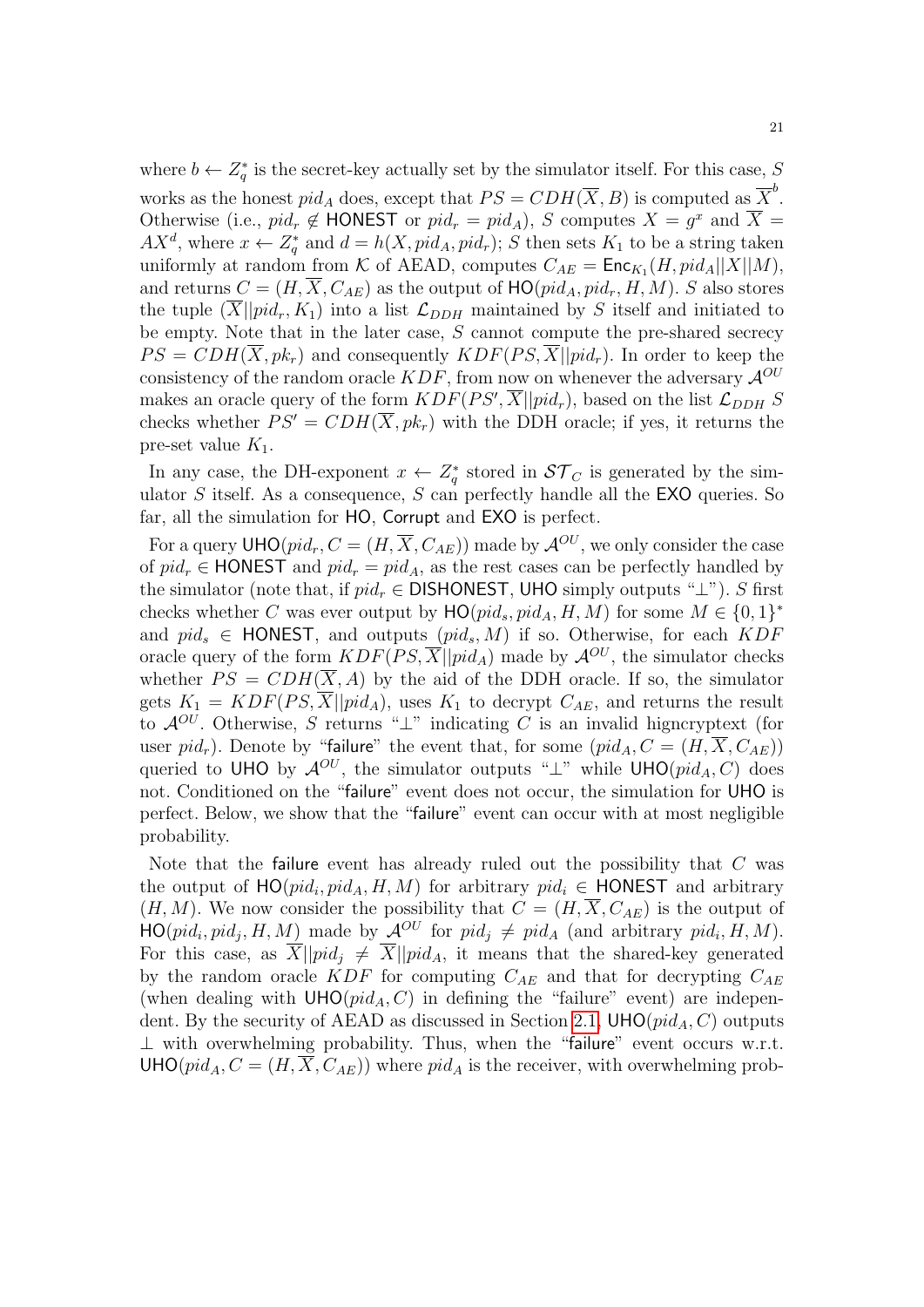ability it holds: (1) C was not ever output by the HO oracle; (2)  $\mathcal{A}^{OU}$  did not make the  $KDF(PS, \overline{X} || pid_A)$  query for  $PS = CDH(\overline{X}, A)$ ; and (3)  $(H, C_{AE})$  make up a valid AEAD ciphertext w.r.t.  $K_1 = KDF(CDH(\overline{X}, A), \overline{X} || pid_A)$ .

We further consider two cases. (1)  $K_1 = KDF(CDH(\overline{X}, A), \overline{X}||pid_A)$  was set by the simulator S when dealing with a query  $HO(pid_A, pid_A, H', M')$ . In this case, S sets  $K_1$  without querying the  $KDF$  oracle (but using its DDH oracle to ensure inconsistency of  $KDF$ ). This implies that by the  $KDF$  security, with overwhelming probability,  $\overline{X}$  is part of the output of  $HO(pid_A, pid_A, H', M')$  generated by the simulator. Denote by  $(H', \overline{X}, C'_{AE})$  the output of the simulator S when dealing with  $HO(pid_A, pid_A, H', M')$ . Note that  $(H', C'_{AE})$  is the only AEAD ciphertext output by S w.r.t.  $K_1$ . As we assume  $C = (H, \overline{X}, C_{AE})$  was not ever output by the HO oracle, it means that  $(H', C'_{AE}) \neq (H, C_{AE})$ . This implies  $\mathcal{A}^{OU}$  has output a new valid AEAD ciphertext  $(H', C'_{AE})$  w.r.t.  $K_1$ , which can occur with negligible probability by the AEAD security. (2) Otherwise, with overwhelming probability,  $K_1$  was neither set by S nor ever defined for the  $KDF$  oracle. In this case, also by the AEAD security, "failure" occurs with negligible probability. We conclude that the failure event can occur with at most negligible probability, and consequently the view of  $\mathcal{A}^{OU}$  in the simulation is computationally indistinguishable from that in the real attack game. Thus, successful forgery occurs also with non-negligible probability in the simulation.

Denote by  $(pid_{r^*}, C^* = (H^*, \overline{X}^*, C_{AE}^*))$  the successful forgery output by  $\mathcal{A}^{OU}$ , satisfying unhigncrypt $(sk_{r^*}, pid_{r^*}, C^*) = (pid_{s^*}, M^*)$  and  $C^*$  was not ever output by  $HO(pid_{s^*}, pid_{r^*}, H^*, M^*)$ , where  $pid_{s^*}$  and  $pid_{r^*}$  are the uncorrupted honest users that are assumed to have been correctly guessed by the simulator for presentation simplicity. Recall that we are considering  $pid_{s^*} = pid_{r^*} = pid_A$ .

For  $(pid_{r^*}, C^* = (H^*, \overline{X}^*, C_{AE}^*))$  to be a successful forgery,  $\mathcal{A}^{OU}$  must have made the RO query  $h(X^*, pid_{s^*},pid_{r^*}) = d^*$  such that  $\overline{X}^* = pk_{s^*}X^{*d^*} = AX^{*d^*}$  that will be checked in computing unhigncrypt $(sk_{r^*}, pid_{r^*}, C^*)$ , where  $X^*$  may be generated by the adversary itself. Otherwise, unhigncrypt $(sk_{r^*}, pid_{r^*}, C^*)$  returns  $\perp$ with overwhelming probability in the random oracle model. Then, similar to the above argument for showing failure occurs with negligible probability in the UHO simulation, by the underlying AEAD security  $\mathcal{A}^{OU}$  must have made the RO query to get  $\widehat{KDF}(\widehat{CDH}(\overline{X}^*, p k_{r^*}), \overline{X}^*||pid_{r^*}) = \widehat{KDF}(\widehat{CDH}(\overline{X}^*, A), \overline{X}^*||pid_A) = K_1^*.$ The intuitive next idea is to rewind  $\mathcal{A}^{OU}$  to the point that it just made the RO query  $h(X^*, pid_{s^*},pid_{r^*}) = h(X^*,pid_A,pid_A)$ , and returns back a new random output  $d^*$ . Then, by the general forking lemma [\[4\]](#page-55-5), with non-negligible probability  $\mathcal{A}^{OU}$  will also output a successful forgery  $(pid_{r^*}, C^{*'} = (H^{*'} , \overline{X}^{*'} , C^{*'}_{AE}))$  in the second run after re-winding, where  $\overline{X}^{*\prime} = AX^{*\overline{d}*\prime}$ , and will make the query  $KDF(CDH(\overline{X}^{*'},pk_{r^*}),\overline{X}^{*'}||pid_{r^*}) = KDF(CDH(\overline{X}^{*'},A),\overline{X}^{*'}||pid_A)$ . It means that the simulator S can get  $\alpha = CDH(\overline{X}^*, p k_{r^*}) = CDH(\overline{X}^*, A) = (AX^{*d^*})^a =$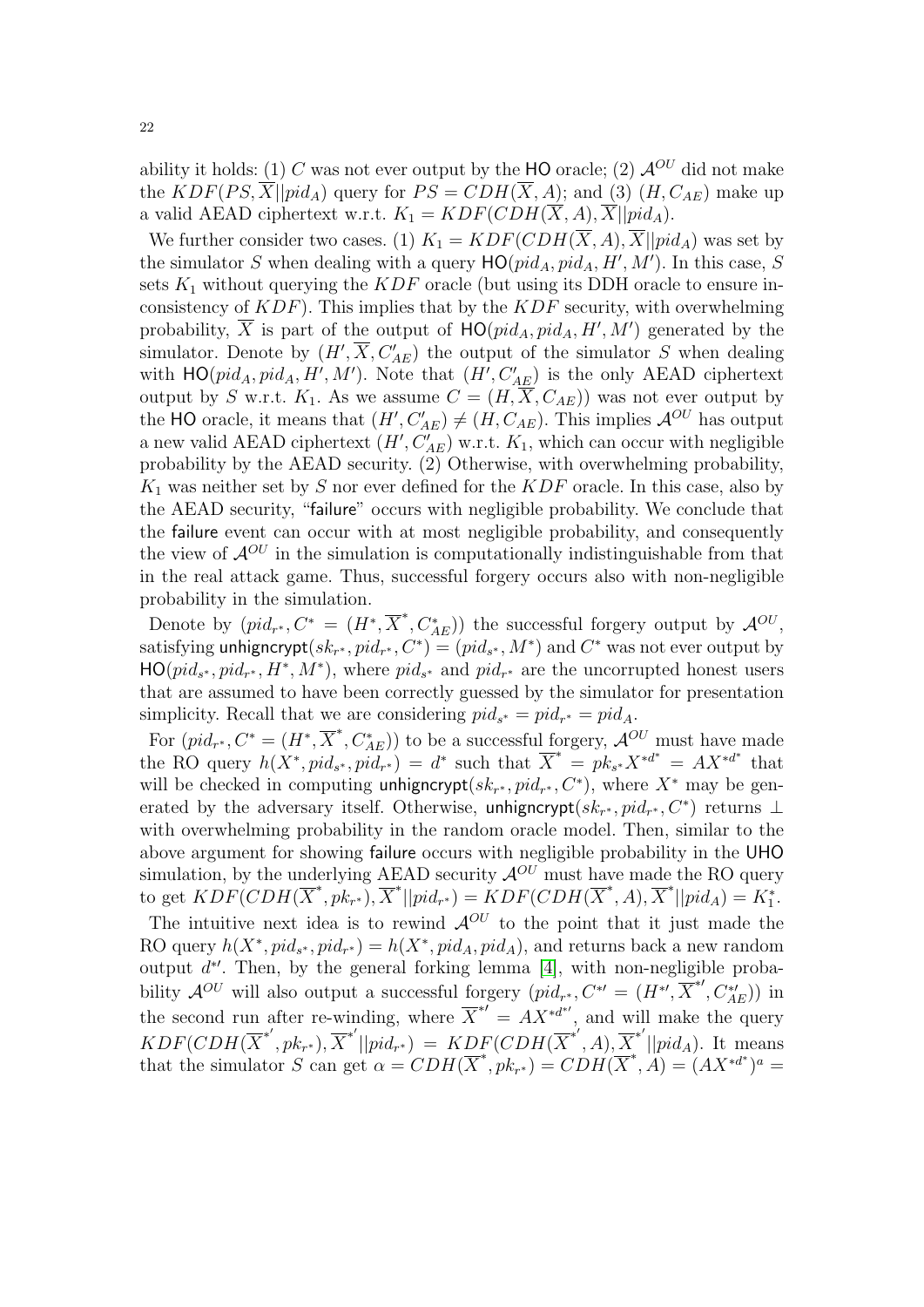$A^a X^{*d^*a}$ , and  $\beta = CDH(\overline{X}^{*t}, pk_{r^*}) = (AX^{*d^{*t}})^a = A^a X^{*d^{*t}a}$ . From  $(\alpha, \beta)$ , S can compute  $\gamma = CDH(X^*, pid_{r^*}) = CDH(X^*,A) = (\alpha/\beta)^{(d^* - d^{*'})^{-1}}$ . Finally, S computes  $CDH(A, A) = \alpha/(\gamma^{d^*})$ , which violates the GDH assumption.

Unfortunately, a subtlety for correctly applying the forking lemma [\[4\]](#page-55-5) is buried, and has been overlooked, in the above reasoning. The subtlety is specific to our higncryption construction, and its clarification might be of independent interest and be instrumental in analyzing future constructions of higncryption or other identity-hiding cryptographic schemes. Specifically, to apply the forking lemma, we need to ensure that the RO query  $KDF(CDH(\overline{X}^*, p k_{r^*}), \overline{X}^*||pid_{r^*}) =$  $KDF(CDH(\overline{X}^*,A),\overline{X}^*||pid_A)$  must be posterior to the RO query  $d^* = h(X^*,pid_{s^*},pid_{r^*}) =$  $h(X^*, pid_A, pid_A).$ 

Denote by  $PS^* = CDH(\overline{X}^*, pk_{r^*}) = CDH(\overline{X}^*, A)$ , where  $\overline{X}^* = AX^{*d^*}$  is the value appeared in the successful forgery. In the random oracle model, there is only one approach for  $\mathcal{A}^{OU}$  to make  $KDF(PS^*,\overline{X}^*||pid_{r^*})$  prior to  $h(X^*,pid_{s^*},pid_{r^*})$ . In more detail, suppose  $(H, \overline{X}^*, C_{AE}) = higncrypt(pid_i, pid_{r^*}, H, M)$ , where  $pid_{r^*} =$  $pid_A$ ,  $pid_i \in DISHONEST$  or  $pid_i \in HONEST$  but corrupted. Denote by  $pk_i = C = g^c, \ \overline{X}^* = CX_i^{d_i} = Cg^{x_i d_i}$  where  $d_i = h(X_i, pid_i, pid_{r^*})$ . That is, the target  $\overline{X}^*$  (appeared in the successful forgery) has already appeared in a former output of  $higncrypt(pid_i, pid_{r^*}, H, M)$  for some  $pid_i \neq pid_{s^*}$ , satisfying  $\overline{X}^* = C X_i^{\overline{d}_i} = A X^{*d^*}$ . Such an event is referred to as collision event. With this event, prior to the oracle query  $h(X^*, pid_{s^*},pid_{r^*}) = d^*$ , the  $KDF(PS^*,\overline{X}^*||pid_{r^*})$ oracle query was either made by the adversary  $\mathcal{A}^{OU}$  itself or by the honest yet corrupted user  $pid_i$ . In either case, the adversary can compute  $PS^* = CDH(\overline{X}^*, A)$ , where  $\overline{X}^*$  is either generated directly by  $\overline{A}^{\sigma U}$  (on behalf dishonest or corrupted user  $pid_i$ ) or derived by corrupting  $pid_i$  and exposing  $x_i$ .

The observation here is that, in the RO model, the collision event can occur with at most negligible probability. Specifically, for any pair of  $(pid_i, pid_j, X) \neq$  $(pid_{i'}, pid_{j'}, X')$ , the probability  $\Pr[pk_i X^{h(X,pid_i,pid_j)} = pk_{i'} X'^{h(X',pid_{i'},pid_{j'})}] \leq 2^{-l}$ , where l is the output length of h. As the adversary  $\mathcal{A}^{OU}$  is of polynomial-time t, the probability that  $A$  could cause the collision event to occur during its attack is negligible (specifically, at most  $C_t^2 \cdot 2^{-l} < t^2 \cdot 2^{-(l+1)}$ ). This saves the applicability of the forking lemma to higncryption, and then finishes the proof of outsider unforgeability.

Security proof of insider confidentiality For presentation simplicity, we assume the challenger  $\mathcal C$  has already correctly guessed the target receiver  $pid_{r^*}$ , which happens with probability  $\frac{1}{n}$ . The input of C is  $(B, X^*)$ , where  $B, X^* \leftarrow G \setminus 1_G$ . happens with probability <sub>n</sub>. The input of C is  $(D, X)$ , where  $D, X \to G \setminus T_G$ .<br>Denote by  $B = g^b$  and  $X^* = g^{x^*}$ , where  $b, x^* \leftarrow Z_q^*$  that are however unknown to C. The goal of the challenger C is to compute  $CDH(B, X^*)$  with the aid of a DDH oracle. Towards this goal,  $\mathcal C$  sets the public-key of the target receiver to be B, i.e.,  $pk_{r^*} = B$ . C generates and sets the public/secret key pairs for all the rest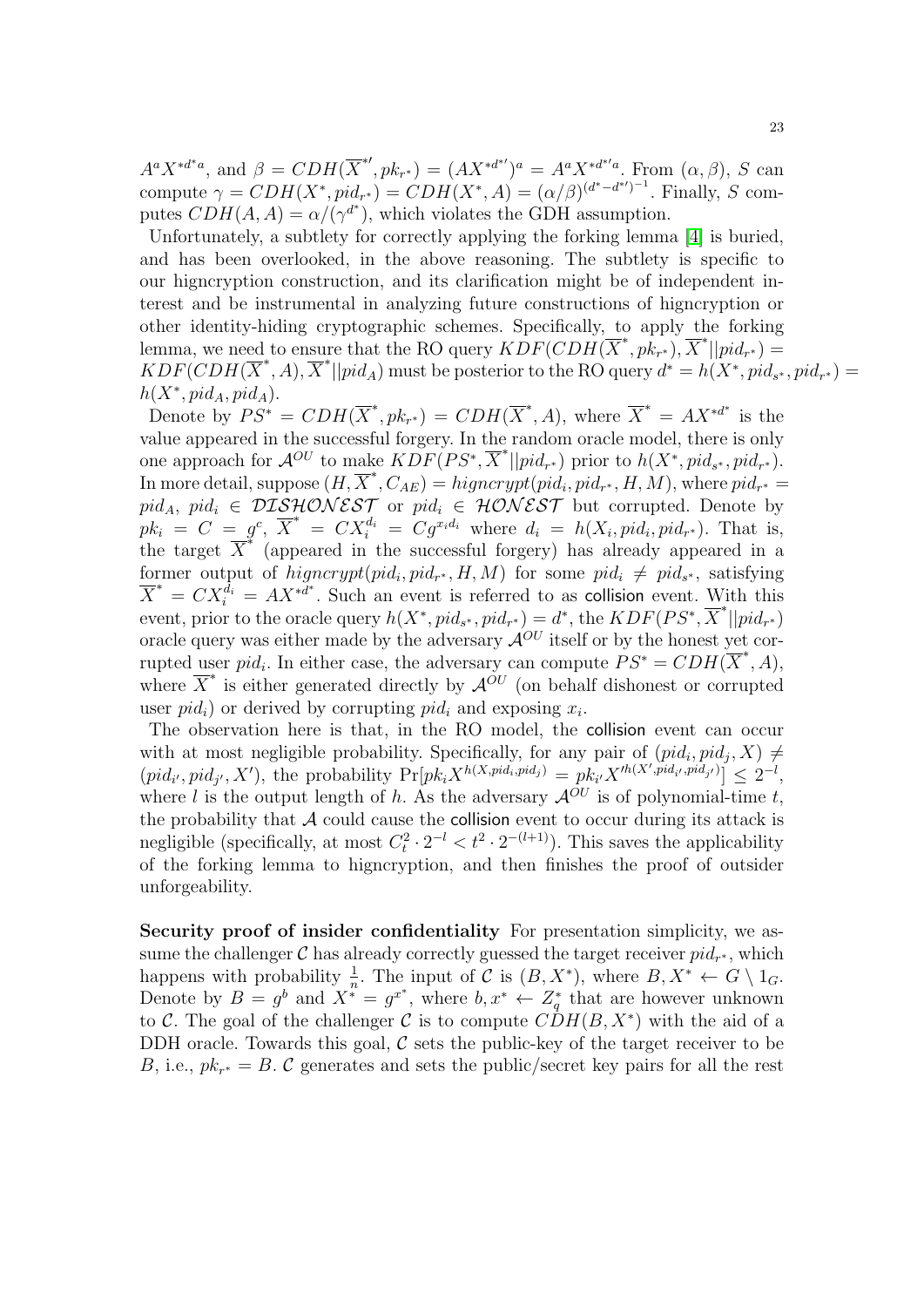users in the system by itself, and will act on behalf of them. As a consequence,  $\mathcal C$ can perfectly handle the oracle queries made by the adversary  $A^{IC}$  against all the users other than  $pid_{r^*} = pid_B$ . Similar to the proof of outsider unforgeability, C well simulates the target receiver  $pid_B$  with the aid of its DDH oracle.

When  $\mathcal{A}^{IC}$  outputs two equal length messages  $(M_0, M_1)$ , the associated data H and two pairs of public identity information of equal length  $(pid_{s_0}^*, pid_{r^*})$  and  $(pid_{s_1^*}, pid_{r^*})$ , where  $pid_{s_0^*},pid_{s_1^*},pid_{r^*} \in \text{HONEST}$  and it is assumed that  $pid_{r^*} =$ pid<sub>B</sub>, the challenger C chooses a random bit  $\sigma \leftarrow \{0, 1\}$  and sets the target higncryptext  $C^*$  as follows. For presentation simplicity, denote by  $A = pk_{s^*_{\sigma}}$  the publickey of the user  $s^*_{\sigma}$ . Notice that it may be the case that  $pid_{s^*_{\sigma}} = pid_{r^*}$  and thus  $A = B$ . C makes oracle query to get  $d^* = h(X^*, pid_{s^*_{\sigma}}, pid_{r^*}) = h(X^*,pid_A,pid_B)$ , where  $X^*$  is the input of  $\mathcal{C}$ , and computes  $\overline{X}^* = AX^{*d^*}$ .  $\mathcal{C}$  checks whether the oracle query  $KDF(CDH(\overline{X}^*, p k_{r^*}), \overline{X}^*||pid_{r^*}) = KDF(CDH(\overline{X}^*, B), \overline{X}^*||pid_B)$ has been made, with the aid of its DDH-oracle. If so, it outputs "failure". Otherwise, it chooses  $K_1$  uniformly at random from the key space  $K$  of AEAD, stores the tuple  $(\overline{X}^*||pid_B, K_1)$  into the list  $\mathcal{L}_{DDH}$ , computes and returns  $C_{AE}^*$  =  $\mathsf{Enc}_{K_1}(H, pid_{s^*_{\sigma}}||X^*||M_{\sigma})$ . From this point on, with the aid of its DDH oracle and the list  $\mathcal{L}_{DDH}$ , whenever C finds  $\mathcal{A}^{IC}$  makes the query  $KDF(CDH(\overline{X}^*,B), \overline{X}^*||pid_B)$ it just returns  $K_1$  and records  $CDH(\overline{X}^*,B)$ .

First observe that, in the random oracle model,  $X^{*d^*} = g^{x^*d^*}$  is distributed uniformly at random over  $G \setminus 1_G$ , where  $x^* \leftarrow Z_q^*$  and h is assumed to be an RO. Consequently,  $\overline{X}^* = AX^{*d^*}$  is distributed uniformly over  $G \setminus 1_G$ , even if  $\mathcal{A}^{IC}$  knows  $sk_{s_0^*}$  and  $sk_{s_1^*}$  by user corruptions. This ensures that, on the one hand, C outputs "failure" with negligible probability; and on the other hand,  $\overline{X}^*$  perfectly hides the sender's identity information, even if both of  $pid_{s_0^*}$  or  $pid_{s_1^*}$  are corrupted. Then, by the AEAD security, to win the insider confidentiality game in the RO model,  $\mathcal{A}^{IC}$  has to make the oracle query  $KDF(CDH(\overline{X}^*, B), \overline{X}^*||pid_B)$  with non-negligible probability. We remark that  $\overline{X}^*$  being of distribution computationally indistinguishable from uniform distribution over  $G \setminus 1_G$  suffices for the proof *here.* For flexible implementations of higncryption where x is taken over a wellspread distribution with min-entropy greater than  $\omega(\log|q|)$ , by the flexible gap DL (FGDL) assumption introduced in Section [3,](#page-7-1)  $X^{*d^*}$  (and consequently  $\overline{X}^*$ ) has distribution computationally indistinguishable from the uniform distribution over  $G \setminus 1_G$  in the RO model.

Then, C rewinds  $\mathcal{A}^{IC}$  to the point of making the oracle query  $h(X^*, pid_A,pid_B)$ , and redefines  $d^{*'} = h(X^*, pid_A, pid_B)$ , where  $d^{*'}$  is taken uniformly at random from the range of  $h$  that is different from  $d^*$  with overwhelming probability, and re-runs  $\mathcal{A}^{IC}$  from this rewinding point. By the forking lemma, with also non-negligible probability,  $\mathcal{A}^{IC}$  will make the oracle query  $\overline{KDF(CDH(\overline{X}^{*},B),\overline{X}^{*'}||pid_B)}$  in the repeated run, where  $\overline{X}^{*\prime} = AX^{*d^{*\prime}}$ . From  $\alpha = CDH(\overline{X}^*, B) = A^b X^{*b d^{*}}$  and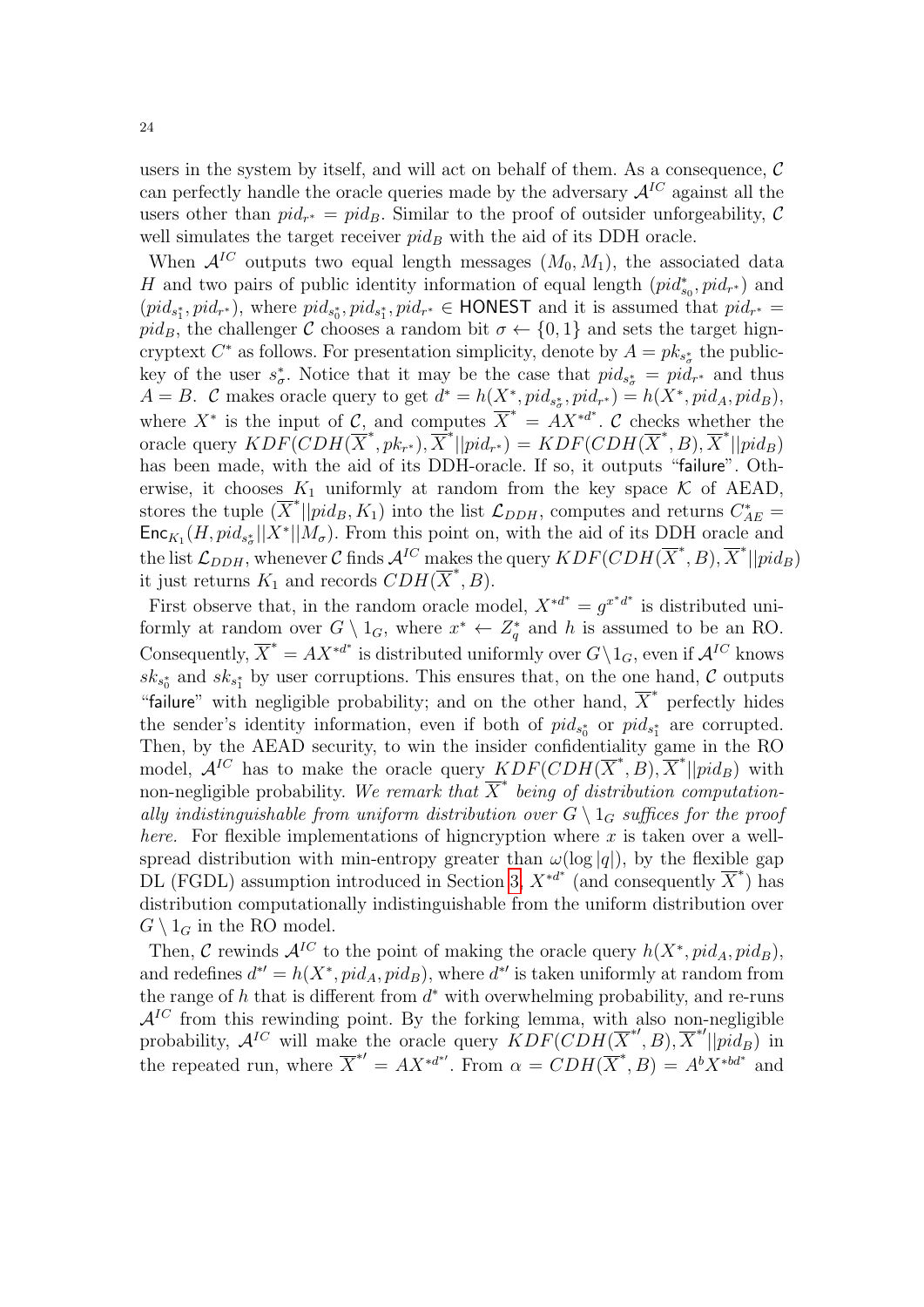$\beta = CDH(\overline{X}^{*}, B) = A^b X^{*bd^{*}}, C$  computes  $CDH(X^*, B) = (\alpha/\beta)^{(d^* - d^{*'})^{-1}}$ , which violates the GDH assumption.

## <span id="page-24-0"></span>7 Discussion and Applications of Higncryption

### 7.1 Brief Comparison

A brief comparison, among m-higncrypton (referring to medium higncryption), higncryption, (Zheng's) signcryption, and HOMQV, is given in Table [2.](#page-24-1) There, we only count the number of modular exponentiations (denoted "exp." in the table) for efficiency comparison.

|                      |          | m-higneryption | higncryption | signcryption | HOMQV      |
|----------------------|----------|----------------|--------------|--------------|------------|
| efficiency           | sender   | $2$ exp.       | $2.5$ exp.   | $1$ exp.     | $2$ exp.   |
|                      | receiver | $1.5$ exp.     | $1.5$ exp.   | $2$ exp.     | $1.5$ exp. |
| forward-ID           |          |                |              |              |            |
| $x$ -security        |          |                |              |              |            |
| receiver-deniability |          |                |              |              |            |
|                      |          |                |              |              |            |

<span id="page-24-1"></span>Table 2: Comparison with Zheng's signcrypton and HOMQV

### 7.2 Application to QUIC

We note that higncryption is well compatible with the 0-RTT mode of QUIC, and can be easily implemented. Below, we first review the QUIC protocol according to the specifications given in [\[30\]](#page-56-2). Here, for presentation simplicity, the following protocol description does not fully coincide with (and omits many of) the technical details of QUIC.

QUIC supports two connection modes [\[30\]](#page-56-2): 1-RTT handles the case when the client tries to achieve a connection with a server for the first time in a particular time period. 0-RTT considers the case when the client is trying to connect to a server that it has already established at least one connection within that time period. In the initial connection within a time period, the server generates and sends to the client a state information stk, which is an AEAD encryption of the concatenation of the client's IP address ( $IP_C, IP_S, port_C, port_S$ ) and the time-stamp of the server  $ts<sub>S</sub>$ . stk plays a role similar to that of the session ticket in TLS, which can be used by the client in later 0-RTT connection (as long as it does not expire and the client does not change its IP-address).

After getting stk and server's public identity information denoted  $pid_B$  here, the basic structure of QUIC with higncryption based 0-RTT connection is presented in Fig. [2.](#page-25-0) There,  $ts_C$  is client's time-stamp,  $k_{\text{stk}}$  is the AEAD key for generating stk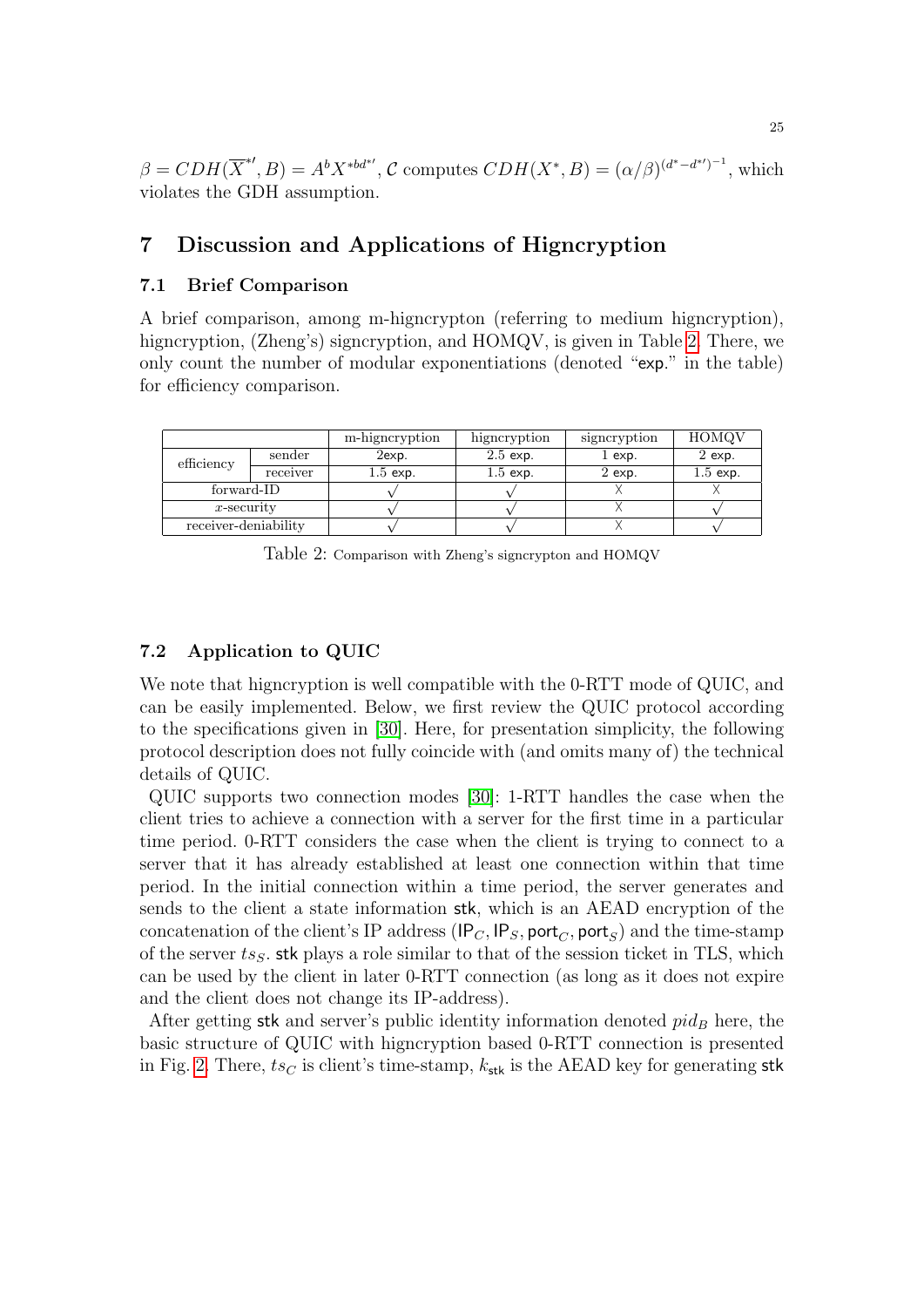by the server.  $\gamma$  is an indicator variable newly introduced here, which is set to be 1 (resp., 0) for 0-RTT with (resp., without) client authentication. "{ $\chi$ " denotes AEAD encryption using key  $K$ , where the associated data contains the initial vector of AEAD, cid and packet sequence numbers.  $K_1$  is derived from  $CDH(X, B)$ and some auxiliary information determined by the session transcript (including cid, *pkt*, nonc, stk,  $\overline{X}$ , pid<sub>B</sub>, etc). The application key  $K_2$  is derived from  $CDH(\overline{X}, Y)$ and some auxiliary information (including cid, nonc, pkt,  $c_Y$ , etc). Note that, while  $K_1$  does not provide perfect forward security (PFS) and the security against key compromising impersonation (KCI) attacks, the final application key  $K_2$  does.



<span id="page-25-0"></span>Fig. 2: Basic structure of QUIC with higncryption based 0-RTT connection

In order for providing more robust binding of  $\overline{X}$  to the session it resides in and for preventing replay attacks, we set  $d = h(X, pid_A, pid_B,$ **stk**,  $aux_d)$ , where  $aux_d \in \{0,1\}^*$  is recommended to include cid and nonc. At the server side, it uses a mechanism, called the strike-register, to make sure that it does not process the same connection twice, by keeping track of used client's nonces within a limited amount of time in accordance with client's time-stamp  $ts_C$ . A server rejects a connection request from a client if its nonc is already included in its strike register or contains a time-stamp that is outside the allowed time range. Including client time-stamp  $ts_C$  in nonc also allows the server to detect clients whose clocks are too out-of-sync with the server (and hence vulnerable to expired certificates). For application scenarios where timing information may constitute a privacy concern, we may also suggest to get nonc, particularly  $ts<sub>C</sub>$ , protected by the AEAD encryption, rather than being sent in clear.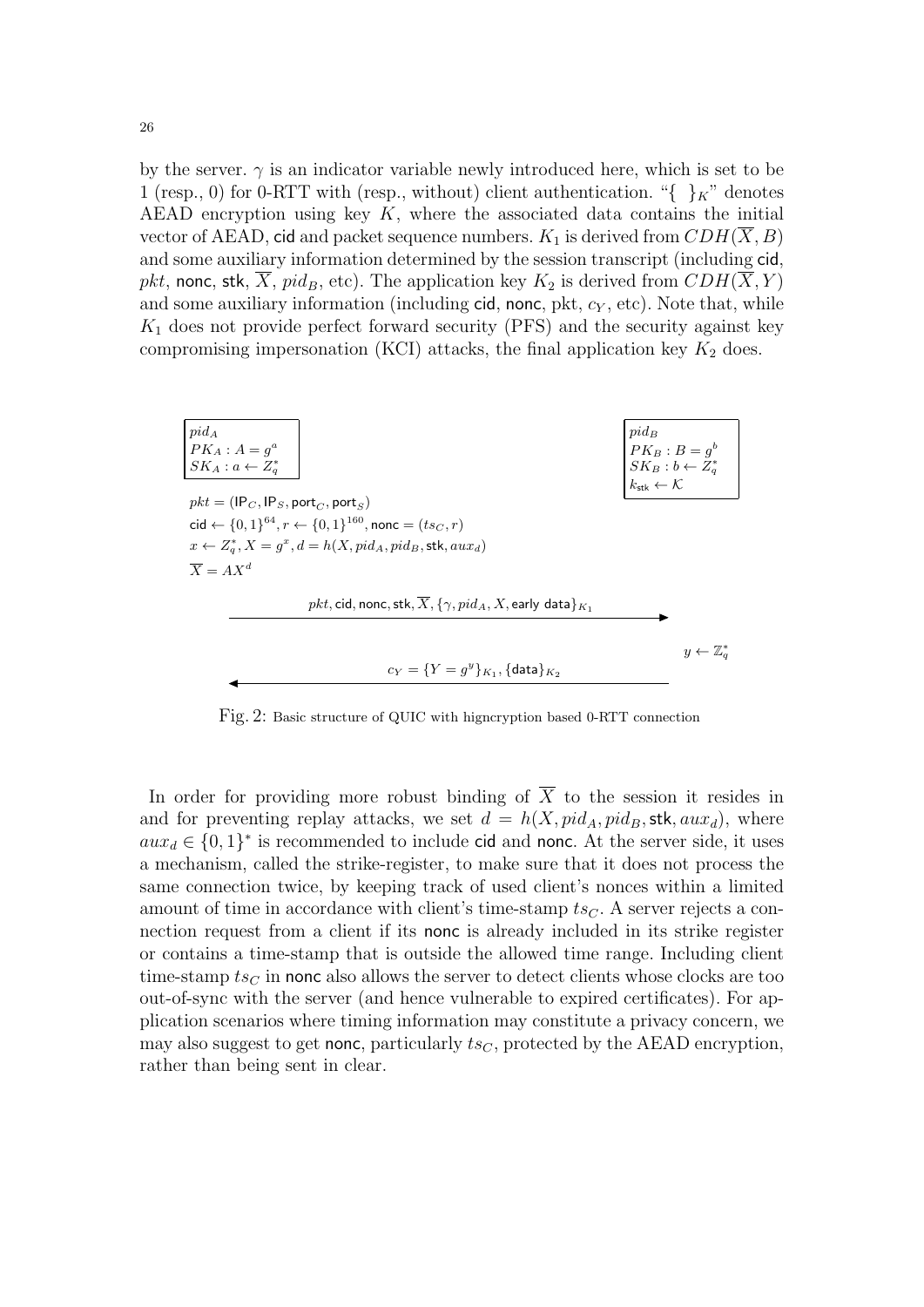#### 7.3 Application to SACCE

Our higncryption also implies a two-round server-only authenticated and confidential channel establishment (SACCE) as defined in [\[27\]](#page-56-13). In this setting, only the server (corresponding to the sender in the higncryption scheme) possesses public/private key pair, and needs to authenticate itself to an anonymous client. This is the typical application scenario for TLS and QUIC. Our higncrypton can be adapted into a two-pass SACCE scheme, with the following modifications: (1) the public identity information of the receiver is replaced with a randomly generated DH-component; and (2) AEAD is replaced with a stateful length-hiding authenticated encryption (SLHAE) as defined in [\[27\]](#page-56-13). The higncryption based SACCE protocol is briefly described in Fig. [3,](#page-26-0) where  $K = KDF(CDH(X, Y), X||Y)$ .



<span id="page-26-0"></span>Fig. 3: Basic structure of higncryption-based SCAAE

We note that our higncrypton-based SCAAE is secure in accordance with the security definition given in [\[27\]](#page-56-13), under the SLHAE security and the GDH assumption in the random oracle model. Here, we briefly highlight some key points for the SCAAE security proof.

- The session label  $(X, \overline{Y})$  determines, actually commits to, the session-identifier  $(X, Y, pid_B)$ . Specifically, given  $\overline{Y} = BY^{h(X,Y,pid_B)}$  no PPT algorithm can output, with non-negligible probability,  $(X', Y', pid_C) \neq (X, Y, pid_B)$  such that  $\overline{Y} = BY^{h(X,Y,pid_B)} = CY'^{h(X',Y',pid_C)}$  in the random oracle model assuming h is an RO, where C is the public-key of  $pid_C$ .
- For server authentication, security is reduced to computing  $CDH(X, B)$  with the aid of DDH-oracle (and under the SLHAE security), where  $X$  is the DHcomponent sent by the honest client in the test-session.
- For channel security, where server's static secret-key is allowed to be exposed for ensuring forward security, security is reduced to solving  $CDH(X, Y)$ , where X (resp.,  $Y$ ) is the DH-component generated in the test-session (resp., its matching session).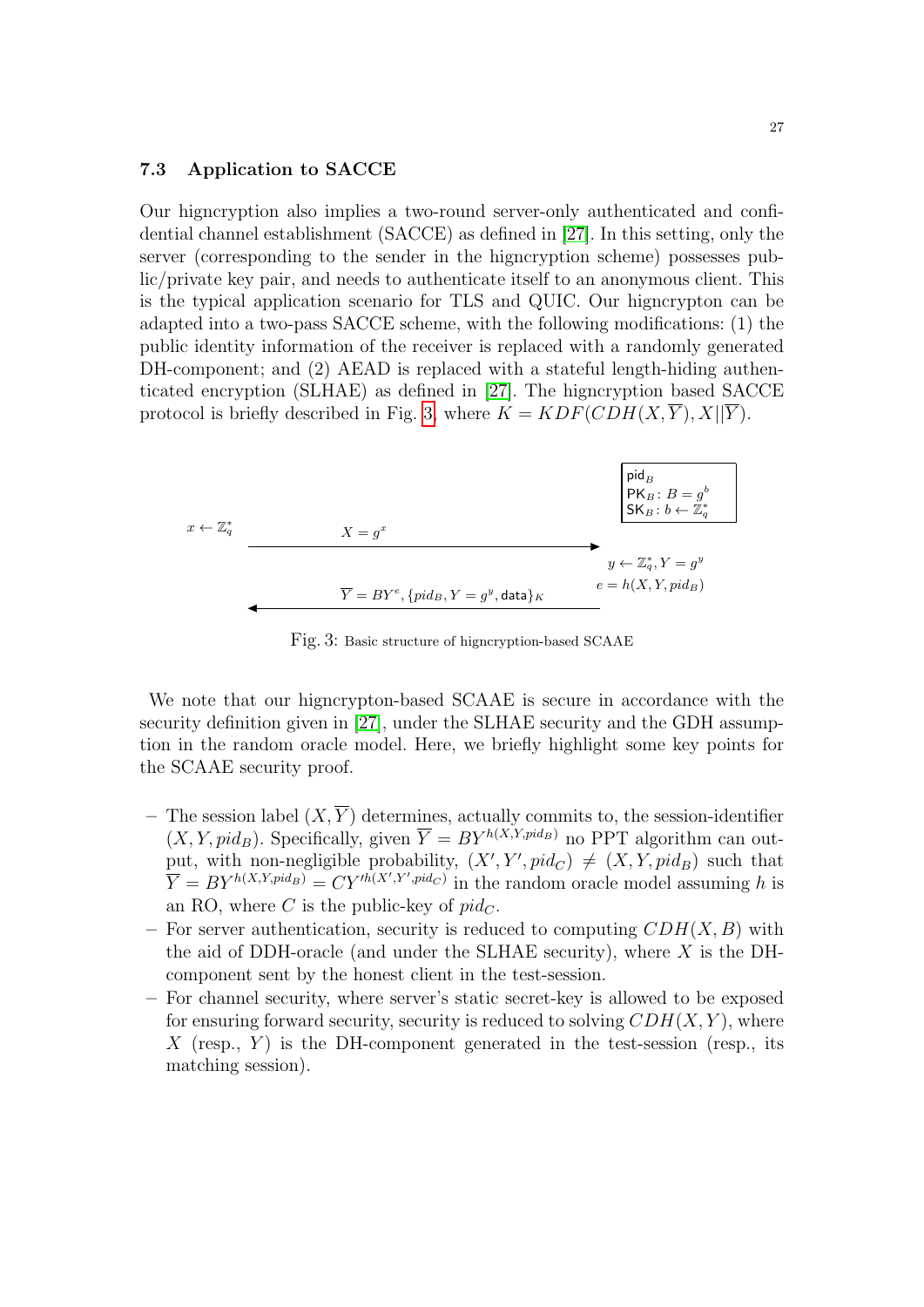Compared to QUIC and TLS1.3 as described in Appendix [A,](#page-57-1) the higncryptionbased SCAAE is more efficient, signatureless, has forward ID-privacy and receiver deniability, strong resilience to exposure of intermediate state (whether y or  $b+ye$ , but not both of them), and enjoys flexible implementations and deployments.

### 7.4 Full TLS Handshake: The First Solution

Based on higncryption, DIKE [\[45,](#page-57-3)[47\]](#page-57-4) and QUIC, we present the first solution for full TLS handshake, which is described in Fig. [4.](#page-27-0) In subsequent sections, we will develop more efficient solutions.

In the protocol description, "{ $\}^K$ " denotes AEAD encryption using key K, "{ }<sup>\*</sup><sub>K</sub>" (resp., "{ }<sup>+</sup><sub>K</sub>") means it is optionally generated and sent only for 0-RTT (resp., 0.5-RTT) mode. SFIN (resp., CFIN) denotes server's (resp., client's) finish message as in TLS1.3. The key  $K_0$  is derived from  $CDH(X, B)$  and auxiliary input (determined from public transcript and possibly pre-shared state). 1-RTT HS is a variable, which is set to be  $(pid<sub>A</sub>, X)$  in the case of mutual authentication without 0-RTT, and is set to be empty in all the rest cases. The key  $K_1$  and the session-key K are derived from  $CDH(\overline{X}, Y)$  and auxiliary input, in a way that  $K_1$  and  $K$  are computationally independent as is done in TLS1.3 or QUIC. The key  $K_2$  is derived from both  $CDH(\overline{X}, B)$  and  $CDH(\overline{X}, Y)$  and auxiliary input.

| $pid_A$<br>$PK_A$ : $A = q^a$<br>$SK_A : a \leftarrow Z_a^*$ |                                                                                                                  | $pid_B$<br>$PK_B: B=g^b$<br>$\begin{array}{l}\n\overline{\begin{array}{c}\nSK_B : b \leftarrow Z_q^* \\ K_{\text{stk}} \leftarrow K\n\end{array}}\n\end{array}$ |
|--------------------------------------------------------------|------------------------------------------------------------------------------------------------------------------|-----------------------------------------------------------------------------------------------------------------------------------------------------------------|
| $pkt = (IP_C, IP_S, port_C, port_S)$                         |                                                                                                                  |                                                                                                                                                                 |
|                                                              | cid ← $\{0, 1\}^{64}, r$ ← $\{0, 1\}^{160}$ , nonc = $(tsc, r)$                                                  |                                                                                                                                                                 |
|                                                              | $x \leftarrow Z_a^*$ , $X = g^x$ , $d = h(X, pid_A, pid_B,$ stk, $aux_d)$                                        |                                                                                                                                                                 |
| $\overline{X} = A X^d$                                       |                                                                                                                  |                                                                                                                                                                 |
|                                                              | pkt, cid, nonc, stk, $\overline{X}$ , $\{\gamma, pid_A, X$ , 0-RTT data $\}_{K_0}^*$                             |                                                                                                                                                                 |
|                                                              |                                                                                                                  | $y \leftarrow \mathbb{Z}_q^*$                                                                                                                                   |
|                                                              | $Y = g^y$ , $\{pid_B, MAC_{K_2}(\overline{X}, Y, pid_B, \textsf{SEIN})\}_{K_1}, \{0.5\text{-RTT data}\}_{K_1}^+$ |                                                                                                                                                                 |
|                                                              |                                                                                                                  |                                                                                                                                                                 |
|                                                              | ${1-RTT}$ HS, CFIN $K_1$ , ${data}_K$                                                                            |                                                                                                                                                                 |
|                                                              |                                                                                                                  |                                                                                                                                                                 |

Fig. 4: First solution of TLS based on higncryption

<span id="page-27-0"></span>For presentation simplicity, we have only presented 0-RTT with client authentication. Incorporating 0-RTT connection without client authentication is straight-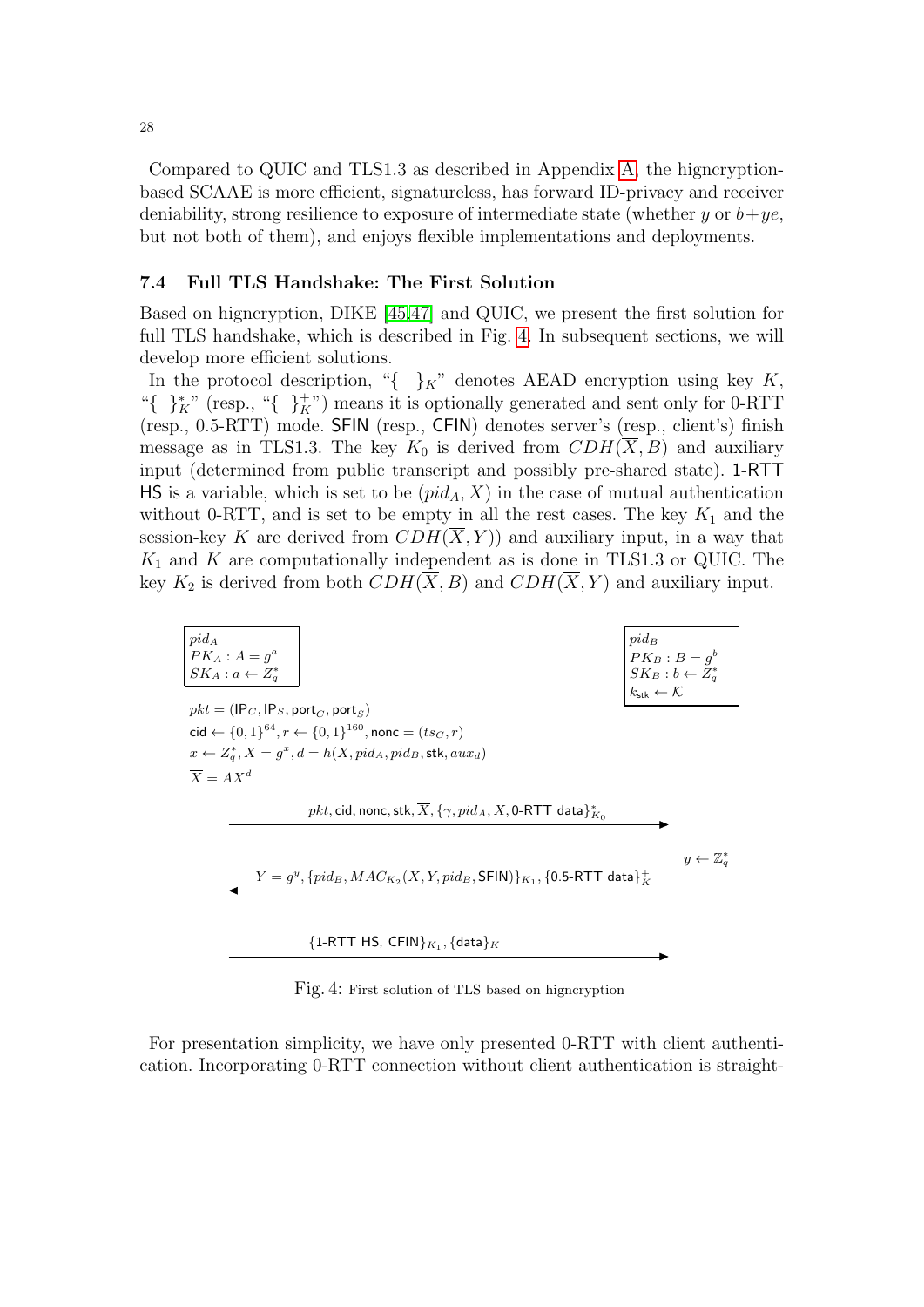forward, where  $\gamma$  is set to "0",  $\overline{X}$  is set to be  $X = g^x$ , and 1-RTT HS is set to be empty. For mutual authentication without 0-RTT, 1-RTT HS contains  $(X, pid_A);$ otherwise, 1-RTT HS is empty. For unilateral authentication mode,  $\overline{X}$  is set to be  $X = g^x$ , and 1-RTT HS is set to be empty. We stress that, though some messages have different forms according to the modes of protocol run, however, all of these different modes of protocol run are well unified within a single protocol structure in a modular and flexible way.

## 8 A New Security Definitional Framework for Identity-Concealed Authenticated Key-Exchange (CAKE)

### 8.1 Motivation

Traditional CK-framework [\[11\]](#page-55-7) and its variants (e.g., the post-ID CK-framework [\[12\]](#page-56-25), eCK [\[29\]](#page-56-26) and more) are not applicable to the analysis of CAKE. Session matching, which is at the heart of defining AKE security in the CK-framework, critically relies on the fact that players' identities and public-keys are exchanged in clear, and thus can be publicly verified merely according to session transcripts. Public verification of session matching is, in turn, crucial for provable composition with subsequent symmetric-key cryptographic primitives [\[11,](#page-55-7)[7\]](#page-55-8).

In the BR-framework [\[5\]](#page-55-9), session matching is defined w.r.t. two sessions of identical session transcripts. Security according to the BR-framework requires that two sessions of different transcripts must have different session keys (otherwise, the security can be trivially broken). This causes limited applicability, or over strict security model and much more complex analysis, in order to deal with some issues as discussed below.

- An adversary could possibly cause two un-matching sessions: one complete session, and one incomplete session where the last message is simply dropped by the adversary, to be of the same session-key.
- For AKE protocols (like the TLS1.3 handshake) where some protocol messages are encrypted by a probabilistic symmetric encryption scheme using keys derived from some preliminary shared key (PSK), e.g.,  $PSK = CDH(X, Y)$ , an adversary could get  $PSK$  in one session (e.g., by a state reveal query), and then uses  $PSK$  to re-encrypt plaintext messages of the exposed session in another session, which could also cause two sessions of different transcripts to have the same session-key.
- In practice, for AKE protocols deployed in a complex system, the protocol messages being exchanged may bear some non-critical values whose loss or modification may be tolerated in some application scenarios, which, however, cannot be permitted in the BR-framework.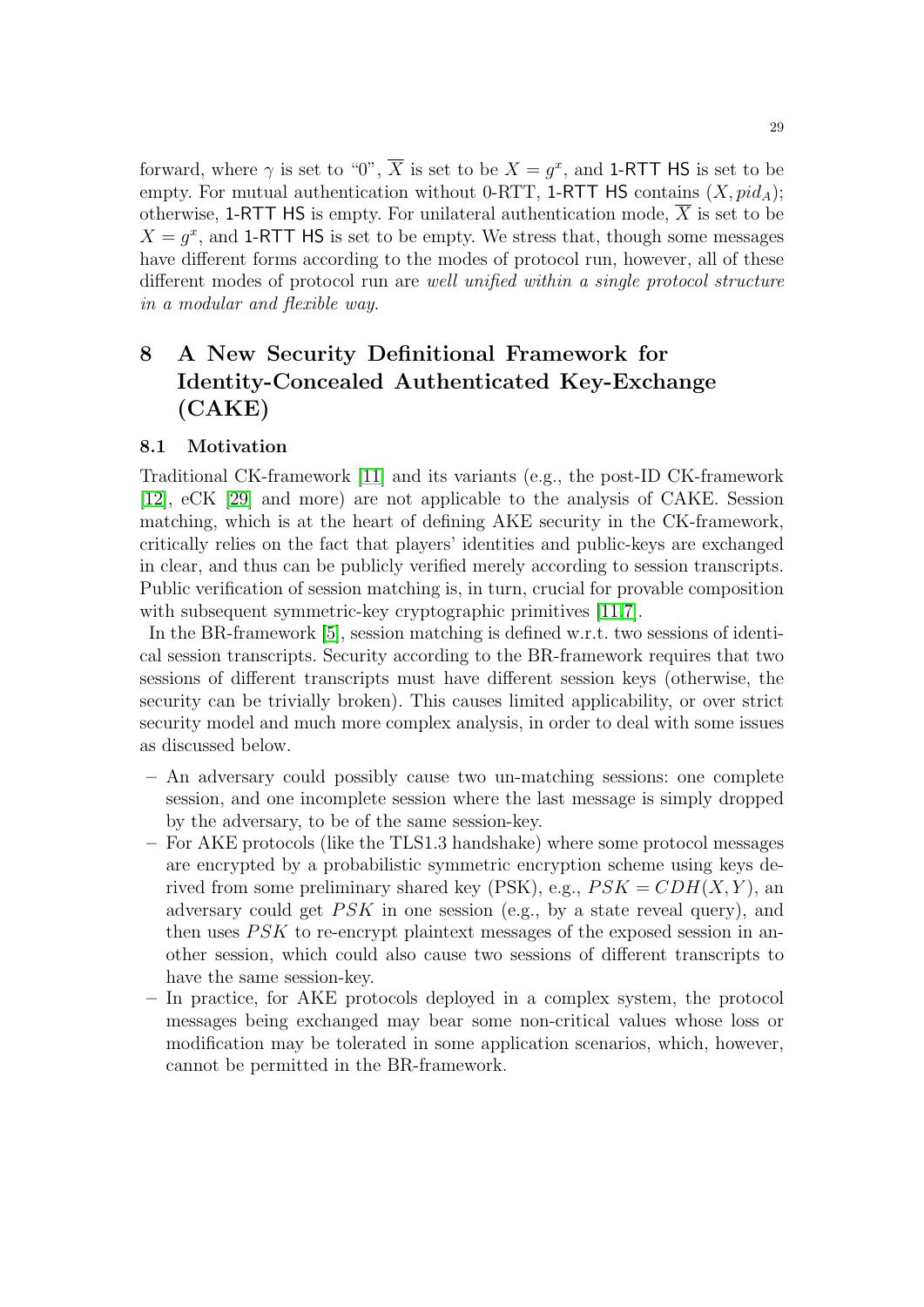Identity privacy for secure transport protocols, where the resultant session-key has already been used before session completion, was also formulated in some existing works  $(e.g., [8])$  $(e.g., [8])$  $(e.g., [8])$ , but being separated from the security definition for authenticated key-exchange or channel establishment.

Note that most secure transport protocols have (even intertwined) multiple stages. For example, the protocol run of QUIC within a time period is naturally divided into multiple stages: the original stage without 0-RTT connection, and subsequent stages with possible 0-RTT connections. For TLS1.3, its run can also be naturally divided into multiple stages: the original handshake, and subsequent resumption handshakes. A new security definitional framework for *multi-stage* key-exchange (MSKE) protocols is recently introduced in [\[18](#page-56-27)[,15](#page-56-28)[,7\]](#page-55-8), and has proved its powerfulness in analyzing secure transport protocols like QUIC [\[18\]](#page-56-27) and TLS1.3 [\[15\]](#page-56-28). Nevertheless, we notice that the MSKE framework is also not well applicable to identity-concealed authenticated key-exchange (CAKE), particularly for the classic deployment of AKE where key-exchange protocol is run only once at the beginning, i.e, in a single stage, and ceases as soon as the key is established and conveyed to the subsequent secure channel protocol.

Firstly, ID-privacy was not considered in the MSKE framework [\[18,](#page-56-27)[15,](#page-56-28)[7\]](#page-55-8). Secondly, to apply the MSKE framework to analyzing a CAKE protocol, we need to allow the adversary to expose the intermediate key, denoted  $k_{id}$ , used to encrypt player's identity information, as is done in [\[18,](#page-56-27)[15,](#page-56-28)[7\]](#page-55-8). This means that we have to divide the protocol run of the CAKE protocol (corresponding to a single stage in the standard deployment of AKE) into several stages, where the partial protocol run upon agreeing  $k_{id}$  should be treated as one stage [\[18](#page-56-27)[,15\]](#page-56-28). In the MSKE framework, it is assumed that during the protocol run once a stage is finished, the protocol execution is immediately suspended and gives the control to adversary. This leads to several negative effects, as discussed below.

- The division of a single CAKE protocol run into multiple stages may be unnatural and even unrealistic. It may be the case that the messages sent by a player in one round (in a single flow or even in a single packet) may have to be divided into different stages. For example, with our CAKE protocol implementations, the DH-component and the accompanying AEAD ciphertext sent in the same round have to be divided into different stages: the DH-component belongs to an anterior stage which agrees on the key  $k_{id}$  (that will be exposed to adversary to argue the security of the subsequent stage), while the AEAD ciphertext belongs to the subsequent stage.
- It may result in unnatural modeling of secrecy exposure. Specifically, the intermediate key  $k_{id}$  is usually transient, particularly compared to some offline computable and stored values like DH-exponents and static secret-keys. If we allow the adversary the ability to expose so temporal secrecy like  $k_{id}$ , no secu-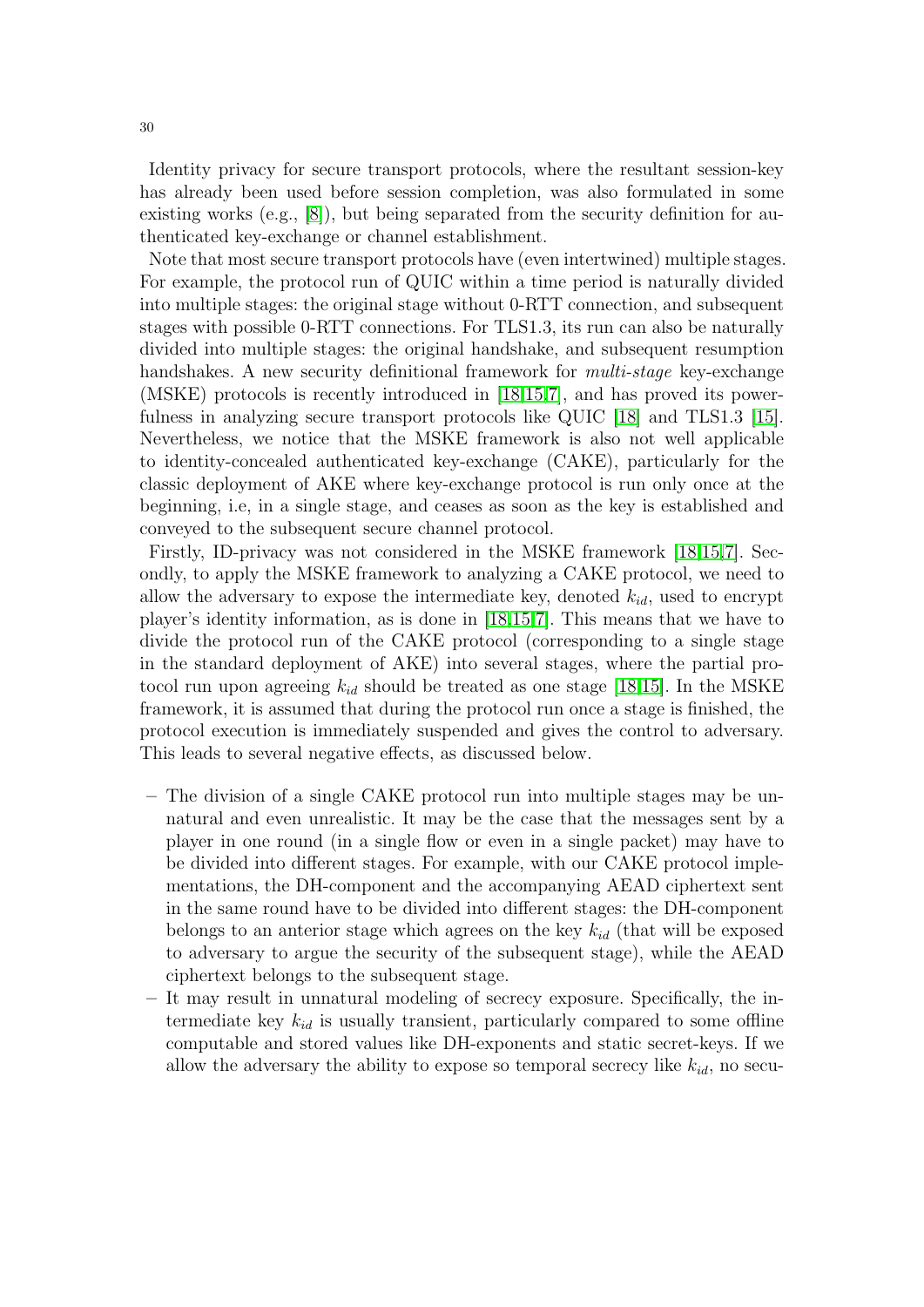rity guarantee can be made. On the other hand, if the ephemeral secrecy like  $k_{id}$  is allowed to be exposed but the exposure of long-lived states (like DHexponents that can be offline pre-computed and stored) is denied, as is made in [\[18,](#page-56-27)[15\]](#page-56-28), it leads to unnatural or unrealistic modeling of secrecy exposure.

Thirdly, in this work we focus on definitional framework allowing a powerful concurrent man-in-the-middle (CMIM) adversary with adaptive party registration and strong capability of secrecy exposure. We note that in the formulation of the MSKE framework [\[18,](#page-56-27)[15\]](#page-56-28), the adversary isn't allowed to adaptive register users, has limited capability of secrecy exposure (where exposing DH-exponent is denied and static secret-key exposure isn't distinguished from user corruption), and is required to indicate the authentication type upon session initiation.

Thus, it would be much desirable to develop a definitional framework for identityconcealed authenticated key-exchange, which enjoys the following advantages simultaneously:

- Composability. Session matching is publicly checkable, thus salvaging the composability.
- Conciseness. Integration of both AKE security and identity privacy, thus simplifying security definition and analysis.
- Unification. Unifying the dominant frameworks of CK, post-ID CK and BR.
- Robustness and Versatility. Allowing a more powerful concurrent man-in-themiddle (CMIM) adversary with adaptive party registration and strong capability of secrecy exposure. And implying a list of important security properties in reality, like unknown key share (UKS), key compromise impersonation (KCI), concurrent non-malleability (CNM), perfect forward security (PFS), strong resilience to secrecy exposure, some of which are beyond the CK or BR framework.

## 8.2 System Setting

Suppose  $\{U_1, \dots, U_n\}$  = HONEST U DISHONEST are all the users in the system, where the public/secret key pairs for honest users in HONEST (resp., DISHONEST) are set by the system (resp., the adversary itself), where the certificates for all the users are generated by a single certificate authority (CA). There is also a set  $CORRUPTED \subseteq HONEST$  for indicating honest yet corrupted users. All the sets HONEST, DISHONEST and CORRUPTED may be initialized to be non-empty, and adaptively evolve during the attack. For presentation simplicity,  $n$  denotes the largest number of users in these sets. For a user  $U_i$ ,  $1 \leq i \leq n$ , its public identity information  $pid_i = (id_i, pk_i, cert_i)$ , where  $id_i$  is  $U_i$ 's identity,  $pk_i$  is its public-key and  $cert_i$  is its certificate that contains a signature on  $(id_i, pk_i)$  made by the CA. Again, we assume the public identity information for all the users to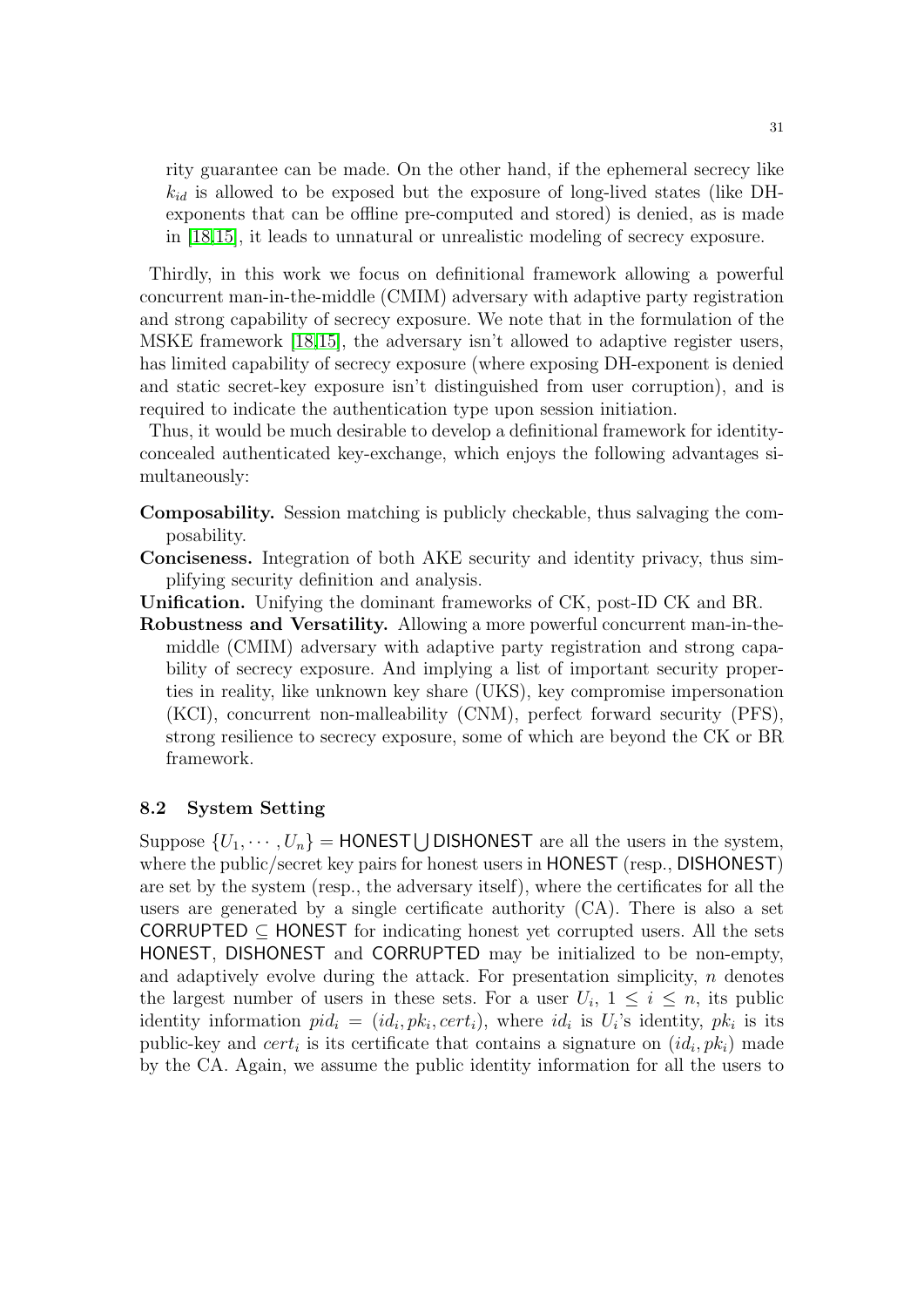be of equal length (otherwise, we need length-hiding AEAD as underlying building tool in the protocol construction).

In the following description of adversarial setting, each session has a sessionidentifier sid that is simply assigned by an incremental counter. Setting session identifiers via a counter is only for distinguishing messages being delivered to different sessions, which is just an artefact in the security model. Each session, with session-identifier sid, keeps in private a local state  $peer_{sid}$  (for indicating the interacting peer player), a local state  $ST_{sid}$  (for storing intermediate randomness) and a local state  $SK_{sid}$  (for storing session-key), all of which are originally initialized to be the empty string (meaning "undefined") and are assigned during the session run according to protocol specifications.

We say a session held at user  $U_i$  is complete or completed if  $U_i$  has successfully finished that session with resultant session-key, where  $U_i$  has sent or received the last message of that session. We say a session is incomplete (or on-going), if the session owner is still waiting for the next protocol message. We say a session is aborted, if it stops in the middle of session run because of some abnormal event (e.g., failure in authentication, etc) according to the protocol specifications. Whenever a session is aborted, all its local states are removed from memory. Whenever a session sid is completed,  $ST_{sid}$  is removed from memory but  $SK_{sid}$ is still kept in private. A session can also be expired, and for expired sessions the session-keys are also canceled.

### 8.3 Adversarial Setting

An adversary  $\mathcal A$  against (a two-party) CAKE protocol is a concurrent man-inthe-middle (CMIM), who takes as input the security parameter and the public identity information for all the honest users in HONEST at the onset of its attack, and gets access to the following oracles:

Initiator: This oracle keeps a counter  $CTR_I$  that is initiated to be 0, and keeps in private a random bit  $\sigma \leftarrow \{0, 1\}$  (that is also embedded into the oracle Responder to be specified below).

– When receiving a special "(Start,  $U_i$ )" instruction,  $1 \leq i \leq n$ , for an *honest yet* uncorrupted user  $U_i$  (i.e.,  $U_i \in$  HONEST \ CORRUPTED upon receiving this query<sup>[6](#page-31-0)</sup> (otherwise, it ignores the instruction), it sets  $CTR_I := CRT_I + 1$ , creates a session for the user  $U_i$  with session-identifier  $sid_I = CTR_I$ , and returns back  $(sid_I, msg_{sid}^{(1)})$  $\binom{(1)}{sid_I}$ , where  $msg_{sid}^{(1)}$  $\frac{S^{(1)}}{sid_I}$  denotes the first protocol message for the session  $sid_I$  kept at Initiator for the initiator user  $U_i$  indicated by the adversary. It also creates, and keeps in private, a local state  $peer_{sid}$  (for indicating the peer it

<span id="page-31-0"></span> $6$  But  $U_i$  may still be possibly corrupted after this query.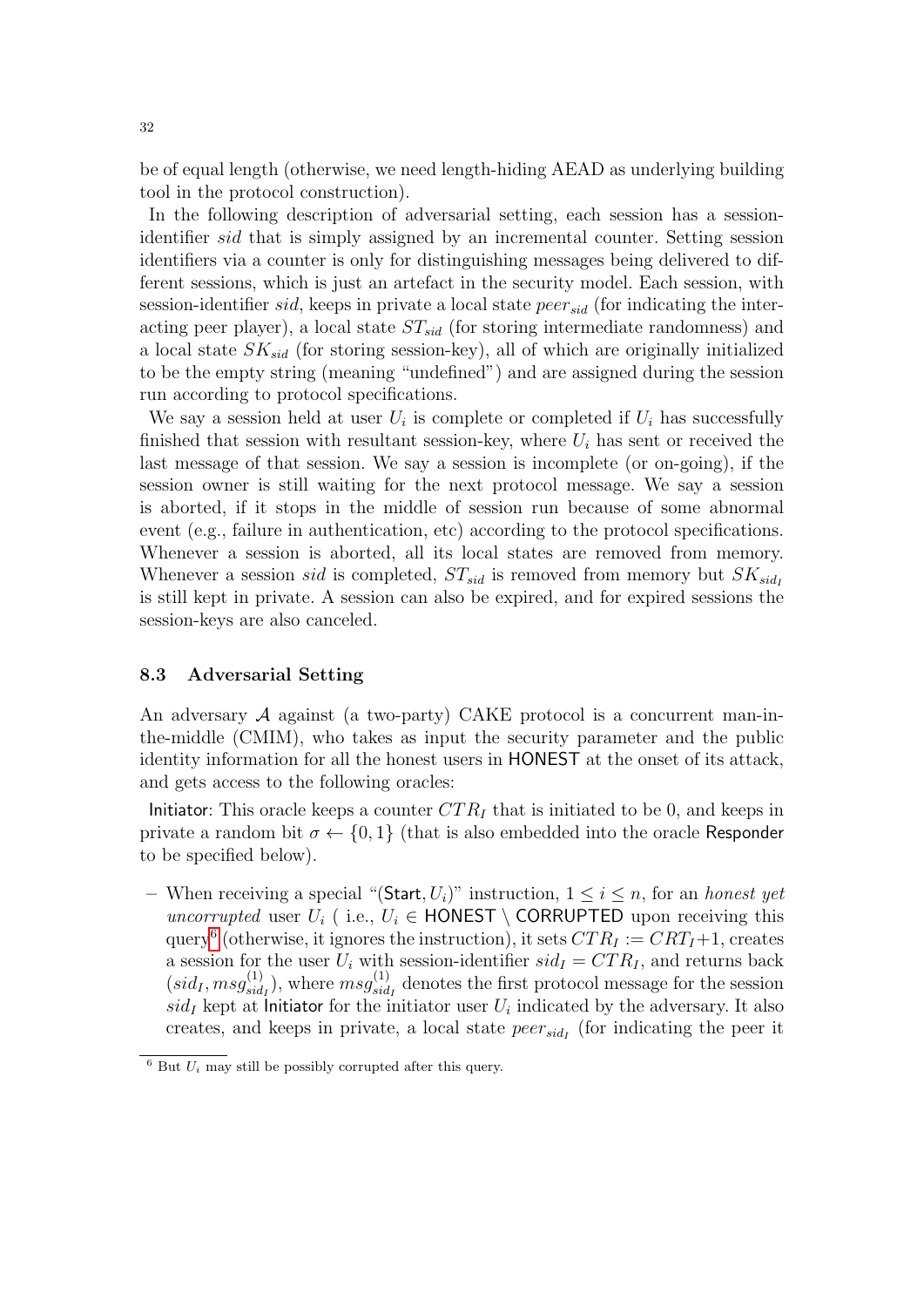is interacting), a local state  $ST_{sid_I}$  (for storing intermediate randomness) and a local state  $SK_{sid_I}$  (for storing session-key) for session  $sid_I$ .

- Upon receiving an instruction of the form " $(sid_I, msg_I^*)$ ", it treats  $msg_I^*$  as the incoming message for session  $sid<sub>I</sub>$ , and promptly responds back the next protocol message (according to protocol specification) if  $msg_I^*$  is not the last protocol message for that session; otherwise, it works according to the protocol specification.
- Upon receiving an instruction of the form " $(sid<sub>I</sub>, ST-Exposure)$ ", it returns back the value stored in  $ST_{sid_I}$ , if session  $sid_I$  is not completed; otherwise, it ignores this instruction.
- Upon receiving "(Test,  $U_{t_0}, U_{t_1}$ )" for  $U_{t_0}, U_{t_1} \in$  HONEST, where  $1 \le t_0 \ne t_1 \le$ *n*, it sets  $U_t = U_{t_\sigma}$ , and acts just as receiving the "(Start,  $U_t$ )" instruction, where the session-identifier set is denoted as  $sid_T$  for presentation simplicity.
- Upon receiving " $(sid_I, SK$ -exposure)", it returns back the session-key  $SK_{sid_I}$ , if  $sid_I \neq sid_T$  and  $sid_I$  has been completed yet not expired. If  $sid_I = sid_T$ , it returns  $SK_{sid_T}$  if  $\sigma = 1$ , otherwise it returns a value taken uniformly at random from  $\{0,1\}^{sken}$  where sklen is the length of session-key.

Responder: This oracle keeps a counter  $CTR_R$  that is initiated to be 0, and embeds in private the same random bit  $\sigma$  used by Initiator.

- When receiving an instruction "(Start,  $U_j$ ,  $msg_R^{(1)}$  $\binom{[1]}{R}$ ,  $1 \leq j \leq n$ , for an honest yet uncorrupted user  $U_j$  (otherwise, it ignores the instruction), it sets  $CTR_R :=$  $CRT_R+1$ , creates a session for the user  $U_j$  with session-identifier  $sid_R = CTR_R$ , treats  $msg_R^{(1)}$  $R^{(1)}$  as the first-round incoming protocol message for session  $sid_R$  and returns back  $(sid_R, msg_R^{(2)})$  $\binom{2}{R}$ , where  $msg_R^{(2)}$  denotes the second-round protocol message of session  $sid_R$  kept at Responder for the responder user  $U_j$  indicated by the adversary. It also creates, and keeps in private, a local state  $peer_{sid_R}$ , a local state  $ST_{sid_R}$ , and a local state  $SK_{sid_R}$  for session  $sid_R$ . We remark that the same user can be indicated to be both initiator (in one session held at Initiator) and responder (in another session held at Responder).
- Upon receiving an instruction " $(sid_R, msg_R^*)$ ", it treats  $msg_R^*$  as the incoming message for session  $sid_R$ , and responds back promptly the next protocol message if  $msg_R^*$  is not the last protocol message of that session.
- Upon receiving " $(sid_R, ST-Exposure)$ " instruction, it returns back the value stored in  $ST_{sid_R}$ , if session  $sid_R$  is not completed; otherwise, it ignores this instruction.
- Upon receiving "(Test,  $U_{t_0}, U_{t_1}, msg_R^{(1)}$  $(E_R^{(1)})$ " for  $U_{t_0}, U_{t_1} \in$  HONEST, where  $1 \leq$  $t_0 \neq t_1 \leq n$ , it sets  $U_t = U_{t_\sigma}$ , and acts just as receiving the "(Start,  $U_t$ ,  $msg_R^{(1)}$ )  $\binom{(1)}{R}$ " instruction, where the session-identifier set is denoted as  $sid<sub>T</sub>$  for presentation simplicity. We stress that the Test-type query can be made by the adversary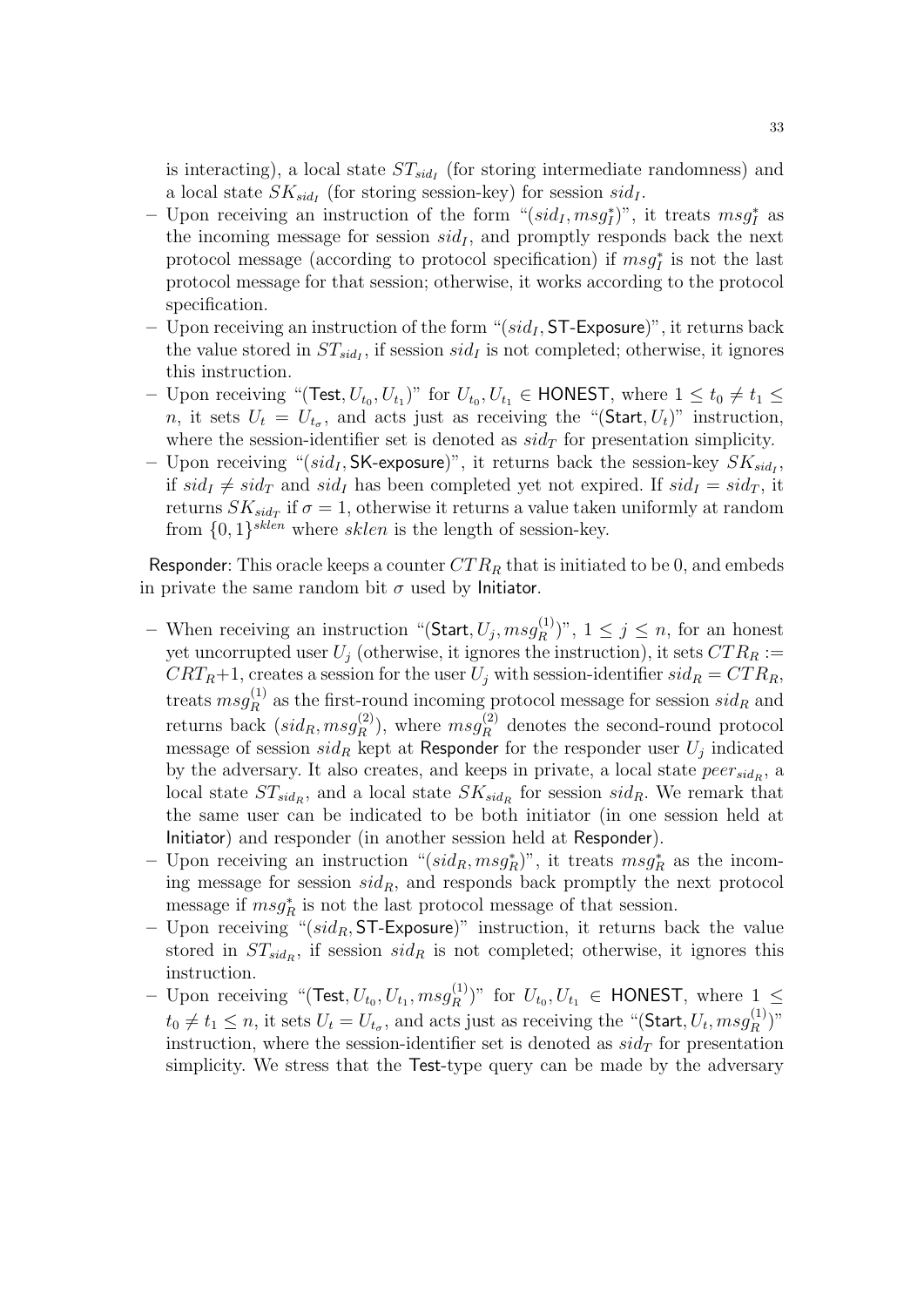for only once during its attack, exclusively against Initiator or Responder(but not both of them).

– Upon receiving "(sid<sub>R</sub>, SK-exposure)", it returns bask the session-key  $SK_{sid_R}$ if  $sid_R \neq sid_T$  and the session  $sid_R$  has been completed yet not expired. If  $sid_R = sid_T, SK_{sid_T}$  is returned if  $\sigma = 1$ , otherwise a value taken uniformly at random from  $\{0,1\}^{sklen}$  is returned.

Peer: Upon on an input " $sid$ ", it returns back the value stored in  $peer_{sid}$ , if sid is an existing session held at Initiator or Resonder (otherwise, the query is ignored).[7](#page-33-0) StaKey: Upon receiving " $U_i$ ",  $1 \leq i \leq n$ , this oracle returns back the static secret-key of  $U_i$  if  $U_i \in \text{HONEST}$ ; otherwise, it ignores the query.

Corrupt: Upon receiving " $U_i$ ",  $1 \leq i \leq n$ , if  $U_i \in$  HONEST (otherwise, the query is ignored) this oracle returns back all the information (including static secret-key, intermediate randomness, and session-keys, etc) in the memory part (maintained by Initiator and/or Responder) for  $U_i$ , and sets CORRUPTED = CORRUPTED  $\bigcup \{U_i\}$ . That is, we allow the adversary to adaptively corrupt honest users.

Register: Upon a query "( $U_i,$  honest), where  $U_i$  is a new user not in <code>HONEST</code>  $\bigcup$  <code>DISHONEST</code> when the query is made, it generates the public/secret key pair and gets the certificate for  $U_i$  (with the aid of CA), returns back the public identity information of  $U_i$  (including its identity, public-key and certificate), and sets  $HONEST =$ HONEST  $\bigcup \{U_i\}$ . Upon a query " $((U_j, pk_j)$ , dishonest) for a new user  $U_j$ , it gets the certificate for  $(U_j, pk_j)$  (with the aid of CA), returns back the public identity information of  $U_j$ , and sets DISHONEST = DISHONEST  $\bigcup \{U_j\}$ . That is, we allow the adversary to adaptively register users in the system. Note that each user cannot have multiple certificates (with the same CA), but the adversary can register a dishonest user with the public-key of an honest user.

During its attack, the adversary  $A$  schedules all the oracle queries adaptively as it wishes. At end end of the attack,  $A$  outputs a bit  $\sigma'$ .

### 8.4 CAKE Security Definition

In our model, the label of a session is defined to be a substring of the session transcript. For example, the session label for CAKE in Fig. [7](#page-47-0) is defined to be  $(X, Y)$ . Two sessions are matching, if they have the same session label.

Let  $sid_T$  be the completed test-session held at the user  $U_t = U_{t_\sigma}$  with  $peer_{sid_T}$  $U_k \in \text{HONEST}, 1 \leq k \leq n$ , where  $U_t$  may be identical to  $U_k$ . Denote by  $sid'_T$  its matching session (in case the matching session exists), which may be still on-going. We say the test-session is *exposed* during the attack, if any of the following events occurs:

<span id="page-33-0"></span>Note that the value returned may be an empty string, in case the peer of that session has not been determined.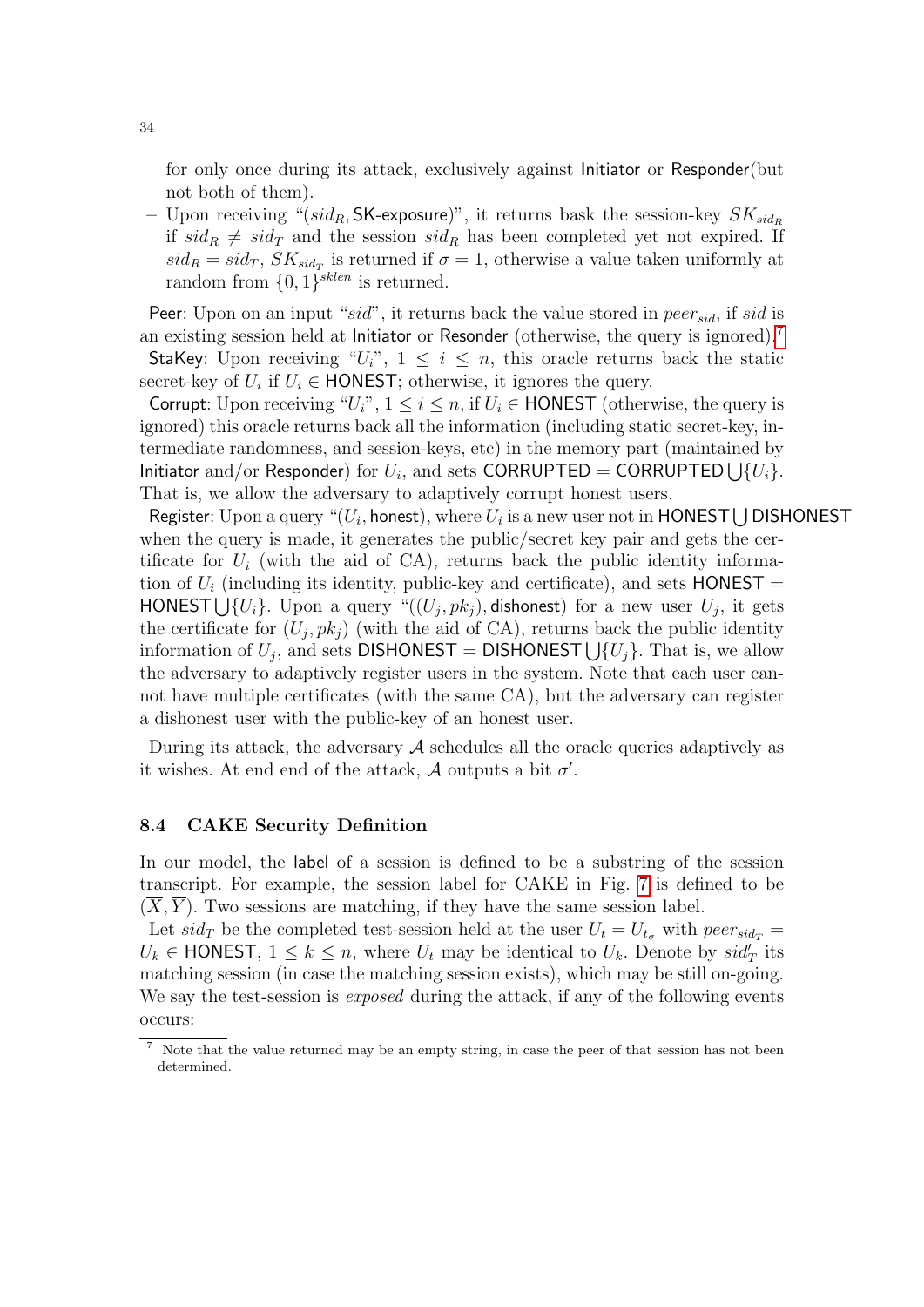- $U_{t_0}$  or  $U_{t_1}$  is corrupted via the Corrupt query,<sup>[8](#page-34-0)</sup> or  $ST_{sid_T}$  was exposed via the  $(ST_{sid_T}, \textsf{ST-exposure})$  query.<sup>[9](#page-34-1)</sup>
- The static secret-key of  $U_k$  is exposed.<sup>[10](#page-34-2)</sup>
- The query (sid, SK-exposure),  $sid = sid_T$  or  $sid = sid'_T$  (in case the matching session exists), was issued.
- The query  $\text{Peer}(sid'_T)$  was issued.

Note that, for unexposed test-session, it may be the case: both the static secret-key of  $U_{t_0}$  and that of  $U_{t_1}$  are exposed, and  $ST_{sid'_{T}}$  is exposed.

Definition 1 (Strong CAKE-security). A two-party key-exchange protocol is strongly CAKE-secure, if for any PPT adversary A as defined above, and for any sufficiently large security parameter, it holds:

Label-security: Any of the following events occurs with negligible probability:

- <span id="page-34-4"></span>– There exist more than two sessions of the same session label.
- There exist two matching sessions: session sid held at user  $U_i$  and session sid' held at user  $U_j$ , such that any of the following events occurs:
	- $U_i$  and  $U_j$  play the same session role (i.e., both of them are initiators or responders).
	- $SK_{sid} \neq SK_{sid'}$ .
	- peer<sub>sid</sub>  $\neq \bot \land peer_{sid} \neq U_j$ , or peer<sub>sid'</sub>  $\neq \bot \land peer_{sid'} \neq U_i$ .<sup>[11](#page-34-3)</sup>

We remark that label-security is w.r.t. arbitrary PPT adversaries who can, in particular, expose the static secret-keys of all honest users and expose the local states of all existing sessions.

- ID-concealed session-key (ICSK) security: On condition that the test-session  $sid_T$  (held at the uncorrupted user  $U_t$ ) is completed and unexposed, the following quantities all are negligible:
	- Impersonation security: The probability that the test-session has no matching session.
	- **ID-SK** indistinguishability:  $|\Pr[\sigma' = \sigma] \frac{1}{2}$  $\frac{1}{2}$ . Note that, this in particular implies both perfect forward security (PFS) and forward ID-privacy, as the static secret-keys of both  $U_{t_0}$  and  $U_{t_1}$  could be exposed.

<span id="page-34-0"></span><sup>&</sup>lt;sup>8</sup> However, exposing the static secret-key of  $U_{t_0}$  and/or that  $U_{t_1}$ , via the StaKey oracle, does not necessarily expose the test-session.

<span id="page-34-1"></span><sup>&</sup>lt;sup>9</sup> If  $U_{t_{\sigma}} = U_k$ , i.e., the session holder and session peer are the same user for the test-session,  $ST_{sid_T}$  is allowed to be exposed.

<span id="page-34-2"></span><sup>&</sup>lt;sup>10</sup> In case the matching session  $sid'_T$  exists, this can be relaxed that either static secret-key of  $U_k$  or  $ST_{sid'_{T}}$  is unexposed.

<span id="page-34-3"></span><sup>&</sup>lt;sup>11</sup> It implies that: (1) If both sid and sid' are complete, then  $peer_{sid} = U_j \wedge peer_{sid'} = U_i$ . (2) if both of these two matching sessions are incomplete, it could be  $peer_{sid} = peer_{sid'} = \bot$ . (3) if only one session  $(w.l.o.g., the session *sid*)$  is completed while the other session  $(say, sid')$  is incomplete, it could be:  $peer_{sid} = U_i$  but  $peer_{sid} = \perp$ . The last case models the asynchronism between defining peer<sub>sid</sub> and defining  $peer_{sid'}$ , or the unavoidable dropping message attacks by adversary.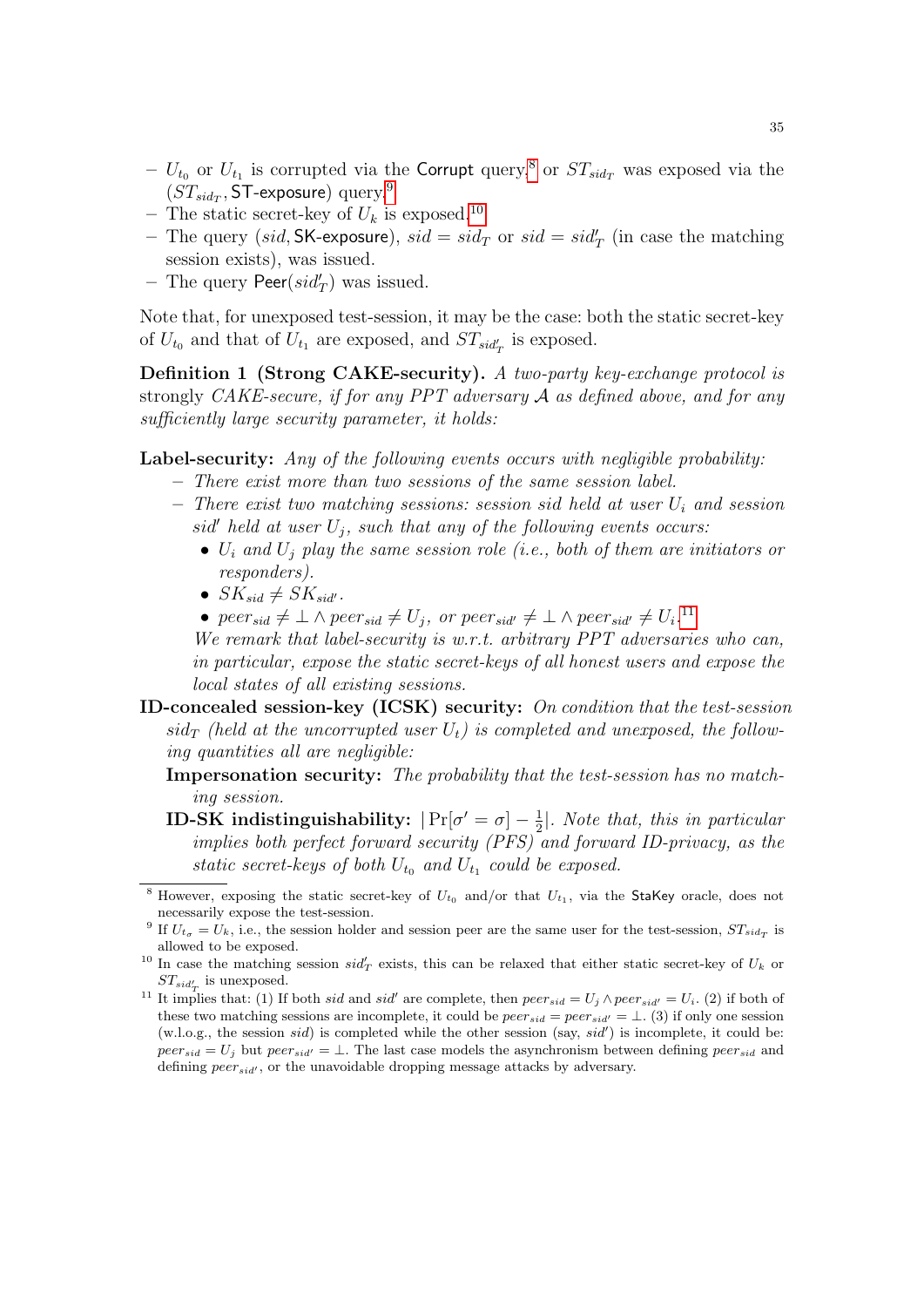Discussion. In a sense, the session label could be viewed as a *concurrent non*malleable commitment to players' identities and session-key. In particular, labelsecurity implies the security against unknown key share (UKS) attack. ICSKsecurity integrates both identity concealment and a strong AKE security. Note that, as the static secret-keys of both  $U_{t_0}$  and  $U_{t_1}$  could be exposed, impersonation security (resp., ID-SK indistinguishability) implies security against KCI attacks (resp., perfect forward security and forward ID-privacy). Entity authentication, implied by label security and impersonation security together, is very strong, which says that the CMIM adversary cannot impersonate an honest user in a session no matter whether the matching session exists or not. Label security, together with ID-SK indistinguishability, implies that: there are at most two sessions can be matching, and matching sessions have matched peer view and the same sessionkey, and unmatched sessions must have different (computatinally independent) session-keys.

The security definition in accordance with CK or BR framework can be viewed as a special case of our CAKE-security formulation. When being cased into the CK-framework (resp., BR-framework), the session label needs to include players' identity information (resp., the whole session transcript). Note also that, in the security model of CAKE, the adversary indicates the session holder when starting a session run, but does not necessarily indicate the peer player for the session. However, the session peer can be exposed via oracle queries to Peer. This way of formulation, on the one hand, allows a more powerful adversary, and on the other hand, incorporates the post-ID CK-framework [\[12\]](#page-56-25) (where peer identity is not necessarily known at the start of session run) as a special case.

In general, we can treat ID-indistinguishability (ID-IND) and SK-indistinguishability (SK-IND) separately w.r.t. two test-sessions: one for defining ID-IND and one for SK-IND, by embedding a pair of independent random bits (rather than a single random bit  $\sigma$ ). In this case, we can allow the adversary to have more powerful ability of secrecy exposure. For presentation simplicity, we prefer to the proposed more concise formulation.

### 8.5 Adaption to Unilateral CAKE (UCAKE)

The security definitional framework for CAKE protocols with mutual authentication can be adapted to CAKE protocols with unilateral authentication, which is referred to as unilateral CAKE (UCAKE). This is actually the most common application scenario of secure transport protocols like SSL/TLS and QUIC. For presentation simplicity, we assume only the responder (server) authenticates it to the initiator (client), while the client may not necessarily possess public iden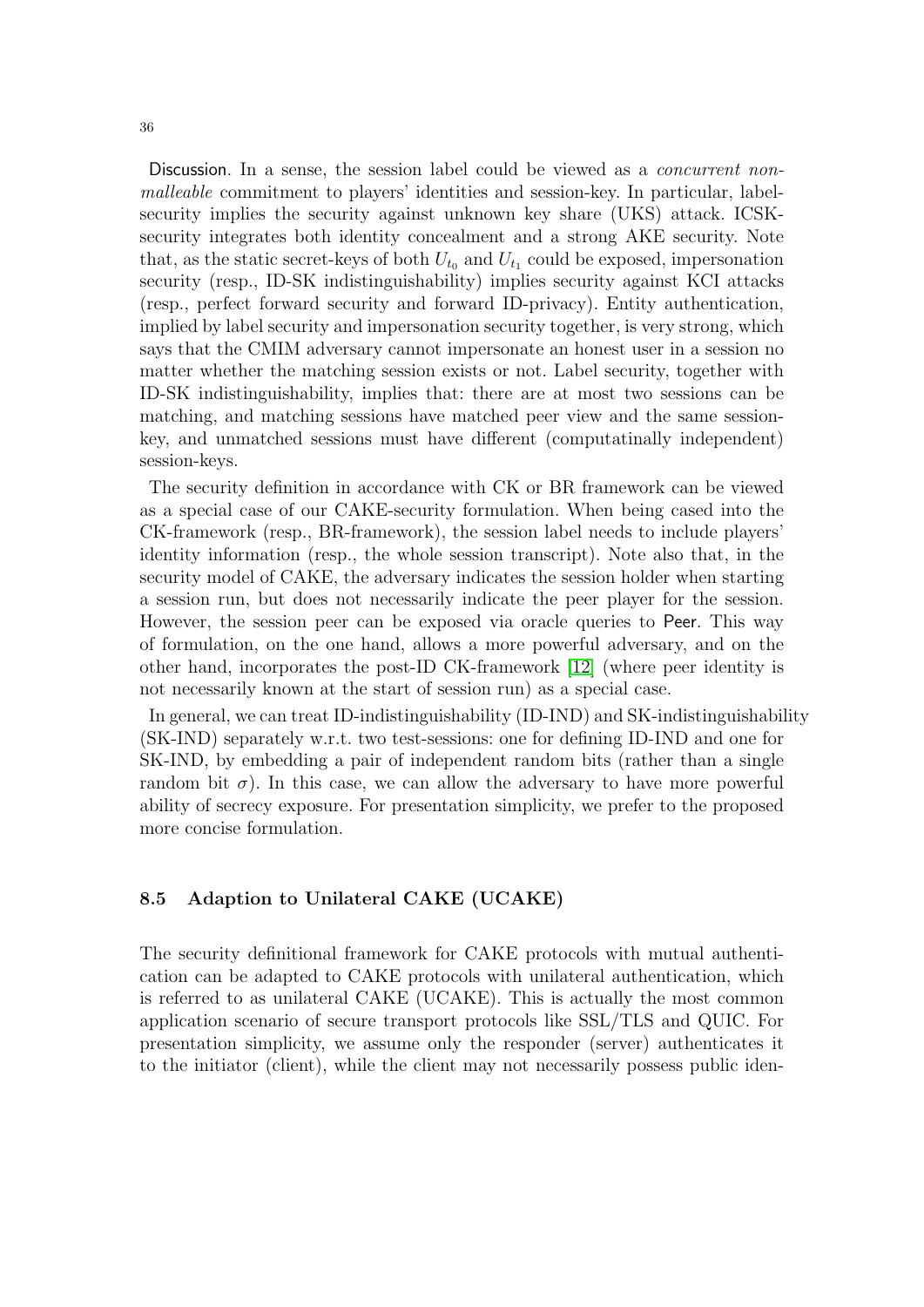tity information. <sup>[12](#page-36-0)</sup> In this setting, for a session  $sid_R$  run at Responder, the local variable  $peer_{sid_R}$  is always empty indicating "undetermined".

The adversarial setting is the same as that for CAKE with mutual authentication, except that: (1) the output of either Corrupt( $U_i$ ) or StaKey( $U_i$ ), for an initiator user  $U_i$  who does not possess public-key, includes a special symbol " $\perp$ " in the place allocated for static secret-key. (2) We additionally allow the adversary to register honest or dishonest users without public identity information, where no CA gets involved. (3) For the pair of users  $(U_{t_0}, U_{t_1})$  specified by the adversary in the test-query, we require that either both of them have public-keys or both of them do not; and if the test-query is against Responder they must both have public-keys.[13](#page-36-1)

Note that the client may still possess public identity information, and we still allow the adversary to indicate the session holder when starting a session at Initiator. The reasons are as follows. Firstly, it is for presentation consistency with the definitional framework of CAKE security. Secondly, like in SSL/TLS, a client user usually does not know whether its authentication is required or not when starting the session run of handshake, which may be dependent upon the request of the server. Thirdly, for the sake of privacy protection, a client may want to be anonymous firstly with a UCAKE protocol run, and then reveals its public identity information (but protected with some key derived from the first UCAKE run) and makes authentication in a later stage, e.g., in the re-negotiation or resumption phase of SSL/TLS. In this sense, our presentation is concise yet better reflects the reality, gives more power to adversary, and enjoys ease of future model extensions. Let  $sid_T$  be the completed test-session held at the user  $U_t = U_{t_{\sigma}}$ , where  $peer_{sid_T}$  $U_k \in \text{HONEST}$  (in case  $sid_T$  is run at Initiator) or  $peer_{sid_T}$  is an empty string representing undefined (if  $sid_T$  is run at Responder). Denote by  $sid_T'$  its matching session held by a user  $U_i$  (in case the matching session exists), which may still be on-going. We say the test-session is exposed for UCAKE during the attack, if any of the following events occurs:

- $U_{t_0}$  or  $U_{t_1}$  is corrupted via the Corrupt query, or  $ST_{sid_T}$  was exposed via the  $(ST_{sidT}, ST$ -exposure) query.<sup>[14](#page-36-2)</sup>
- The query (sid, SK-exposure),  $sid = sid_T$  or  $sid = sid'_T$ , was issued.
- $sid_T$  is run at Initiator but the static secret-key of  $U_k$  is exposed.<sup>[15](#page-36-3)</sup>

<span id="page-36-0"></span><sup>&</sup>lt;sup>12</sup> In general, a client can possess public identity information. In this case, it just does not use its identity information in the run of UCAKE, but may reveal its identity information when client authentication is required in a later stage, e.g., in a renegotiation or resumption session of TLS.

<span id="page-36-1"></span><sup>&</sup>lt;sup>13</sup> Actually, if the test-query is against lnitiator, specifying the pair of users  $(U_{t_0}, U_{t_1})$  does not make sense for UCAKE. The treatment here is for presentation consistency with the definitional framework of CAKE.

<span id="page-36-2"></span><sup>&</sup>lt;sup>14</sup> If we only require session-key indistinguishability,  $ST_{sid_T}$  can be exposed if  $sid_T$  is run at Responder.

<span id="page-36-3"></span><sup>&</sup>lt;sup>15</sup> If the matching session  $sid'_T$  exists, it can be relaxed that either of secret-key of  $U_k$  or  $ST_{sid'_T}$  is unexposed.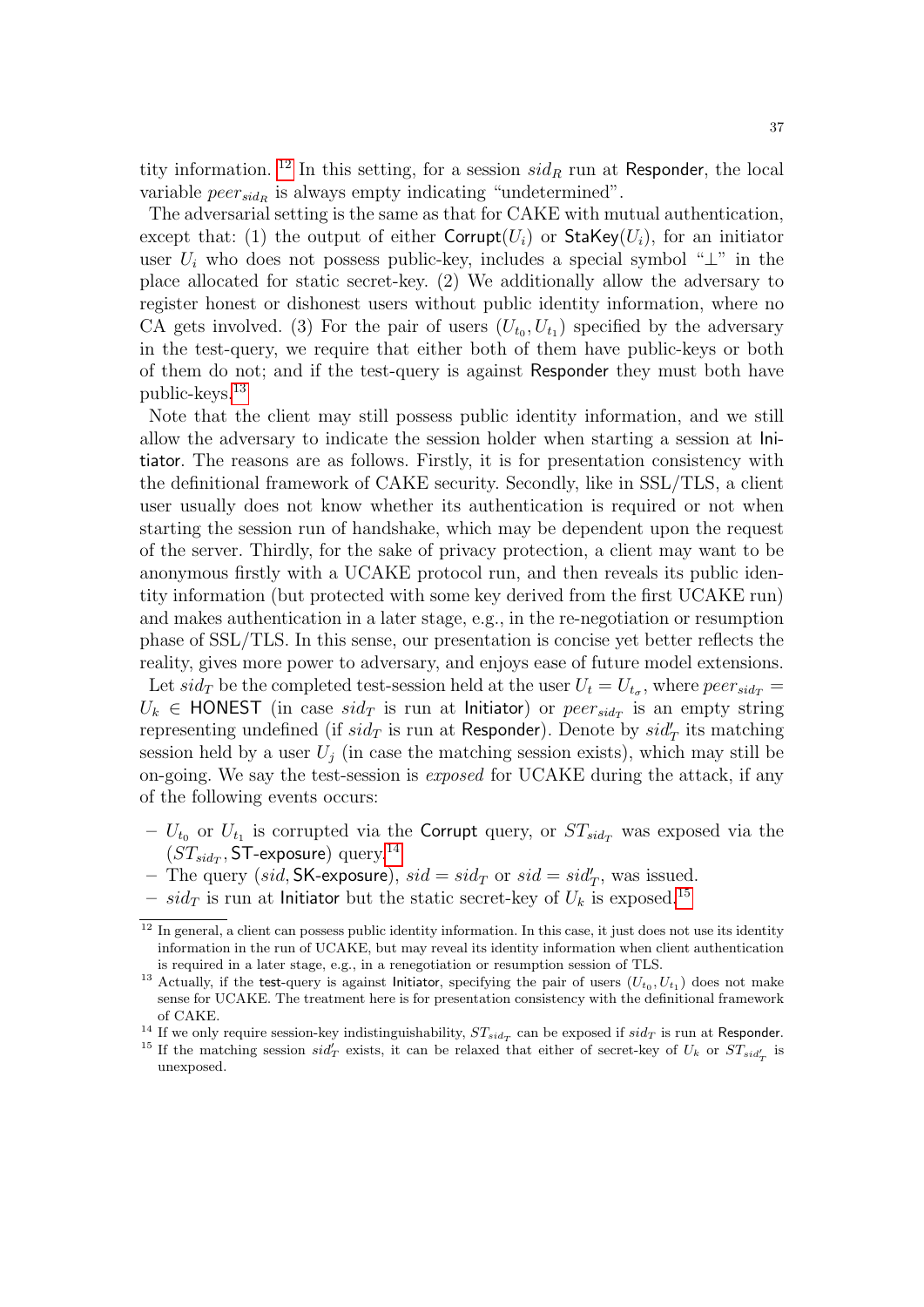–  $sid_T$  is run at Responder but any of the following holds: the matching session  $sid'_T$  does not exist, or  $U_j$  (i.e., the session owner of  $sid'_T$ ) is corrupted, or  $ST_{sid'_T}$ is exposed, or the query  $\text{Peer}(sid'_T)$  was issued.

In other words, for the completed test-session  $sid_T$  run at Responder to be unexposed, the following conditions must hold simultaneously: (1) The matching session  $sid'_T$  exists at an uncorrupted honest client user  $U_j$ . (2) The adversary didn't make the query  $\text{Peer}(sid'_T)$ . (3) Neither  $U_{t_0}$  nor  $U_{t_1}$  is corrupted, but the static secret-keys of both  $U_{t_0}$  and  $U_{t_1}$  can be exposed (which particularly implies perfect forward security and forward ID-privacy). (4) Neither  $ST_{sid_T}$  nor  $ST_{sid_T}$  is exposed. (5) Neither the session-key of  $sid_T$  nor that of  $sid'_T$  is exposed. For the test-session  $sid_T$  run at Initiator to be unexposed, the following must hold simultaneously: (1) The static secret-key of the peer user  $U_k$  is unexposed. (2) The local state of  $\text{ST}_{sid_T}$  is unexposed (but the local state of  $\text{ST}_{sid_T'}$  of the matching session can be exposed). (3) Neither  $U_{t_0}$  nor  $U_{t_1}$  is corrupted. (4) Neither the session-key of  $sid_T$  nor that of  $sid'_T$  is exposed.

<span id="page-37-0"></span>Definition 2 (UCAKE-security). A two-party key-exchange protocol is strongly UCAKE-secure, if for any PPT adversary  $\mathcal A$  as defined above, and for any sufficiently large security parameter, it holds:

Label-security: Any of the following events occurs with negligible probability:

- There exist more than two sessions of the same session label.
- There exist two matching sessions: session sid held at user  $U_i$  and session sid' held at user  $U_j$ ,  $1 \leq i, j \leq n$ , such that any of the following events occurs:
	- $U_i$  and  $U_j$  play the same session role (i.e., both of them are initiators or responders).
	- $SK_{sid} \neq SK_{sid'}$ .
	- peer<sub>sid</sub>  $\neq \bot \bigwedge per_{sid} \neq U_j$  if  $U_j$  is the responder, or peer<sub>sid'</sub>  $\neq \bot \bigwedge per_{sid'} \neq$  $U_i$  if  $U_i$  is the responder.
- ID-concealed session-key (ICSK) security: Supposing the test-session  $sid<sub>T</sub>$ (held at the uncorrupted user  $U_t$ ) is completed and unexposed, the following quantities all are negligible:

**Impersonation security:** The probability that the test-session sid<sub>T</sub> has no matching session, on condition that  $sid_T$  is run at Initiator.

**ID-SK** indistinguishability:  $|\Pr[\sigma' = \sigma] - \frac{1}{2}$  $\frac{1}{2}$ .

38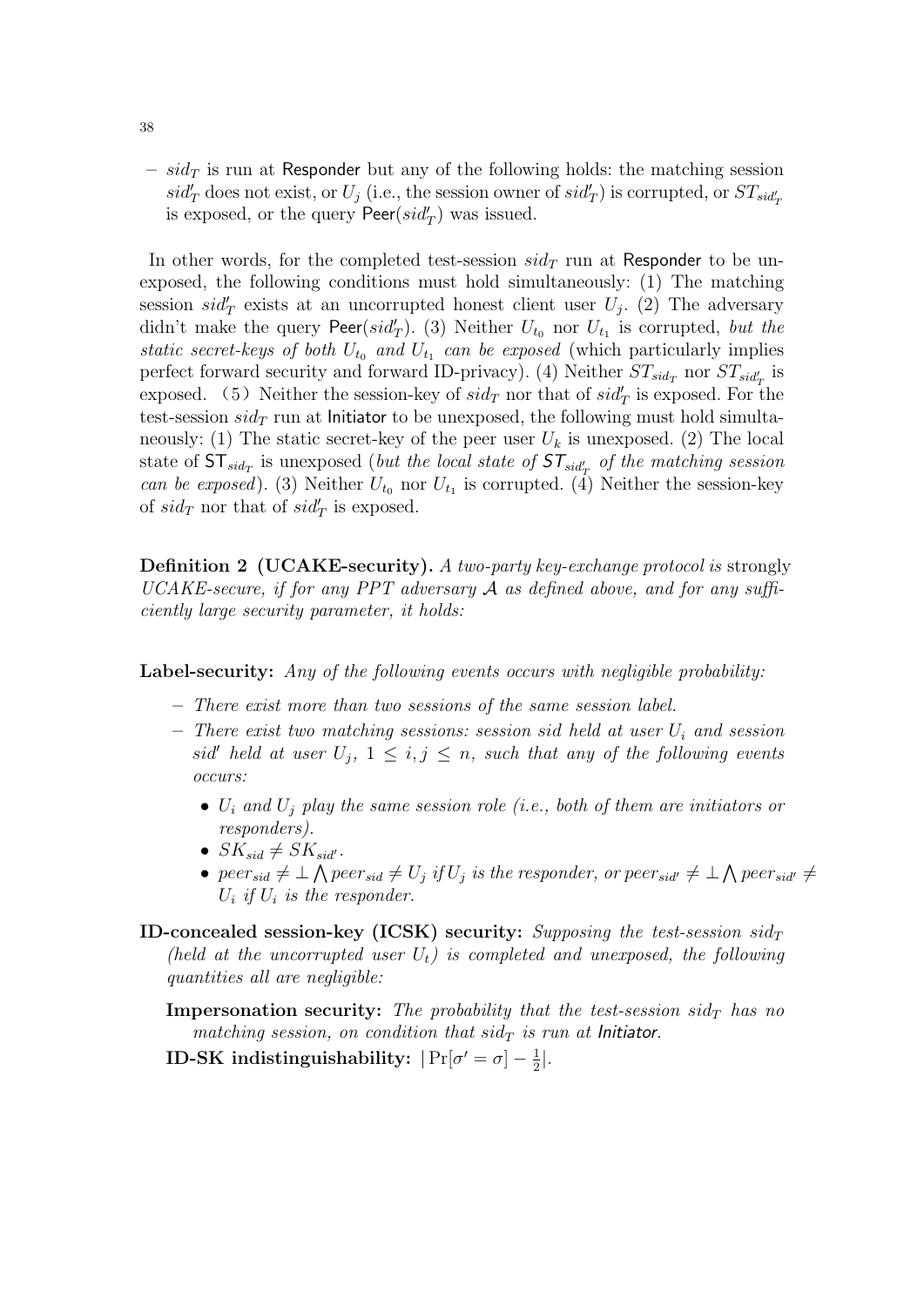## 9 Protocol Construction and Security Analysis of UCAKE

In this section, we present a two-round protocol for identity-concealed authenticated key-exchange with unilateral authentication (UCAKE), and prove its security in accordance with our strong UCAKE-security definiton (Definition [2\)](#page-37-0).

#### 9.1 Protocol Construction of UCAKE

Let  $(G', N, G, g, q)$  specify the underlying group over which the GDH assumption holds. For each honest user  $i, 1 \leq i \leq n$ , its secret-key  $sk_i$  is set to be  $x_i \leftarrow Z_q^*$ , and its public-key  $pk_i$  is set to be  $g^{x_i}$ . The binding between user identity  $id_i$  and its public-key  $pk_i$  is authenticated by a certificate  $cert_i$  issued by a certificate authority (CA). Throughout this paper, unless otherwise stated, we assume that the CA does not mandate proof-of-possession or proof-of-knowledge (POP/POK, for short) of secret key during public key registration, but it performs sub-group membership check for each registered public key, i.e., checking  $pk_i \in G \setminus 1_G$ . <sup>[16](#page-38-0)</sup> Let  $SE = (K_{se}, Enc, Dec)$  be an AEAD scheme, where  $K = \{0, 1\}^{\kappa}$  is the key space of  $\mathsf{K}_{se}, h: \{0,1\}^* \to \{0,1\}^l \cap Z_q^*$  be a cryptographic hash function where  $l = \lfloor |q|/2 \rfloor$ , and  $KDF : G \times \{0,1\}^* \rightarrow \{0,1\}^{\kappa} \times \{0,1\}^{\kappa}$  be a key derivation function. For presentation simplicity, we denote by Alice the anonymous client who does not necessarily possesse public identity information, and by Bob the server who possesses public identity information  $pid_B = (id_B, pk_B = B = g^b, cert_B)$  and secret-key  $sk_B = b \leftarrow Z_q^*$ . The protocol structure of UCAKE is depicted in Fig. [5](#page-39-0) (page [40\)](#page-39-0), where  $H_B$  is the associated data for encrypting  $pid_B||Y$ .<sup>[17](#page-38-1)</sup> For a session run, the local state  $ST_{sid}$  is specified to be the DH-exponent y (if sid is run at Responder) or x (if sid is run at Initiator), which can be offline computed and stored.

We assume the server always performs subgroup membership test for the incoming DH-exponent  $X$  explicitly or implicitly. The explicit subgroup test is to verify that  $X \in G' \setminus 1_G$  and  $X^q = 1_G$ . The implicit subgroup test is to check  $X \in G'$  and  $X^t \neq 1_G$ , which guarantees X is not in a small subgroup of G' of the order being a factor of t (though it may not fully ensure  $X \in G$ ). In practice, we recommend the following protocol variant with implicit subgroup test, where  $PS = X^{t(b+ye)}$ and the server will abort if  $X \notin G'$  or  $PS = 1_G$ . Such an implicit subgroup test costs almost for free when  $G$  is the subgroup of an elliptic curve over a finite field, where the cofactor  $t$  is typically a small constant or just 1. We note that the subgroup test can be waived, if oracle query to EXO is denied in the UCAKE-security definition.

<span id="page-38-0"></span><sup>&</sup>lt;sup>16</sup> The subgroup test can be waived, if no ephemeral secrecy is exposed.

<span id="page-38-1"></span> $17$  In reality, the associated data is usually implicitly determined from the context (e.g., the hash of the transcript of protocol run or some pre-determined states).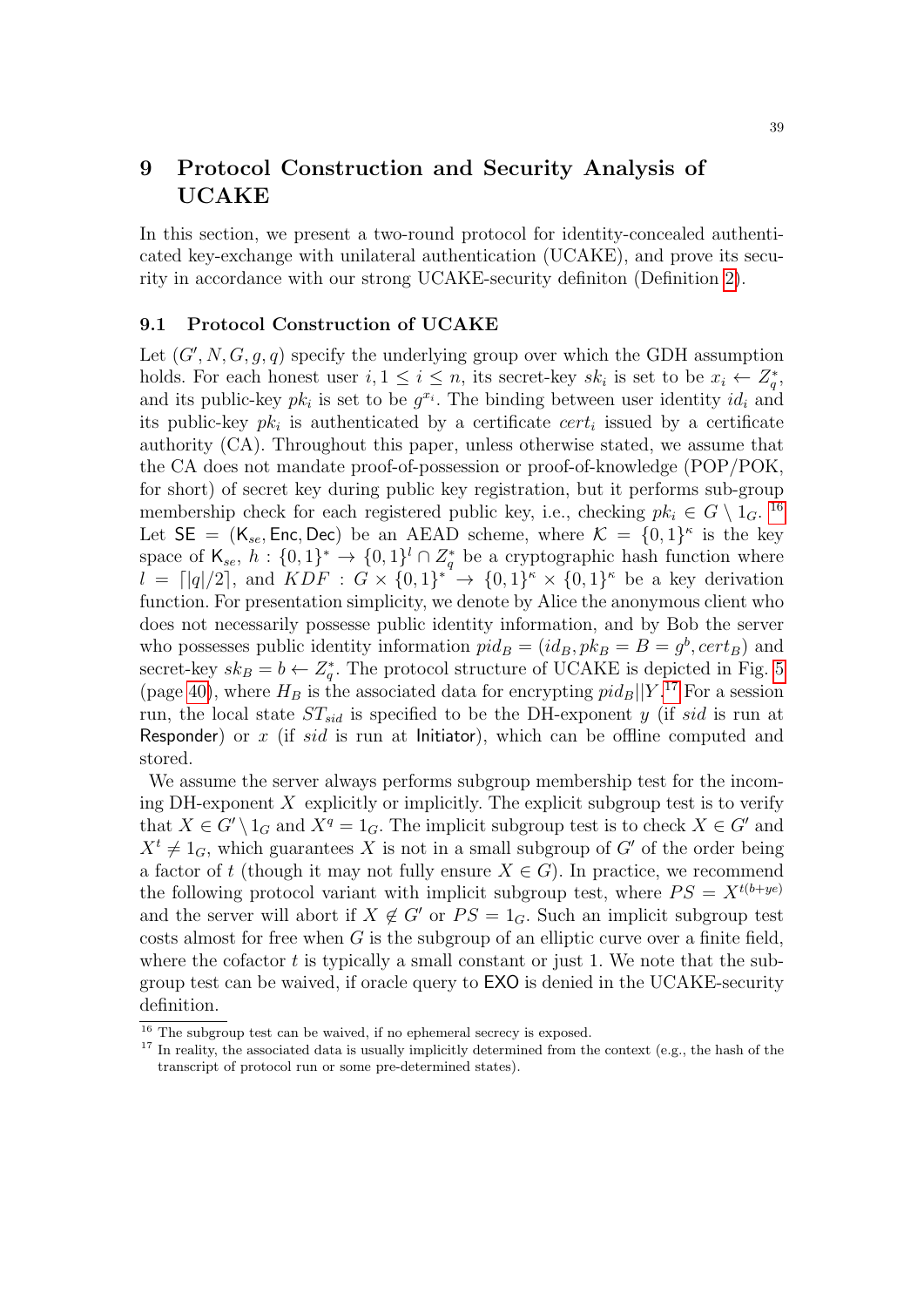

<span id="page-39-0"></span>Session-key is set to be  $K_2$ 

Fig. 5: Protocol structure of UCAKE

In the above protocol description, we used an abstract key-derivation function KDF. An alternative way to set the session-key  $K_2$  is:  $K_2 = KDF(PS, X||Y||pid_B)$ . In practice,  $KDF$  can be instantiated with HKDF as in TLS1.3, or with the twostage key derivation process via HMAC as specified by NIST SP800-56C. For such KDF instantiations, some random nonces and other auxiliary information may need to be exchanged, which are put into the input of KDF. In general, the AEAD ciphertext  $C_B$  can also encrypt some data directly, or as in 0.5-RTT mode of TLS1.3 the server uses the session-key  $K_2$  to encrypt application data before the client confirms the session-key. The session-key could also be set to be  $K_1$ . In these cases, we need to use the ACCE security model.

### 9.2 Security Analysis of UCAKE

<span id="page-39-2"></span>Theorem 5. The protocol presented in Fig. [5](#page-39-0) is strongly UCAKE-secure, under the AEAD security and the GDH assumption in the random oracle model.

<span id="page-39-1"></span>Proof. For a session run of the protocol described in Fig. [5,](#page-39-0) define its label to be X|| $\overline{Y}$ . We first prove the following lemma, which says that  $\overline{Y}$  is actually a commitment to  $(X, Y, pid_B)$ .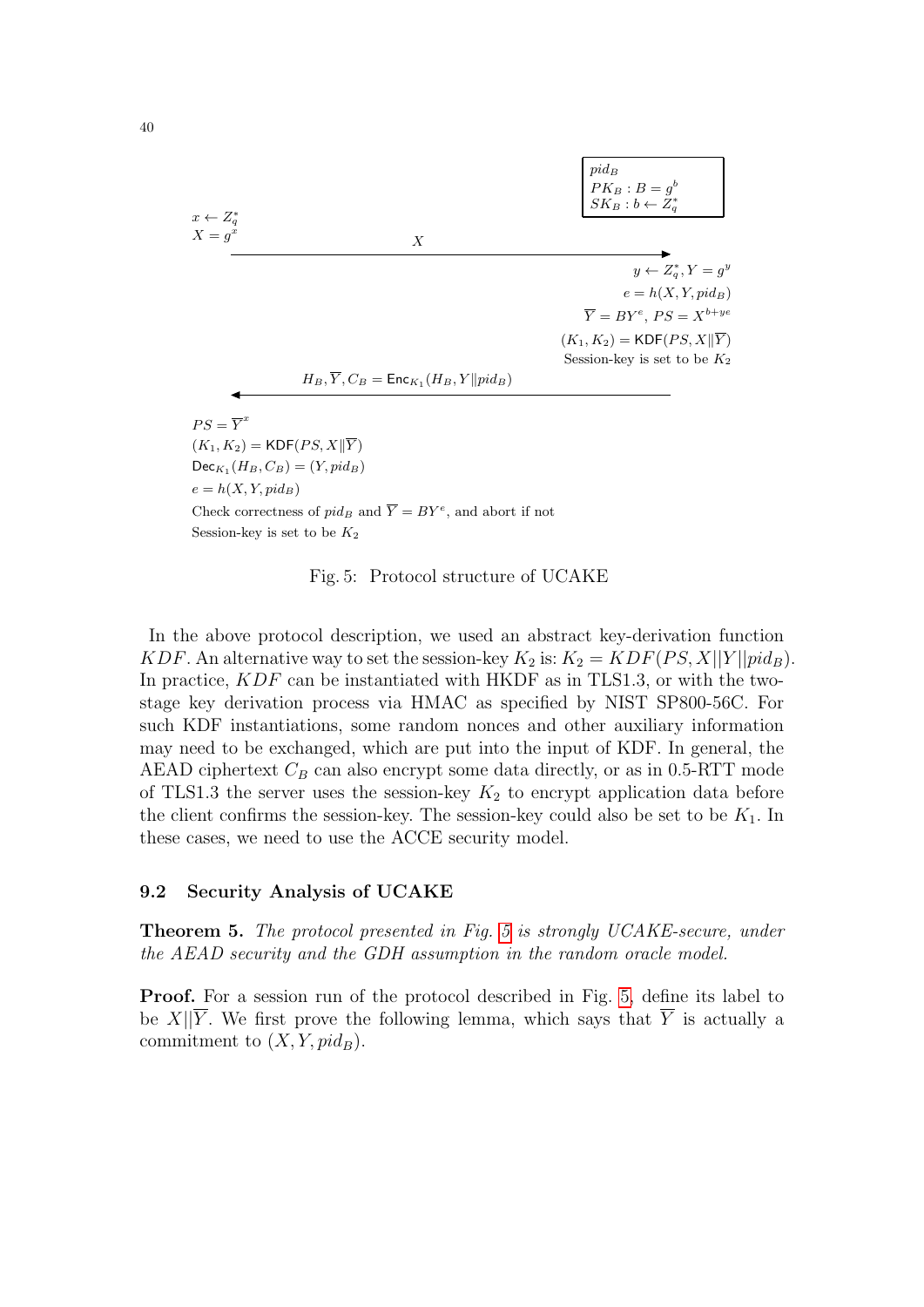**Lemma 3.** Assuming  $h: \{0,1\}^* \to \{0,1\}^l \cap Z_q^*$  is an RO, where  $l = \lceil |q|/2 \rceil$ , no PPT algorithm can output  $\{aux \in \{0,1\}^*, \dot{Y} \in G, pid_j = (id_j, pk_j, cert_j)\}\$ and  $\{aux' \in \{0,1\}^*, Y' \in G, pid_k = (id_k, pk_k, cert_k)\}\$ , where  $\{aux, Y, pid_j\} \neq$  $\{aux', Y', pid_k\}$  and  $1 \leq j, k \leq n$ , such that  $pk_jY^{h(aux,Y,pid_j)} = pk_kY^{th(aux',Y',pid_k)}$ .

*Proof* (of Lemma [3\)](#page-39-1). For any pair of different  $\{aux, Y, pid_j\}$  and  $\{aux', Y', pid_k\}$ , the probability that  $pk_jY^{h(aux,Y,pid_j)} = pk_kY^{h(aux',Y',pid_k)}$  is  $\frac{1}{2^{l-1}}$  assuming h:  ${0,1}^* \rightarrow Z_q^*$  is a random oracle. Then, for any PPT algorithm who makes at most t oracle queries to h, where t is polynomial in  $|q|$ , the probability it outputs a pair of different  $\{aux, Y, pid_j\}$  and  $\{aux', Y', pid_k\}$  such that  $pk_jY^{h(aux,Y,pid_j)}$  $pk_kY^{th(aux',Y',pid_k)}$  is at most  $\frac{t^2}{2^l-1}$  $\frac{t^2}{2^l-1}$ , which is negligible.

We first prove the label-security. It is straightforward that, with overwhelming probability, no more than two sessions (run at Initiator and Responder) can have the same label. Let session *sid* held at user  $U_i$  and session *sid*' held at user  $U_j$ ,  $1 \leq$  $i, j \leq n$ , are matching (i.e., they have the same session label  $X||Y$ ). Note that, for honestly generated X and  $\overline{Y}$ , with overwhelming probability  $X \neq \overline{Y}$ , which holds even if y is taken from a well-spread distribution over  $Z_q^*$  with min-entropy greater than  $\omega(\log|q|)$ . Label matching (with inequality between X and Y) implies that  $U_i$  and  $U_j$  cannot play the same session role. As  $PS = CDH(X, \overline{Y})$  and sessionkey is derived from  $KDF(PS, X||\overline{Y})$ , we conclude that the two matching sessions must have the same session-key. Finally, for presentation simplicity, suppose  $U_i$ is the initiator and  $U_j$  is the responder w.r.t. the two matching sessions sid and sid' of the same session label  $X||\overline{Y}$ , but  $peer_{sid} \neq U_j$ . Note that, in the session sid' held by the responder user  $U_j$ , it holds that  $\overline{Y} = pk_jY^{h(X,Y,pid_j)}$ . The fact that  $peer_{sid} \neq U_i$  at the initiator user  $U_i$  means that: there exist a PPT adversary who successfully opens  $\overline{Y} = pk_j Y^{h(X,Y,pid_j)}$  into  $(X, Y', pid_k)$  in the session sid, where  $pid_k \neq pid_j$ , which can occur with at most negligible probability according to Lemma [3.](#page-39-1)

Next, we prove the ID-concealed session-key (ICSK) security. Let the test-session sid<sub>T</sub>, held at the uncorrupted user  $U_t = U_{t_\sigma}$  for  $\sigma \leftarrow \{0, 1\}$ , is completed and unexposed. We first prove the *impersonation* security. Specifically, suppose  $U_t$  is an initiator (client) user and  $peer_{sid_T} = U_k \in \text{HONEST}$  where  $U_k$  is a responder user, but  $sid_T$  has no matching session. Note that, for the test-session  $sid_T$  run at Initiator to be unexposed, the following must hold simultaneously: (1) The static secret-key of the peer user  $U_k$  is unexposed. (2) The local state of  $ST_{sid_T}$  is unexposed (but the local state of  $ST_{sid'_{T}}$  of the matching session can be exposed). (3) Neither  $U_{t_0}$  nor  $U_{t_1}$  is corrupted. (4) Neither the session-key of  $sid_T$  nor that of  $sid'_T$  (in case the matching session exists) is exposed. This implies that a PPT adversary can impersonate the honest responder user  $U_k$ .

Denote by  $(X, \overline{Y}')$  the session label of  $sid_T$ , and by  $(H'_B, C'_B)$  the AEAD ciphertext sent by  $A$  in the second round of the test-session. As we assume  $sid_T$  has been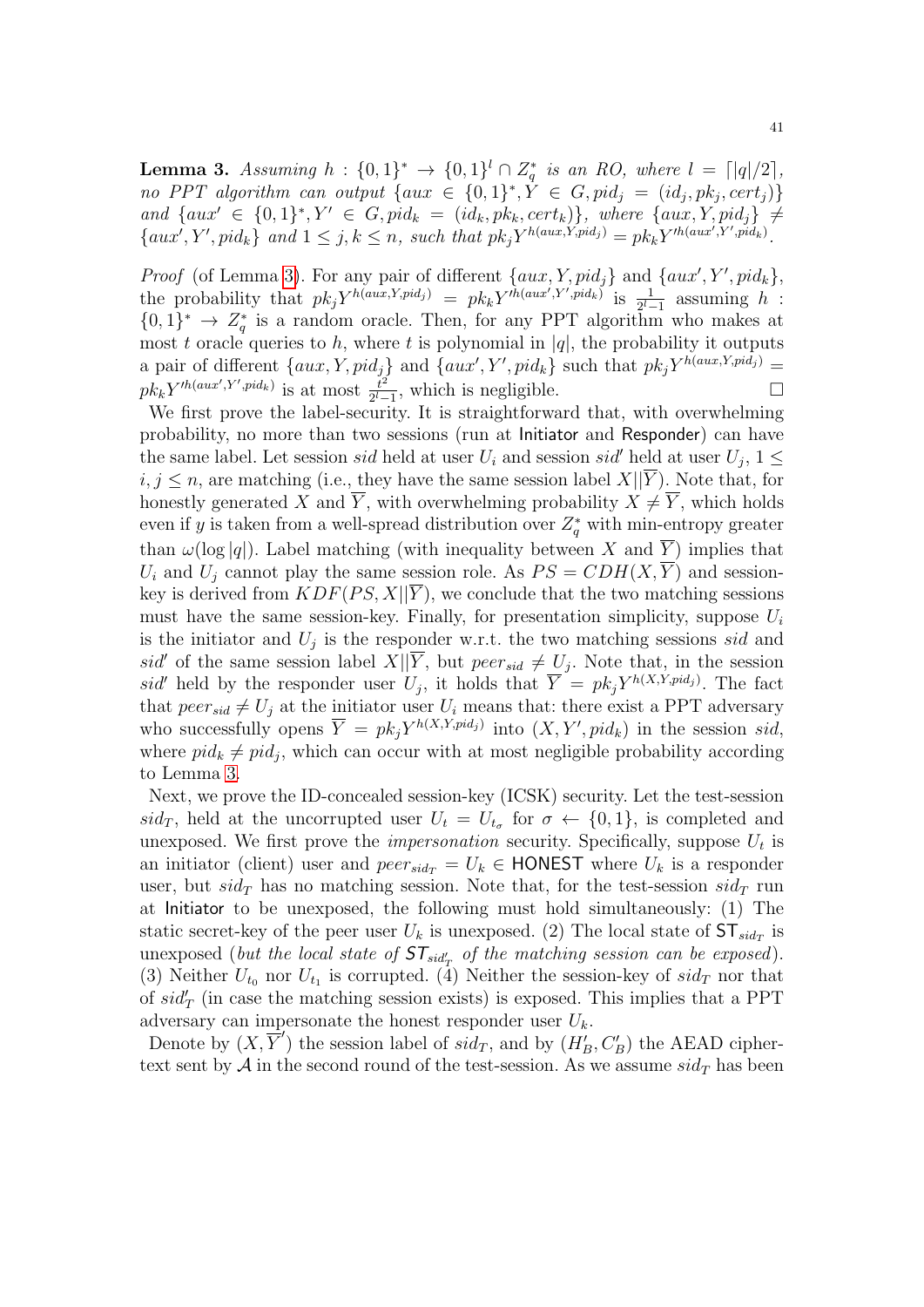successfully completed, it means that  $(H'_B, C'_B)$  was decrypted to  $(pid_k, Y')$  such that  $\overline{Y}' = pk_k Y^{th(X,Y',pid_k)}$ , where Y' may be generated by A itself. We consider two cases.

The first case, referred to as Case-1, is that  $\overline{Y}'$  was sent by  $U_k$  in a session of label  $(X', \overline{Y}')$ , where  $X' \neq X$  as we assume no matching session exists for  $sid_T$ . In this case,  $U_k$  computed  $\overline{Y}' = p k_k Y^{h(X',Y,pid_k)}$  where  $Y = g^y$  for  $y \leftarrow Z_q^*$  taken by  $U_k$  itself. This means that  $\overline{Y}' = pk_k Y'^{h(X,Y',pk_k)} = pk_k Y^{h(X',Y,pid_k)}$  where  $X \neq X'$ , which occurs with at most negligible probability according to Lemma [3.](#page-39-1)

The second case, referred to as Case-2, is  $\overline{Y}'$  was never sent by  $U_k$  (but may be sent by another user in another session unmatched to  $sid_T$ ). We have the following lemma, which then establishes the impersonation security.

<span id="page-41-0"></span>Lemma 4. Case-2 occurs with at most negligible probability, under the AEAD security and the GDH assumption in the random oracle model.

*Proof* (of Lemma [4\)](#page-41-0). Assuming there exists a PPT adversary  $A$  such that Case-2 occurs with non-negligible probability p, we construct another algorithm  $\mathcal S$  who can break the GDH assumption also with non-negligible probability under the AEAD security in the RO model. S takes input  $(B, X)$ , where  $B = g^b$  and  $X = g^x$ for  $b, x \leftarrow Z_q^*$  that are unknown to S, and its goal is to compute  $CDH(B, X)$ with a DDH oracle. We assume  $A$  runs at most  $s$  sessions at either Initiator or Responder, where s is polynomial in |q|. S randomly guesses the victim responder user  $U_k$  by taking  $k \leftarrow \{1, \dots, n\}$ , hoping  $U_k$  is the victim responder user. With probability  $\frac{1}{n}$ , the guess of S is correct. For presentation simplicity, we view the victim  $U_k$  as user of public identity information pid<sub>B</sub>. S sets the public-key of  $U_k$  to be the element B given in its input, i.e.,  $pk_k = B$ , and registers  $(id_k, B) = (id_B, B)$ to get the certificate  $cert_k = cert_B$  via CA. S sets the public-key and secret-key for any user  $U_j$ ,  $1 \leq j \neq k \leq n$ , by itself, and will act on its behalf. S embeds a random bit  $\sigma \leftarrow \{0, 1\}$ , and runs A as a subroutine, and answers its oracle queries as follows.

When A starts a session with the responder  $U_k$  via the oracle query "(Start,  $U_k$ , X')", where  $X' \in G$ , S works as follows: It generates  $Y = g^y$ ,  $y \leftarrow Z_q^*$ , computes  $\overline{Y} = BY^{h(X',Y,pid_B)}$ , takes  $(K_1, K_2) \leftarrow \{0,1\}^{\kappa} \times \{0,1\}^{\kappa}$ , and sends  $\{H_B, \overline{Y}, C_B =$  $\mathsf{Enc}_{K_1}(H_B, pid_B||Y)$  to A. S also stores  $\{X'|\overline{Y},(K_1, K_2)\}\$  into a list denoted  $\mathcal{L}_{DDH}$ <sup>[18](#page-41-1)</sup> Note that S cannot compute the pre-shared secrecy  $PS = CDH(X', \overline{Y})$ and consequently  $KDF(PS, X'||\overline{Y})$ , as it does not know the secret-key b. In order to keep the consistency of the random oracle  $KDF$ , from now on whenever the adversary A makes an oracle query of the form  $KDF(PS', X'||\overline{Y})$ , based on the stored list  $\mathcal{L}_{DDH}$  the simulator S checks whether  $PS'/X'^{yh(X',\overline{Y},pid_B)}$  =

<span id="page-41-1"></span><sup>&</sup>lt;sup>18</sup> In the actual analysis, if  $\{X'|\overline{Y}, (K_1, K_2)\}$  has already been defined previously in  $\mathcal{L}_{DDH}$ , S will abort, which occurs with at most negligible probability.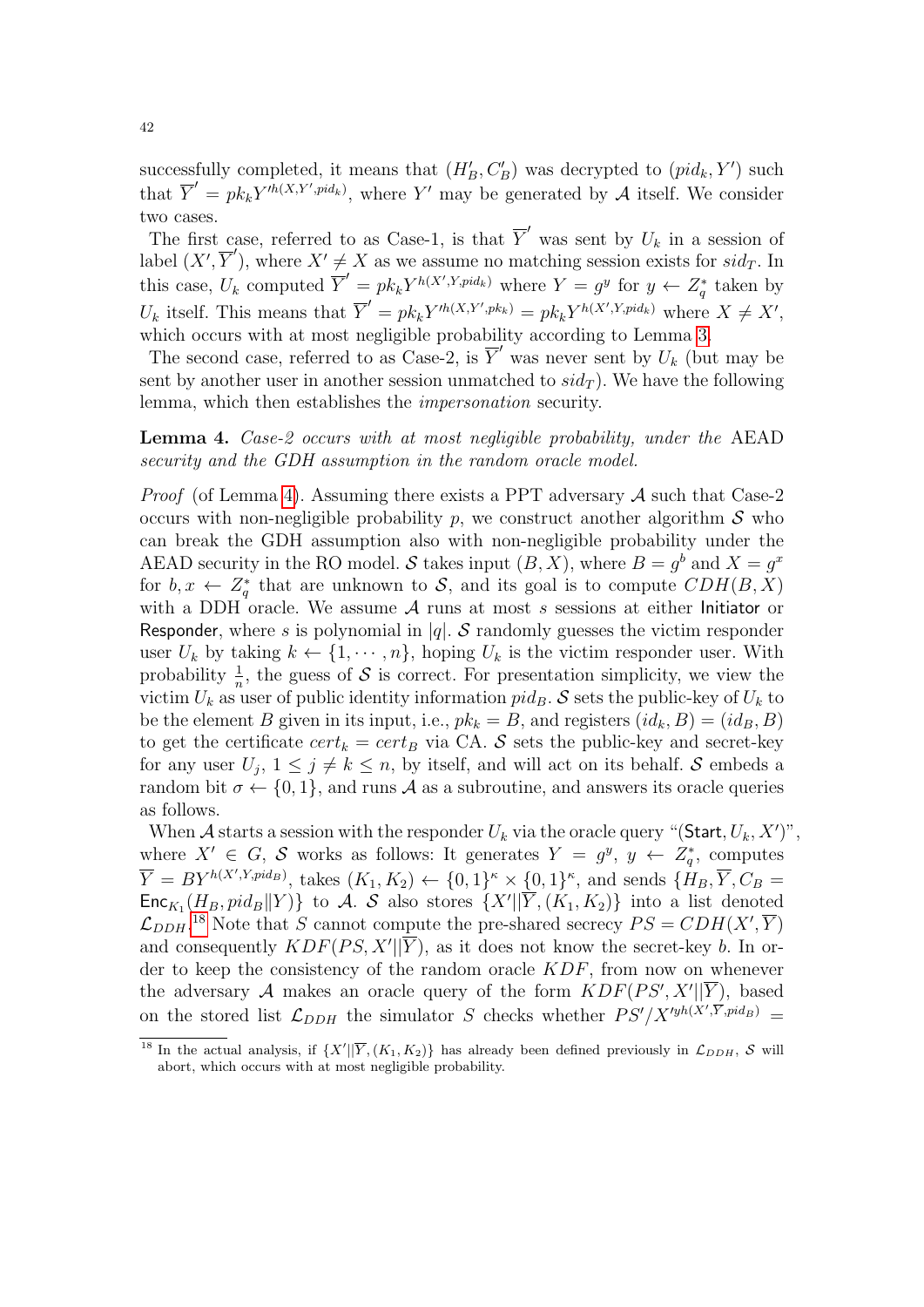$CDH(B, X')$  with the aid of its DDH oracle  $DDH(B, \cdot, \cdot)$ ; if yes, it returns the pre-set value  $(K_1, K_2)$ .

Upon receiving "(Test,  $U_{t_0}, U_{t_1}$ )" for uncorrupted  $U_{t_0}, U_{t_1} \in \text{HONEST}$ , where  $1 \leq$  $t_0 \neq t_1 \leq n$ , it sets  $U_t = U_{t_\sigma}$ , S just sends X, the element given in its input, to A as the first-round message of the test-session.

As S knows the secret-keys of all the other users except  $U_k$ , and Case-2 assumes that secret-key of  $U_k$  is unexposed and no test-session exists for  $sid_T$ , S can perfectly answer all the other queries made by  $A$  regarding StaKey, Corrupt, Register and Peer. It is easy to check that the view of  $A$  under the run of  $S$  is identical to that in its real attack, where  $KDF$  is assumed to be an RO. This means, with non-negligible probability, Case-2 occurs in the simulation of  $S$ .

Denote by  $(X, \overline{Y}')$  the session label of the completed test-session  $sid_T$ , and by  $(H'_B, C'_B)$  the AEAD ciphertext sent by A in the second round of  $sid_T$ . Case-2 means that  $\overline{Y}'$  was not generated by user pid<sub>B</sub>, but the decryption of  $(H'_{B}, C'_{B})$ gives  $(pid_B, Y')$  such that  $\overline{Y}' = BY'^e$  for  $e = h(X, Y', pid_B)$ , where  $Y' = g^{y'}$ may be generated by  $A$  itself. It also implies that  $A$  has made the oracle query  $h(X, Y', B)$  to get e, as, otherwise,  $\overline{Y}' = BY'^e$  holds (and consequently the testsession can be successfully finished) only with negligible probability. Denote by  $(K'_1, K'_2) = KDF(CDH(X, \overline{Y}'), X||\overline{Y}').$  As we assume  $sid_T$  has no matching session and  $\overline{Y}'$  was not sent by  $pid_B$  in Case-2, with overwhelming probability the AEAD ciphertext  $\mathsf{Enc}_{K_1'}(H'_B, pid_B||Y')$  was not sent in any existing session other than the test-session. By the AEAD security, the adversary  $\mathcal A$  must have made the oracle query  $KDF(CDH(X, \overline{Y}'), X||\overline{Y}')$ , from which  $S$  gets  $CDH(X, \overline{Y}') =$  $X^{b+y'e}.$ 

S rewinds A to the point of RO query  $h(X, Y', pid_B)$ , and redefines  $h(X, Y', pid_B) =$  $e' \leftarrow \{0,1\}^l \bigcap Z_q^*$ , and runs A from this rewinding point, where all RO queries to h after the rewinding point are answered randomly and independently. According to the general forking lemma [\[4\]](#page-55-5), Case-2 occurs in the rewound run also with nonnegligible probability, from which S will get  $CDH(X, \overline{Y}') = X^{b+y'e'}$ . Note that, with overwhelming probability,  $e' \neq e$ . By computing  $X^{y'} = (X^{b+y'e}/X^{b+y'e})^{e-e'}$ and  $X^{b+y'e}/X^{y'e} = X^b = CDH(X, B)$ , S breaks the GDH assumption also with non-negligible probability.

Finally, we prove the ID-SK indistinguishability. For UCAKE protocol, we only need to consider the ID-indistinguishability when the completed unexposed testsession  $sid_T$  is run at Responder. Note that, for the completed test-session  $sid_T$  run at Responder to be unexposed, the following conditions must hold simultaneously: (1) The matching session  $sid'_T$  exists at an uncorrupted honest client user  $U_j$ . (2) The adversary didn't make the query Peer( $sid'_T$ ). (3) Neither  $U_{t_0}$  nor  $U_{t_1}$  is corrupted, but the static secret-keys of both  $U_{t_0}$  and  $U_{t_1}$  can be exposed. (4) Neither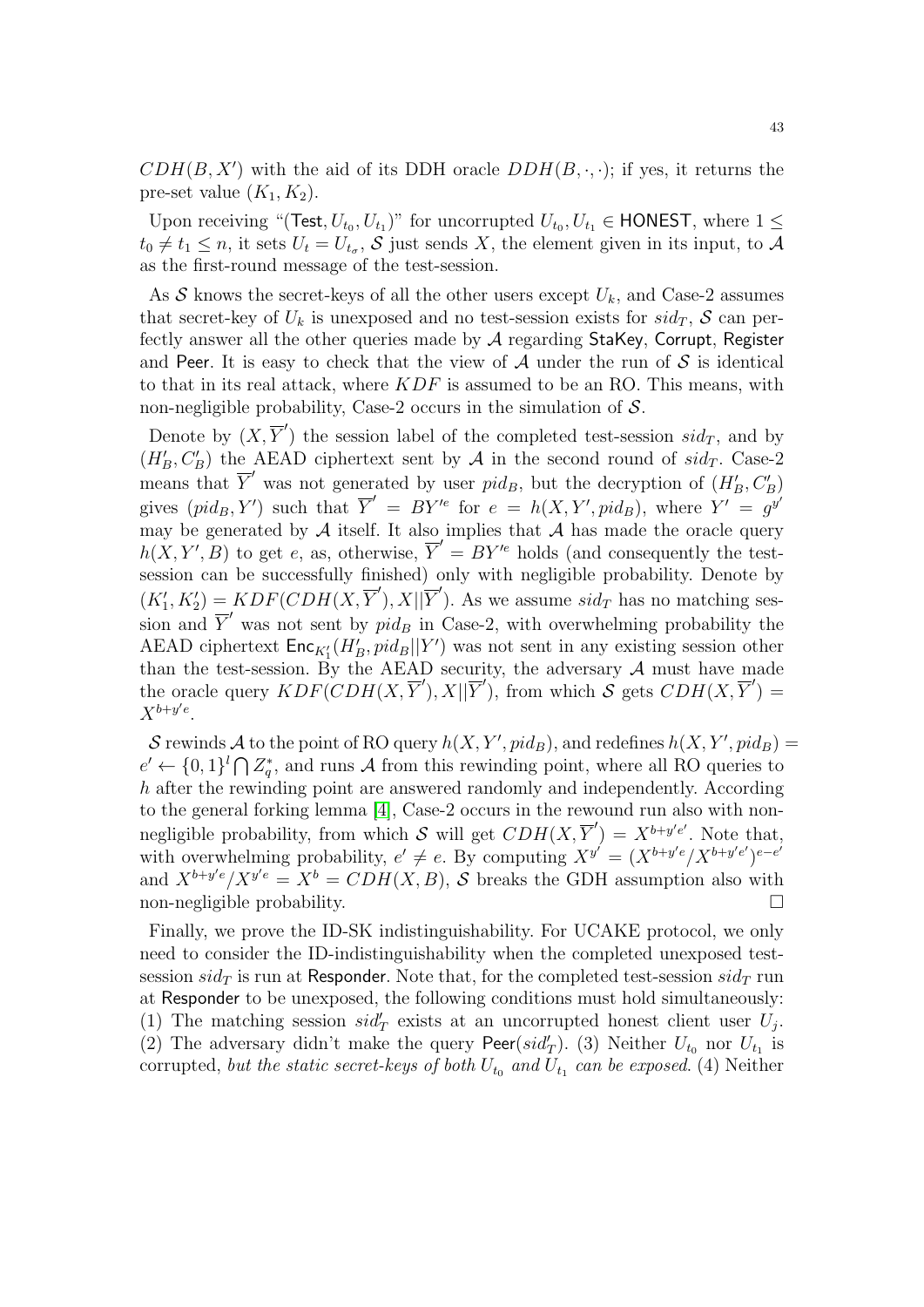$ST_{sid_T}$  nor  $ST_{sid_T}$  is exposed. (5) Neither the session-key of  $sid_T$  nor that of  $sid_T'$ is exposed.

In this case, the first observation is that  $\overline{Y}$  perfectly hides the responder's identity in the random oracle model. Specifically, for any  $\sigma \in \{0,1\}$ , any  $X' \in G$ , and any pair of  $(pid_{t_0}, pid_{t_1})$ , where  $1 \leq t_0, t_1 \leq n$  and  $sk_{t_0}$  (resp.,  $sk_{t_1}$ ) is the static secret-key of  $pid_{t_0}$  (resp.,  $pid_{t_1}$ ), it is easy to check that the following distributions are identical in the random oracle model assuming  $h$  is an RO:  $\{ (pid_{t_0}, pid_{t_1}), (sk_{t_0}, sk_{t_1}), X', \overline{Y}_{\sigma} = pk_{t_{\sigma}} Y^{h(X',Y,pid_{t_{\sigma}})} \}$  and  $\{ (pid_{t_0}, pid_{t_1}), (sk_{t_0}, sk_{t_1}), X', \widetilde{Y} \},$ where  $Y \leftarrow G \setminus 1_G$  and  $Y = g^y$  for  $y \leftarrow Z_q^*$  that is assumed to be unexposed. It can also be easily seen that, if y is taken from a well-spread distribution over  $Z_q^*$ with min-entropy greater than  $\omega(\log|q|), \overline{Y}$  computationally hides the responder's identity under the FGDL assumption in the random oracle model.

Then, by the AEAD security, to break the ID-SK indistinguishability, in the random oracle model assuming  $KDF$  is an RO, A has to query  $KDF$  in order to get the session-key of the test-session or its matching session. We further examine two cases.

The first case is that the completed unexposed test-session  $sid_T$  is run at Responder. In this case, as the matching session  $sid'_T$  must exist and neither  $ST_{sid_T}$  nor  $ST_{sid'_{T}}$  is exposed, we show that the ability to break ID-SK indistinguishability implies the ability to break the CDH assumption. Specifically, the simulator  $\mathcal S$  takes input  $(X, Y)$ , where  $X, Y \leftarrow G \setminus 1_G$ , and its goal is to compute  $CDH(X, Y)$  with the aid of a DDH-oracle. Toward this goal, it sets the public-keys and secret-keys for all the honest users, and runs  $A$  as a subroutine.  $S$  randomly guesses, with successful probability at least  $\frac{1}{s}$ , the session  $sid_T$  matching to the test-session  $sid_T$ , by randomly taking  $i \leftarrow \{1, \dots, s\}$ , where A is assumed to run at most s sessions at either Initiator or Responder. For the *i*-th session run at Ininiator (i.e., the guessed matching session  $sid'_T$ ), S sends X (i.e., the value given in its input) in the first round. When A makes the query "(Test,  $U_{t_0}, U_{t_1}, X$ )" for  $U_{t_0}, U_{t_1} \in$  HONEST regarding the test-session  $sid_T$ , S sets  $U_t = U_{t_\sigma}$  where  $\sigma \leftarrow \{0, 1\}$  is the random bit embedded in S, and sends  $\overline{Y} = BY^e$  (and the accompanying AEAD ciphertext) in the second round of  $sid_T$ , where  $e = h(X, Y, pid_B)$  and Y is the value given in the input of S. For presentation simplicity, denote by  $pid_B$  (with public-key  $B = g^b$  where  $b \leftarrow Z_q^*$  is generated by S itself) the responder user  $U_t$  who runs the test-session  $sid_T$ . To break the ID-SK indistinguishability, the above reasoning has established that A has to make the RO query  $KDF(CDH(X, \overline{Y}), X||\overline{Y})$ , from which S computes  $CDH(X,Y) = (CDH(X,\overline{Y})/X^b)^{e^{-1}}$ .

The second case is that the completed unexposed test-session  $sid_T$  is run at Initiator. Recall that, for the test-session  $sid_T$  run at Initiator to be unexposed, the following must hold simultaneously: (1) The static secret-key of the peer user  $U_k$  is unexposed. (2) The local state of  $ST_{sid_T}$  is unexposed (but the local state of  $ST_{sid_T'}$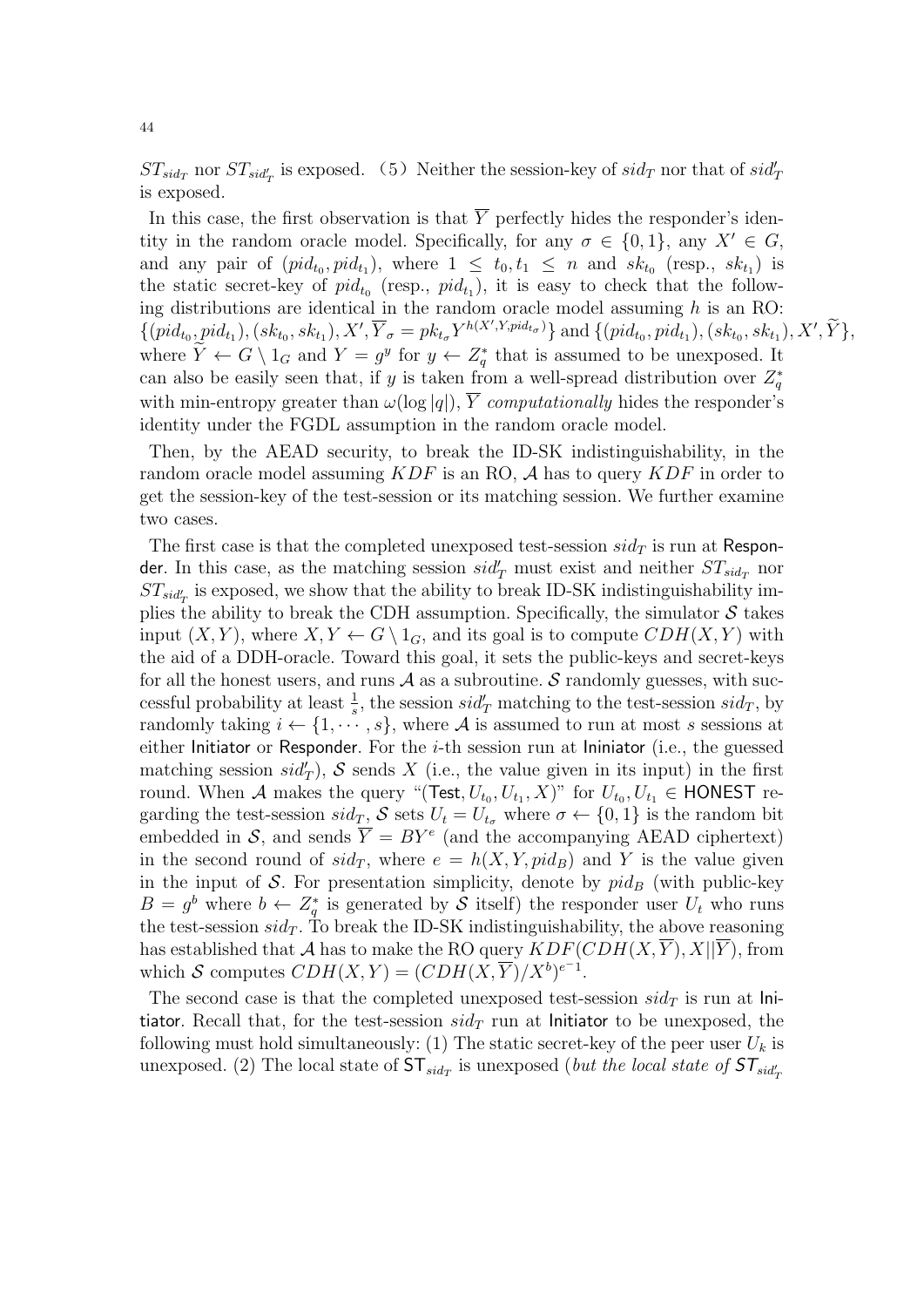of the matching session can be exposed). (3) Neither  $U_{t_0}$  nor  $U_{t_1}$  is corrupted. (4) Neither the session-key of  $sid_T$  nor that of  $sid_T'$  is exposed. For presentation simplicity, we assume the peer user  $U_k$  is  $pid_B$ . Also note that the impersonation security has already established that the matching session  $sid'$  must exist at the responder user  $pid_B$ . In this case, we show that the ability to break ID-SK indistinguishability implies the ability to break the GDH assumption. Specifically, the simulator S takes input  $(X, B)$ , where  $X, B \leftarrow G \setminus 1_G$ , and its goal is to compute  $CDH(X, B)$  with the aid of a DDH-oracle. Toward this goal, S randomly guess the peer user  $pid_B$  with successful probability  $\frac{1}{n}$ , whose public-key is just set to be B, and sets the public-keys and secret-keys for all the other honest users in the system.  $S$  runs  $A$  as a subroutine, and works as follows.

- As in the proof of Lemma [4,](#page-41-0) S perfectly simulates the user  $pid_B$  with the aid of the DDH-oracle, particularly ensuring the consistency in answering the queries by  $A$  to the random oracle  $KDF$ .
- S sends X (i.e., the value given in its input) in the first round of  $sid_T$ , upon receiving the query "(Test,  $U_{t_0}, U_{t_1}$ )" from  $\mathcal{A}$ .
- For any session (including the matching session  $sid'_T$ ) run by  $pid_B$  at Responder, S sends  $\overline{Y} = BY^e$  in the second round, where  $e = h(X', Y, pid_B)$  and  $Y = g^y$ for  $y \leftarrow Z_q^*$  that is generated by S itself but can be exposed to A. Note that in the matching session  $sid'_T$ , it holds that  $X' = X$ .

Again, in order to break the ID-SK indistinguishability in this case, the above reasoning has established that A has to make the RO query  $KDF(CDH(X, \overline{Y}), X||\overline{Y})$ , from which S computes  $CDH(X, B) = CDH(X, \overline{Y})/X^{ye}$ . This finishes the proof of Theorem [5.](#page-39-2)  $\Box$ 

**Corollary 2.** Let Y be a well-spread distribution over  $Z_q^*$  with min-entropy  $\lambda_y$  $\omega(\log|q|)$ . The protocol described in Fig. [5,](#page-39-0) when y is taken according to  $\mathcal{Y}$ , is UCAKE-secure, under the AEAD security, the FGDH (actually HGDH) and FGDL assumptions (as defined in Section [3\)](#page-7-1), in the random oracle model.

Corollary [3](#page-54-0) indicates much flexible implementations of the UCAKE protocol, according to priorities and tradeoffs among security and efficiency. In practice, at one's own discretion (according to task criticality and application scenarios), the responder can take  $y \leftarrow \{0,1\}^{\lceil |q|/4 \rceil} \cap Z_q^*$  (referred to as light-UCAKE), or  $y \leftarrow \{0,1\}^{\lceil |q|/2 \rceil} \cap Z_q^*$  (referred to as medium-UCAKE), or just  $y \leftarrow Z_q^*$  (referred to as full-UCAKE). For example, if  $|q| = 512$ , we suggest  $|y| = 128 = |q|/4$ , i.e., light-UCAKE, could suffice for many application scenarios. In this case, the responder only performs about 1.75 exponentiations (compared to 2.5 exponentiations in full-higncryption). For most application scenarios, we may recommend to use medium UCAKE (M-UCAKE, for short). Note that, for M-UCAKE, computing  $CDH(X, \overline{Y} = BY^{h(X,Y,pid_B)})$  is not reduced to solving half a DL problem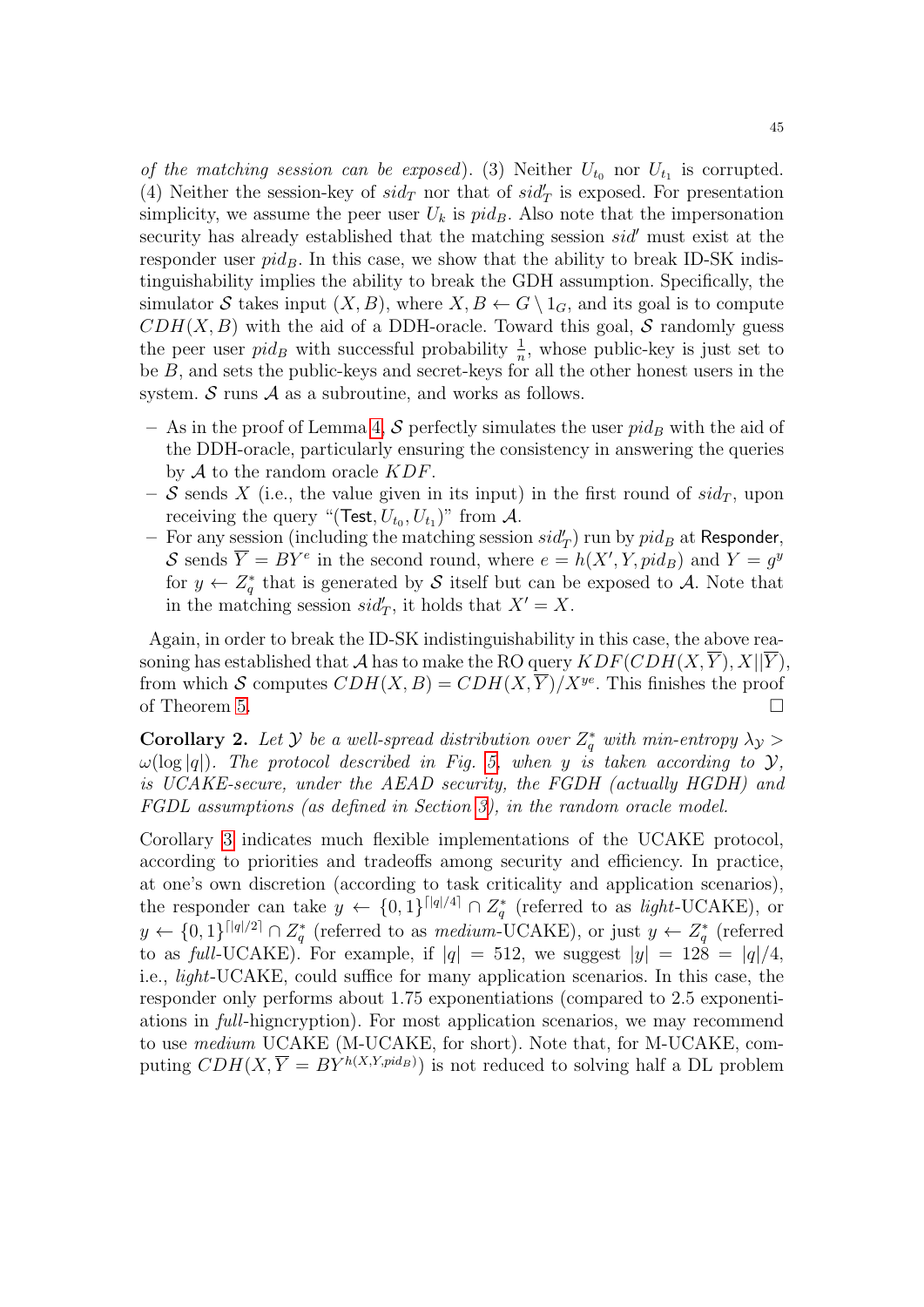w.r.t. Y where  $y \leftarrow \{0,1\}^{\lceil |q|/2 \rceil} \cap Z_q^*$ , even if the static secret-key b is exposed. Actually, given  $Y^{h(X,Y,pid_B)}$ , it seems that no efficient way to even compute the DHcomponent Y (letting alone the DH-exponent  $y$ ), other than exclusively searching over  $y \leftarrow \{0, 1\}^{\lceil |q|/2 \rceil} \cap Z_q^*$ .

#### 9.3 Comparison and Discussion

A brief comparison among M-UCAKE, UCAKE, QUIC and DSA-TLS1.3 is given in Table [3.](#page-45-0) Here, QUIC refers to the basic protocol structure presented in Fig. [11](#page-58-0) (page [59\)](#page-58-0). DSA-TLS1.3 refers to the SIGMA-based basic authentication mechanism of TLS1.3 described in Fig. [12,](#page-59-0) when the underlying server signature is implemented with DSA.

For efficiency comparison, we only count the number of modular exponentiations (denoted as "exp." in the table). By "y-security", we mean that the session-key remains secure even if server's DH-exponent  $y$  is exposed. By "forward-ID", we mean that server's identity privacy holds even when server's static secret-key is exposed. By "sig-vulnerability", we mean that the exposure of random nonce generated during signature computation will leak server's static secret-key.

|                   |        | M-UCAKE    | <b>UCAKE</b> | QUIC     | DSA-TLS 1.3 |
|-------------------|--------|------------|--------------|----------|-------------|
| efficiency        | server | $2$ exp.   | $2.5$ exp.   | $3$ exp. | $3$ exp.    |
|                   | client | $2.5$ exp. | $2.5$ exp.   | $3$ exp. | $3.5$ exp.  |
| y-security        |        |            |              |          |             |
| forward-ID        |        |            |              |          |             |
| sig-vulnerability |        |            |              |          |             |

<span id="page-45-0"></span>Table 3: Comparison among M-UCAKE, UCAKE, QUIC and DSA-TLS1.3

### 9.4 Full TLS Handshake: The Second Solution

In this section, based upon UCAKE, we develop more efficient protocol construction for full TLS handshake (with optionally 0.5-RTT authentication). The basic protocol structure is presented in Fig. [6.](#page-46-0)

In the protocol description, "{ $\}_K$ " denotes AEAD encryption using key K, "{ }<sup>\*</sup><sub>K</sub>" (resp., "{ }<sup>+</sup><sub>K</sub>") means it is optionally generated and sent only for 0-RTT (resp., 0.5-RTT) mode.  $\tau_A$  and  $\tau_B$  denote some auxiliary information (like random nonces, protocol version, extensions, system parameters, timing stamps, etc) sent by  $pid_A$  and  $pid_B$  respectively, though they may not be necessary for provable security. SFIN and CFIN are the "finish" messages sent by server and client respectively, as is done in TLS1.3 or QUIC. We note that SFIN and CFIN (particularly, SFIN) may not be necessary for the provable security of UCAKE-based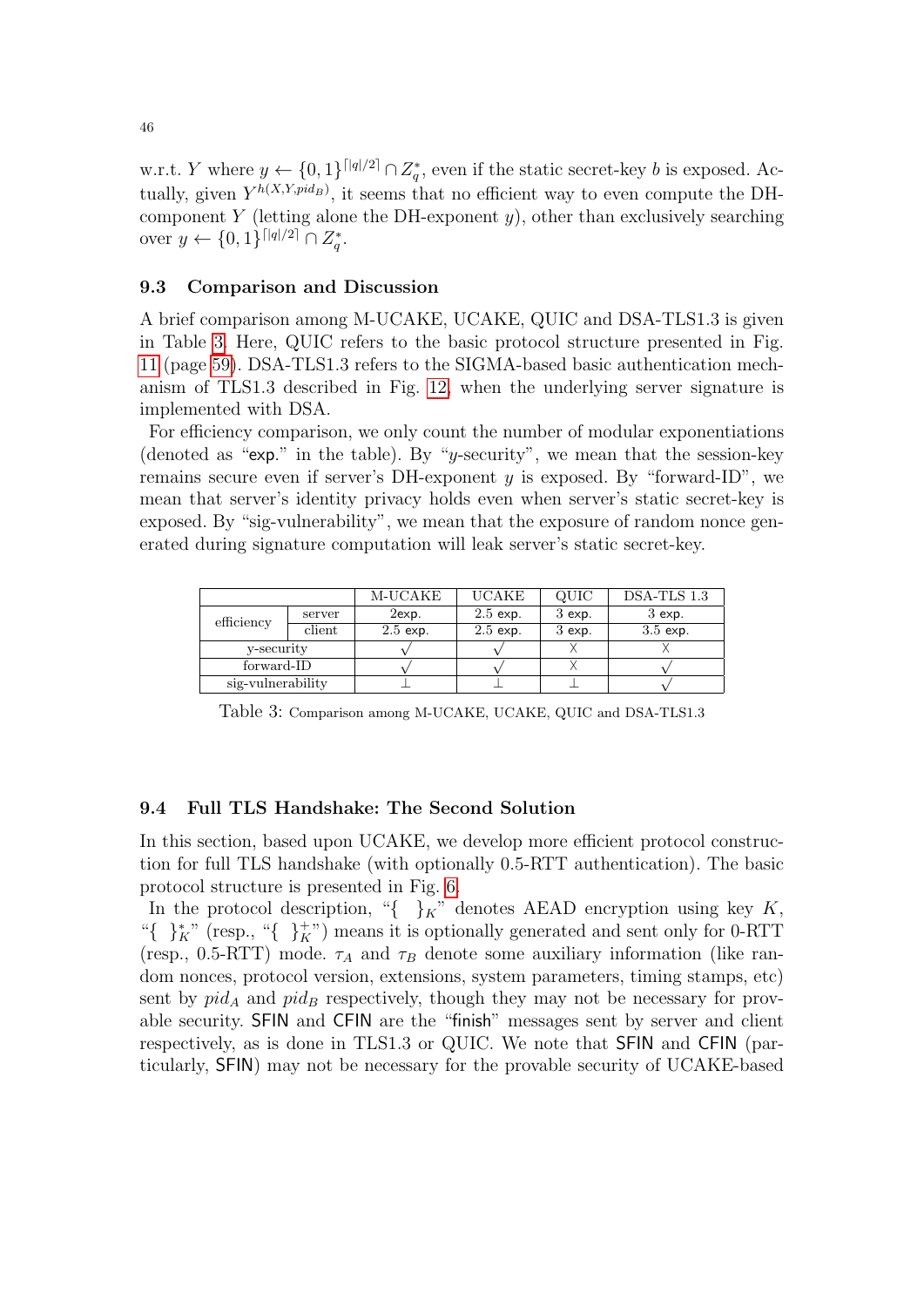

Fig. 6: TLS handshake based on UCAKE

<span id="page-46-0"></span>TLS.  $\sigma_A$  is the signature of the client on the hash of (plaintext) transcript up to  ${CFIN, pid_A}.$  Here,  $(pid_A, \sigma_A)$  is sent only when server indicates client authentication in the second round. The key  $K_0$  is derived from  $CDH(X, B)$  and public transcript including  $(pid_A, pid_B, X)$  and even pre-shared key if it is run in the resumption model. The keys  $K_1$  and  $K_2$  are derived from  $PS = CDH(X, \overline{Y})$  (and public transcript), in a way that  $K_1$  and  $K_2$  are computationally independent as is done in TLS1.3 or QUIC.[19](#page-46-1)

## 10 Protocol Construction and Security Analysis of CAKE with Mutual Authentication

In this section, we present the protocol constructions and security analysis for identity-concealed authenticated key-exchange with mutual authentications, referred to as CAKE for presentation simplicity.

The basic protocol structure of CAKE is presented in Fig. [7,](#page-47-0) where the system parameters are the same as in the construction of UCAKE. For a session run, the local state  $ST_{sid}$  is specified to be the DH-exponent y (if sid is run at Responder) or  $x$  (if sid is run at Initiator), which can be offline computed and stored. We assume that each user always performs, explicitly or implicitly, subgroup membership test for the incoming DH-exponent  $X$  or  $Y$ .

Again, at one's own discretion (according to task criticality and application scenarios), user  $pid_A$  (resp.,  $pid_B$ ) can select  $x \leftarrow \{0,1\}^{l_A}$  (resp.,  $y \leftarrow \{0,1\}^{l_B}$ ), where  $\omega(\log|q|) < l_A, l_B \leq |q|$ , and  $l_A$  and  $l_B$  may not necessarily be equal. For example, user  $pid_A$  can set, according to task criticality and application scenarios,  $l_A = [q]/4$ , or  $l_A = [q]/2$ , or  $l_A = [3]q/4$ , or just  $l_A = |q|$ . In practice, it may

<span id="page-46-1"></span> $\frac{19 \text{ H } 0.5\text{-RTT}}{19 \text{ H } 0.5\text{-RTT}}$  authentication is not run, the session-key  $K_2$  can be derived from PS and (the hash of) the transcript up to  $\{\textsf{data}\}_{K_2}$ .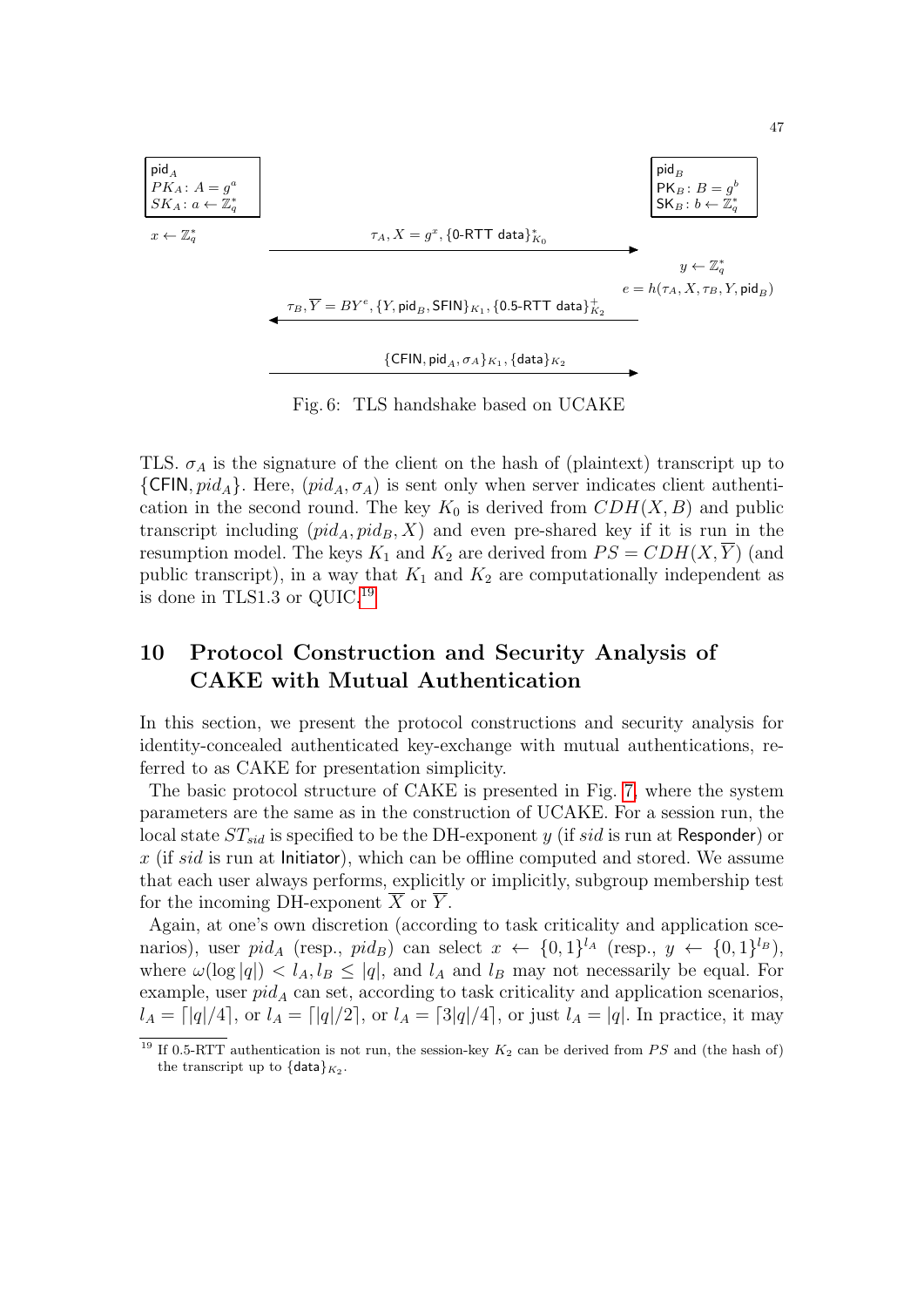| $pid_A$                                                             | $pid_B$                                                     |           |
|---------------------------------------------------------------------|-------------------------------------------------------------|-----------|
| $PK_A: A = g^a$                                                     | $PK_B: B = g^b$                                             |           |
| $SK_A: a \leftarrow Z_q^*$                                          | $SK_B: b \leftarrow Z_q^*$                                  |           |
| $X = g^x$                                                           | $Y = g^y$                                                   |           |
| $d = h(X, pid_A)$                                                   | $\overline{X} = AX^d$                                       | $Y = g^y$ |
| $e = h(\overline{X}, Y, pid_B)$                                     | $PS = \overline{X}^{b+ye}$                                  |           |
| $H_B, \overline{Y} = BY^e, C_B = \text{Enc}_{K_1}(H_B, Y    pid_B)$ | $PS = \overline{X}^{b+ye}$                                  |           |
| $PS = \overline{Y}^{a+xd}$                                          | $(K_1, K_2) = \text{KDF}(PS, \overline{X}    \overline{Y})$ |           |
| $Dec_{K_1}(H_B, C_B) = (\text{pid}_B, Y)$                           |                                                             |           |
| $Compute = h(\overline{X}, Y, pid_B)$                               |                                                             |           |
| $Check whether \overline{Y} = BY^e, and abort if not$               |                                                             |           |
| $H_A, C_A = \text{Enc}_{K_1}(H_A, pid_A    X)$                      |                                                             |           |

 $\mathsf{Dec}_{K_1}(H_A, C_A) = (pid_A, X)$ Compute  $d = h(X, pid_A)$ Check whether  $\overline{X} = AX^d$ , and abort if not Session-key is set to be  $K_2$ 

Fig. 7: Basic Protocol Structure of CAKE

<span id="page-47-0"></span>be recommended to set  $l_A = l_B = \lfloor |q|/2 \rfloor + 1$ . The session-key  $K_2$  could also be set to be  $K_1$  (and in this case the provable security will rely upon the ACCE security model), or  $K_2 = KDF(PS, X||pid_A||Y||pid_B)$ . A generalized protocol structure of CAKE is presented in Fig. [16,](#page-62-0) Appendix [B](#page-60-0) (page [61\)](#page-60-0).

### 10.1 Security Analysis of CAKE

Theorem 6. The protocol described in Fig. [7](#page-47-0) is strongly CAKE-secure according to Definition [1,](#page-34-4) under AEAD security and the GDH assumption in the Random oracle model.

Proof. For each session run of the CAKE protocol (at either Initiator or Responder), define the session label to be " $\overline{X}$ || $\overline{Y}$ ". Two sessions (whether they are complete or not) are matching if they have the same session label. Note that, for honestly generated  $\overline{X}$  and  $\overline{Y}$ , with overwhelming probability  $\overline{X} \neq \overline{Y}$ , which

48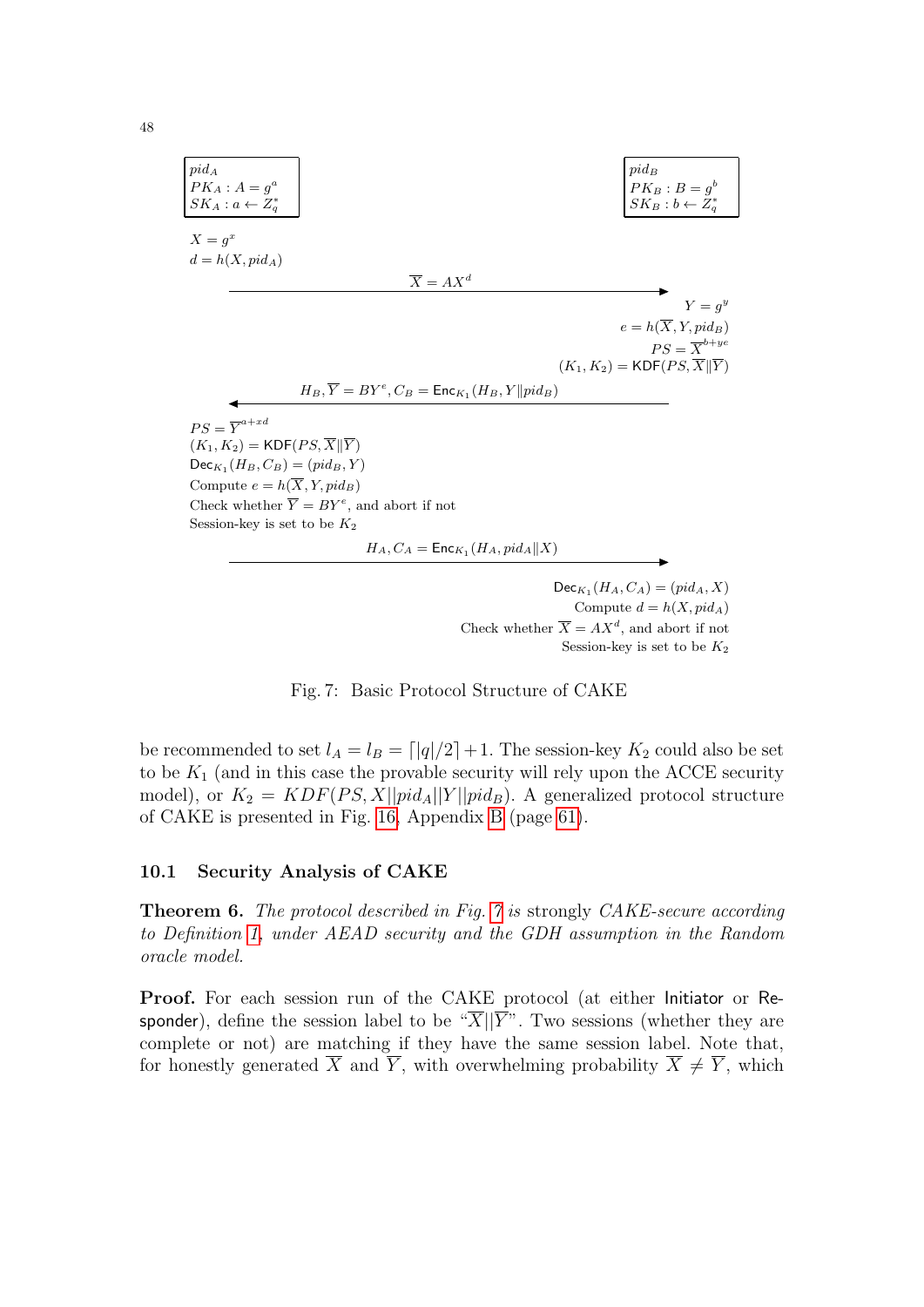holds even if x and y are taken from some well-spread distributions over  $Z_q^*$  with min-entropy greater than  $\omega(\log|q|)$ .

We first prove the label-security. Firstly, it is trivial to check that the probability that more than two sessions share the same session label is negligible. Now, consider any pair of matching sessions: session sid held at user  $U_i$  and session sid' held at user  $U_j$ . Label matching (with inequality between X and Y) implies that, with overwhelming probability,  $U_i$  and  $U_j$  cannot play the same session role. As  $PS = CDH(X, Y)$  and session-key is derived from  $KDF(PS, X||Y)$ , we conclude that the two matching sessions must have the same session-key.

Without loss of generality, assume that  $U_i$  (holding session sid) is initiator and  $U_j$  (holding the matching session sid') is responder. Next, we prove that the probability of peer<sub>sid</sub>  $\neq \perp \wedge$  peer<sub>sid</sub>  $\neq U_j$ , or peer<sub>sid'</sub>  $\neq \perp \wedge$  peer<sub>sid'</sub>  $\neq U_i$ , is negligible. Note that, for CAKE protocol, it may be the case that  $peer_{sid} = U_i$  but  $peer_{sid'} = \bot$ . Specifically, consider that the third-round message sent by the initiator  $U_i$  in session sid is dropped by adversary, which causes  $peer_{sid} = U_j$  but  $peer_{sid'} = \bot$ . We note that such a cutting-last-message attack is unavoidable. Let  $\overline{X} = pk_iX^{h(X,pid_i)}$  (sent by  $U_i$  in session sid) and  $\overline{Y} = pk_jY^{h(X,Y,pid_j)}$  (sent by  $U_j$  in the matching session *sid'*), and suppose that  $peer_{sid} \neq \bot \land peer_{sid} \neq U_j$ , or  $peer_{sid'} \neq \perp \wedge peer_{sid'} \neq U_i$ . This implies that there exists a PPT adversary who can successfully open  $\overline{Y} = pk_j Y^{h(\overline{X}, Y, pid_j)}$  into  $(\overline{X}, Y', pid_k)$  for  $pid_k \neq pid_j$  in session sid such that  $\overline{Y} = pk_j Y^{h(\overline{X}, Y, pid_j)} = pk_k Y^{th(\overline{X}, Y',pid_k)}$ , or can open  $\overline{X} = pk_i X^{h(X,pid_i)}$ into  $(X', pid_\delta)$  for  $pid_\delta \neq pid_i$  in session sid<sup>t</sup> such that  $\overline{X} = pk_iX^{h(X,pid_i)}$  $pk_{\delta}X^{ih(X',pid_{\delta})}$ . However, according to Lemma [3,](#page-39-1) either case can occur with at most negligible probability.

Let  $sid_T$  be the *completed unexposed* test-session held at the user  $U_t = U_{t_{\sigma}}$  with session-label X||Y and  $peer_{sid_T} = U_k \in \text{HONEST}, 1 \leq k \leq n$ , where  $U_t$  may be identical to  $U_k$ . Denote by  $sid'_T$  its matching session (in case it exists), which may be still on-going. As the test-session  $sid_T$  is completed and unexposed, it means that:

- $U_{t_0}$  and  $U_{t_1}$  are not corrupted (but the static secret keys of them could be exposed), and the static secret-key of  $peer_{sid_T} = U_k$  is unexposed.
- The local state  $ST_{sid_T}$  is unexposed if  $U_t \neq U_k$  (otherwise,  $ST_{sid_T}$  is allowed to be exposed), but  $ST_{sid'_T}$  may be exposed.
- The session-key of either  $sid_T$  or  $sid'_T$  is unexposed;
- $peer_{sid'_{T}}$  is unexposed.

The ID-concealed session-key security is reduced to the AEAD security and the GDH assumption in the random oracle model. Before proceeding the security analysis, we first clarify the use of the DDH-oracle in ensuring the consistency of the KDF random oracle. Specifically, we consider a simulator  $S$  who wants to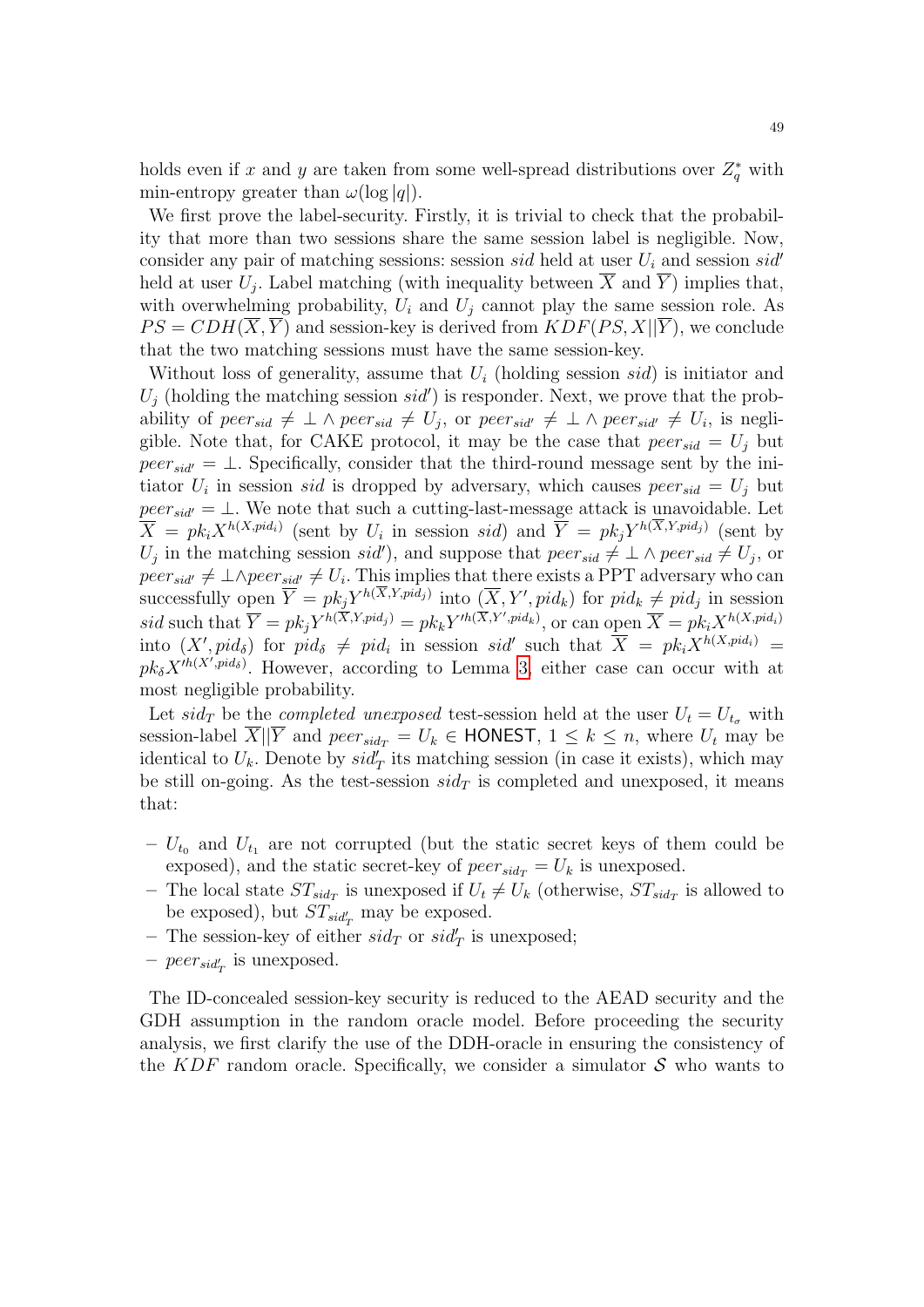simulate, with the aid of a DDH-oracle, the peer user  $peer_{sid_T}$  of the test-session, as well as the user  $U_t$  in the test-session  $sid_T$ .

- If  $peer_{sid_T}$ , which is denoted  $pid_B$  of public-key  $B = g^b$  in this case for presentation simplicity, runs (holds) a session sid in which it plays the responder role, S gets access to the DDH-oracle  $DDH(B, \cdot, \cdot)$ , and acts as follows. Note that, when  $peer_{sid_T} = U_t$ , sid can just be the test-session  $sid_T$ . After receiving  $\overline{X}$  in the first round, S generates  $Y = g^y$  and  $\overline{Y} = BY^e$  in the second round where  $e = h(\overline{X}, Y, pid_B)$ ; S randomly generates  $(K_1, K_2) \leftarrow \{0,1\}^{\kappa} \times \{0,1\}^{\kappa}$ by itself, records  $\{\overline{X} \mid \overline{Y}, (K_1, K_2)\}$  in a list denoted  $\mathcal{L}_{DDH}$ , <sup>[20](#page-49-0)</sup> uses  $K_1$  to get the AEAD ciphertext  $(H_B, C_B)$ , and finally sends  $\{\overline{Y}, H_B, C_B\}$  in the second round of the session. From this point on, for each RO-query of the form  $KDF(PS, \overline{X}||\overline{Y})$  made by the CMIM adversary A, where PS is supposed to be  $CDH(\overline{X}, \overline{Y}) = \overline{X}^{b+ye},$  S computes  $Z = PS/\overline{X}^{ye}$ , and queries its DDH-oracle with  $(B, X, Z)$ : if the DDH-oracle outputs "yes" S returns the already stored  $(K_1, K_2)$  to the adversary; otherwise, random answer is returned.
- If  $peer_{sid_T}$ , which is denoted  $pid_A$  of public-key denoted  $A = g^a$  in this case for presentation simplicity, runs/holds a session sid in which it plays the initiator role, S gets access to the DDH-oracle  $DDH(A, \cdot, \cdot)$  and acts as follows. Note that, when  $peer_{sid_T} = U_t$ , sid can just be the test-session sid<sub>T</sub>. S generates  $X = g^x$  and sends  $\overline{X} = AX^d$  in the first round where  $d = h(X, pid_A)$ . After receiving the second-round message denoted  ${\{\overline{Y}, H_B, C_B\}}$ , S first checks whether  ${\{\overline{X}\vert \vert \overline{Y},(K_1,K_2)\}}$  has already been stored in  $\mathcal{L}_{DDH}$ : if "yes",  $\mathcal S$  just uses  $K_1$  to decrypt  $C_B$ ; if "not", S randomly generates  $(K_1, K_2) \leftarrow \{0, 1\}^{\kappa} \times \{0, 1\}^{\kappa}$  by itself and records  $\{X||Y, (K_1, K_2)\}\$ into the list  $\mathcal{L}_{DDH}$ . From this point on, for each RO-query of the form  $KDF(PS, \overline{X} || \overline{Y})$  made by the CMIM adversary A, where PS is supposed to be  $CDH(\overline{X}, \overline{Y}) = \overline{Y}^{a+xd}$ , S computes  $Z = PS/\overline{Y}^{xd}$ , and queries its DDH-oracle with  $(A, \overline{Y}, Z)$ : if the DDH-oracle outputs "yes" S returns the already stored  $(K_1, K_2)$  to the adversary; otherwise, random answer is returned.
- Simulation of the test-session  $sid_T$ . Note that the above analysis has already dealt with the test-session simulation when  $peer_{sid_T} = U_t$ . Here, we only consider the case of  $peer_{sid_T} \neq U_t$ .

If  $sid_T$  is run at Responder, denote by  $U_t = pid_B$  the holder of the test-session for presentation simplicity. For this case, the public-key  $B = g<sup>b</sup>$  and secretkey  $b \leftarrow Z_q^*$  of pid<sub>B</sub> are generated by the simulator S itself, as the secretkey b may be exposed to adversary. S takes  $Y \leftarrow G \setminus 1_G$  as input, and has access to the DDH-oracle  $DDH(Y, \cdot, \cdot)$ . After receiving  $\overline{X}$  in the first round of  $sid_T$ , S generates  $\overline{Y} = BY^e$  where  $e = h(\overline{X}, Y, pid_B)$  and Y is the value

<span id="page-49-0"></span><sup>&</sup>lt;sup>20</sup> In the actual analysis, if  $\{\overline{X}$ || $\overline{Y}$ ,  $(K_1, K_2)$ } has already been defined previously, S will abort, which occurs with at most negligible probability.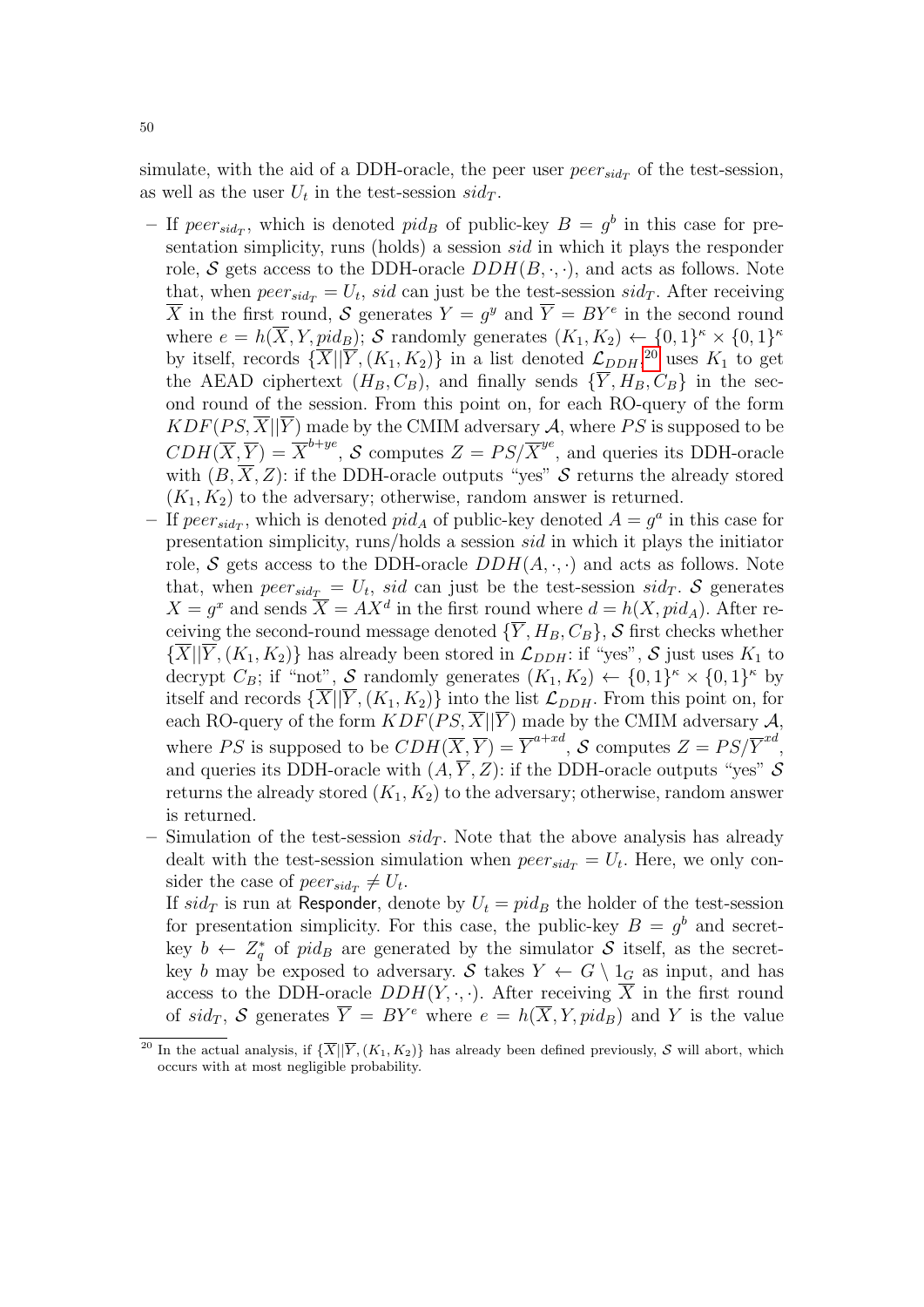given in S's input, and checks whether  $\{\overline{X} | |\overline{Y}, (K_1, k_2)\}\$  has been recorded in  $\mathcal{L}_{DDH}$ : if "yes" S will abort, which occurs with at most negligible probability in the RO model; if "not",  $S$  randomly generates  $(K_1, K_2)$  by itself and records  $\{X||Y, (K_1, K_2)\}\$ into the list  $\mathcal{L}_{DDH}$ . From this point on, for each RO-query of the form  $KDF(PS, \overline{X} || \overline{Y})$  made by the CMIM adversary A, where PS is supposed to be  $CDH(\overline{X}, \overline{Y}) = \overline{X}^{b+ye}$ , S computes  $Z = (PS/\overline{X}^b)^{e^{-1}}$ , and queries its DDH-oracle with  $(Y,\overline{X},Z)$ : if the DDH-oracle outputs "yes", S returns the already stored  $(K_1, K_2)$  to the adversary; otherwise, random answer is returned.

If the test-session  $sid_T$  is run at Initiator, denote by  $U_t = pid_A$  the test-session holder for presentation simplicity. For this case, the public-key  $A = g^a$  and secret-key a of  $pid_A$  are generated by the simulator S itself, as the secretkey a can be exposed to adversary. S takes  $X \leftarrow G \setminus 1_G$  as input, and gets access to the DDH-oracle  $DDH(X, \cdot, \cdot)$ . In the first round of  $sid_T$ , S sends  $\overline{X} = AX^d$ , where  $d = h(X, pid_A)$  and X is the value given in S's input. After receiving  $\{\overline{Y}, (H_B, C_B)\}\$ in the second round of the test-session, S checks whether  $\{\overline{X} | |\overline{Y}, (K_1, k_2)\}\$  has been recorded in  $\mathcal{L}_{DDH}$ : if "yes"  $\mathcal S$  just uses  $K_1$  to decrypt  $C_B$ , and proceeds further; if "not", S randomly generates  $(K_1, K_2) \leftarrow \{0,1\}^{\kappa} \times \{0,1\}^{\kappa}$  by itself and records  $\{\overline{X} | |\overline{Y}, (K_1, K_2)\}\$  into the list  $\mathcal{L}_{DDH}$ . From this point on, for each RO-query of the form  $KDF(PS, \overline{X}||\overline{Y})$ made by A, where PS is supposed to be  $CDH(\overline{X}, \overline{Y}) = \overline{Y}^{a+xd}$ , S computes  $Z = (PS/\overline{Y}^{a})^{d^{-1}}$ , and queries its DDH-oracle with  $(X, \overline{Y}, Z)$ : if the DDHoracle outputs "yes" S returns the already stored  $(K_1, K_2)$  to the adversary; otherwise, random answer is returned.

It is easy to check that, in the random oracle model where  $KDF$  is assumed to be an RO, with overwhelming probability the simulation of  $peer_{sid_T}$  and the test-session by  $\mathcal S$  is perfect.

Next, we prove the impersonation security. Suppose an efficient adversary  $A$  could successfully impersonate the honest user  $U_k$  in the completed and unexposed testsession  $sid_T$ , while no matching session exists. We distinguish two cases according to whether  $sid_T$  is run at Initiator or Responder, and present the outline of proof based on the proof of Theorem [5.](#page-39-2)

The first case, denoted Case-1, is that  $sid_T$  is run at Initiator. In this case, for presentation simplicity, we denote by  $U_t = pid_A$  the test-session holder and by  $U_k = pid_B$  the peer user peer<sub>sid<sub>T</sub></sub>. The proof in this case is similar to that in the proof of Theorem [5](#page-39-2) for UCAKE. Firstly, by Lemma [3,](#page-39-1) we have that with overwhelming probability  $\overline{Y}$  was never generated and sent by  $pid_B$  in any existing session. Then, the impersonation security is reduced to the AEAD security and the GDH assumption in the RO model. Specifically, the GDH-solver  $S$  takes  $(B, X)$ as input, where  $B, X \leftarrow G \setminus 1_G$ , and its goal is to compute  $CDH(B, X)$  with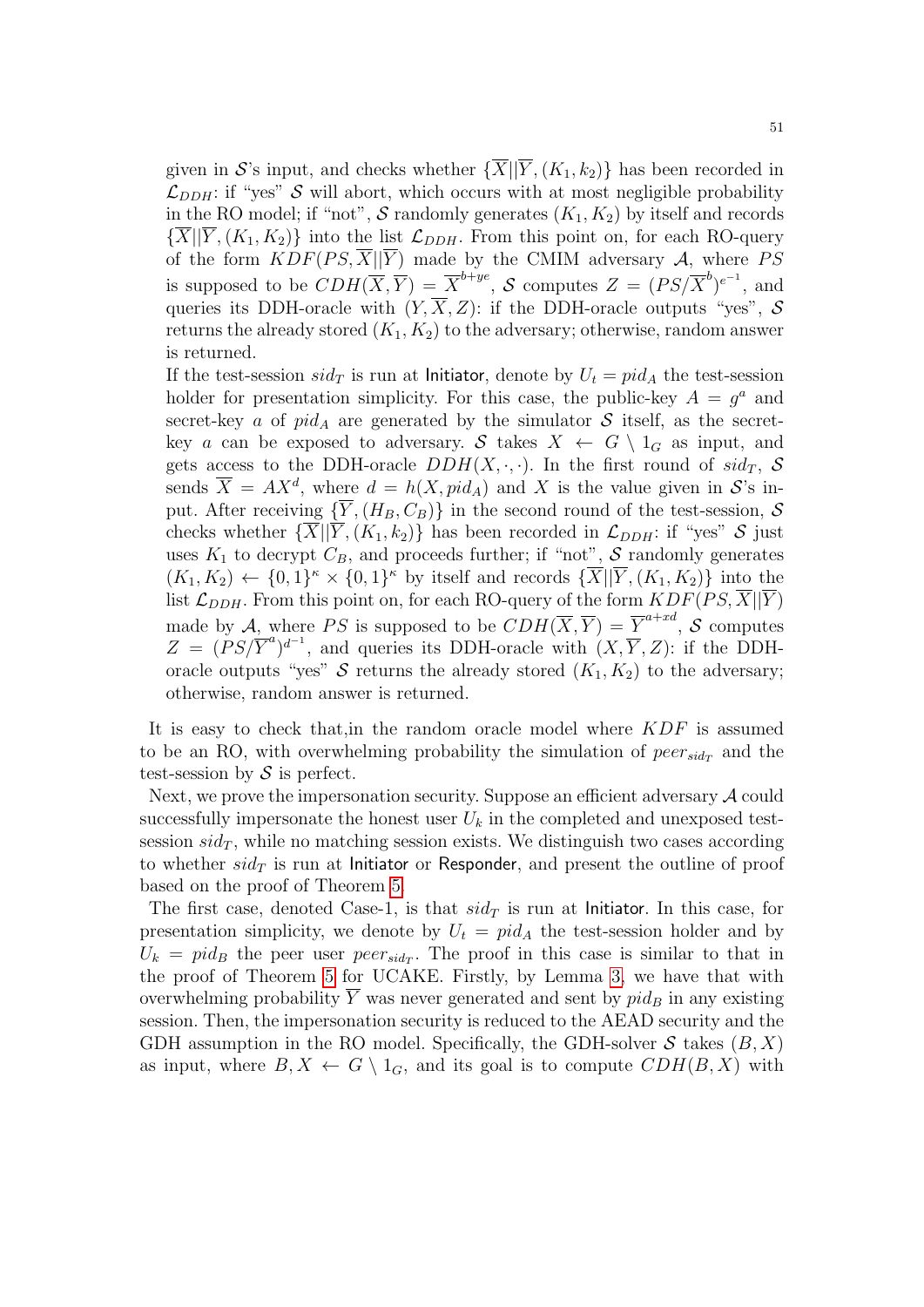the aid of DDH-oracle. Towards this goal, it randomly guesses the the peer user  $peer_{sid_T} = pid_B$  with successful probability  $\frac{1}{n}$ , generates the public-keys and secretkeys for all the honest users in the system except  $pid_B$  whose public-key is set to be B (i.e., the value given in  $\mathcal{S}'$ 's input). Similar to the proof of Theorem [5](#page-39-2) and as clarified above regarding the simulation of  $peer_{sid_T}$  and the test-session, S can well simulate the actions of  $pid_B$ . In the test-session  $sid_T$ , S sets and sends  $\overline{X} = AX^d$  for  $d = h(X, pid_A)$  in the first round, where X is the value given in S's input. Denote by  $(\overline{Y}, H_B, C_B)$  the messages sent by the CMIM adversary A in the second round of the test-session  $sid_T$ . As the test-session is completed and unexposed but has no matching session, by the AEAD security in the RO model, A has to make the RO query  $KDF(PS, \overline{X} || \overline{Y})$ , where it holds that  $\overline{Y} = BY^e$ for some Y (encrypted in the AEAD ciphertext  $C_B$ ) and  $e = h(\overline{X}, Y, pid_B)$ , from which S can get  $PS = CDH(\overline{X}, \overline{Y}) = \overline{Y}^{a+xd}$ .

For now, we assume  $pid_A \neq pid_B$ , and thus S knows the secret-key a of  $pid_A$ . Denoting by  $B = g^b$ ,  $X = g^x$  and  $Y = g^y$ , S can then compute  $CDH(X, \overline{Y}) =$  $(PS/\overline{Y}^a)^{d^{-1}} = \overline{Y}^x = (BY^e)^x = B^xY^{ex}$ . Note that, with overwhelming probability, the RO-query  $d = h(X, pid_A)$ , made by S itself, is prior to the RO-query  $e = h(\overline{X}, Y, pid_B)$ . Then, by rewinding A and re-programming the random oracle  $h(\overline{X}, Y, pid_B) = e'$ , with non-negligible probability A will send  $\overline{Y}' = BY^{e'}$  in the second round of the test-session  $sid_T$  and successfully finish the test-session in the rewound run according to the general forking lemma [\[4\]](#page-55-5). Again, by the AEAD security in the RO model, S will obtain  $PS' = CDH(\overline{X}, \overline{Y}') = \overline{Y}'^{a+xd}$ , from which it can get  $CDH(X, \overline{Y}') = (PS'/\overline{Y}'^a)^{d^{-1}} = \overline{Y}'^x = BY^{e'x}$ . Then, S computes  $CDH(X,Y) = (CDH(X,\overline{Y})/CDH(X,\overline{Y}'))^{(e-e')^{-1}}$ . Finally, S computes  $CDH(B, X) = CDH(X, \overline{Y})/CDH(X, Y)^e$ , which violates the GDH assumption. Note that the above proof of Case-1 assumes  $pid_A \neq pid_B$ . If  $pid_A = pid_B$ , the input to S will only be  $B = g^b$ , where  $b \leftarrow Z_q^*$  that is unknown to S, and its goal is to compute  $CDH(B, B) = g^{b^2}$ , which is as hard as solving the CDH problem [\[32\]](#page-56-24). In the test-session  $sid_T$ , S generates  $X = g^x$  by itself (and thus knowing  $x \leftarrow Z_q^*$ , and sends  $\overline{X} = AX^d = BX^d$  in the first round where  $d = h(X, pid_A) = h(X, pid_B)$ . Similarly, by AEAD security in the RO model, S can get  $PS = CDH(\overline{X}, \overline{Y}) = \overline{Y}^{b+xd} = (BY^e)^{b+xd}$  and compute  $CDH(B, \overline{Y}) =$  $PS/\overline{Y}^{xd} = B^b Y^{be}$ . By rewinding A and re-programming  $h(\overline{X}, Y, pid_B) = e'$ , S can get  $PS' = CDH(\overline{X}, \overline{Y}') = \overline{Y}'^{b+xd} = (BY^{e'})^{b+xd}$  with non-negligible probability in the rewound run, and consequently  $CDH(B, \overline{Y}') = PS'/\overline{Y}'^{xd} = B^b Y^{be'}$ . Then, S computes  $CDH(B, Y) = (CDH(B, \overline{Y})/CDH(B, \overline{Y}'))^{(e-e')^{-1}}$ , and finally  $CDH(B, B) = CDH(B, \overline{Y})/CDH(B, Y)^e$ , which violates the GDH assumption.

The second case, denoted Case-2, is that  $sid_T$  is run at Responder. In this case, for presentation simplicity, we denote by  $U_t = pid_B$  the test-session holder, and by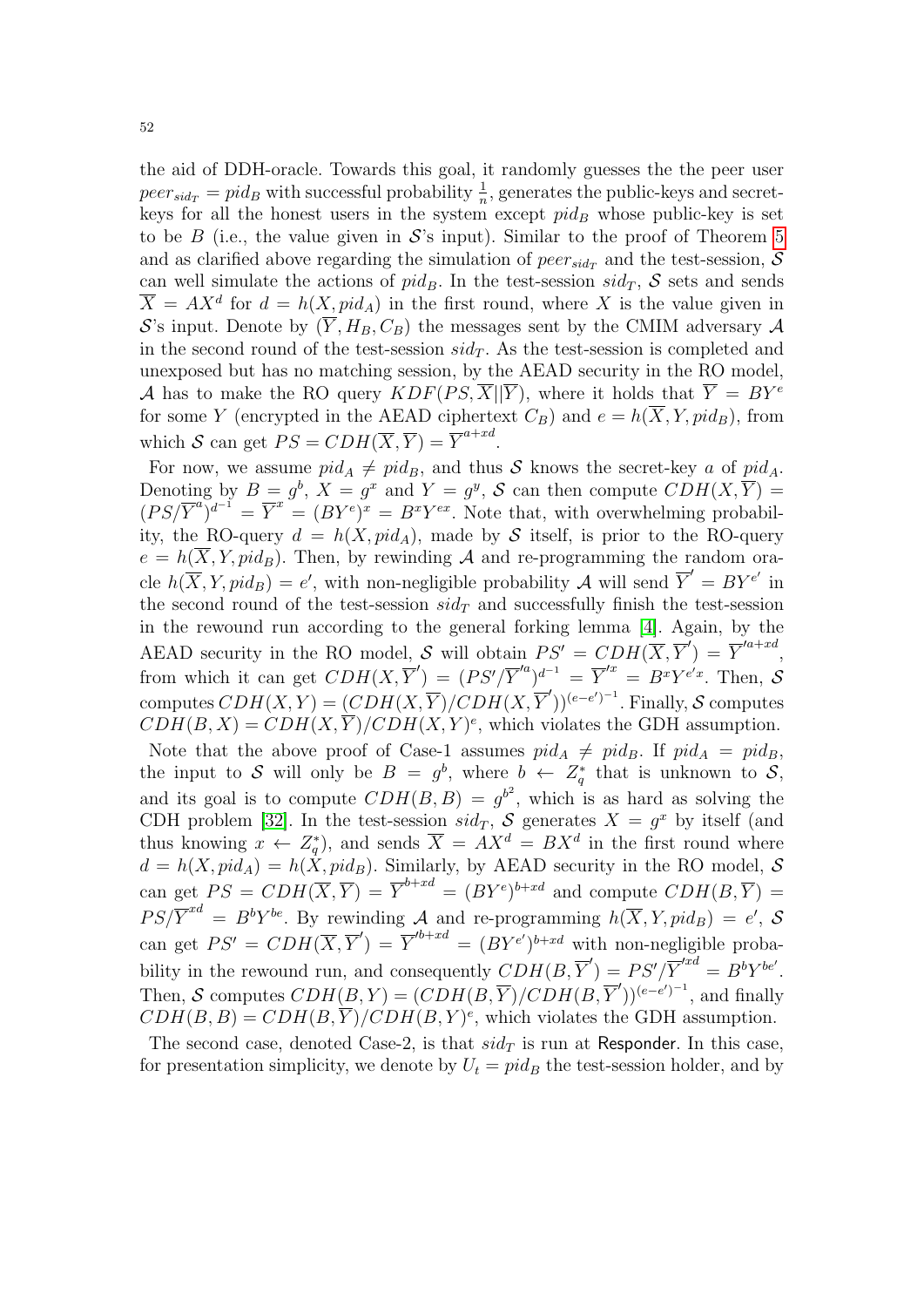$U_k = pid_A$  the peer user  $peer_{sid_T}$ . Let  $X||Y$  be the session label of  $sid_T$ , where X is sent by the CMIM adversary  $A$  who is impersonating the honest user  $pid_A$ , and  $\overline{Y}$  is sent by the uncorrupted user pid<sub>B</sub>. Unlike the first case,  $\overline{X}$  may be generated and sent by the honest user  $pid_A$  in an existing session unmatched to  $sid_T$ . The impersonation security in this case is still reduced to the AEAD security and the GDH assumption in the RO model.

We first consider the case of  $pid_A \neq pid_B$  for Case-2. In this case, the GDHsolver S takes  $(Y, A)$  as input, where  $Y, A \leftarrow G \setminus 1_G$ , and its goal is to compute  $CDH(Y, A)$  with the aid of DDH-oracle. Towards this goal, it randomly guesses the peer user  $pid_A$  with successful probability  $\frac{1}{n}$ , generates the public-keys and secretkeys for all the honest users in the system except  $pid_A$  whose public-key is set to be A (i.e., the value given in  $\mathcal{S}'s$  input). Similar to the proof of Theorem [5](#page-39-2) and as clarified above regarding the simulation for  $peer_{sid_T}$  and the test-session,  $S$  can well simulate  $pid_A$  with the aid of DDH-oracle. In the test-session  $sid_T$ , after receiving  $\overline{X}$  in the first round, it sets  $\overline{Y} = BY^e$  where  $e = h(\overline{X}, Y, pid_B)$  and Y is the value given in  $\mathcal{S}'$ 's input. Then,  $\mathcal{S}$  generates the accompanying AEAD ciphertext  $(H_B, C_B)$ , where the underlying keys  $(K_1, K_2)$  are set by S itself with the aid of the DDH-oracle to ensure the consistency of KDF as clarified above regarding peer<sub>sid<sub>T</sub></sub> simulation. Finally, S sends  $\{Y, H_B, C_B\}$  in the second round of sid<sub>T</sub>. Denote by  $(H_A, C_A)$  the AEAD ciphertext sent by the CMIM adversary A in the third round of  $sid_T$ , which is decrypted to be  $(pid_A, X)$  by  $pid_B$  using the key  $K_1$ such that  $\overline{X} = AX^d$  for  $d = h(X, pid_A)$  as we assume  $sid_T$  is complete. Note that, in the RO model, with overwhelming probability the RO-query  $d = h(X, pid_A)$ has been made before A sends  $\overline{X}$  in the first round of  $sid_T$ ; otherwise,  $sid_T$  will fail in the third round with overwhelming probability (while  $sid_T$  is assumed to be complete). Also note that the RO-query  $h(X, pid_A)$  may not be made by A itself. For example, consider that:  $\overline{X}$  and the RO-query  $h(X,pid_A)$  are generated and made by  $pid_A$  in a non-matching session, where x is, however, exposed to A.

We first observe that  $(H_A, C_A) \neq (H_B, C_B)$  even if  $pid_A = pid_B$ . Otherwise,  $(H_A, C_A)$  will be decrypted into  $(Y, pid_B)$ ; but as Y is independent of  $\overline{X}$ , the probability  $\overline{X} = BY^{h(Y,pid_B)}$  is negligible assuming h is RO. Note that, as we assume the test-session has no matching session, the underlying AEAD-key  $K_1$ used in  $sid_T$  is independent of the AEAD-keys in all the other sessions. By the AEAD security in the RO model, conditioned on  $S$  successfully breaks the impersonation security with non-negligible probability in Case-2,  $\mathcal S$  will get  $PS =$  $CDH(\overline{X}, \overline{Y}) = (AX^d)^{b+ye}$ , from which it computes  $CDH(Y, \overline{X}) = (PS/\overline{X}^b)^{e^{-1}} =$  $A^y X^{yd}$  as we assume  $pid_A \neq pid_B$  and S knows b. According to the general forking lemma, by rewinding A and re-programming  $h(X, pid_A) = d'$ , with also non-negligible probability S will get  $PS' = CDH(\overline{X}', \overline{Y}') = (AX^{d'})^{b+ye'}$ , where  $\overline{Y}' = BY^{e'}$  is sent by S in the second round of the test-session (indicated by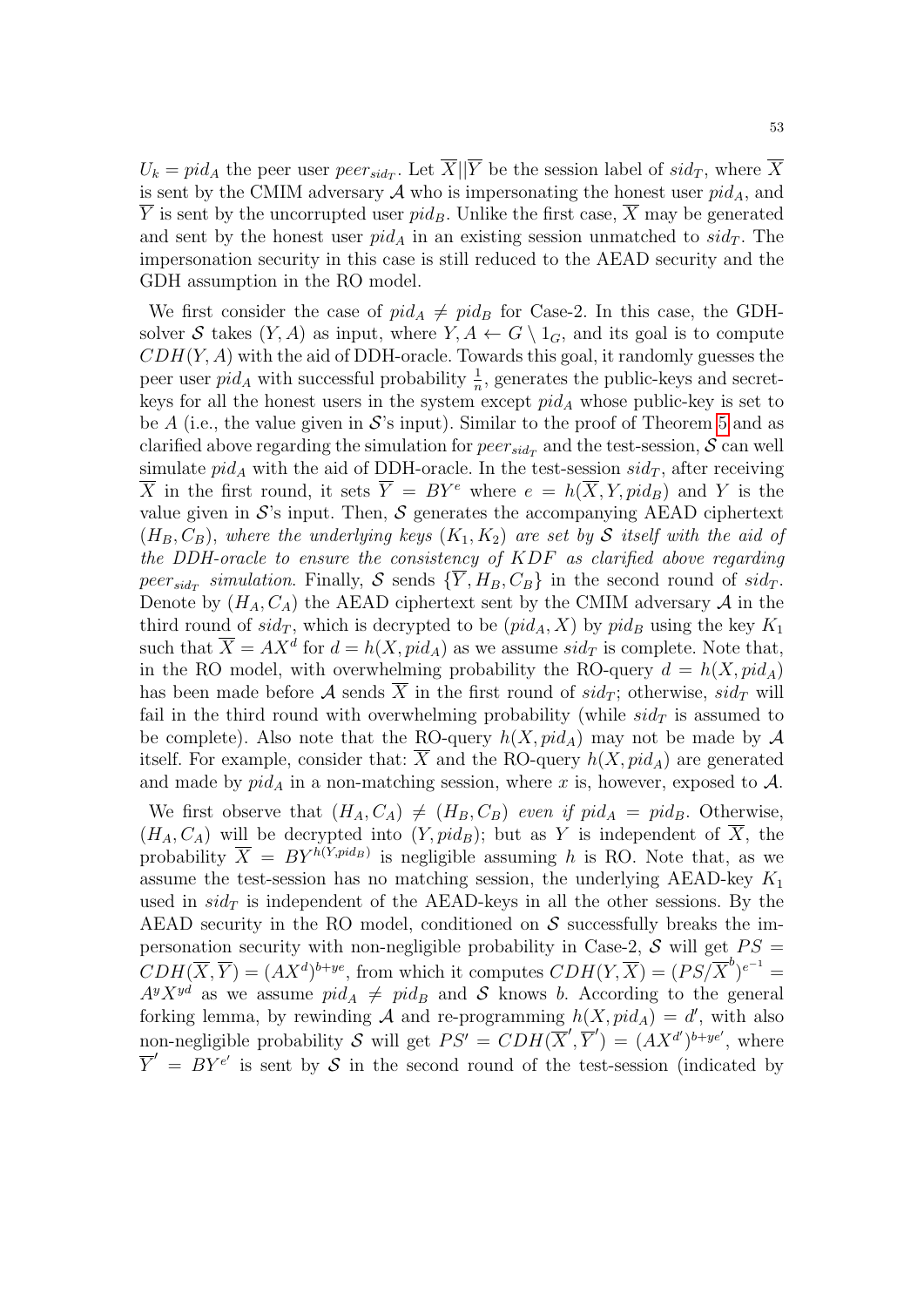the query (Test,  $U_{t_0}, U_{t_1}, \overline{X}'$ ) made by A) in the rewound run. Note that, as the RO-query  $h(\overline{X}, Y, pid_B)$  is posterior to  $h(X, pid_A)$ , rewinding and re-programming  $h(X, pid_A) = d'$  causes re-programming  $h(\overline{X}, Y, pid_B) = e'.$  Then, S computes  $CDH(Y, \overline{X}') = (PS'/\overline{X}^{b})^{e^{-1}} = A^{y}X^{yd'}$ . Finally, S computes  $CDH(Y, X) =$  $(CDH(Y, \overline{X})/CDH(Y, \overline{X}'))^{(d-d')^{-1}}$ , and then  $CDH(Y, A) = CDH(Y, \overline{X})/CDH(Y, X)^{d}$ , which violates the GDH assumption.

Again, the above proof of Case-2 has assumed  $pid_A \neq pid_B$ . If  $pid_A = pid_B$ where  $A = B$ , S takes input  $A \leftarrow G \setminus 1_G$ , and its goal is to compute  $CDH(A, A)$ with DDH-oracle. For this case, under the AEAD security in the RO model, from the KDF oracle S will get  $PS = CDH(\overline{X}, \overline{Y}) = (AX^d)^{b+ye} = (AX^d)^{a+ye}$  for the test-session  $sid_T$ , where  $y \leftarrow Z_q^*$  is generated by S itself and can be exposed to adversary. S can then compute  $CDH(\overline{X}, A) = PS/\overline{X}^{ye} = A^a X^{ad}$ . Similar to the analysis for the case of  $pid_A \neq pid_B$ , by rewinding A and reprogramming  $h(X, \text{pid}_A) = d'$ , S can get  $PS' = CDH(\overline{X}', \overline{Y}') = (AX^{d'})^{a+ye'}$  and compute  $CDH(\overline{X}', A) = PS'/\overline{X}'^{ye'} = A^a X^{ad'}$ . S then computes  $CDH(X, A) =$  $(CDH(\overline{X}, A)/CDH(\overline{X}', A))^{(d-d')^{-1}}$ , and  $CDH(A, A) = CDH(\overline{X}, A)/CDH(X, A)^d$ , which violates the GDH assumption. This finishes the proof of impersonation security.

Finally, we prove the ID-SK indistinguishability. The proof of impersonation security has already established that the test-session  $sid_T$  has matching session  $sid'_T$ , where they share the same session label  $\overline{X}$ || $\overline{Y}$ . The first observation is that, as clarified with the proof of ID-SK indistinguishability for UCAKE,  $\overline{X}$  and  $\overline{Y}$ perfectly hide players' identities in the random oracle model. Then, by the AEAD security, in order to break the ID-SK indistinguishability the CMIM adversary A has to make the RO-query  $KDF(PS = CDH(\overline{X}, \overline{Y}), \overline{X} | \overline{Y})$  with non-negligible probability. It is then reduced to the GDH assumption in the RO model, where the proof is similar to, but actually simpler than, the proof for impersonation security. Specifically, in order to break the GDH assumption, the GDH-solver  $S$  does not need to rewind the adversary  $A$  and re-program the random oracle  $h$ , by the fact that the values  $\overline{X}$  and  $\overline{Y}$  are generated by the honest users in the matched sessions  $sid_T$  and  $sid'_T$ . We distinguish two cases:

- If  $peer_{sid_T} = U_t$ , with public-key A for presentation simplicity, the GDH-solver S takes A as input and its goal is to compute  $CDH(A, A)$  with the oracle  $DDH(A,\cdot,\cdot)$ . S acts on behalf of  $peer_{sid_T}$ , by honestly generating  $X = g^x$ (resp.,  $Y = g^y$ ) in  $sid_T$  (resp.,  $sid'_T$ ) and using its DDH-oracle to ensure KDF consistency. After getting  $PS = CDH(\overline{X}, \overline{Y}) = (AX^d)^{a+ye}$ , S can recover  $CDH(A, A)$  with  $(x, y)$  known to it.
- If  $peer_{sid_T} \neq U_t$ , where one of  $\{peer_{sid_T}, U_t\}$  denotes  $pid_A$  and the other denotes  $pid_B$  for presentation simplicity. The GDH-solver S takes as input  $(U, V)$ , where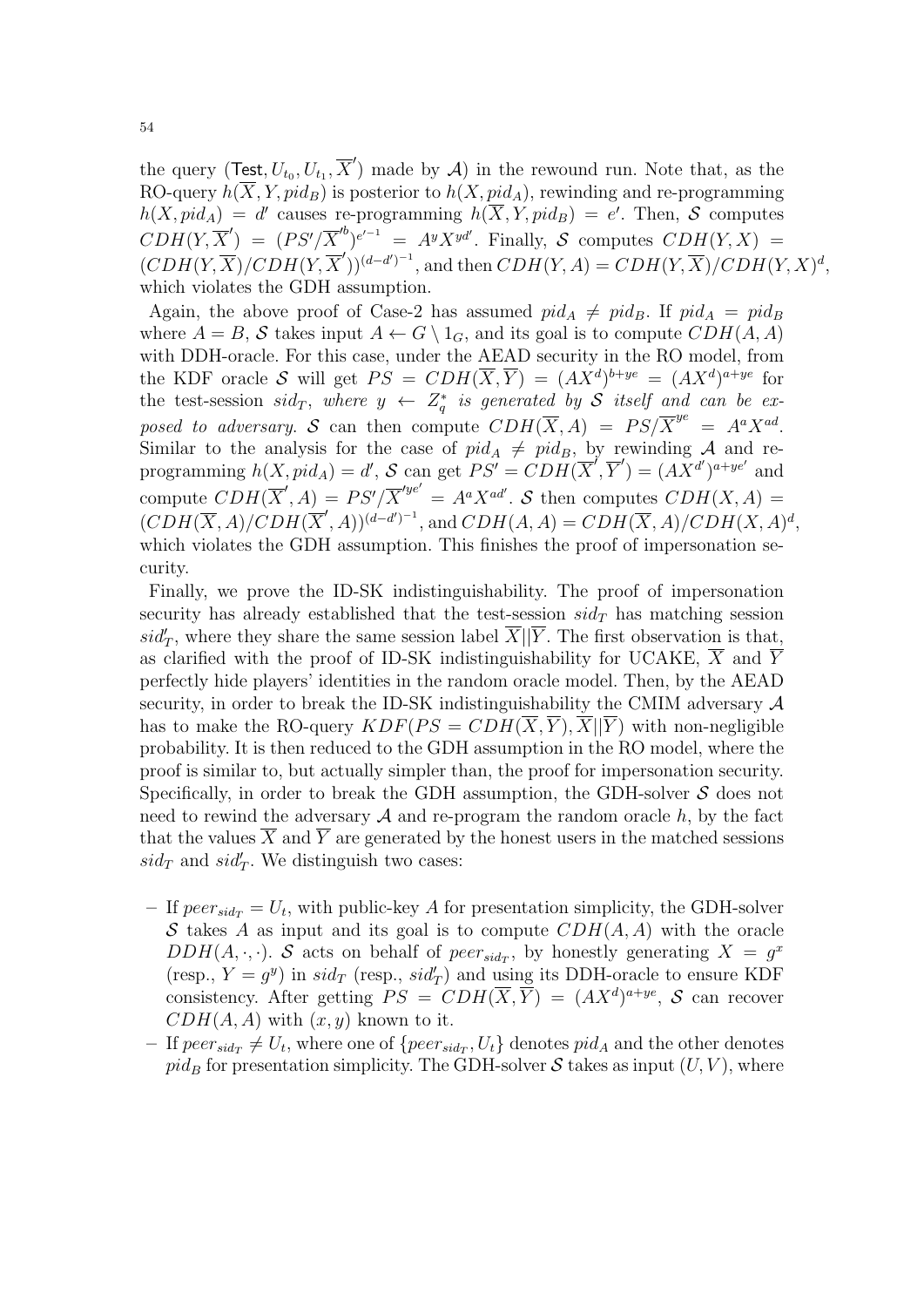$U, V \leftarrow G \setminus 1_G$ , and its goal is to compute  $CDH(U, V)$  with DDH-oracle. The public-key and secret-key of  $U_t$ , as well as the DH-component to be sent by  $peer_{sid_T}$  in  $sid'_T$ , are generated by S itself, while the public-key of  $peer_{sid_T}$ and the DH-component to be sent by  $U_t$  in  $sid_T$  are set to be  $(U, V)$ , i.e., the input given to S. From  $PS = CDH(\overline{X}, \overline{Y}) = (AX^d)^{b+ye}$  and because S knows either  $(a, y)$  or  $(b, x)$ , S can compute  $CDH(U, V)$  that is either  $CDH(B, X)$ or  $CDH(A, Y)$ , which violates the GDH assumption.

<span id="page-54-0"></span>**Corollary 3.** Let X (resp.,  $\mathcal{Y}$ ) be a well-spread distribution over  $Z_q^*$  with minentropy  $\min(\lambda_X, \lambda_Y) > \omega(\log |q|)$ . The protocol described in Fig. [5,](#page-39-0) when x (resp., y) is taken according to  $\mathcal X$  (resp.,  $\mathcal Y$ ), is strongly CAKE-secure, under the AEAD security and the FGDH and FGDL assumptions in the random oracle model.

### 10.2 Full TLS Handshake: The Third Solution

In this section, based upon CAKE and higncrption, we present a full-fledged solution for TLS handshake, combining 0-RTT mode, 0.5-RTT mode, uniliteral authentication and mutual authentication. The basic protocol structure of the fullfledged TLS handshake is presented in Fig. [8,](#page-54-1) where symbols are inherited from Fig. [6](#page-46-0) and Fig. [16.](#page-62-0)



<span id="page-54-1"></span>Fig. 8: Full-fledged TLS handshake based on CAKE and higncryption

As in CAKE, at one's own discretion (according to task criticality and application scenarios), user  $pid_A$  (resp.,  $pid_B$ ) can select  $x \leftarrow \{0,1\}^{l_A}$  (resp.,  $y \leftarrow \{0,1\}^{l_B}$ ), where  $\omega(\log|q|) < l_A, l_B \leq |q|$ , and  $l_A$  and  $l_B$  may not necessarily be equal. For example, user  $pid_A$  can set, according to task criticality and application scenarios,  $l_A = \frac{q}{4}$ , or  $l_A = \frac{q}{2}$ , or  $l_A = \frac{3|q|}{4}$ , or just  $l_A = \frac{3|q|}{4}$ . In practice, it may be recommended to set  $l_A = l_B = \lfloor |q|/2 \rfloor + 1$ .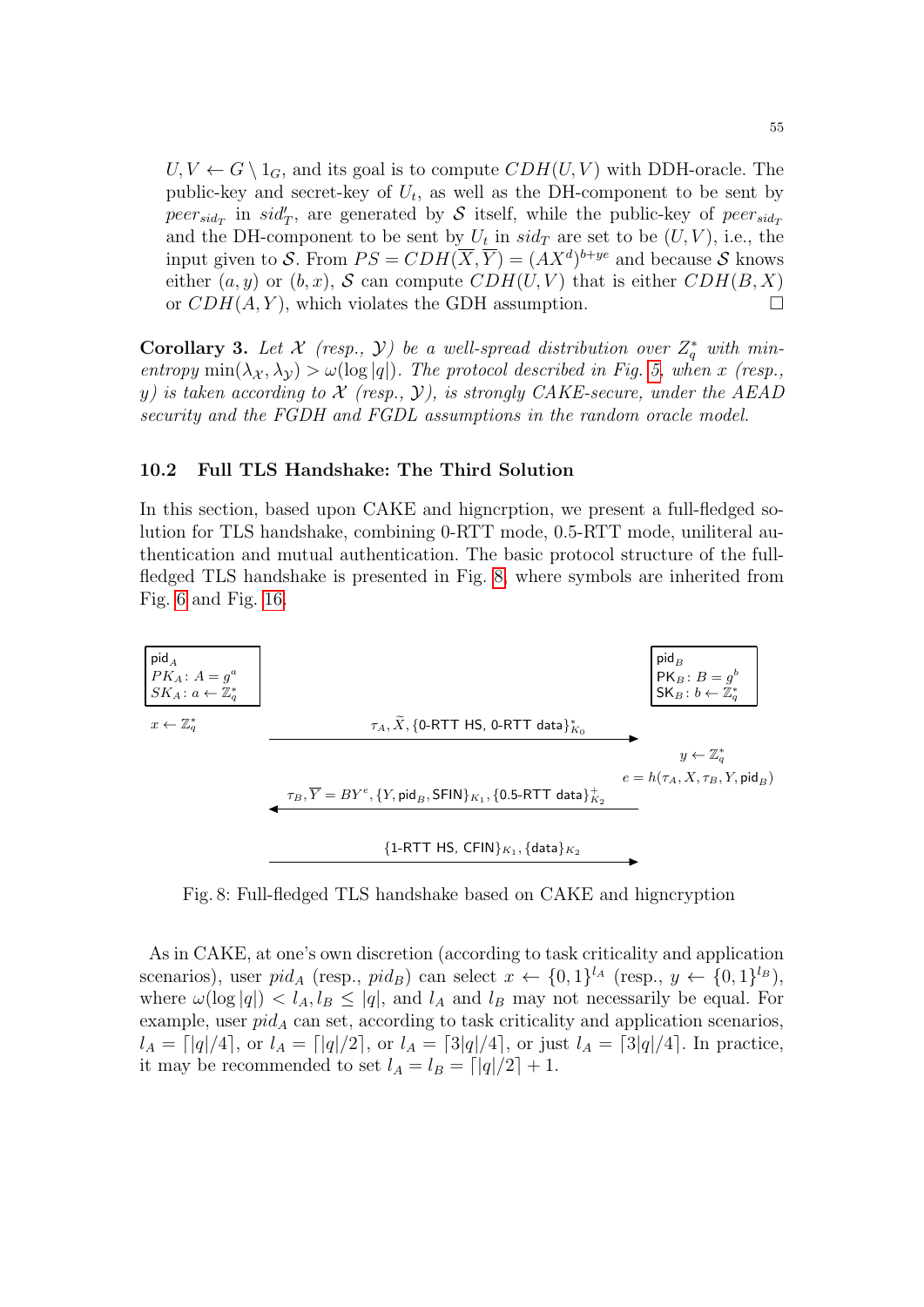In the protocol description, according to the modes of protocol run, some messages may have different forms. However, with CAKE and higncryption, all of these different modes of protocol run are well unified within a single protocol structure in a modular and flexible way.

- For mutual authentication with 0-RTT,  $\overline{X} = AX^d$  for  $d = h(\tau_A, X, pid_A, pid_B, pss)$ , where the pre-shared state *pss* is empty if client and server didn't pre-share some state before protocol run (which is mainly for TLS run in the PSK mode). In this case, 0-RTT HS contains  $(X, pid_A)$  while 1-RTT HS is empty, where the first round constitutes a higncryption scheme.
- For mutual authentication without 0-RTT,  $\tilde{X} = AX^d$  for  $d = h(\tau_A, X, pid_A, pid_B, pss)$ and 1-RTT HS contains  $(X, pid_A)$ . This case actually corresponds to CAKE.
- For unilateral authentication mode,  $\tilde{X} = g^x$ , and both 0-RTT HS and 1-RTT HS are empty.

The key  $K_0$  is derived from  $CDH(\widetilde{X}, B)$  and public transcript including  $(pid_A, pid_B, X)$ and even pre-shared state if it is run in the resumption mode. The keys  $K_1$  and  $K_2$  are derived from  $PS = CDH(\widetilde{X}, \overline{Y})$  (and public transcript and possibly preshared state), in a way that  $K_1$  and  $K_2$  are computationally independent as is done in TLS1.3 or QUIC.<sup>[21](#page-55-10)</sup>

## References

- <span id="page-55-2"></span>1. J. An, Y. Dodis, and T. Rabin. On the Security of Joint Signature and Encryption. EUROCRYPT  $2002: 83 - 107.$
- <span id="page-55-3"></span>2. J. Baek, R. Steinfeld, and Y. Zheng. Formal Proofs for the Security of Signcryption. Journal of Cryptology (2007) 20: 203-235.
- <span id="page-55-4"></span>3. M. Bellare and C. Namprempre. Authenticated Encryption: Relations among Notions and Analysis of the Generic Composition Paradigm. ASIACRYPT 2000: 531-545.
- <span id="page-55-5"></span>4. M. Bellare and G. Neven. Multi-signatures in the plain public-key model and a general forking lemma, ACM CCS, 2006: 390-399.
- <span id="page-55-9"></span>5. M. Bellare and P. Rogaway. Entity Authentication and Key Distribution. CRYPTO 1993: 273 - 289.
- 6. D. Boneh. The Decision Diffie-Hellman Problem. ANTS 1998: 48-63.
- <span id="page-55-8"></span>7. C. Brzuska, M. Fischlin, B. Warinschi, and S.C. Williams. Composability of Bellare-Rogaway key exchange protocols.  $ACM$   $CCS$  2011: 51 - 62. 2011.
- <span id="page-55-0"></span>8. C. Brzuska, N.P. Smart, B. Warinschi, G.J. Watson. An Analysis of the EMV Channel Establishment Protocol. ACM CCS 2013: 373-386.
- <span id="page-55-1"></span>9. CAESAR: Competition for Authenticated Encryption: Security, Applicability, and Robustness. http://competitions.cr.yp.to/caesar.html
- <span id="page-55-6"></span>10. R. Canetti. Towards Realizing Random Oracles: Hash Functions That Hide All Partial Information. CRYPTO 1997: 455-469.
- <span id="page-55-7"></span>11. R. Canetti and H. Krawczyk. Analysis of Key-Exchange Protocols and Their Use for Building Secure Channels. EUROCRYPT 2001: 453-474.

<span id="page-55-10"></span><sup>&</sup>lt;sup>21</sup> If 0.5-RTT authentication is not run, the session-key  $K_2$  can be derived from PS and (the hash of) the transcript up to  $\{\text{data}\}_{K_2}$  or  $K_2 = KDF(PS, X||pid_A||Y, pid_B)$ .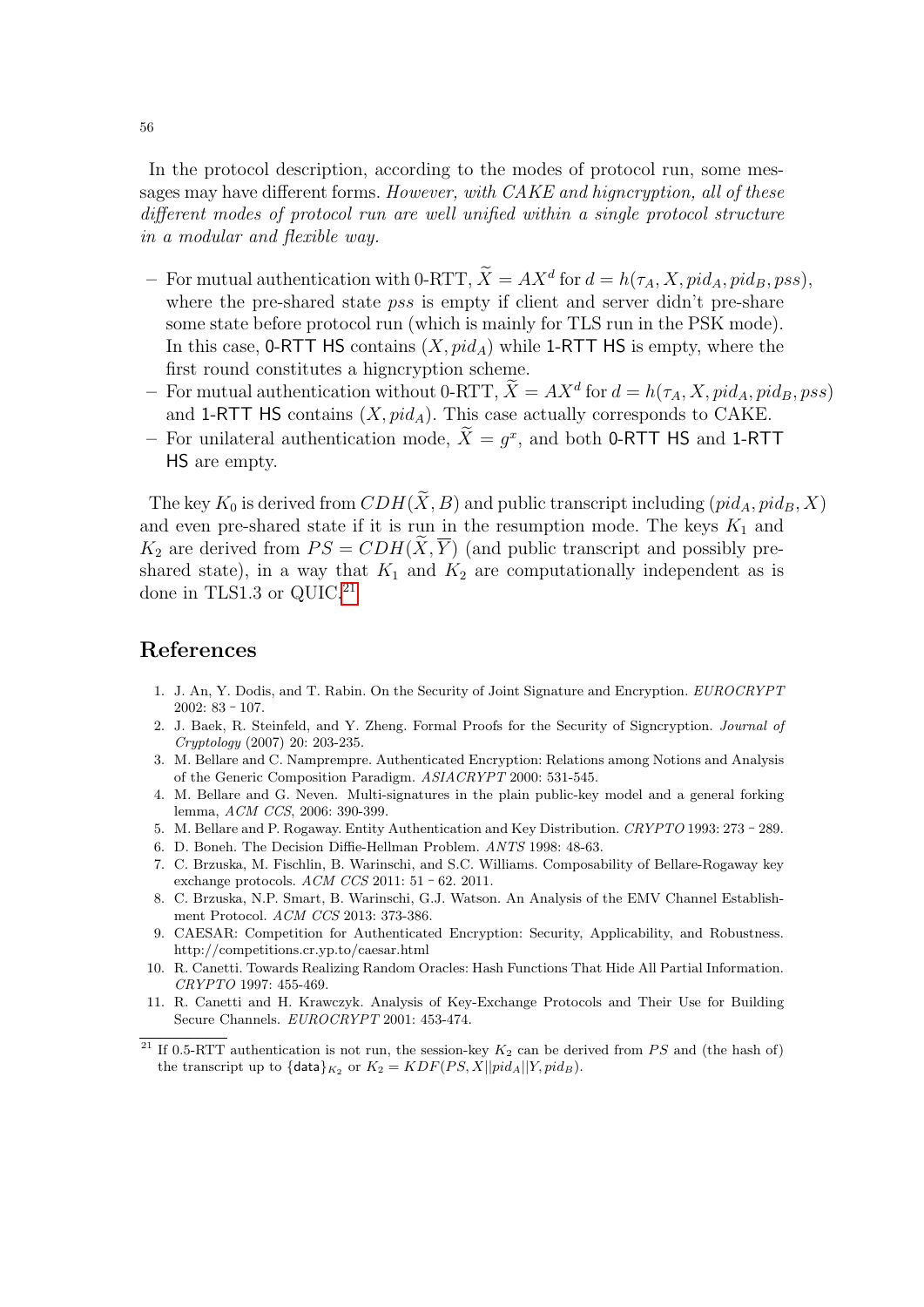- <span id="page-56-25"></span>12. R. Canetti and H. Krawczyk. Security Analysis of IKE's Signature-Based Key-Exchange Protocol. CRYPTO 2002: 143-161.
- <span id="page-56-7"></span>13. A.W. Dent. Hybrid Cryptography. Cryptology ePrint Archive, Report No. 2004/210.
- <span id="page-56-3"></span>14. Y. Dodis and J.H. An. Concealment and Its Applications to Authenticated Encryption. EURO-CRYPT 2003: 312-329.
- <span id="page-56-28"></span>15. B. Dowling, M. Fischlin, F. Günther and D. Stebila. A Cryptographic Analysis of the TLS 1.3 Handshake Protocol Candidates. ACM CCS 2015: 1197-1210.
- <span id="page-56-0"></span>16. E. Rescorla. The Transport Layer Security (TLS) Protocol Version 1.3, Draft-12, 2016. https://tools.ietf.org/html/draft-ietf-tls-tls13-12
- <span id="page-56-8"></span>17. J. Fan, Y. Zheng, and X. Tang. A Single Key Pair is Adequate for the Zheng Signcryption. ACISP 2011: 371-388.
- <span id="page-56-27"></span>18. M.Fischlin and F. Günther. Multi-Stage Key Exchange and the Case of Google's QUIC Protocol. ACM CCS 2014: 1193-1204.
- 19. GnuTLS Documentation. http://www.gnu.org/software/gnutls/ documentation.html, 2011.
- <span id="page-56-4"></span>20. M. Gorantla, C. Boyd, J. Gonzalez Nieto. On the Connection Between Signcryption and One-Pass Key Establishment. Cryptography and Coding 2007: 277-301.
- <span id="page-56-5"></span>21. S. Halevi and H. Krawczyk. One-pass HMQV and asymmetric key-wrapping. PKC 2011: 317-334.
- <span id="page-56-23"></span>22. T. Jager and J. Schwenk. On the Equivalence of Generic Group Models. *ProvSec* 2008: 200-209.
- 23. T. Jager, F. Kohlar, S. Schäge and J. Schwenk. On the Security of TLS-DHE in the Standard Model. CRYPTO 2012: 273-293.
- <span id="page-56-9"></span>24. H. Krawczyk. The Order of Encryption and Authentication for Protecting Communications (or: How Secure Is SSL?). CRYPTO 2001: 310-331.
- <span id="page-56-11"></span>25. H. Krawczyk. SIGMA: The 'sign-and-mac' approach to authenticated Diffie-Hellman and its use in the IKE-protocols. In CRYPTO, pages 400-425, 2003.
- <span id="page-56-10"></span>26. H. Krawczyk. HMQV: A high-performance secure Diffie-Hellman protocol. In CRYPTO, pages 546–566, 2005.
- <span id="page-56-13"></span>27. H. Krawczyk, K.G. Paterson and H. Wee. On the Security of the TLS Protocol: A Systematic Analysis. CRYPTO 2013: 429-448.
- <span id="page-56-12"></span>28. Hugo Krawczyk and Hoeteck Wee. The OPTLS Protocol and TLS 1.3. EuroS&P 2016.
- <span id="page-56-26"></span>29. B. A. LaMacchia, K. Lauter, and A. Mityagin. Stronger security of authenticated key exchange. In ProvSec, pages 1–16, 2007.
- <span id="page-56-2"></span>30. R. Lychev, S. Jeroy, A. Boldyrevaz and C. Nita-Rotarux. How Secure and Quick is QUIC? Provable Security and Performance Analyses. IEEE Security & Privacy 2015: 214-231.
- <span id="page-56-21"></span>31. U. Maurer. Abstract Models of Computation in Cryptography. IMA Cryptography and Coding 2005: 1-12.
- <span id="page-56-24"></span>32. U. Maurer and S. Wolf. Diffie-Hellman Oracles. CRYPTO 1996: 268-282.
- <span id="page-56-20"></span>33. U. Maurer and S. Wolf. Lower Bounds on Generic Algorithms in Groups. EUROCRYPT 1998: 72-84.
- <span id="page-56-18"></span>34. D. A. McGrew and J. Viega. The Security and Performance of the Galois/Counter Mode (GCM) of Operation. INDOCRYPT 2004: 343-355.
- <span id="page-56-6"></span>35. A. Menezes, M. Qu, and S. Vanstone. Some new key agreement protocols providing mutual implicit authentication. In SAC, pages 70–88, 1995.
- <span id="page-56-14"></span>36. T. Okamoto and D. Pointcheval. The Gap-Problems: A New Class of Problems for the Security of Cryptographic Schemes. PKC 2001: 104-118.
- <span id="page-56-17"></span>37. K. G. Paterson, T. Ristenpart, and T. Shrimpton. Tag Size Does Matter: Attacks and Proofs for the TLS Record Protocol. ASIACRYPT 2011: 372-389.
- <span id="page-56-15"></span>38. P. Rogaway. Authenticated-Encryption with Associated-Data. ACM CCS 2002: 98-107.
- <span id="page-56-16"></span>39. P. Rogaway and T. Shrimpton. A Provable-Security Treatment of the Key-Wrap Problem. EURO-CRYPT 2006: 373-390.
- <span id="page-56-1"></span>40. J. Roskind. Quick UDP Internet Connections: Multiplexed Stream Transport over UDP. 2012.
- <span id="page-56-22"></span>41. C. P. Schnorr. Small Generic Hardcore Subsets for the Discrete Logarithm. Information processing Letters 79(2): 93-98, 2001.
- <span id="page-56-19"></span>42. J. T. Schwartz. Fast Probabilistic Algorithms for Verifications of Polynomial Identities. Journal of the ACM, 27(3): 701-717, 1980.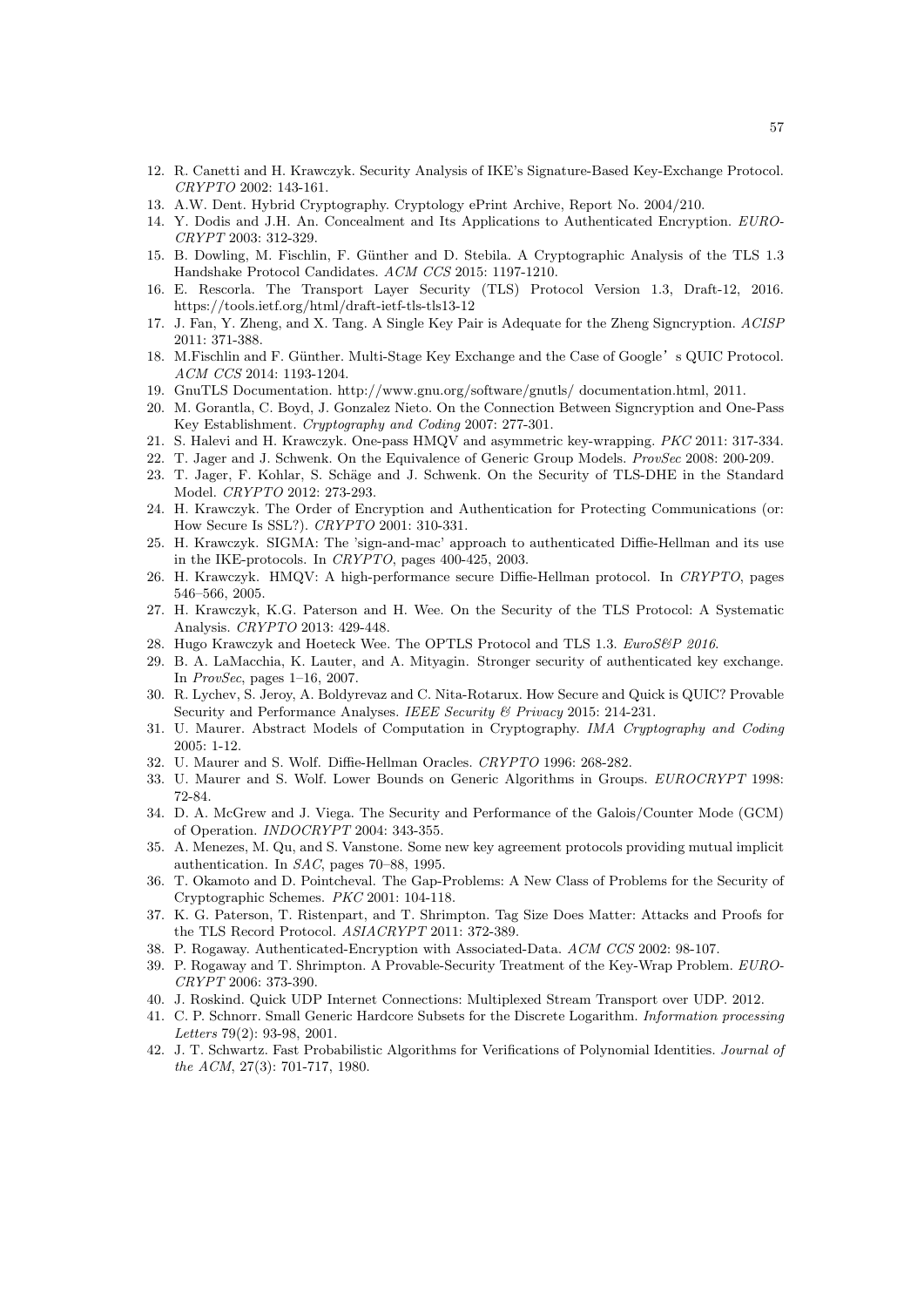- <span id="page-57-5"></span>43. V. Shoup. Lower Bounds for Discrete Logarithms and Related Problems. EUROCRYPT 1997: 256-266.
- 44. C. Wright, S. Coull, and F. Monrose. Traffic Morphing: An Efficient Defense Against Statistical Traffic Analysis. NDSS 2009.
- <span id="page-57-3"></span>45. A. C. Yao and Y. Zhao. Deniable Internet Key-Exchange. ACNS 2010: 329-348.
- <span id="page-57-2"></span>46. A. C. Yao and Y. Zhao. OAKE: A New Family of Implicitly Authenticated Diffie-Hellman Protocols. ACM CCS 2013: 1113-1128.
- <span id="page-57-4"></span>47. A. C. Yao and Y. Zhao. Privacy-Preserving Authenticated Key-Exchange Over Internet. IEEE Transactions on Information Forensics and Security, 9(1): 125-140, 2014. Preliminary version appears at Cryptology ePrint Archive, Report No. 2011/035, 2011.
- <span id="page-57-0"></span>48. Y. Zheng. Digital signcryption or how to achieve cost(Signature & encryption) cost(Signature)+cost(Encryption). CRYPTO 1997: 165-179.

## <span id="page-57-1"></span>A Related Protocols

### A.1 Zheng's Signcryption

Zheng's signcrypton is briefly described in Fig. [9,](#page-57-6) where  $H : \{0,1\}^* \to Z_q$  is a hash function.

| $pid_A$<br>$PK_A$ : $A = g^a$<br>$SK_A : a \leftarrow Z_a^*$                                                     |                                   | $pid_B$<br>$PK_B: B = g^b$<br>$SK_B: b \leftarrow Z^*_g$ |
|------------------------------------------------------------------------------------------------------------------|-----------------------------------|----------------------------------------------------------|
| $x \leftarrow Z_a^*, PS = B^x$<br>$K = KDF(PS, A  B)$<br>$c \leftarrow \mathsf{Enc}_K(M)$<br>$r = H(M, A, B, K)$ |                                   |                                                          |
|                                                                                                                  | $\{pid_A, c, r, s = x/(r + a)\}\$ |                                                          |
|                                                                                                                  |                                   | $PS = (Agr)sb$                                           |
|                                                                                                                  |                                   | $K = KDF(PS, A  B)$                                      |
|                                                                                                                  |                                   | $Dec_K(c) = M$                                           |

Fig. 9: Protocol structure of Zheng's signcryption

Accept if  $r = H(M, A, B, K)$ 

### <span id="page-57-6"></span>A.2 One-Pass HMQV (HOMQV)

The brief protocol structure of HOMQV, with sender authentication, is described in Fig. [10,](#page-58-1) where the session-key is set to be  $K_2$ .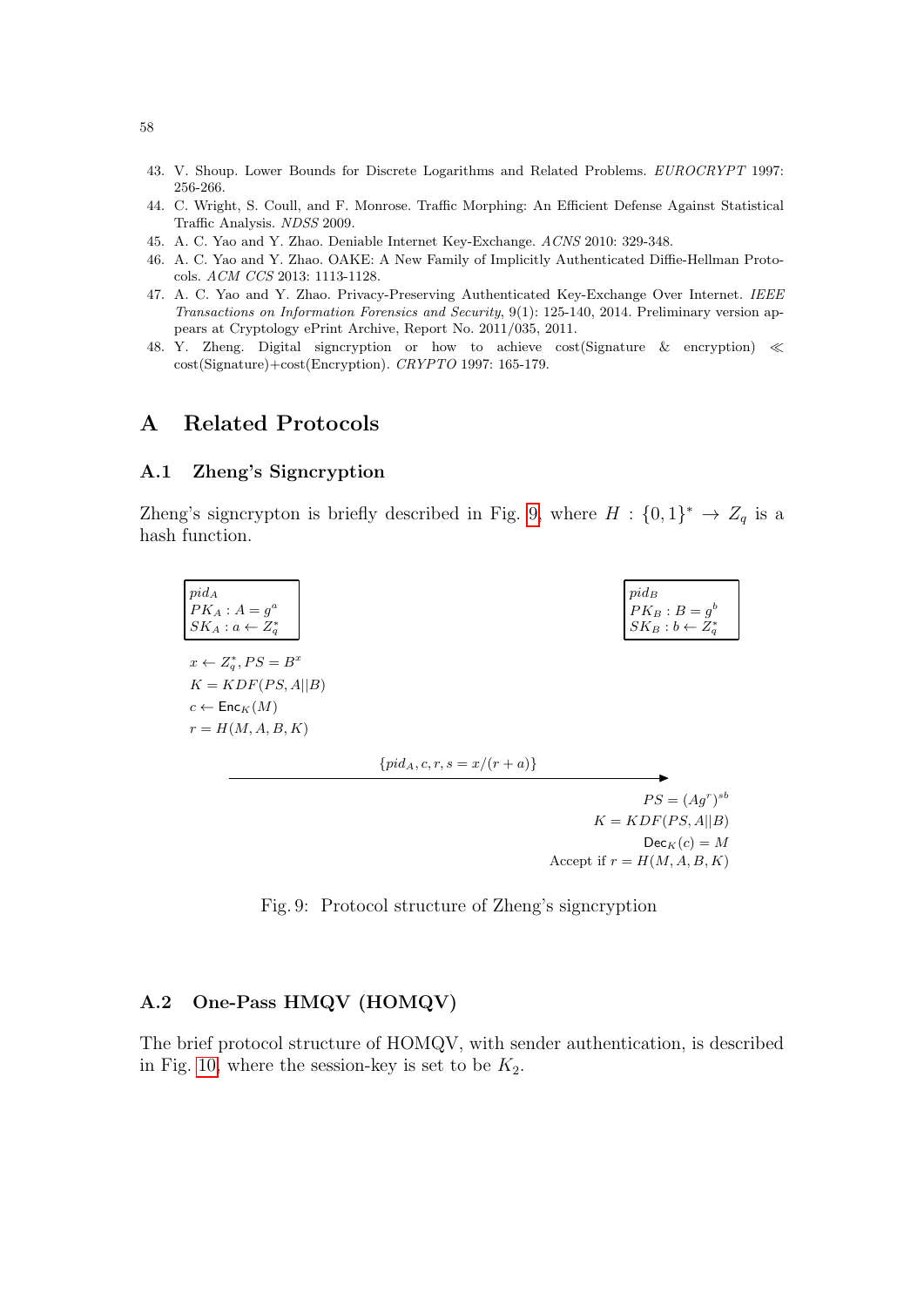$$
pid_A
$$
  
\n
$$
PK_A: A = g^a
$$
  
\n
$$
SK_A: a \leftarrow Z_q^*
$$
  
\n
$$
x \leftarrow Z_q^*, X = g^x
$$
  
\n
$$
d = h(pid_B, X), PS = B^{x + da}
$$
  
\n
$$
(K_1, K_2) = KDF(PS, pid_A||pid_B||X)
$$
  
\n
$$
\sigma = MAC_{K_1}(0)
$$
  
\n
$$
\{pid_A, X, \sigma\}
$$

 $d = h(pid_B, X), PS = (XA^d)^b$  $(K_1, K_2) = KDF(PS, pid_A||pid_B||X)$ Accept if  $\mathsf{MAC}_{K_1}(0) = \sigma$ 

Fig. 10: Protocol structure of HOMQV

### <span id="page-58-1"></span>A.3 Basic Mechanism of QUIC

The basic protocol structure of QUIC is presented in Fig. [11.](#page-58-0) The client is assumed to have already possessed the public identity information of the server, as well as a state information stk (that is an AEAD encryption of client's IP-address and server's time-stamp) generated by the server in the initial connection.  $K_1$  is derived from  $CDH(X, B)$  and some auxiliary input (determined by the public transcript and stk), the session-key  $K_2$  is derived from  $CDH(X, Y)$  and some auxiliary input. "{  $\}$ <sub>K</sub>" denotes AEAD encryption using key K, and "{  $\}$ <sub>K</sub>" means it is optionally generated and sent only for 0-RTT mode. In actual protocol implementation of QUIC, the client and server also generate and exchange some auxiliary public information (like random nonces, client session identifier, etc), which are omitted in the above basic protocol structure.



<span id="page-58-0"></span>Fig. 11: Basic structure of QUIC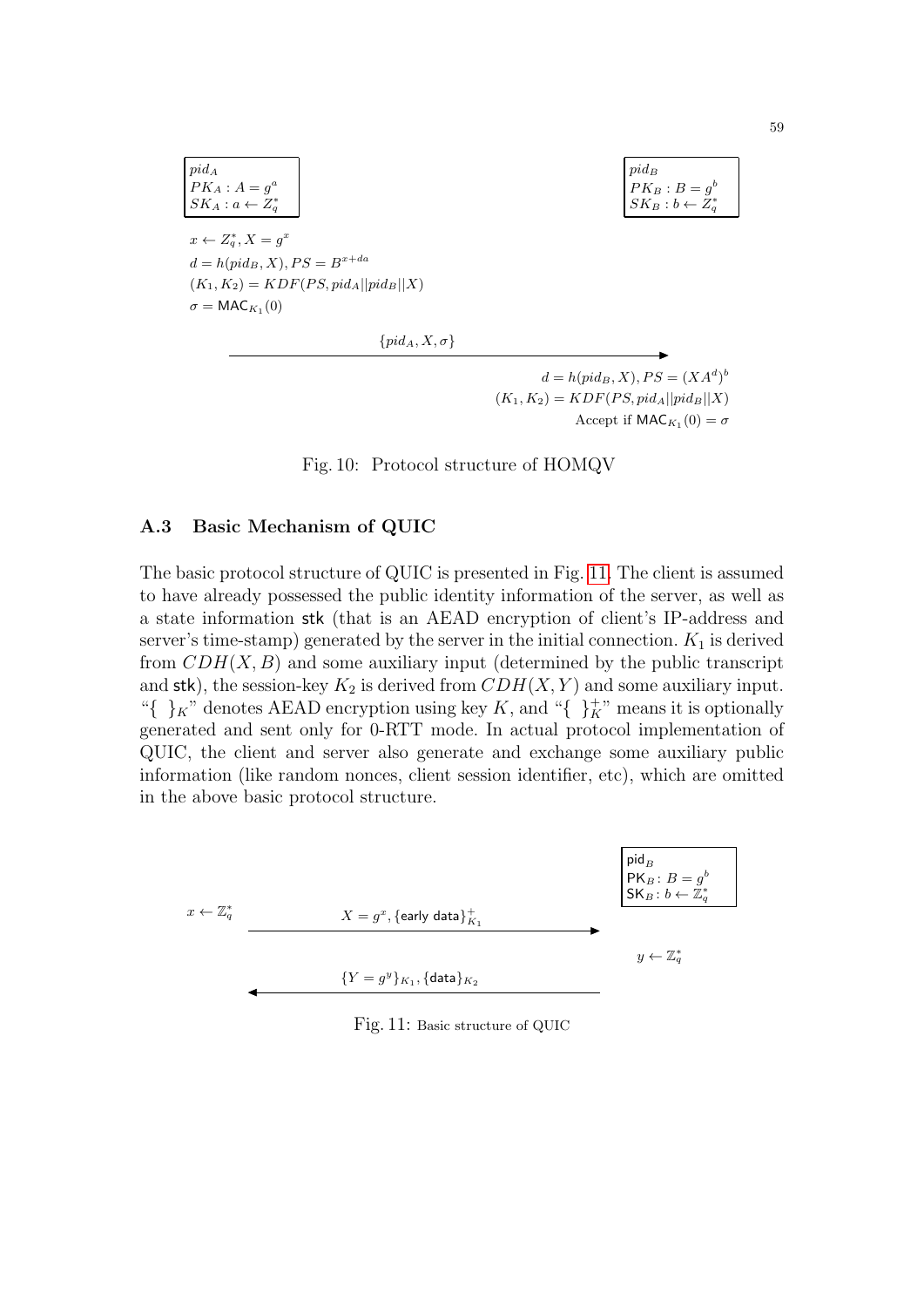#### A.4 Basic Mechanism of TLS1.3

The basic authentication mechanism of TLS1.3 is presented in Fig. [12,](#page-59-0) which is actually based on SIGMA [\[25\]](#page-56-11).  $\sigma$  is server's signature on the hash of public transcript,  $K_1$  used for encrypting  $(pid_B, \sigma)$  and the session-key  $K_2$  are derived from  $CDH(X, Y)$  in a way that  $K_1$  and  $K_2$  are computationally independent.



<span id="page-59-0"></span>Fig. 12: Basic authentication mechanism of TLS1.3

### A.5 Basic Mechanism of Deniable IKE (DIKE)

The basic mechanism of DIKE, proposed and implied in [\[45,](#page-57-3)[47\]](#page-57-4), is presented in Fig. [13,](#page-60-1) where  $K_2$  is derived from both  $g^{xb}$  and  $g^{xy}$ ,  $K_1$  and the session-key K are derived from  $g^{xy}$  in a way that  $K_2$  and K are computationally independent. In the actual protocol description in [\[47,](#page-57-4)[45\]](#page-57-3),  $MAC_{K_2}(X, Y, pid_B)$  is written as  $H(X^b, X^y, X, Y, pid_B)$ . The works [\[45,](#page-57-3)[47\]](#page-57-4) put focus on deniability and authentication. It is shown that the session transcript of DIKE, together with the resultant session-key, is forwardly deniable. In addition, deriving the session-key K merely from  $g^{xy}$  (and some auxiliary input determined from public transcript and shared state) has the following advantages: (1) deniability, i.e., the session-key cannot be served as a witness to session participance; (2) it renders the receiver a way to quickly recover the encrypted data data, without having to first decrypt  $c_1$  and check  $\sigma$  which can be performed in parallel with (even posterior to) decrypting  $c_2$ .

### A.6 Basic Mechanism of OPTLS

The basic mechanism of OPTLS is given in Fig. [14,](#page-60-2) where ,  $K_1$  is derived from  $g^{xy}$ ,  $K_2$  is derived from  $g^{xb}$ , and K is derived from both  $g^{xb}$  and  $g^{xy}$ .

### A.7 Basic Structure of (H)MQV and OAKE

The basic protocol structures of (H)MQV and OAKE are given in Fig. [15.](#page-61-0)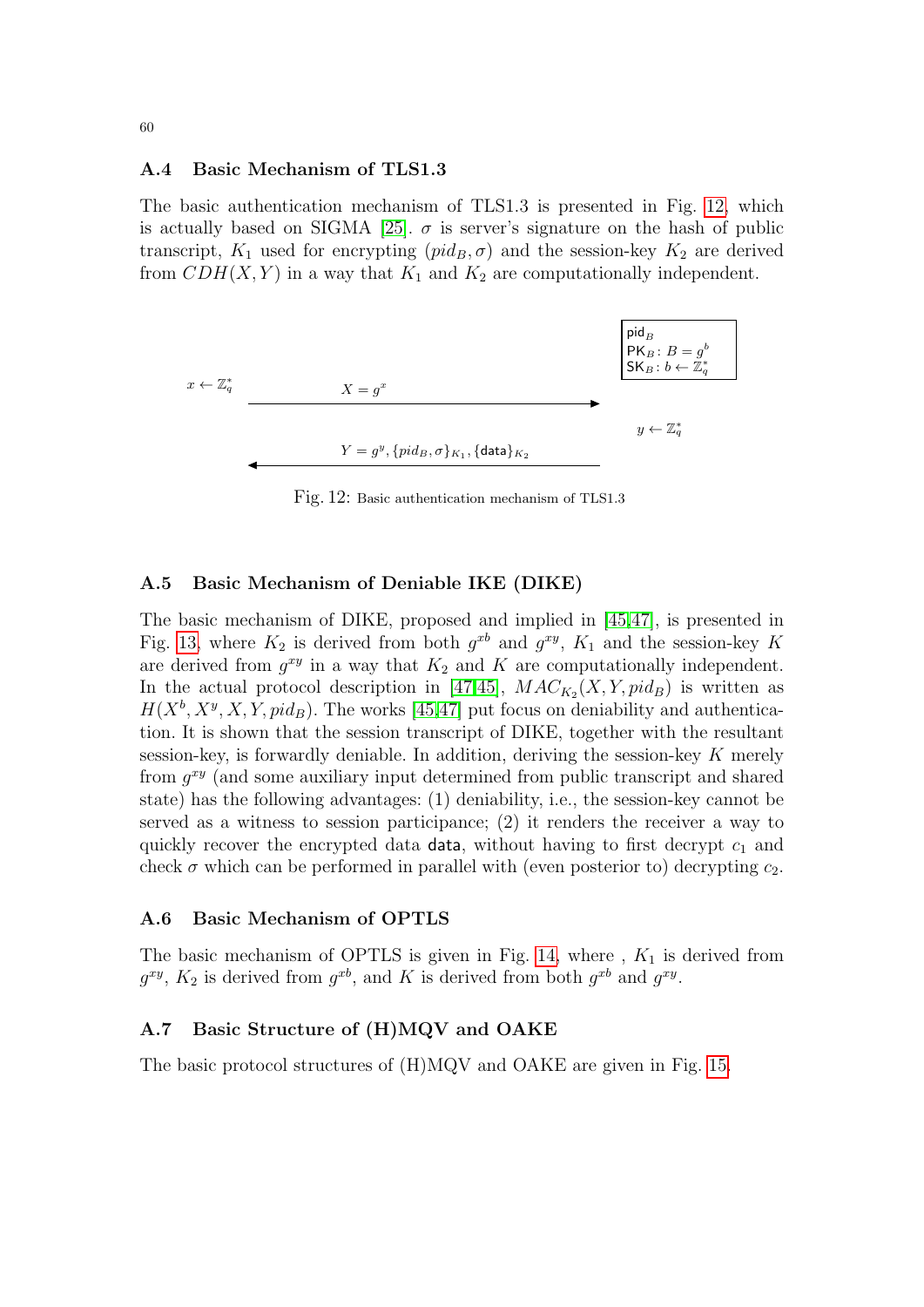

<span id="page-60-2"></span><span id="page-60-1"></span>Fig. 14: Basic Structure of OPTLS

## <span id="page-60-0"></span>B Generalized Protocol Structure of CAKE

The generalized protocol structure of CAKE is depicted in Fig. [16](#page-62-0) (page [63\)](#page-62-0). There,  $\tau_A$  and  $\tau_B$  denote some auxiliary information (like random nonces, protocol version, extensions, system parameters, timing stamps,etc) sent by  $pid_A$  and  $pid_B$ respectively;  $m_A$  (resp.,  $m_B$ ) denotes the set of extra messages to be encrypted by user  $pid_A$  (resp.,  $pid_B$ ). In practice,  $m_B$  should only contain non-critical messages (e.g., a time-stamp) and could be encrypted with  $K_2$  as in 0.5-RTT mode of TLS-1.3, as the peer's (say,  $pid_A$ 's) authentication has not been established at the moment of sending  $C_B$ . On the other hand, user  $pid_A$  can safely include, to its wish, any message in  $m_A$ . The value  $aux_A$  (resp.,  $aux_B$ ) represents the set of some auxiliary information taken into the input of  $d$  (resp.,  $e$ ), where pss denotes some pre-shared state between client and server (e.g., the pre-shared key in the resumption mode of TLS-1.3).

The generalized protocol structure of CAKE allows flexible implementations and deployments in practice. In the basic version of CAKE, on which provable security is to be conducted,  $aux_A = aux_B = m_A = m_B = \emptyset$  (i.e., all of them are the empty set  $\emptyset$ ), which shows the provable security of CAKE does not depend upon these values.

On the other hand, for a more robust version in practice, some of the following implementations may come into operation, by the agreement of both parties and according to the application scenarios.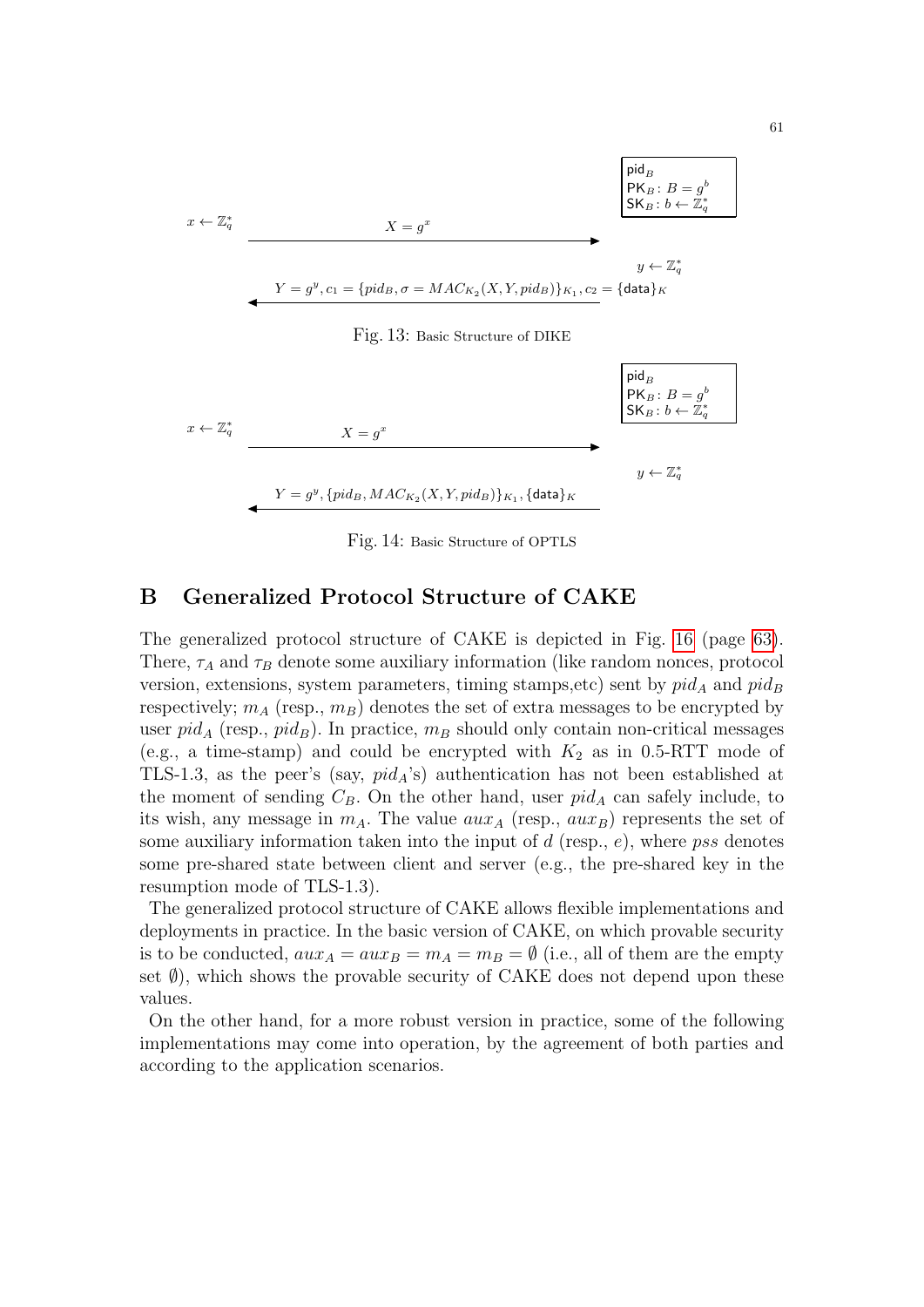

Fig. 15: Specifications of (H)MQV, KEA and (T)OAKE

- <span id="page-61-0"></span>– At the side of  $pid_A$ , let  $aux_A$  include a time-stamp  $t_A \in m_A$  (in this case the user  $pid_B$  will check the validity of  $t_A$  after decryption of  $C_A$ ), and  $pid_B$  (and some other information from the server configuration like ciphersuits, parameters, server configuration identifier, etc) in case it is known to user  $pid_A$  before the protocol starts, and some pre-shared state pss (e.g., when the protocol is run in the resumption mode). In some application scenarios,  $aux_A$  can also contain a random nonce sent by the responder in an additional prior round.
- At the side of pid<sub>B</sub>, let  $aux_B$  include  $\overline{X}$ , and/or a time-stamp  $t_B \in m_B$  (in this case the user  $pid_A$  will check the validity of  $t_B$  after decryption of  $C_B$ ).